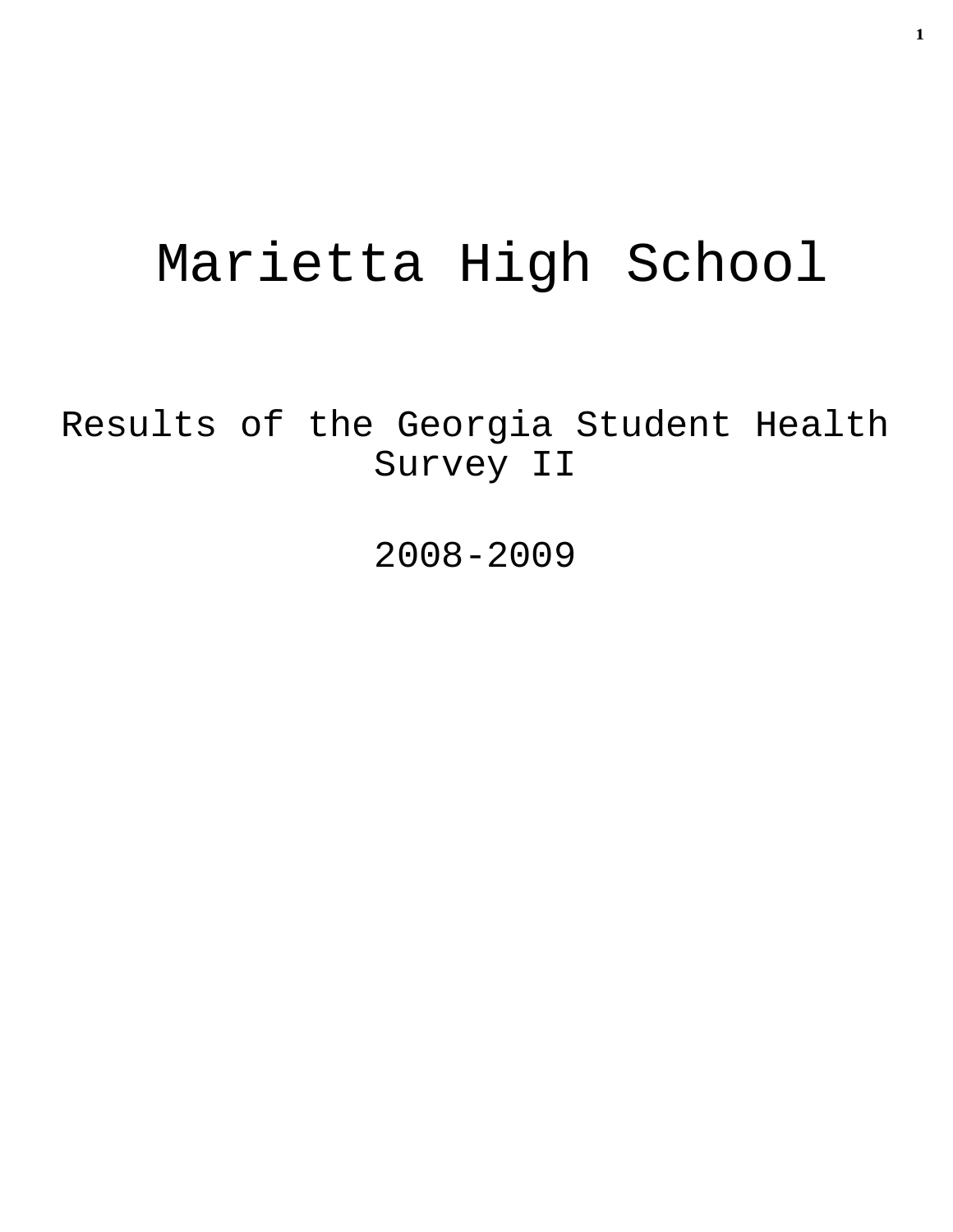# *Demographics* **2**

| Grade                    |     |  |  |  |
|--------------------------|-----|--|--|--|
| <b>Grade   Frequency</b> |     |  |  |  |
| 10                       | 213 |  |  |  |
| 12                       | 198 |  |  |  |

| <b>Frequency</b> | <b>Table of Gender by Grade</b> |              |              |              |  |
|------------------|---------------------------------|--------------|--------------|--------------|--|
| <b>Col Pct</b>   |                                 | Grade(Grade) |              |              |  |
|                  | Gender(Gender)                  | <b>10</b>    | 12           | <b>Total</b> |  |
|                  | <b>Female</b>                   | 97<br>45.54  | 116<br>58.59 | 213          |  |
|                  | <b>Male</b>                     | 116<br>54.46 | 82<br>41.41  | 198          |  |
|                  | <b>Total</b>                    | 213          | 198          | 411          |  |

| <b>Frequency</b><br>Col Pct |
|-----------------------------|

| <b>Table of Ethnicity by Grade</b> |              |             |              |  |  |  |
|------------------------------------|--------------|-------------|--------------|--|--|--|
|                                    | Grade(Grade) |             |              |  |  |  |
| <b>Ethnicity</b> (Ethnicity)       | 10           | 12          | <b>Total</b> |  |  |  |
| <b>Black</b>                       | 80<br>37.56  | 76<br>38.38 | 156          |  |  |  |
| <b>Hispanic</b>                    | 39<br>18.31  | 34<br>17.17 | 73           |  |  |  |
| White                              | 62<br>29.11  | 67<br>33.84 | 129          |  |  |  |
| <b>Asian</b>                       | 12<br>5.63   | 2<br>1.01   | 14           |  |  |  |
| <b>Other</b>                       | 20<br>9.39   | 19<br>9.60  | 39           |  |  |  |
| <b>Total</b>                       | 213          | 198         | 411          |  |  |  |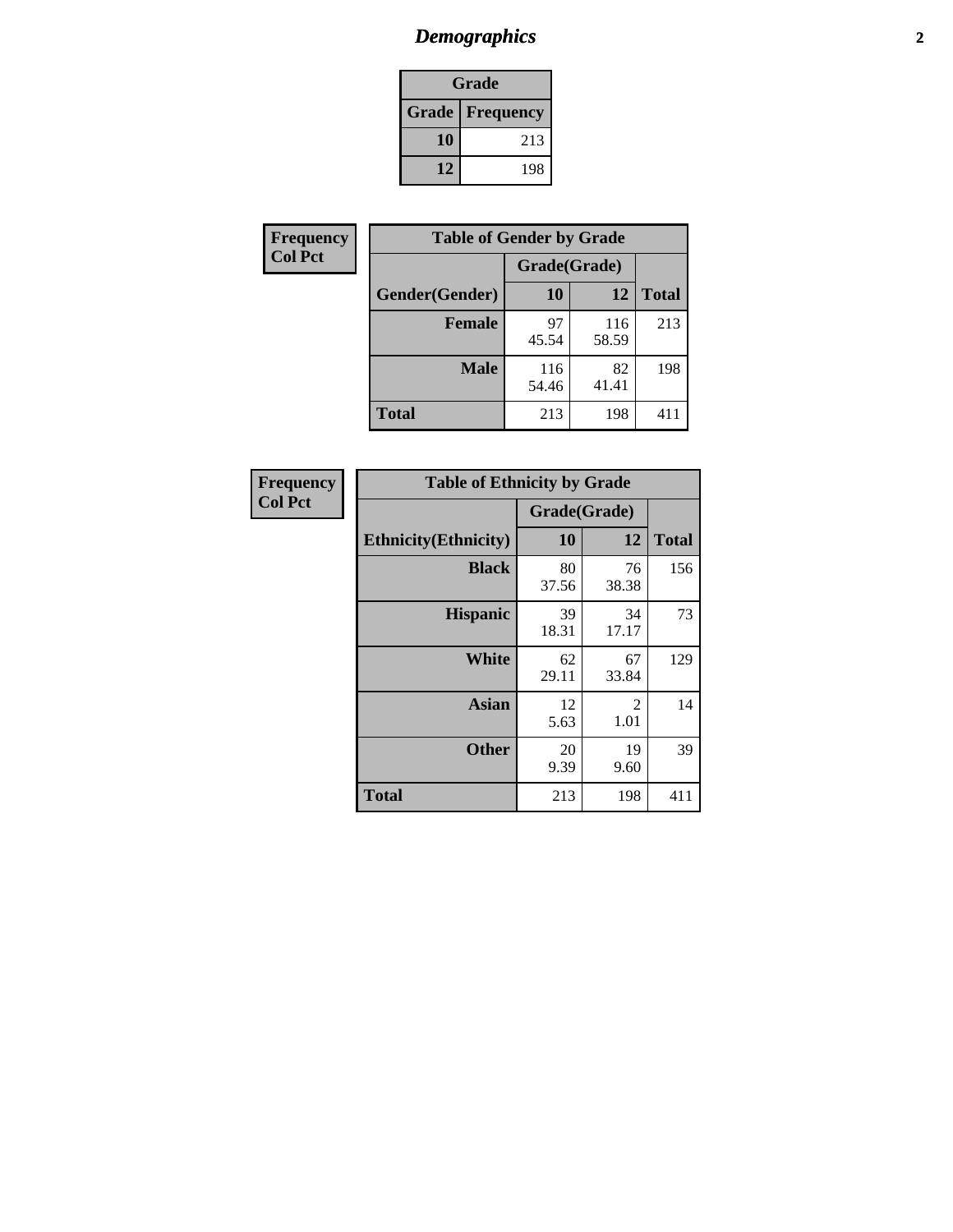#### *Title IV, Part A, Schedule A* **3** *Goal 1: Ensure that all schools are drug-free Baseline Data: Year 2008-2009 Prevalence of Drug Use*

| Frequency<br><b>Col Pct</b> | <b>Table of AlcoholAlt by Grade</b> |              |              |              |  |
|-----------------------------|-------------------------------------|--------------|--------------|--------------|--|
|                             | AlcoholAlt(Alcohol                  | Grade(Grade) |              |              |  |
|                             | use, past 30 days)                  | <b>10</b>    | 12           | <b>Total</b> |  |
|                             | <b>Yes</b>                          | 35<br>16.43  | 48<br>24.24  | 83           |  |
|                             | N <sub>0</sub>                      | 178<br>83.57 | 150<br>75.76 | 328          |  |
|                             | Total                               | 213          | 198          | 411          |  |

| <b>Frequency</b><br><b>Col Pct</b> | <b>Table of TobaccoAny by Grade</b> |              |              |              |  |  |
|------------------------------------|-------------------------------------|--------------|--------------|--------------|--|--|
|                                    | TobaccoAny(Tobacco                  | Grade(Grade) |              |              |  |  |
|                                    | use, past 30 days)                  | 10           | 12           | <b>Total</b> |  |  |
|                                    | Yes                                 | 27<br>12.68  | 28<br>14.14  | 55           |  |  |
|                                    | N <sub>0</sub>                      | 186<br>87.32 | 170<br>85.86 | 356          |  |  |
|                                    | <b>Total</b>                        | 213          | 198          | 411          |  |  |

| Frequency<br><b>Col Pct</b> | <b>Table of MarijuanaAlt by Grade</b> |              |              |              |  |  |
|-----------------------------|---------------------------------------|--------------|--------------|--------------|--|--|
|                             | MarijuanaAlt(Marijuana                | Grade(Grade) |              |              |  |  |
|                             | use, past 30 days)                    | <b>10</b>    | 12           | <b>Total</b> |  |  |
|                             | <b>Yes</b>                            | 23<br>10.80  | 23<br>11.62  | 46           |  |  |
|                             | N <sub>0</sub>                        | 190<br>89.20 | 175<br>88.38 | 365          |  |  |
|                             | <b>Total</b>                          | 213          | 198          | 411          |  |  |

| Frequency<br><b>Col Pct</b> | <b>Table of OtherDrugAny by Grade</b>                  |              |              |              |  |
|-----------------------------|--------------------------------------------------------|--------------|--------------|--------------|--|
|                             | <b>OtherDrugAny(Other</b><br>Grade(Grade)<br>drug use, |              |              |              |  |
|                             | past 30 days)                                          | 10           | 12           | <b>Total</b> |  |
|                             | Yes                                                    | 19<br>8.92   | 6<br>3.03    | 25           |  |
|                             | N <sub>0</sub>                                         | 194<br>91.08 | 192<br>96.97 | 386          |  |
|                             | <b>Total</b>                                           | 213          | 198          | 411          |  |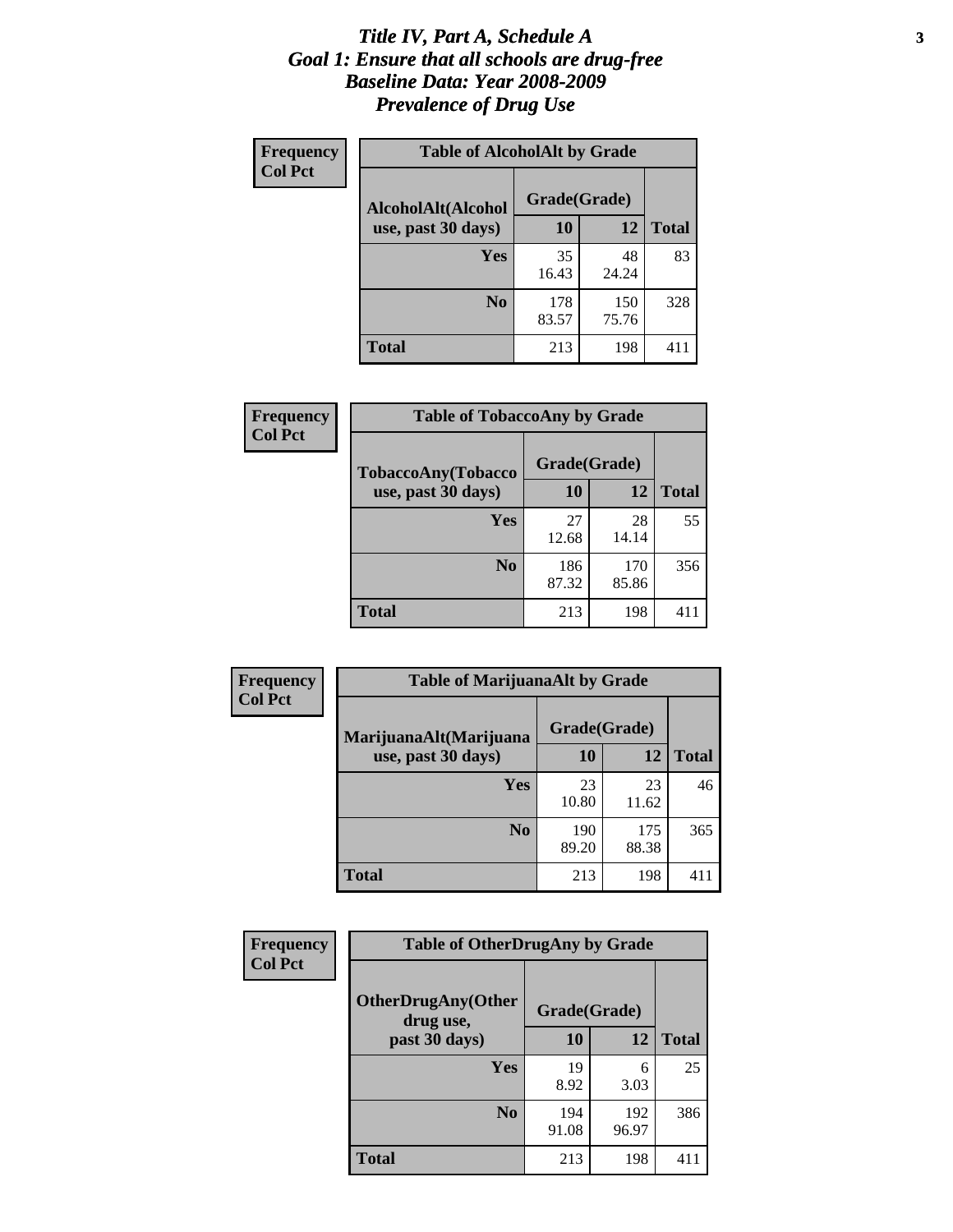#### *Average Age of Onset of Use* **4** *Results for "Average Age of Onset of Use" questions exclude students who said they did not use that substance*

| <b>Variable</b>    | Label                                                              | <b>Mean</b> |
|--------------------|--------------------------------------------------------------------|-------------|
| Alcoholinit2       | I started using alcohol when I was                                 | 13.97       |
| Cigarettesinit2    | I started smoking tobacco when I was                               | 14.06       |
| Smokelessinit2     | I started chewing tobacco when I was                               | 14.90       |
| Marijuanainit2     | I started using marijuana when I was                               | 14.19       |
| Cocaineinit2       | I started using cocaine when I was                                 | 13.17       |
| Inhalantsinit2     | I started using inhalants when I was                               | 13.00       |
| Steroidsinit2      | I started using steroids when I was                                | 10.67       |
| Ecstasyinit2       | I started using ecstasy when I was                                 | 15.00       |
| Methinit2          | I started using methamphetamines when I was                        | 13.00       |
| Hallucinogensinit2 | I started using hallucinogens when I was                           | 12.25       |
| Prescriptioninit2  | I started using prescription drugs not prescribed to me when I was | 13.78       |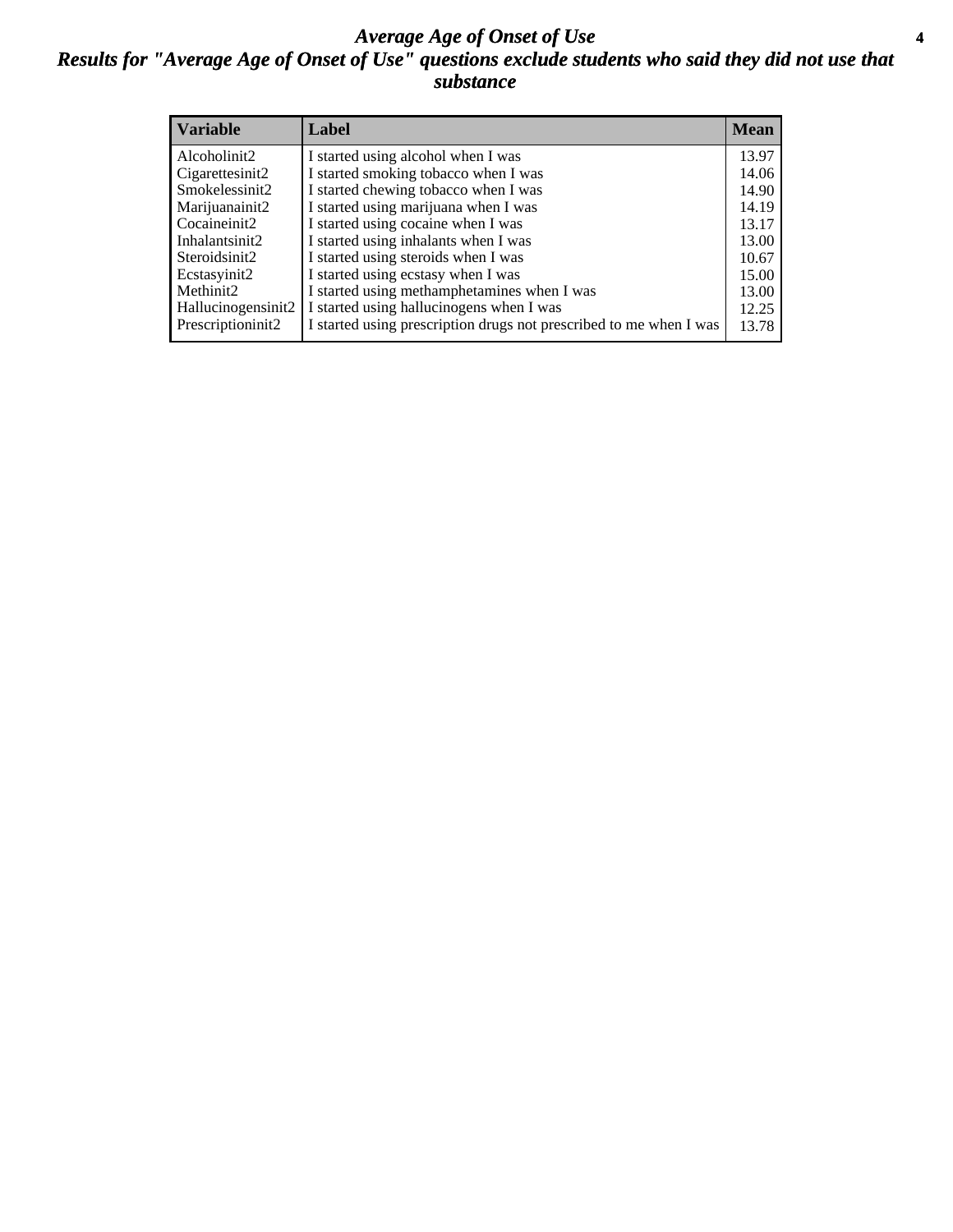### *Perception of Health Risk* **5**

| <b>Frequency</b> | <b>Table of Alcoholharmdich by Grade</b> |              |              |              |  |
|------------------|------------------------------------------|--------------|--------------|--------------|--|
| <b>Col Pct</b>   | Alcoholharmdich(I<br>think alcohol is    | Grade(Grade) |              |              |  |
|                  | harmful)                                 | 10           | 12           | <b>Total</b> |  |
|                  | <b>Yes</b>                               | 171<br>80.28 | 151<br>76.26 | 322          |  |
|                  | N <sub>0</sub>                           | 42<br>19.72  | 47<br>23.74  | 89           |  |
|                  | <b>Total</b>                             | 213          | 198          | 411          |  |

| <b>Frequency</b> | <b>Table of Tobaccoharmdich by Grade</b> |              |              |              |  |
|------------------|------------------------------------------|--------------|--------------|--------------|--|
| <b>Col Pct</b>   | Tobaccoharmdich(I<br>think tobacco is    | Grade(Grade) |              |              |  |
|                  | harmful)                                 | 10           | 12           | <b>Total</b> |  |
|                  | <b>Yes</b>                               | 200<br>93.90 | 187<br>94.44 | 387          |  |
|                  | N <sub>0</sub>                           | 13<br>6.10   | 11<br>5.56   | 24           |  |
|                  | <b>Total</b>                             | 213          | 198          | 411          |  |

| Frequency      | <b>Table of Marijuanaharmdich by Grade</b>                |              |              |              |  |  |
|----------------|-----------------------------------------------------------|--------------|--------------|--------------|--|--|
| <b>Col Pct</b> | Marijuanaharmdich(I<br>Grade(Grade)<br>think marijuana is |              |              |              |  |  |
|                | harmful)                                                  | 10           | 12           | <b>Total</b> |  |  |
|                | <b>Yes</b>                                                | 156<br>73.24 | 145<br>73.23 | 301          |  |  |
|                | N <sub>0</sub>                                            | 57<br>26.76  | 53<br>26.77  | 110          |  |  |
|                | <b>Total</b>                                              | 213          | 198          | 411          |  |  |

|                             | <b>Table of Otherdrugharmdich by Grade</b>   |              |              |              |  |  |  |
|-----------------------------|----------------------------------------------|--------------|--------------|--------------|--|--|--|
| Frequency<br><b>Col Pct</b> | Otherdrugharmdich(I<br>think other drugs are | Grade(Grade) |              |              |  |  |  |
|                             | harmful)                                     | 10           | 12           | <b>Total</b> |  |  |  |
|                             | <b>Yes</b>                                   | 196<br>92.02 | 192<br>96.97 | 388          |  |  |  |
|                             | N <sub>0</sub>                               | 17<br>7.98   | 6<br>3.03    | 23           |  |  |  |
|                             | <b>Total</b>                                 | 213          | 198          | 411          |  |  |  |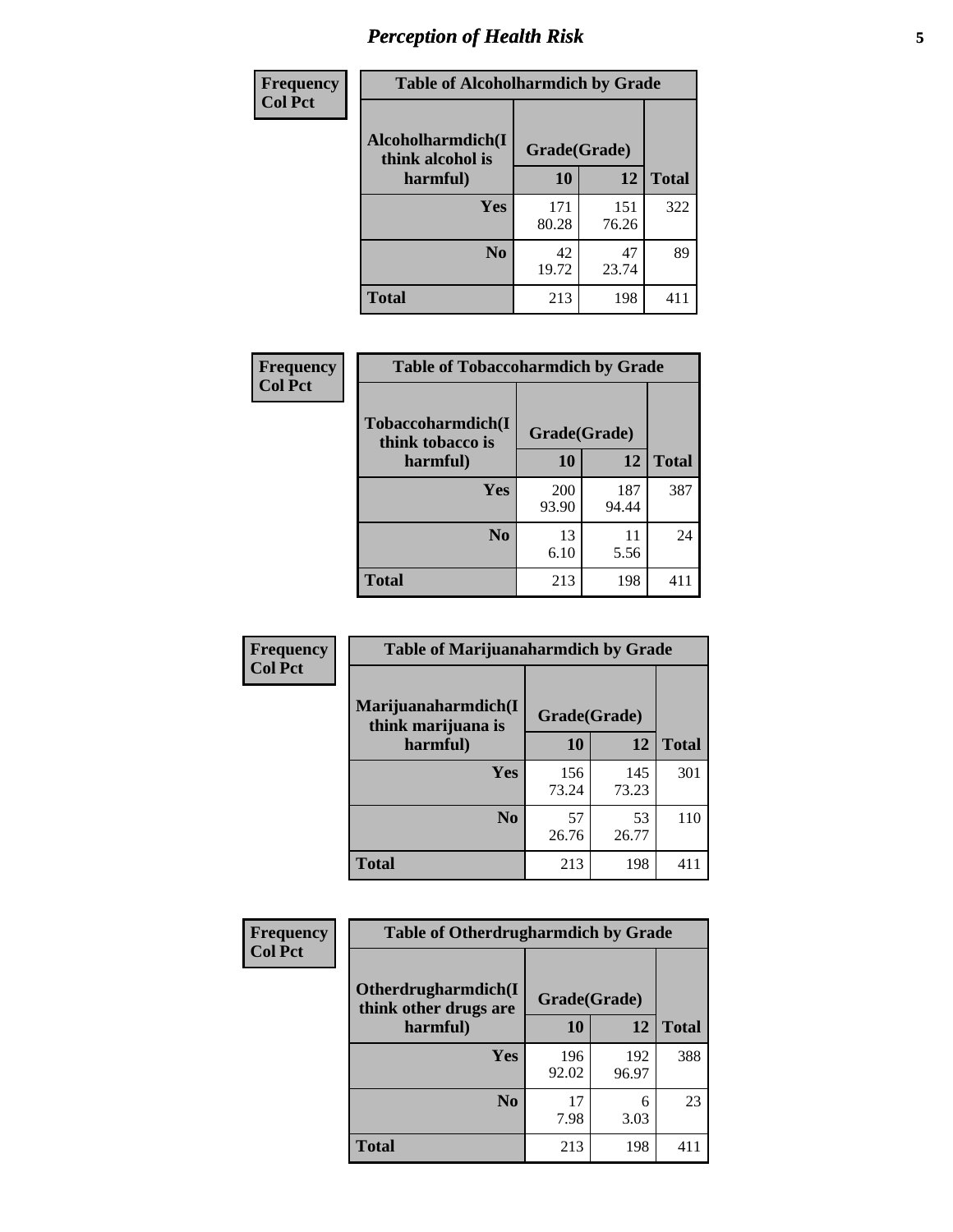### *Social Disapproval* **6**

| Frequency      |                                                             | <b>Table of Alcoholpeerdich by Grade</b> |              |              |  |  |  |
|----------------|-------------------------------------------------------------|------------------------------------------|--------------|--------------|--|--|--|
| <b>Col Pct</b> | Alcoholpeerdich(My<br>friends would<br>disapprove if I used | Grade(Grade)                             |              |              |  |  |  |
|                | alcohol)                                                    | 10                                       | 12           | <b>Total</b> |  |  |  |
|                | <b>Yes</b>                                                  | 102<br>47.89                             | 88<br>44.44  | 190          |  |  |  |
|                | N <sub>0</sub>                                              | 111<br>52.11                             | 110<br>55.56 | 221          |  |  |  |
|                | <b>Total</b>                                                | 213                                      | 198          | 411          |  |  |  |

| <b>Frequency</b> |
|------------------|
| <b>Col Pct</b>   |

|                                                                     | <b>Table of Tobaccopeerdich by Grade</b> |              |              |  |  |  |
|---------------------------------------------------------------------|------------------------------------------|--------------|--------------|--|--|--|
| <b>Tobaccopeerdich</b> (My<br>friends would<br>disapprove if I used | Grade(Grade)                             |              |              |  |  |  |
| tobacco)                                                            | 10                                       | 12           | <b>Total</b> |  |  |  |
| Yes                                                                 | 133<br>62.44                             | 113<br>57.07 | 246          |  |  |  |
| N <sub>0</sub>                                                      | 80<br>37.56                              | 85<br>42.93  | 165          |  |  |  |
| <b>Total</b>                                                        | 213                                      | 198          | 411          |  |  |  |

| <b>Frequency</b>               | <b>Table of Marijuanapeerdich by Grade</b>                    |              |              |              |  |  |  |
|--------------------------------|---------------------------------------------------------------|--------------|--------------|--------------|--|--|--|
| <b>Col Pct</b><br><b>Total</b> | Marijuanapeerdich(My<br>friends would<br>disapprove if I used | Grade(Grade) |              |              |  |  |  |
|                                | marijuana)                                                    | 10           | 12           | <b>Total</b> |  |  |  |
|                                | <b>Yes</b>                                                    | 108<br>50.70 | 116<br>58.59 | 224          |  |  |  |
|                                | N <sub>0</sub>                                                | 105<br>49.30 | 82<br>41.41  | 187          |  |  |  |
|                                |                                                               | 213          | 198          | 411          |  |  |  |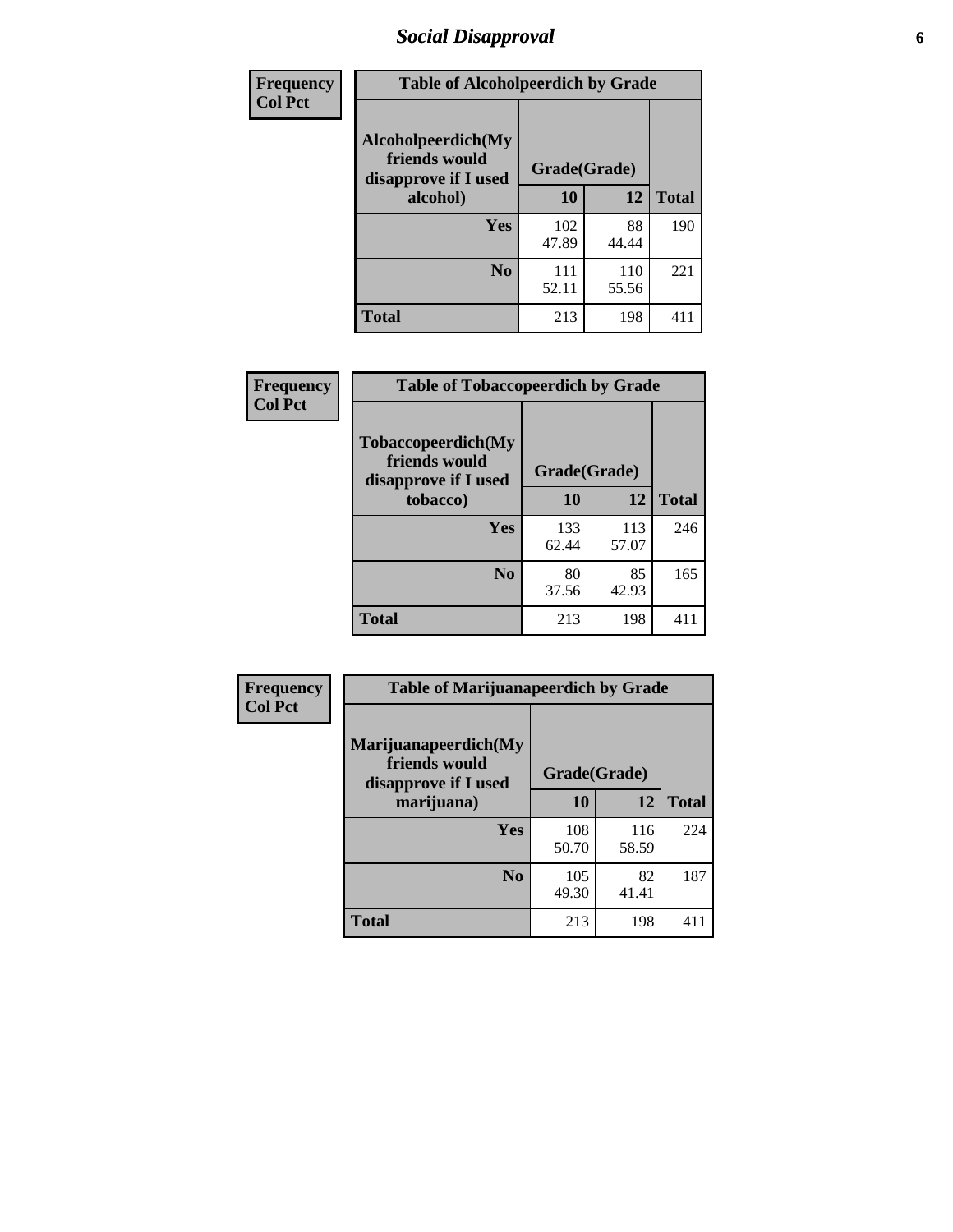### *Social Disapproval* **7**

| Frequency      | <b>Table of Otherdrugpeerdich by Grade</b>                    |              |              |              |  |  |  |  |
|----------------|---------------------------------------------------------------|--------------|--------------|--------------|--|--|--|--|
| <b>Col Pct</b> | Otherdrugpeerdich(My<br>friends would<br>disapprove if I used | Grade(Grade) |              |              |  |  |  |  |
|                | other drugs)                                                  | 10           | 12           | <b>Total</b> |  |  |  |  |
|                | Yes                                                           | 144<br>67.61 | 141<br>71.21 | 285          |  |  |  |  |
|                | N <sub>0</sub>                                                | 69<br>32.39  | 57<br>28.79  | 126          |  |  |  |  |
|                | <b>Total</b>                                                  | 213          | 198          | 41           |  |  |  |  |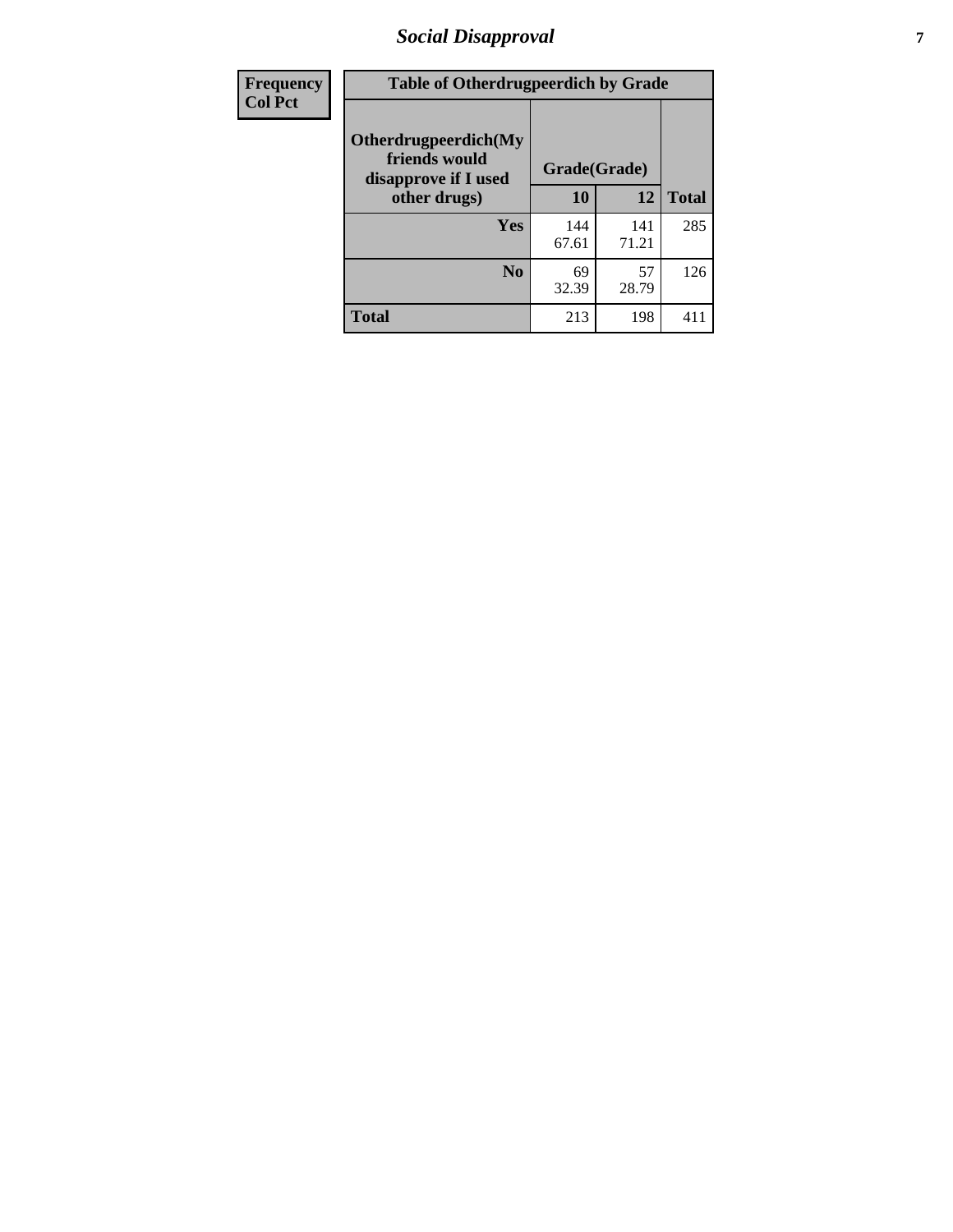#### Title IV, Part A, Schedule A **8** *Goal 2: To help ensure that all schools are safe and disciplined Baseline Data: Year 2008-2009 Student Involvement in Gang Activity*

| Frequency      |                                                                                                   | <b>Table of Gangself by Grade</b> |              |              |  |  |
|----------------|---------------------------------------------------------------------------------------------------|-----------------------------------|--------------|--------------|--|--|
| <b>Col Pct</b> | Gangself(I<br>have<br>participated<br>in illegal<br>gang<br>activities in<br>the past 30<br>days) | Grade(Grade)<br>10                | 12           | <b>Total</b> |  |  |
|                | Yes                                                                                               | 18<br>8.45                        | 3<br>1.52    | 21           |  |  |
|                | N <sub>0</sub>                                                                                    | 195<br>91.55                      | 195<br>98.48 | 390          |  |  |
|                | <b>Total</b>                                                                                      | 213                               | 198          | 411          |  |  |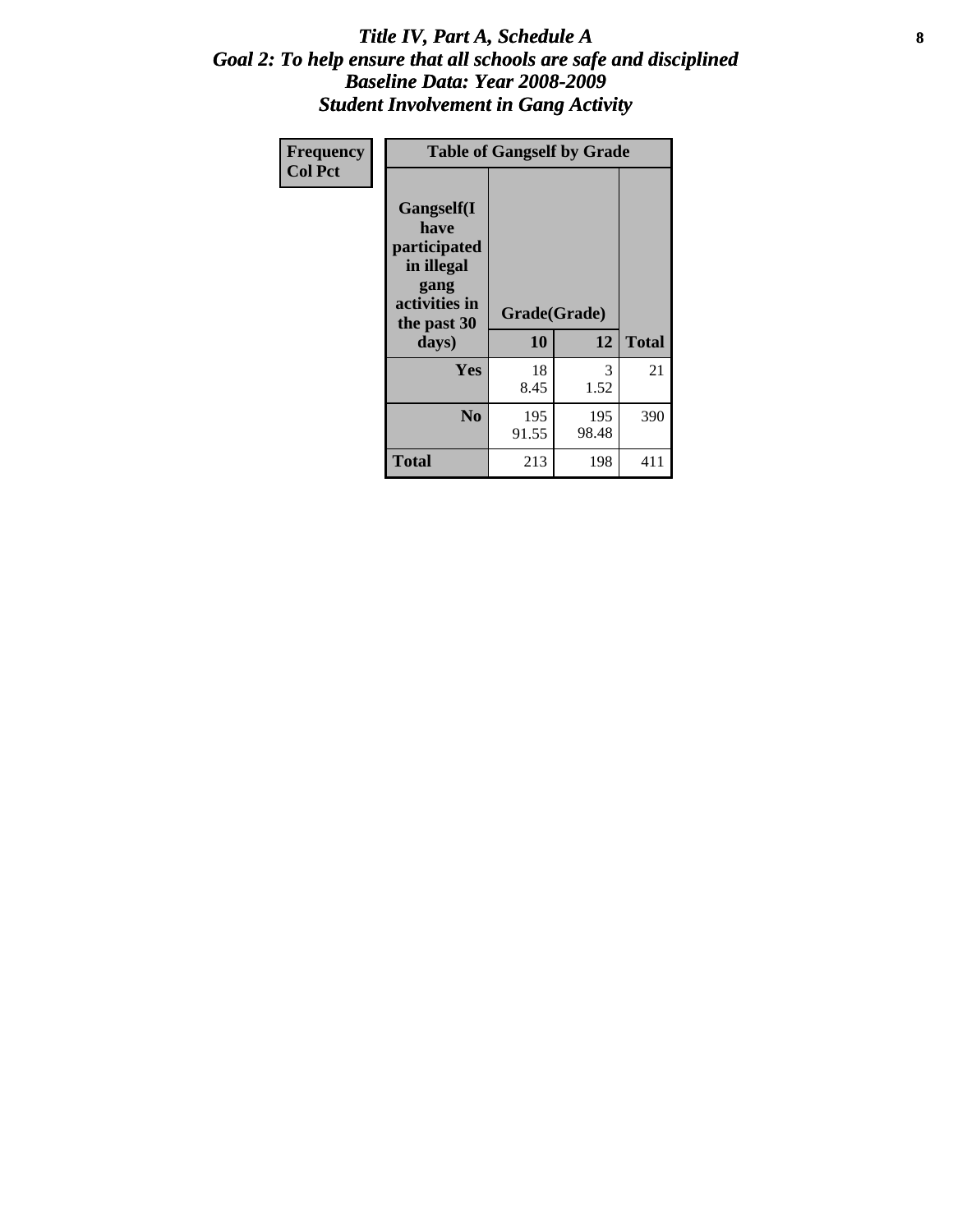### *Student Perception of School Safety* **9**

| <b>Frequency</b><br>Row Pct |
|-----------------------------|
|                             |

| <b>Table of Grade by Safeschool</b> |                          |                                                        |                                 |                                    |              |  |  |
|-------------------------------------|--------------------------|--------------------------------------------------------|---------------------------------|------------------------------------|--------------|--|--|
|                                     |                          | Safeschool (School is a place at which I feel<br>safe) |                                 |                                    |              |  |  |
| Grade(Grade)                        | <b>Strongly</b><br>Agree | Agree                                                  | Somewhat   Somewhat<br>Disagree | <b>Strongly</b><br><b>Disagree</b> | <b>Total</b> |  |  |
| 10                                  | 43<br>20.19              | 100<br>46.95                                           | 47<br>22.07                     | 23<br>10.80                        | 213          |  |  |
| 12                                  | 35<br>17.68              | 98<br>49.49                                            | 42<br>21.21                     | 23<br>11.62                        | 198          |  |  |
| <b>Total</b>                        | 78                       | 198                                                    | 89                              | 46                                 | 411          |  |  |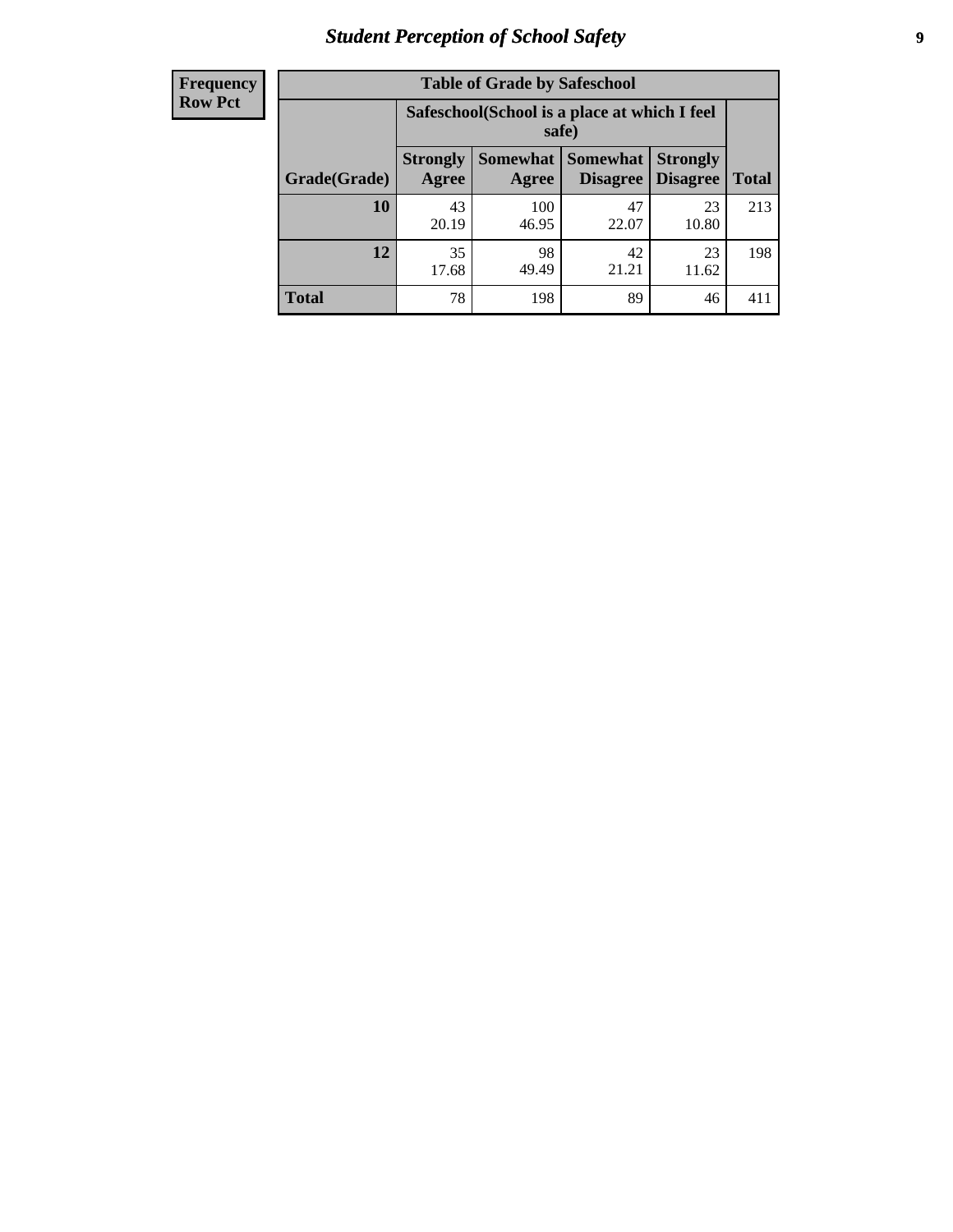### *Students Who Have Been Bullied* **10**

#### **Frequency Row Pct**

| <b>Table of Grade by Bullied</b> |                  |                                                                               |                              |                          |                        |                               |                        |              |
|----------------------------------|------------------|-------------------------------------------------------------------------------|------------------------------|--------------------------|------------------------|-------------------------------|------------------------|--------------|
|                                  |                  | <b>Bullied</b> (I have been bullied by other<br>students in the past 30 days) |                              |                          |                        |                               |                        |              |
| Grade(Grade)                     | 0<br><b>Days</b> | 1 or<br>days                                                                  | 3 <sub>to</sub><br>5<br>days | <b>6 to</b><br>9<br>days | 10<br>to<br>19<br>days | <b>20</b><br>to<br>29<br>days | All<br>30<br>days      | <b>Total</b> |
| 10                               | 186<br>87.32     | 15<br>7.04                                                                    | 3<br>1.41                    | $\overline{2}$<br>0.94   | $\mathfrak{D}$<br>0.94 | 3<br>1.41                     | $\mathfrak{D}$<br>0.94 | 213          |
| 12                               | 185<br>93.43     | 7<br>3.54                                                                     | 0.51                         | $\Omega$<br>0.00         | 0<br>0.00              | 3<br>1.52                     | 2<br>1.01              | 198          |
| <b>Total</b>                     | 371              | 22                                                                            | 4                            | $\overline{2}$           | $\overline{2}$         | 6                             | 4                      | 411          |

 $\blacksquare$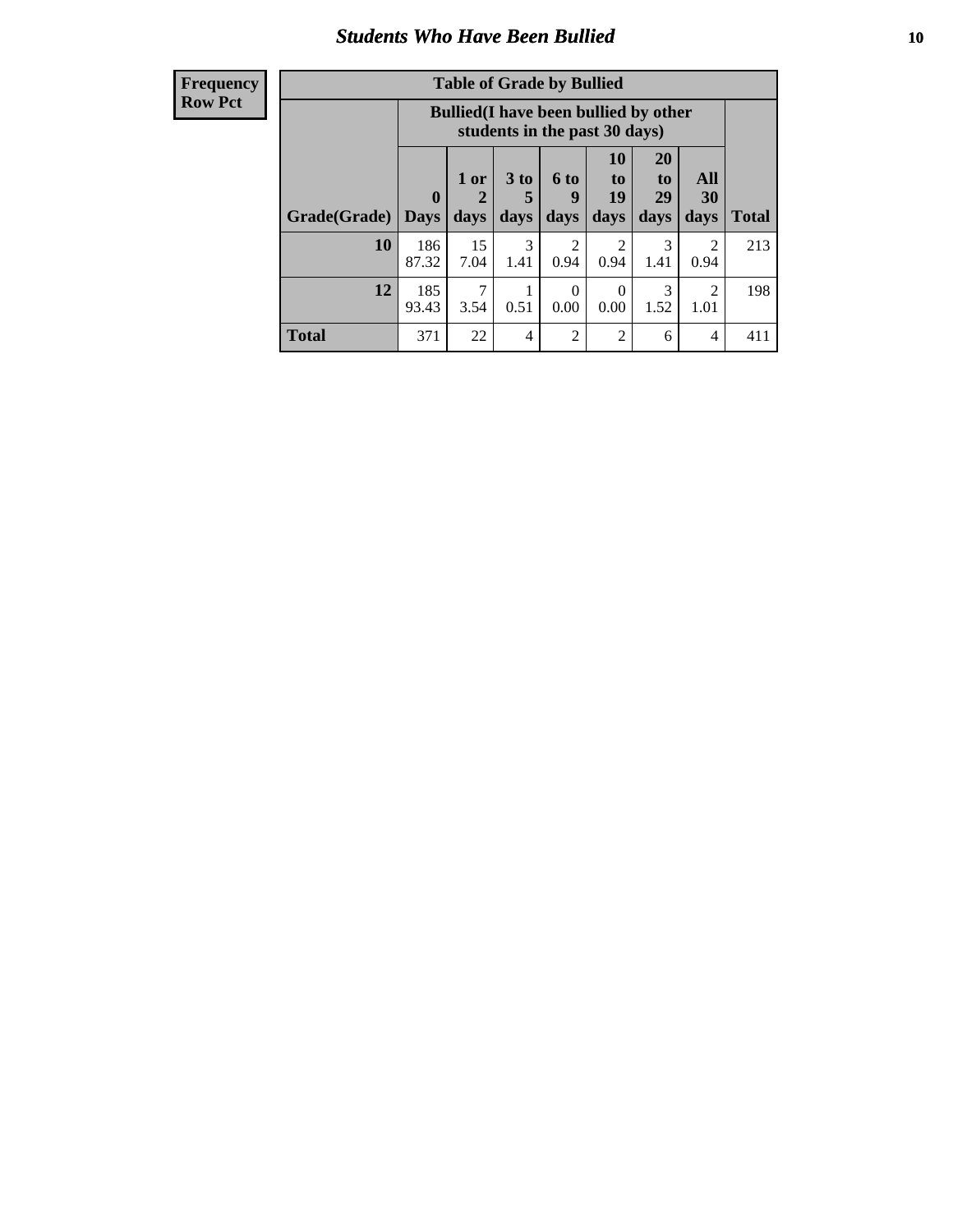### *School Climate* **11**

| Frequency      | <b>Table of SchoolClimate1 by Grade</b> |                    |              |              |  |  |
|----------------|-----------------------------------------|--------------------|--------------|--------------|--|--|
| <b>Col Pct</b> | SchoolClimate1(I<br>like school)        | Grade(Grade)<br>10 | 12           | <b>Total</b> |  |  |
|                | <b>Strongly Agree</b>                   | 44<br>20.66        | 45<br>22.73  | 89           |  |  |
|                | <b>Somewhat Agree</b>                   | 125<br>58.69       | 108<br>54.55 | 233          |  |  |
|                | <b>Somewhat Disagree</b>                | 38<br>17.84        | 27<br>13.64  | 65           |  |  |
|                | <b>Strongly Disagree</b>                | 6<br>2.82          | 18<br>9.09   | 24           |  |  |
|                | <b>Total</b>                            | 213                | 198          | 411          |  |  |

| <b>Frequency</b> |  |
|------------------|--|
| <b>Col Pct</b>   |  |

|                                                   | <b>Table of SchoolClimate2 by Grade</b> |              |              |  |  |  |
|---------------------------------------------------|-----------------------------------------|--------------|--------------|--|--|--|
| SchoolClimate2(I<br>feel successful at<br>school) | Grade(Grade)<br>10                      | 12           | <b>Total</b> |  |  |  |
| <b>Strongly Agree</b>                             | 56<br>26.29                             | 63<br>31.82  | 119          |  |  |  |
| <b>Somewhat Agree</b>                             | 113<br>53.05                            | 108<br>54.55 | 221          |  |  |  |
| <b>Somewhat Disagree</b>                          | 35<br>16.43                             | 23<br>11.62  | 58           |  |  |  |
| <b>Strongly Disagree</b>                          | 9<br>4.23                               | 4<br>2.02    | 13           |  |  |  |
| <b>Total</b>                                      | 213                                     | 198          | 411          |  |  |  |

| Frequency      | <b>Table of SchoolClimate3 by Grade</b>                      |             |              |              |  |
|----------------|--------------------------------------------------------------|-------------|--------------|--------------|--|
| <b>Col Pct</b> | <b>SchoolClimate3(My</b><br>school has high<br>standards for |             | Grade(Grade) |              |  |
|                | achievement)                                                 | <b>10</b>   | 12           | <b>Total</b> |  |
|                | <b>Strongly Agree</b>                                        | 87<br>40.85 | 84<br>42.42  | 171          |  |
|                | <b>Somewhat Agree</b>                                        | 98<br>46.01 | 83<br>41.92  | 181          |  |
|                | <b>Somewhat Disagree</b>                                     | 19<br>8.92  | 20<br>10.10  | 39           |  |
|                | <b>Strongly Disagree</b>                                     | 9<br>4.23   | 11<br>5.56   | 20           |  |
|                | Total                                                        | 213         | 198          | 411          |  |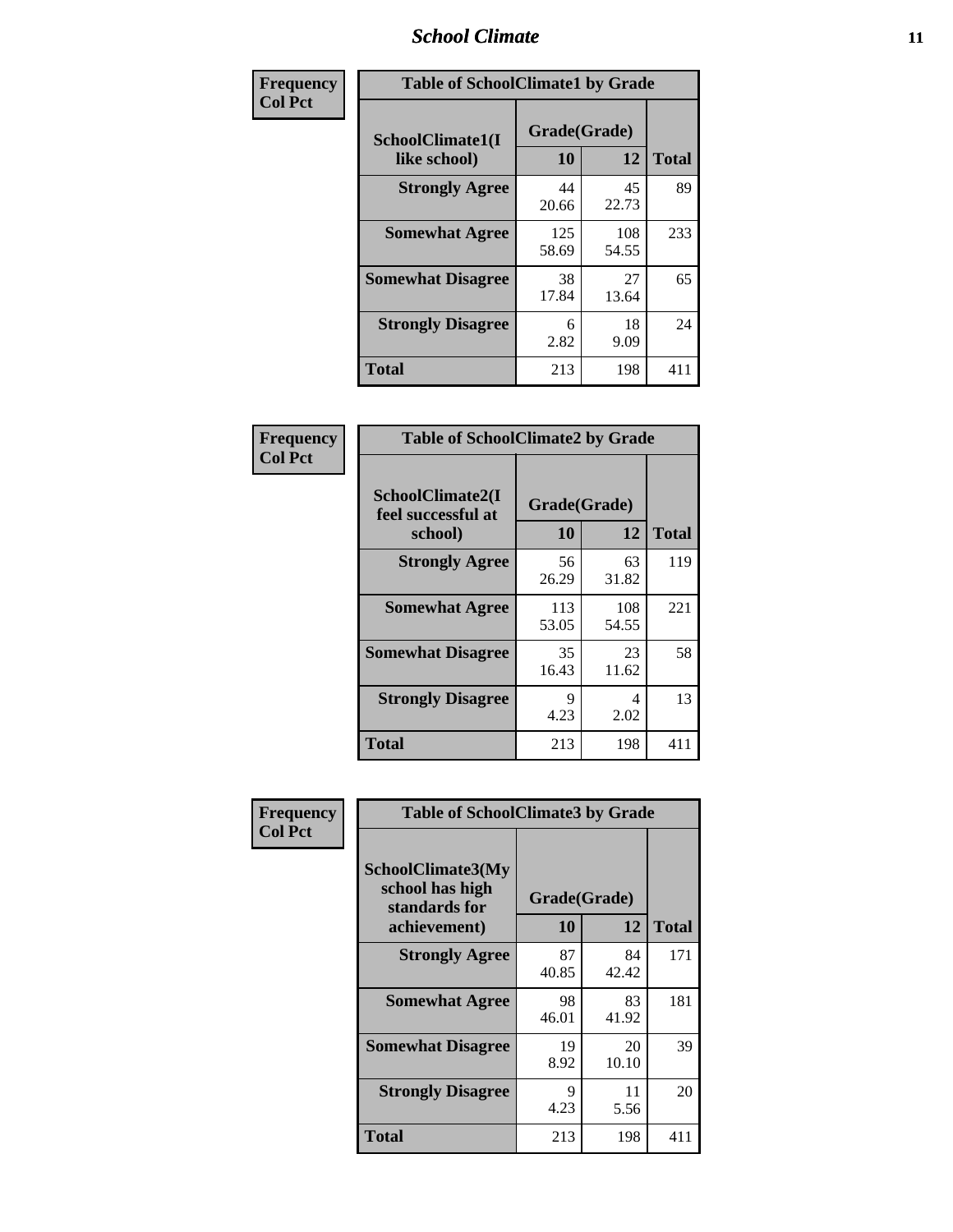### *School Climate* **12**

| Frequency      | <b>Table of SchoolClimate4 by Grade</b>                              |                    |             |              |
|----------------|----------------------------------------------------------------------|--------------------|-------------|--------------|
| <b>Col Pct</b> | <b>SchoolClimate4(My</b><br>school sets clear<br>rules for behavior) | Grade(Grade)<br>10 | 12          | <b>Total</b> |
|                | <b>Strongly Agree</b>                                                | 93<br>43.66        | 90<br>45.45 | 183          |
|                | <b>Somewhat Agree</b>                                                | 82<br>38.50        | 83<br>41.92 | 165          |
|                | <b>Somewhat Disagree</b>                                             | 27<br>12.68        | 19<br>9.60  | 46           |
|                | <b>Strongly Disagree</b>                                             | 11<br>5.16         | 6<br>3.03   | 17           |
|                | <b>Total</b>                                                         | 213                | 198         | 411          |

| <b>Table of SchoolClimate5 by Grade</b>                   |              |             |              |  |  |
|-----------------------------------------------------------|--------------|-------------|--------------|--|--|
| SchoolClimate5(I<br>know what to do in<br>an emergency at | Grade(Grade) |             |              |  |  |
| school)                                                   | 10           | 12          | <b>Total</b> |  |  |
| <b>Strongly Agree</b>                                     | 107<br>50.23 | 91<br>45.96 | 198          |  |  |
| <b>Somewhat Agree</b>                                     | 71<br>33.33  | 79<br>39.90 | 150          |  |  |
| <b>Somewhat Disagree</b>                                  | 29<br>13.62  | 18<br>9.09  | 47           |  |  |
| <b>Strongly Disagree</b>                                  | 6<br>2.82    | 10<br>5.05  | 16           |  |  |
| Total                                                     | 213          | 198         | 411          |  |  |

| <b>Frequency</b> | <b>Table of SchoolClimate6 by Grade</b>                  |                    |             |              |
|------------------|----------------------------------------------------------|--------------------|-------------|--------------|
| <b>Col Pct</b>   | <b>SchoolClimate6(Teachers</b><br>treat me with respect) | Grade(Grade)<br>10 | 12          | <b>Total</b> |
|                  | <b>Strongly Agree</b>                                    | 66<br>30.99        | 79<br>39.90 | 145          |
|                  | <b>Somewhat Agree</b>                                    | 88<br>41.31        | 81<br>40.91 | 169          |
|                  | <b>Somewhat Disagree</b>                                 | 44<br>20.66        | 25<br>12.63 | 69           |
|                  | <b>Strongly Disagree</b>                                 | 15<br>7.04         | 13<br>6.57  | 28           |
|                  | <b>Total</b>                                             | 213                | 198         | 411          |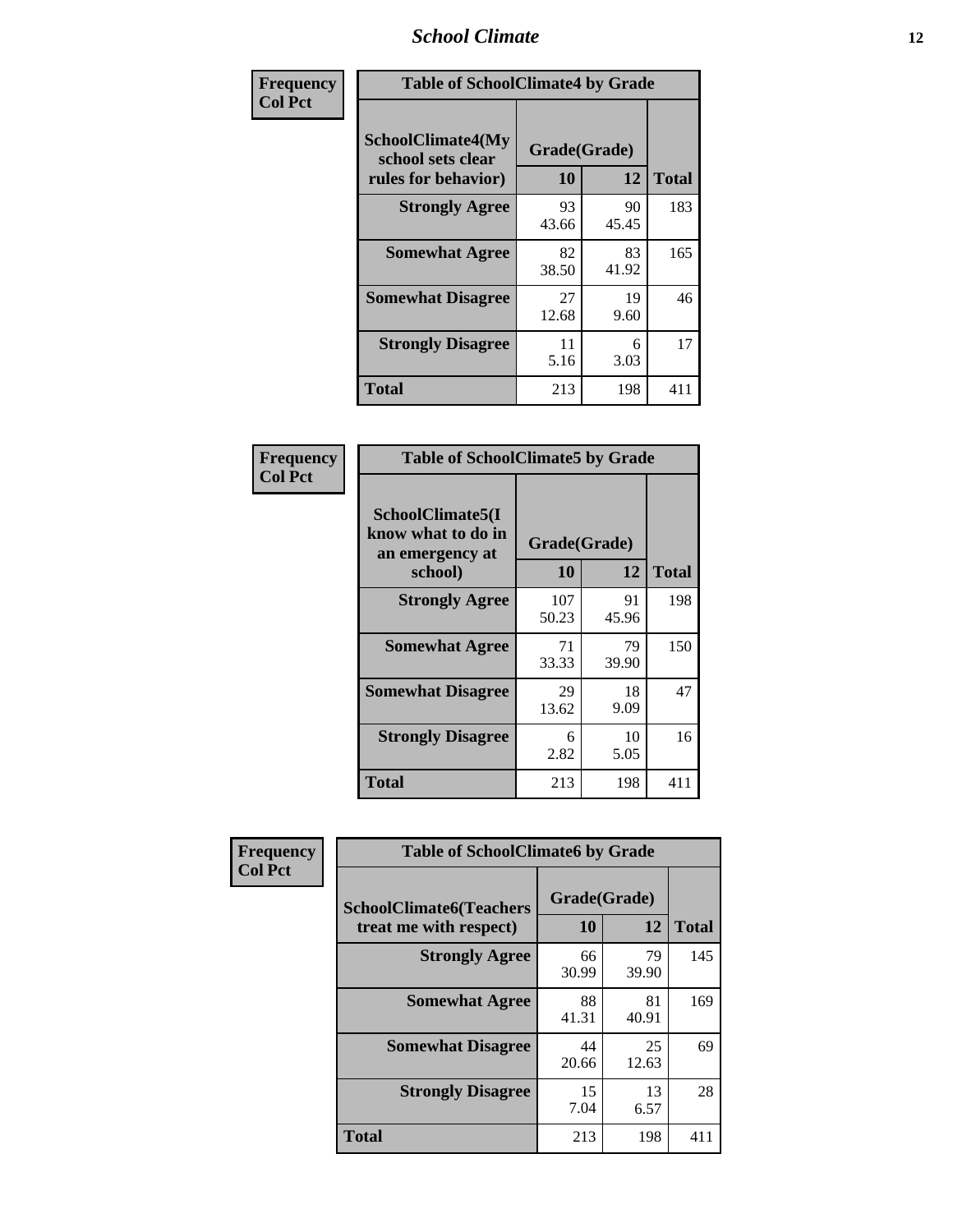### *School Climate* **13**

| Frequency      | <b>Table of SchoolClimate7 by Grade</b>                                       |                           |             |              |
|----------------|-------------------------------------------------------------------------------|---------------------------|-------------|--------------|
| <b>Col Pct</b> | <b>SchoolClimate7(Behaviors</b><br>in my class allow the<br>teacher to teach) | Grade(Grade)<br><b>10</b> | 12          | <b>Total</b> |
|                | <b>Strongly Agree</b>                                                         | 41<br>19.25               | 45<br>22.73 | 86           |
|                | <b>Somewhat Agree</b>                                                         | 114<br>53.52              | 95<br>47.98 | 209          |
|                | <b>Somewhat Disagree</b>                                                      | 43<br>20.19               | 50<br>25.25 | 93           |
|                | <b>Strongly Disagree</b>                                                      | 15<br>7.04                | 8<br>4.04   | 23           |
|                | <b>Total</b>                                                                  | 213                       | 198         | 411          |

| Frequency      | <b>Table of SchoolClimate8 by Grade</b>                                              |                    |             |              |
|----------------|--------------------------------------------------------------------------------------|--------------------|-------------|--------------|
| <b>Col Pct</b> | <b>SchoolClimate8(Students</b><br>are frequently<br>recognized for good<br>behavior) | Grade(Grade)<br>10 | 12          | <b>Total</b> |
|                | <b>Strongly Agree</b>                                                                | 28<br>13.15        | 27<br>13.64 | 55           |
|                | <b>Somewhat Agree</b>                                                                | 81<br>38.03        | 73<br>36.87 | 154          |
|                | <b>Somewhat Disagree</b>                                                             | 64<br>30.05        | 57<br>28.79 | 121          |
|                | <b>Strongly Disagree</b>                                                             | 40<br>18.78        | 41<br>20.71 | 81           |
|                | <b>Total</b>                                                                         | 213                | 198         | 411          |

| Frequency      | <b>Table of SchoolClimate9 by Grade</b>                                           |                    |              |              |
|----------------|-----------------------------------------------------------------------------------|--------------------|--------------|--------------|
| <b>Col Pct</b> | SchoolClimate9(School<br>counselor would be<br>helpful if I needed<br>assistance) | Grade(Grade)<br>10 | 12           | <b>Total</b> |
|                | <b>Strongly Agree</b>                                                             | 105<br>49.30       | 106<br>53.54 | 211          |
|                | <b>Somewhat Agree</b>                                                             | 63<br>29.58        | 48<br>24.24  | 111          |
|                | <b>Somewhat Disagree</b>                                                          | 33<br>15.49        | 26<br>13.13  | 59           |
|                | <b>Strongly Disagree</b>                                                          | 12<br>5.63         | 18<br>9.09   | 30           |
|                | Total                                                                             | 213                | 198          | 411          |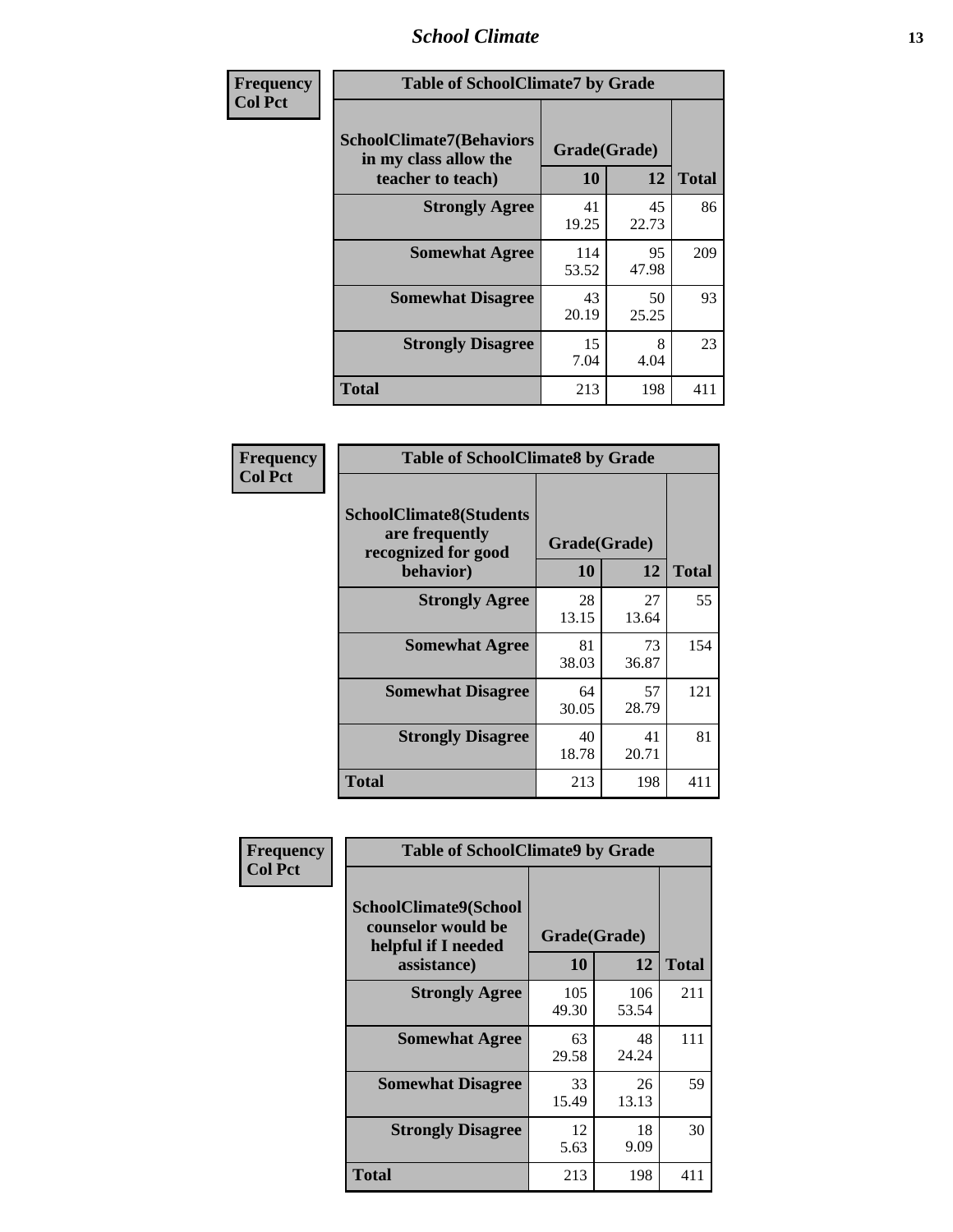### *Reasons for Dropping Out* **14**

| Frequency      | <b>Table of Dropoutreason by Grade</b>                                   |                    |              |              |
|----------------|--------------------------------------------------------------------------|--------------------|--------------|--------------|
| <b>Col Pct</b> | Dropoutreason(If<br>I dropped out the<br>reason would<br>most likely be) | Grade(Grade)<br>10 | 12           | <b>Total</b> |
|                | Won't Drop out                                                           | 122<br>57.28       | 128<br>64.65 | 250          |
|                | <b>Bored</b>                                                             | 26<br>12.21        | 21<br>10.61  | 47           |
|                | <b>Family Reasons</b>                                                    | 22<br>10.33        | 20<br>10.10  | 42           |
|                | <b>Being Bullied</b>                                                     | 3<br>1.41          | 4<br>2.02    | 7            |
|                | <b>Other</b>                                                             | 40<br>18.78        | 25<br>12.63  | 65           |
|                | <b>Total</b>                                                             | 213                | 198          | 411          |

| Frequency      | <b>Table of Dropout by Grade</b>                            |              |              |              |  |
|----------------|-------------------------------------------------------------|--------------|--------------|--------------|--|
| <b>Col Pct</b> | Dropout(I<br>have<br>thought<br>about<br>dropping<br>out of | Grade(Grade) |              |              |  |
|                | school)                                                     | 10           | 12           | <b>Total</b> |  |
|                | Yes                                                         | 72<br>33.80  | 52<br>26.26  | 124          |  |
|                |                                                             |              |              |              |  |
|                | N <sub>0</sub>                                              | 141<br>66.20 | 146<br>73.74 | 287          |  |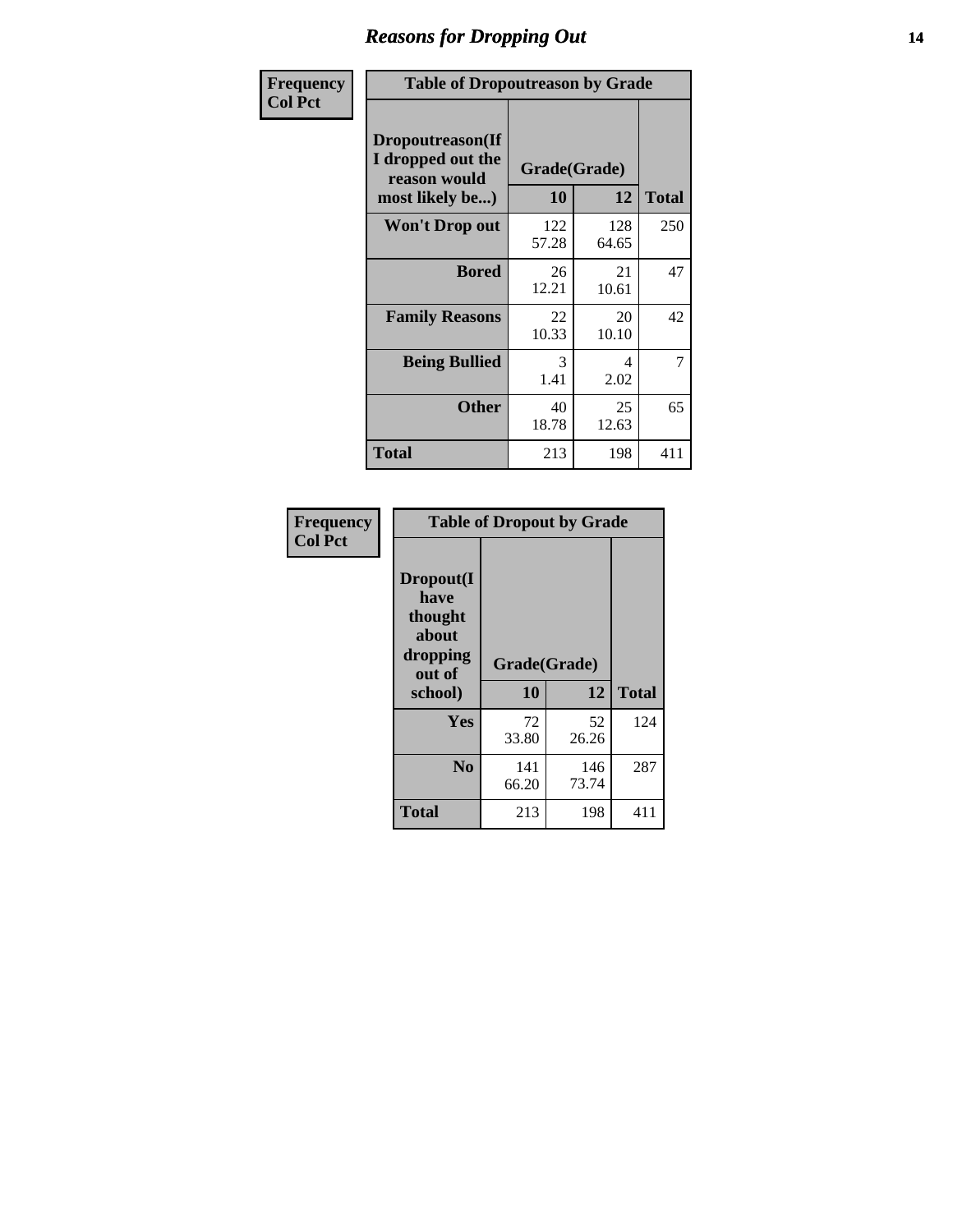*School Safety* **15**

| Frequency      | <b>Table of Gangself by Grade</b>                                                                 |                    |              |              |
|----------------|---------------------------------------------------------------------------------------------------|--------------------|--------------|--------------|
| <b>Col Pct</b> | Gangself(I<br>have<br>participated<br>in illegal<br>gang<br>activities in<br>the past 30<br>days) | Grade(Grade)<br>10 | 12           | <b>Total</b> |
|                | Yes                                                                                               | 18<br>8.45         | 3<br>1.52    | 21           |
|                | N <sub>0</sub>                                                                                    | 195<br>91.55       | 195<br>98.48 | 390          |
|                | <b>Total</b>                                                                                      | 213                | 198          | 411          |

| Frequency<br><b>Col Pct</b> | <b>Table of Gangpeers by Grade</b>                                                                                     |                    |              |              |
|-----------------------------|------------------------------------------------------------------------------------------------------------------------|--------------------|--------------|--------------|
|                             | Gangpeers(I<br>have friends<br>who have<br>participated<br>in illegal<br>gang<br>activities in<br>the past 30<br>days) | Grade(Grade)<br>10 | 12           | <b>Total</b> |
|                             | <b>Yes</b>                                                                                                             | 79<br>37.09        | 27<br>13.64  | 106          |
|                             | N <sub>0</sub>                                                                                                         | 134<br>62.91       | 171<br>86.36 | 305          |
|                             | <b>Total</b>                                                                                                           | 213                | 198          | 411          |

| Frequency      | <b>Table of Pickedon by Grade</b>                                  |              |             |              |  |  |  |  |  |
|----------------|--------------------------------------------------------------------|--------------|-------------|--------------|--|--|--|--|--|
| <b>Col Pct</b> | <b>Pickedon(I have</b><br>been picked on or<br>teased at school in | Grade(Grade) |             |              |  |  |  |  |  |
|                | the past 30 days)                                                  | 10           | 12          | <b>Total</b> |  |  |  |  |  |
|                | <b>Strongly Agree</b>                                              | 17<br>7.98   | 10<br>5.05  | 27           |  |  |  |  |  |
|                | <b>Somewhat Agree</b>                                              | 24<br>11.27  | 21<br>10.61 | 45           |  |  |  |  |  |
|                | <b>Somewhat Disagree</b>                                           | 36<br>16.90  | 34<br>17.17 | 70           |  |  |  |  |  |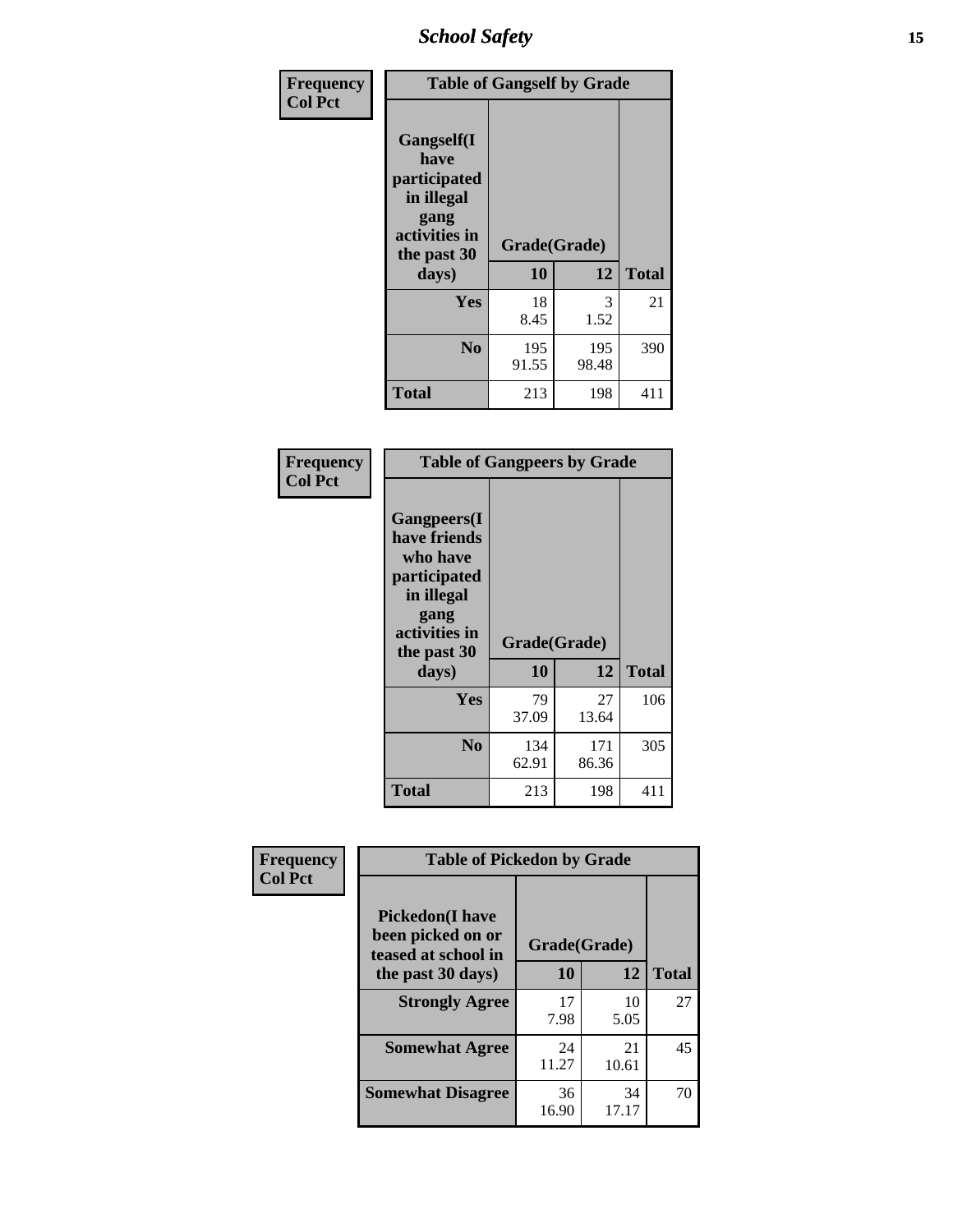### *School Safety* **16**

| <b>Frequency</b> | <b>Table of Pickedon by Grade</b>                                                        |                    |              |              |
|------------------|------------------------------------------------------------------------------------------|--------------------|--------------|--------------|
| <b>Col Pct</b>   | <b>Pickedon</b> (I have<br>been picked on or<br>teased at school in<br>the past 30 days) | Grade(Grade)<br>10 | 12           | <b>Total</b> |
|                  | <b>Strongly Disagree</b>                                                                 | 136<br>63.85       | 133<br>67.17 | 269          |
|                  | Total                                                                                    | 213                | 198          | 41           |

| Frequency      | <b>Table of Safeschool by Grade</b>                      |                    |             |              |
|----------------|----------------------------------------------------------|--------------------|-------------|--------------|
| <b>Col Pct</b> | Safeschool(School<br>is a place at which I<br>feel safe) | Grade(Grade)<br>10 | 12          | <b>Total</b> |
|                | <b>Strongly Agree</b>                                    | 43<br>20.19        | 35<br>17.68 | 78           |
|                | <b>Somewhat Agree</b>                                    | 100<br>46.95       | 98<br>49.49 | 198          |
|                | <b>Somewhat Disagree</b>                                 | 47<br>22.07        | 42<br>21.21 | 89           |
|                | <b>Strongly Disagree</b>                                 | 23<br>10.80        | 23<br>11.62 | 46           |
|                | <b>Total</b>                                             | 213                | 198         | 411          |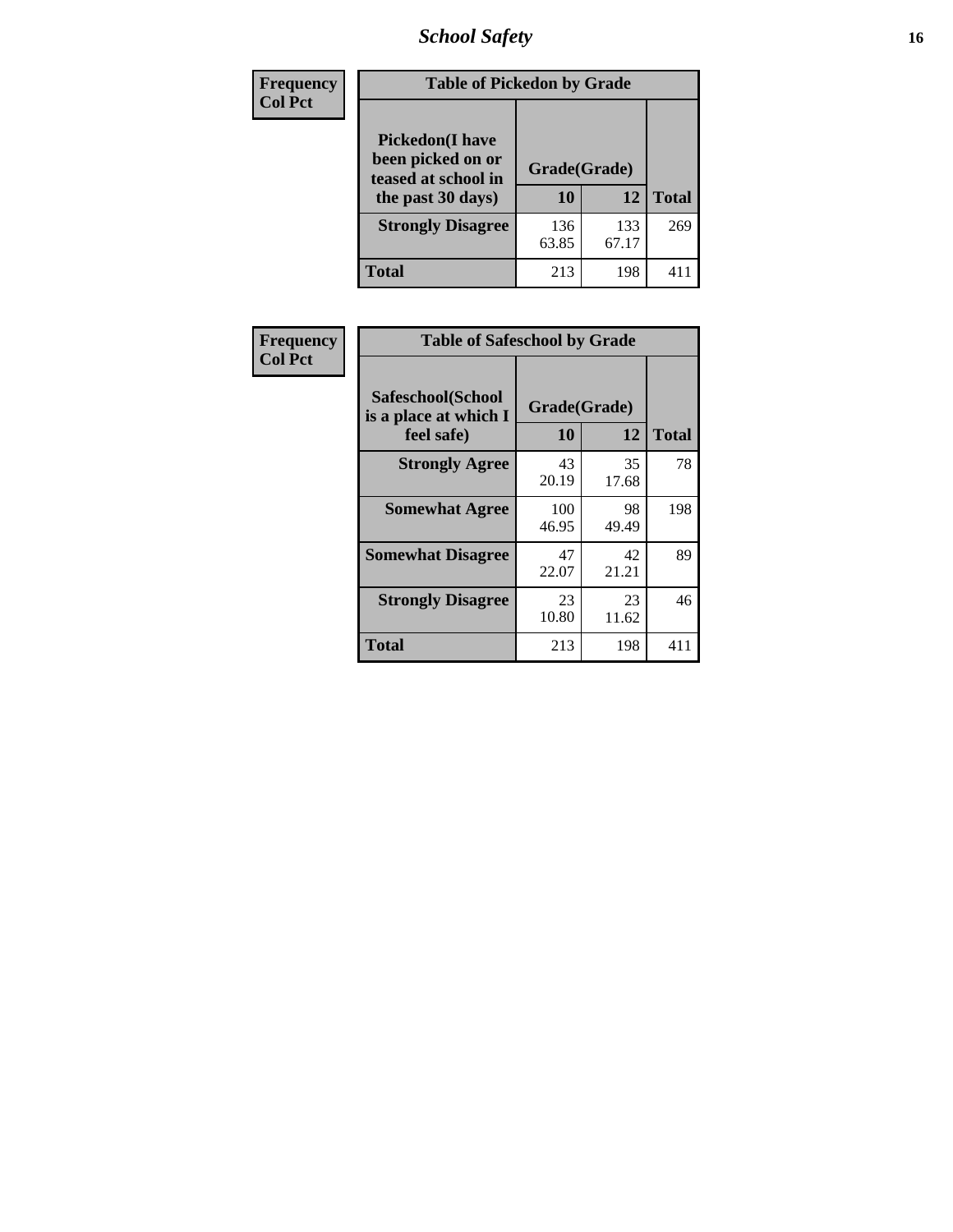*School Safety* **17**

| Frequency |  |
|-----------|--|
| Row Pct   |  |

| <b>Table of Grade by Bullied</b> |                  |                                                                                                                                              |           |                |                                     |           |                        |     |  |  |
|----------------------------------|------------------|----------------------------------------------------------------------------------------------------------------------------------------------|-----------|----------------|-------------------------------------|-----------|------------------------|-----|--|--|
|                                  |                  | <b>Bullied</b> (I have been bullied by other<br>students in the past 30 days)                                                                |           |                |                                     |           |                        |     |  |  |
| Grade(Grade)   Days              | $\boldsymbol{0}$ | 20<br>10<br><b>All</b><br>3 to<br>6 to<br>$1$ or $ $<br>to<br>to<br>19<br>29<br>30<br>9<br>5<br>days<br>days<br>days<br>days<br>days<br>days |           |                |                                     |           |                        |     |  |  |
| 10                               | 186<br>87.32     | 15<br>7.04                                                                                                                                   | 3<br>1.41 | 2<br>0.94      | $\mathcal{D}_{\mathcal{L}}$<br>0.94 | 3<br>1.41 | $\mathfrak{D}$<br>0.94 | 213 |  |  |
| 12                               | 185<br>93.43     | 3.54                                                                                                                                         | 0.51      | 0<br>0.00      | 0<br>0.00                           | 3<br>1.52 | $\mathfrak{D}$<br>1.01 | 198 |  |  |
| <b>Total</b>                     | 371              | 22                                                                                                                                           | 4         | $\overline{c}$ | $\overline{2}$                      | 6         | 4                      | 411 |  |  |

| <b>Frequency</b><br>Row Pct |
|-----------------------------|

÷ ×

| <b>Table of Grade by Bulliedothers</b> |                             |                                                                         |                              |                   |                               |                               |                   |              |  |  |
|----------------------------------------|-----------------------------|-------------------------------------------------------------------------|------------------------------|-------------------|-------------------------------|-------------------------------|-------------------|--------------|--|--|
|                                        |                             | <b>Bulliedothers</b> (I bullied others in the past<br>$30 \text{ days}$ |                              |                   |                               |                               |                   |              |  |  |
| Grade(Grade)                           | $\mathbf{0}$<br><b>Days</b> | 1 or<br>2<br>days                                                       | 3 <sub>to</sub><br>5<br>days | 6 to<br>q<br>days | <b>10</b><br>to<br>19<br>days | <b>20</b><br>to<br>29<br>days | All<br>30<br>days | <b>Total</b> |  |  |
| <b>10</b>                              | 189<br>88.73                | 11<br>5.16                                                              | 4<br>1.88                    | 0.47              | $\mathfrak{D}$<br>0.94        | 4<br>1.88                     | 2<br>0.94         | 213          |  |  |
| 12                                     | 186<br>93.94                | 6<br>3.03                                                               | $\Omega$<br>0.00             | 0<br>0.00         | 4<br>2.02                     | 0.51                          | 0.51              | 198          |  |  |
| <b>Total</b>                           | 375                         | 17                                                                      | 4                            |                   | 6                             | 5                             | 3                 | 411          |  |  |

| Frequency      | <b>Table of Grade by Weaponschool</b> |              |                  |                                                                   |                  |                        |                       |                  |              |  |
|----------------|---------------------------------------|--------------|------------------|-------------------------------------------------------------------|------------------|------------------------|-----------------------|------------------|--------------|--|
| <b>Row Pct</b> |                                       |              |                  | Weaponschool(I brought a weapon to<br>school in the past 30 days) |                  |                        |                       |                  |              |  |
|                |                                       | $\mathbf{0}$ | $1$ or<br>2      | 3 <sub>to</sub><br>5                                              | <b>6 to</b><br>9 | 10<br>to<br>19         | <b>20</b><br>to<br>29 | <b>All</b><br>30 |              |  |
|                | <b>Grade</b> (Grade) Days             |              | days             | days                                                              | days             | days                   | days                  | days             | <b>Total</b> |  |
|                | 10                                    | 204<br>95.77 | 0.47             | 0.47                                                              | 0.47             | $\mathfrak{D}$<br>0.94 | 3<br>1.41             | 0.47             | 213          |  |
|                | 12                                    | 197<br>99.49 | $\Omega$<br>0.00 | $\Omega$<br>0.00                                                  | $\Omega$<br>0.00 | 0.51                   | 0<br>0.00             | $\Omega$<br>0.00 | 198          |  |
|                | <b>Total</b>                          | 401          |                  |                                                                   |                  | 3                      | 3                     | 1                | 411          |  |

h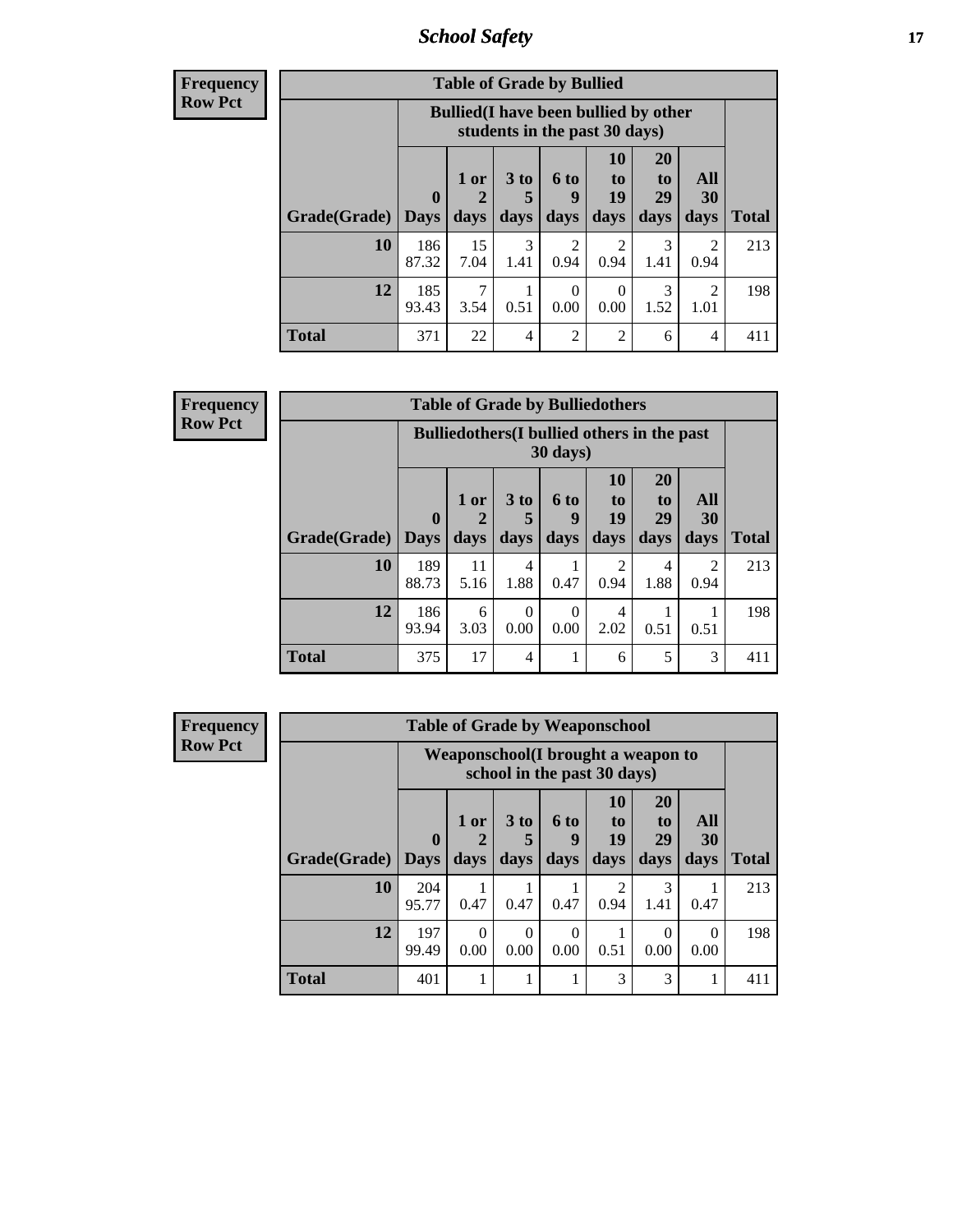*School Safety* **18**

| <b>Frequency</b> | <b>Table of Grade by Absentunsafe</b> |                         |                                                                      |                   |                   |                        |              |  |  |  |
|------------------|---------------------------------------|-------------------------|----------------------------------------------------------------------|-------------------|-------------------|------------------------|--------------|--|--|--|
| <b>Row Pct</b>   |                                       |                         | <b>Absentunsafe(I have missed</b><br>school because I felt unsafe in | the past 30 days) |                   |                        |              |  |  |  |
|                  | Grade(Grade)                          | $\bf{0}$<br><b>Days</b> | 1 or<br>2<br>days                                                    | 3 to<br>5<br>days | 6 to<br>9<br>days | 20<br>to<br>29<br>days | <b>Total</b> |  |  |  |
|                  | 10                                    | 206<br>96.71            | 0.47                                                                 | 3<br>1.41         | 0.00              | 3<br>1.41              | 213          |  |  |  |
|                  | 12                                    | 195<br>98.48            | 0.51                                                                 | 0<br>0.00         | 0.51              | 0.51                   | 198          |  |  |  |
|                  | <b>Total</b>                          | 401                     | $\overline{2}$                                                       | 3                 | 1                 | 4                      | 411          |  |  |  |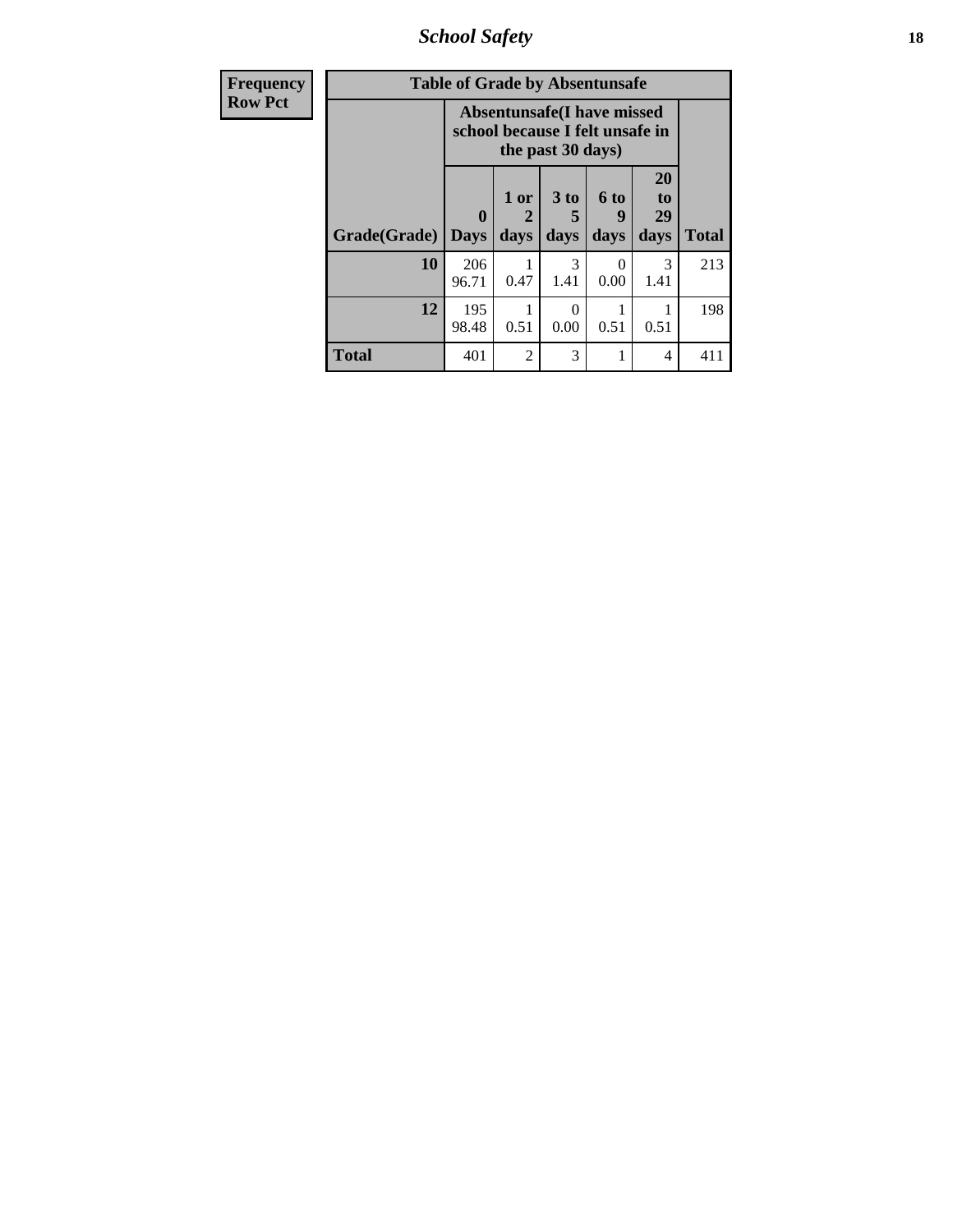### *Drug Use During Last 30 Days* **19**

#### **Frequency Row Pct**

| <b>Table of Grade by Alcohol</b> |                                 |                                     |                 |               |                 |               |                     |              |  |  |
|----------------------------------|---------------------------------|-------------------------------------|-----------------|---------------|-----------------|---------------|---------------------|--------------|--|--|
|                                  |                                 | Alcohol (Alcohol use, past 30 days) |                 |               |                 |               |                     |              |  |  |
| Grade(Grade)                     | <b>Did</b><br>not<br><b>use</b> | $1 - 2$<br>days                     | $3 - 5$<br>days | $6-9$<br>days | $10-19$<br>days | 20-29<br>days | <b>Every</b><br>day | <b>Total</b> |  |  |
| 10                               | 178<br>83.57                    | 13<br>6.10                          | 9<br>4.23       | 4<br>1.88     | 3<br>1.41       | 3<br>1.41     | 3<br>1.41           | 213          |  |  |
| 12                               | 150<br>75.76                    | 13<br>6.57                          | 11<br>5.56      | 6<br>3.03     | 10<br>5.05      | 7<br>3.54     | 0.51                | 198          |  |  |
| <b>Total</b>                     | 328                             | 26                                  | 20              | 10            | 13              | 10            | 4                   | 411          |  |  |

#### **Frequency Row Pct**

| <b>Table of Grade by Cigarettes</b> |                                 |                                                   |                 |               |                 |                   |                     |       |  |  |
|-------------------------------------|---------------------------------|---------------------------------------------------|-----------------|---------------|-----------------|-------------------|---------------------|-------|--|--|
|                                     |                                 | Cigarettes (Smoking tobacco use,<br>past 30 days) |                 |               |                 |                   |                     |       |  |  |
| Grade(Grade)                        | <b>Did</b><br>not<br><b>use</b> | $1-2$<br>days                                     | $3 - 5$<br>days | $6-9$<br>days | $10-19$<br>days | $20 - 29$<br>days | <b>Every</b><br>day | Total |  |  |
| 10                                  | 187<br>87.79                    | 14<br>6.57                                        | 2<br>0.94       | 5<br>2.35     | 0.47            | 3<br>1.41         | 0.47                | 213   |  |  |
| 12                                  | 171<br>86.36                    | 8<br>4.04                                         | 3<br>1.52       | 0.51          | 5<br>2.53       | 5<br>2.53         | 5<br>2.53           | 198   |  |  |
| <b>Total</b>                        | 358                             | 22                                                | 5               | 6             | 6               | 8                 | 6                   | 411   |  |  |

| <b>Frequency</b> | <b>Table of Grade by Smokeless</b> |                          |                                   |                  |                  |                   |              |  |
|------------------|------------------------------------|--------------------------|-----------------------------------|------------------|------------------|-------------------|--------------|--|
| <b>Row Pct</b>   |                                    |                          | <b>Smokeless</b> (Chewing tobacco |                  |                  |                   |              |  |
|                  | Grade(Grade)                       | Did<br>not<br><b>use</b> | $1 - 2$<br>days                   | $6-9$<br>days    | $10-19$<br>days  | $20 - 29$<br>days | <b>Total</b> |  |
|                  | 10                                 | 208<br>97.65             | 4<br>1.88                         | $\Omega$<br>0.00 | $\Omega$<br>0.00 | 0.47              | 213          |  |
|                  | 12                                 | 190<br>95.96             | 5<br>2.53                         | 0.51             | 0.51             | 0.51              | 198          |  |
|                  | <b>Total</b>                       | 398                      | 9                                 |                  |                  | $\overline{2}$    | 411          |  |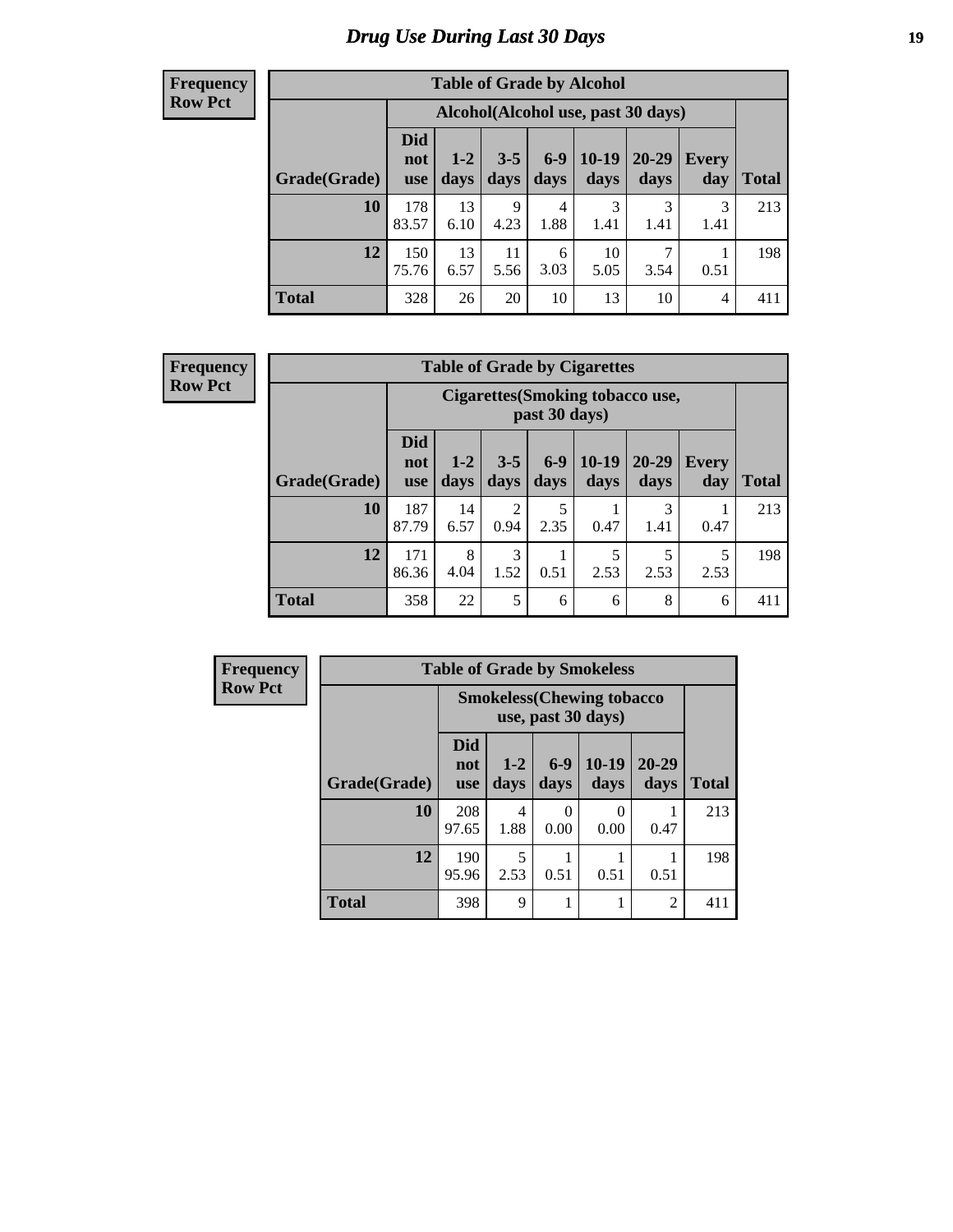#### **Frequency Row Pct**

| <b>Table of Grade by Marijuana</b> |                          |                                         |                 |               |                  |               |              |       |
|------------------------------------|--------------------------|-----------------------------------------|-----------------|---------------|------------------|---------------|--------------|-------|
|                                    |                          | Marijuana (Marijuana use, past 30 days) |                 |               |                  |               |              |       |
| Grade(Grade)                       | Did<br>not<br><b>use</b> | $1 - 2$<br>days                         | $3 - 5$<br>days | $6-9$<br>days | $10-19$<br>days  | 20-29<br>days | Every<br>day | Total |
| 10                                 | 190<br>89.20             | 11<br>5.16                              | 4<br>1.88       | 0.47          | $\Omega$<br>0.00 | 4<br>1.88     | 3<br>1.41    | 213   |
| 12                                 | 175<br>88.38             | 5<br>2.53                               | 5<br>2.53       | 0<br>0.00     | 4<br>2.02        | 4<br>2.02     | 5<br>2.53    | 198   |
| <b>Total</b>                       | 365                      | 16                                      | 9               |               | 4                | 8             | 8            | 411   |

| Frequency      | <b>Table of Grade by Cocaine</b> |                                               |                     |              |  |  |
|----------------|----------------------------------|-----------------------------------------------|---------------------|--------------|--|--|
| <b>Row Pct</b> |                                  | <b>Cocaine</b> (Cocaine<br>use, past 30 days) |                     |              |  |  |
|                | Grade(Grade)                     | Did not<br><b>use</b>                         | <b>Every</b><br>day | <b>Total</b> |  |  |
|                | 10                               | 212<br>99.53                                  | 0.47                | 213          |  |  |
|                | 12                               | 198<br>100.00                                 | 0<br>0.00           | 198          |  |  |
|                | <b>Total</b>                     | 410                                           |                     | 411          |  |  |

| Frequency      | <b>Table of Grade by Inhalants</b> |                                                  |                 |                 |                     |              |  |  |
|----------------|------------------------------------|--------------------------------------------------|-----------------|-----------------|---------------------|--------------|--|--|
| <b>Row Pct</b> |                                    | <b>Inhalants</b> (Inhalant use,<br>past 30 days) |                 |                 |                     |              |  |  |
|                | Grade(Grade)                       | <b>Did</b><br>not<br><b>use</b>                  | $3 - 5$<br>days | $10-19$<br>days | <b>Every</b><br>day | <b>Total</b> |  |  |
|                | 10                                 | 210<br>98.59                                     | 0.47            | 0.47            | 0.47                | 213          |  |  |
|                | 12                                 | 198<br>100.00                                    | 0.00            | ∩<br>0.00       | $\Omega$<br>0.00    | 198          |  |  |
|                | <b>Total</b>                       | 408                                              | 1               |                 |                     | 411          |  |  |

| Frequency      |              | <b>Table of Grade by Steroids</b>              |               |              |
|----------------|--------------|------------------------------------------------|---------------|--------------|
| <b>Row Pct</b> |              | <b>Steroids</b> (Steroid<br>use, past 30 days) |               |              |
|                | Grade(Grade) | Did not<br><b>use</b>                          | 20-29<br>days | <b>Total</b> |
|                | 10           | 212<br>99.53                                   | 0.47          | 213          |
|                | 12           | 198<br>100.00                                  | 0.00          | 198          |
|                | <b>Total</b> | 410                                            |               | 411          |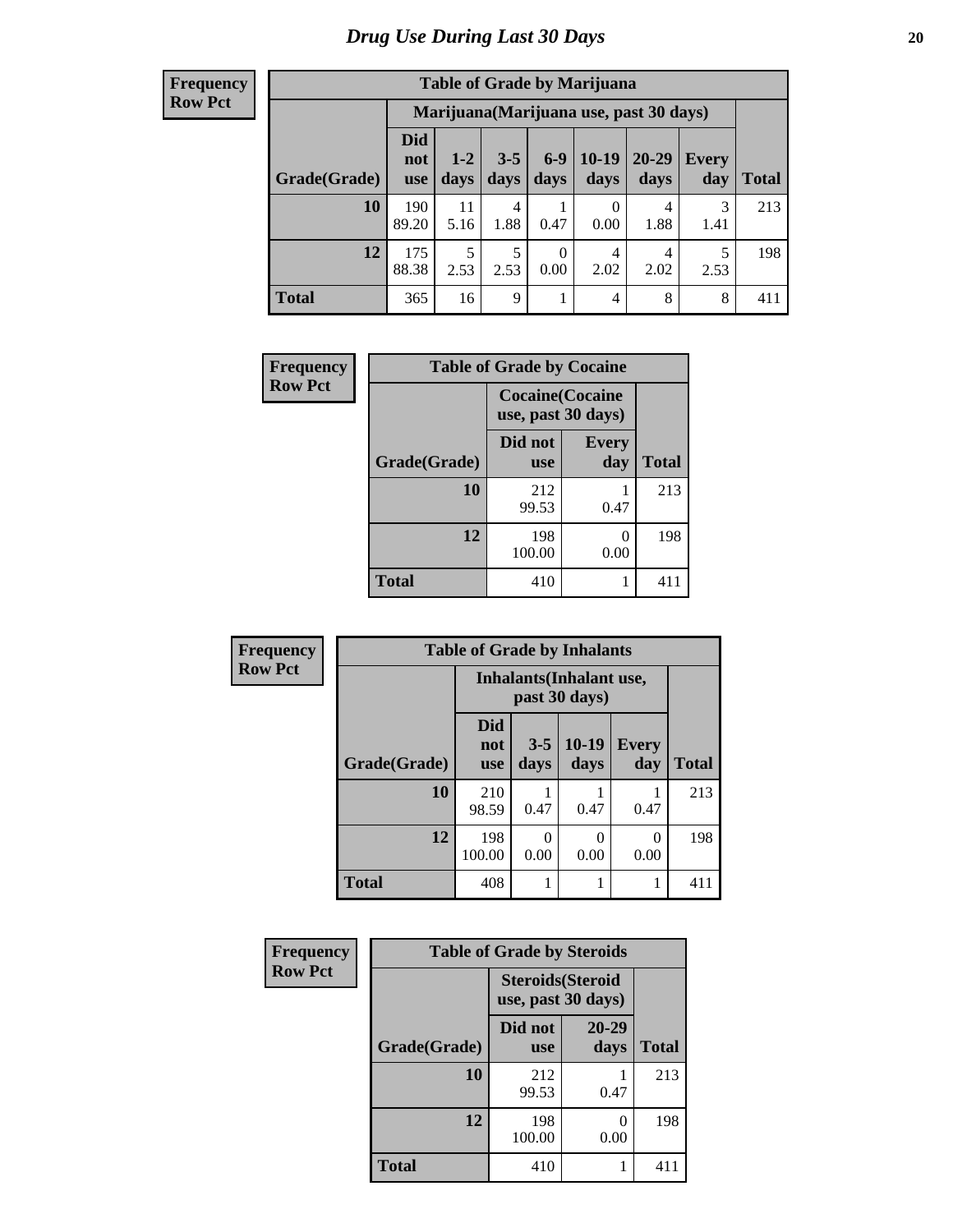### *Drug Use During Last 30 Days* **21**

| <b>Frequency</b> | <b>Table of Grade by Ecstasy</b> |                                        |                 |                   |                          |              |
|------------------|----------------------------------|----------------------------------------|-----------------|-------------------|--------------------------|--------------|
| <b>Row Pct</b>   |                                  | Ecstasy (Ecstasy use,<br>past 30 days) |                 |                   |                          |              |
|                  | Grade(Grade)                     | <b>Did</b><br>not<br>use               | $1 - 2$<br>days | $20 - 29$<br>days | Every<br>day             | <b>Total</b> |
|                  | 10                               | 210<br>98.59                           | $\cup$<br>0.00  | 0.47              | $\overline{2}$<br>0.94   | 213          |
|                  | 12                               | 197<br>99.49                           | 0.51            | 0<br>0.00         | $\left( \right)$<br>0.00 | 198          |
|                  | <b>Total</b>                     | 407                                    |                 |                   | $\overline{2}$           | 411          |

| Frequency      | <b>Table of Grade by Meth</b> |                                                    |                           |              |  |  |  |
|----------------|-------------------------------|----------------------------------------------------|---------------------------|--------------|--|--|--|
| <b>Row Pct</b> |                               | <b>Meth</b> (Methamphetamine<br>use, past 30 days) |                           |              |  |  |  |
|                | Grade(Grade)                  | Did not use                                        | 20-29 days                | <b>Total</b> |  |  |  |
|                | 10                            | 212<br>99.53                                       | 0.47                      | 213          |  |  |  |
|                | 12                            | 198<br>100.00                                      | $\mathbf{\Omega}$<br>0.00 | 198          |  |  |  |
|                | <b>Total</b>                  | 410                                                |                           | 411          |  |  |  |

| Frequency      | <b>Table of Grade by Hallucinogens</b> |                                                   |                |                  |       |  |
|----------------|----------------------------------------|---------------------------------------------------|----------------|------------------|-------|--|
| <b>Row Pct</b> |                                        | Hallucinogens (Hallucinogen<br>use, past 30 days) |                |                  |       |  |
|                | Grade(Grade)                           | Did not<br><b>use</b>                             | $1-2$ days     | 20-29<br>days    | Total |  |
|                | 10                                     | 211<br>99.06                                      | 0.47           | 0.47             | 213   |  |
|                | 12                                     | 197<br>99.49                                      | 0.51           | $\theta$<br>0.00 | 198   |  |
|                | <b>Total</b>                           | 408                                               | $\overline{2}$ |                  | 411   |  |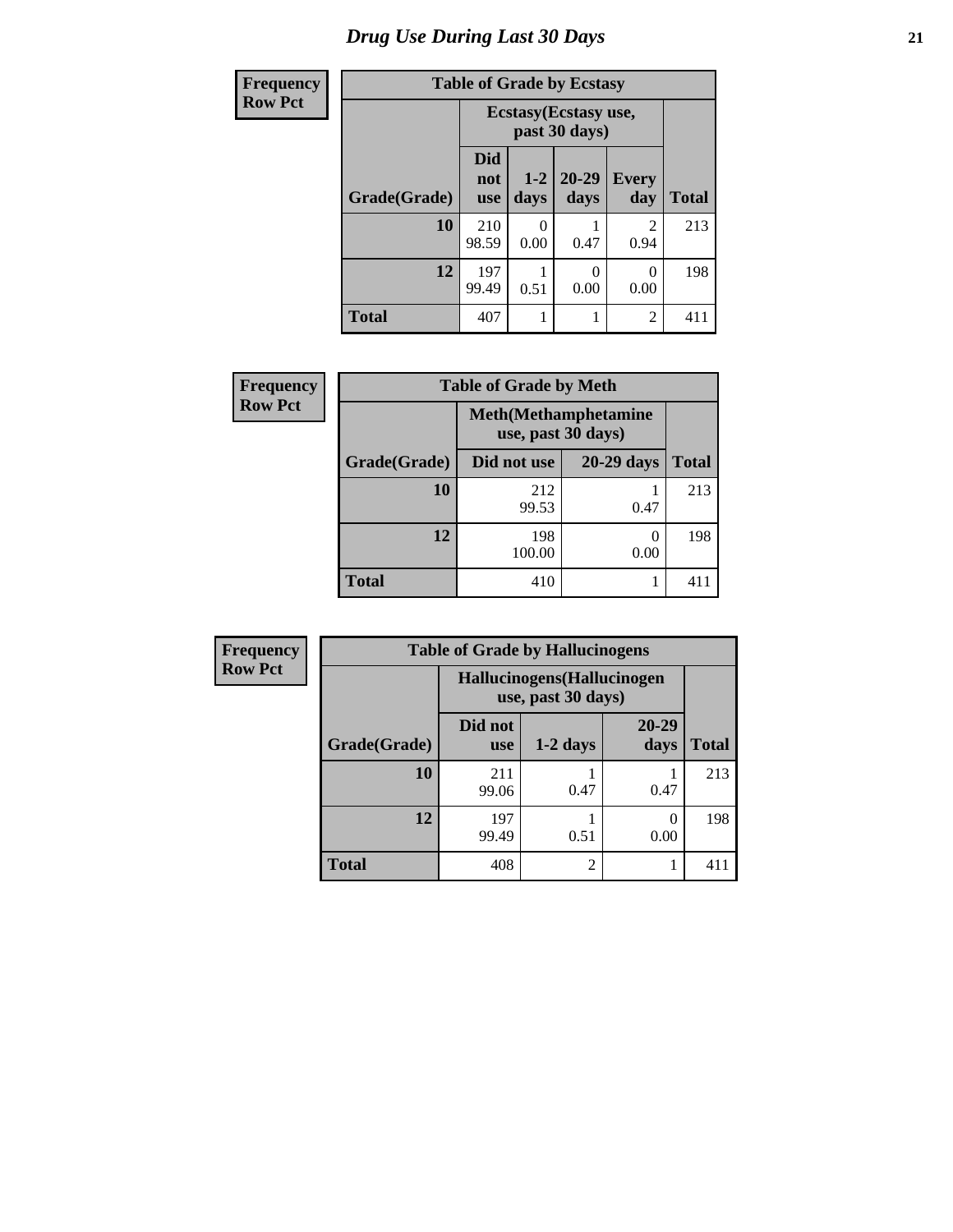### *Drug Use During Last 30 Days* **22**

| Frequency      |  |
|----------------|--|
| <b>Row Pct</b> |  |

# **Table of Grade by Prescription**

| спсу            |              | Lavie of <i>Avaue</i> by Liescription |                                                                                    |                        |                 |                        |              |  |  |
|-----------------|--------------|---------------------------------------|------------------------------------------------------------------------------------|------------------------|-----------------|------------------------|--------------|--|--|
| <sup>o</sup> ct |              |                                       | <b>Prescription</b> (Prescription drugs)<br>not prescribed to me,<br>past 30 days) |                        |                 |                        |              |  |  |
|                 | Grade(Grade) | Did<br>not<br><b>use</b>              | $1 - 2$<br>days                                                                    | $3 - 5$<br>days        | $10-19$<br>days | $20 - 29$<br>days      | <b>Total</b> |  |  |
|                 | 10           | 198<br>92.96                          | 6<br>2.82                                                                          | $\overline{2}$<br>0.94 | 5<br>2.35       | $\overline{2}$<br>0.94 | 213          |  |  |
|                 | 12           | 193<br>97.47                          | 0.51                                                                               | $\overline{c}$<br>1.01 | 0.51            | 0.51                   | 198          |  |  |
|                 | <b>Total</b> | 391                                   | 7                                                                                  | 4                      | 6               | 3                      | 411          |  |  |

П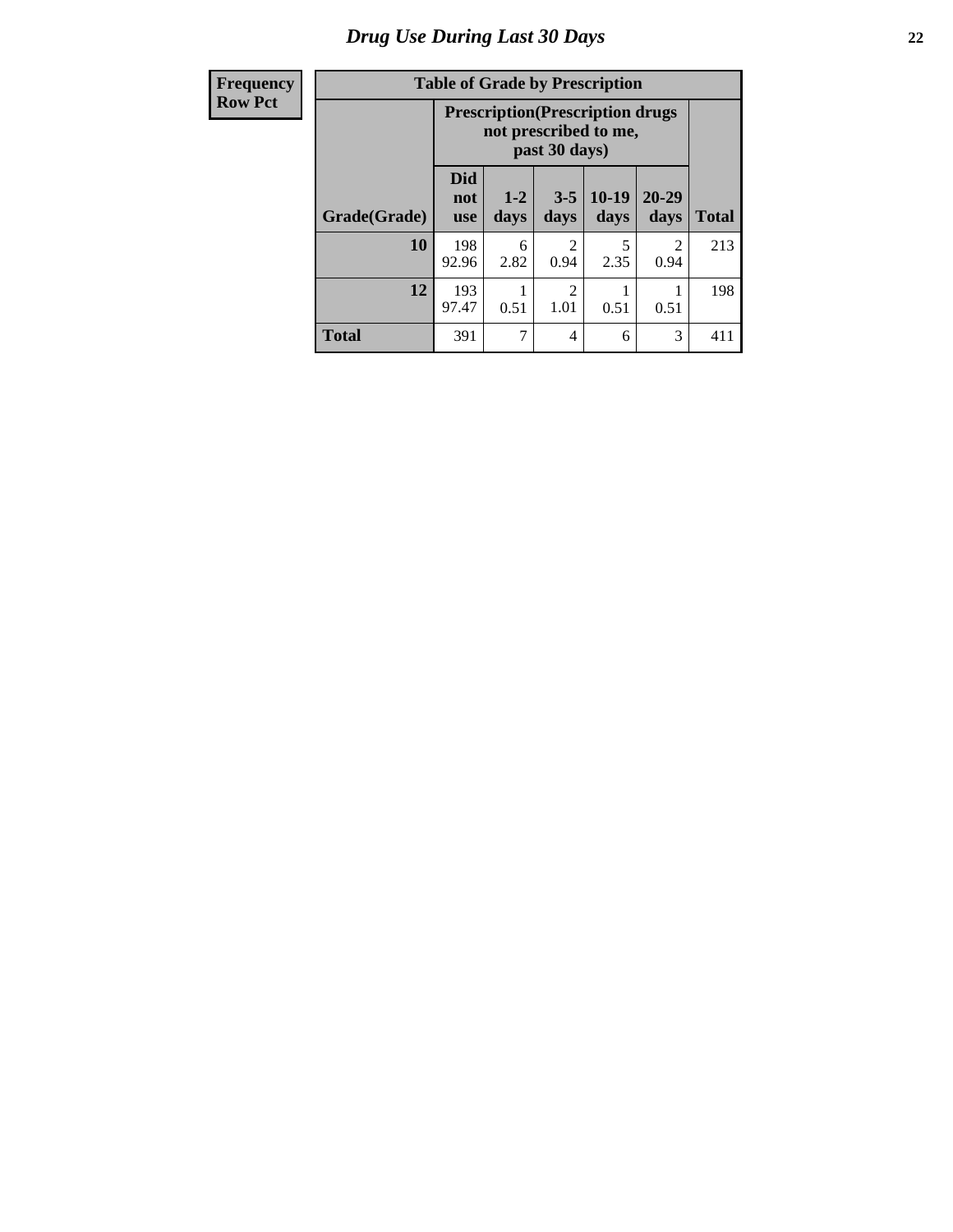| Frequency      | <b>Table of Alcoholease by Grade</b>              |                    |              |     |
|----------------|---------------------------------------------------|--------------------|--------------|-----|
| <b>Col Pct</b> | <b>Alcoholease</b> (It is<br>easy to get alcohol) | Grade(Grade)<br>10 | <b>Total</b> |     |
|                | <b>Strongly Agree</b>                             | 80<br>37.56        | 92<br>46.46  | 172 |
|                | <b>Somewhat Agree</b>                             | 60<br>28.17        | 63<br>31.82  | 123 |
|                | <b>Somewhat Disagree</b>                          | 27<br>12.68        | 15<br>7.58   | 42  |
|                | <b>Strongly Disagree</b>                          | 46<br>21.60        | 28<br>14.14  | 74  |
|                | <b>Total</b>                                      | 213                | 198          | 411 |

| Frequency      | <b>Table of Cigarettesease by Grade</b>                 |                    |              |              |  |
|----------------|---------------------------------------------------------|--------------------|--------------|--------------|--|
| <b>Col Pct</b> | Cigarettesease(It is<br>easy to get smoking<br>tobacco) | Grade(Grade)<br>10 | 12           | <b>Total</b> |  |
|                | <b>Strongly Agree</b>                                   | 91<br>42.72        | 114<br>57.58 | 205          |  |
|                | <b>Somewhat Agree</b>                                   | 50<br>23.47        | 47<br>23.74  | 97           |  |
|                | <b>Somewhat Disagree</b>                                | 23<br>10.80        | 8<br>4.04    | 31           |  |
|                | <b>Strongly Disagree</b>                                | 49<br>23.00        | 29<br>14.65  | 78           |  |
|                | Total                                                   | 213                | 198          | 411          |  |

| Frequency      | <b>Table of Smokelessease by Grade</b>                         |                          |              |              |  |  |  |
|----------------|----------------------------------------------------------------|--------------------------|--------------|--------------|--|--|--|
| <b>Col Pct</b> | <b>Smokelessease</b> (It is<br>easy to get chewing<br>tobacco) | Grade(Grade)<br>12<br>10 |              | <b>Total</b> |  |  |  |
|                | <b>Strongly Agree</b>                                          | 62<br>29.11              | 102<br>51.52 | 164          |  |  |  |
|                | <b>Somewhat Agree</b>                                          | 45<br>21.13              | 42<br>21.21  | 87           |  |  |  |
|                | <b>Somewhat Disagree</b>                                       | 40<br>18.78              | 19<br>9.60   | 59           |  |  |  |
|                | <b>Strongly Disagree</b>                                       | 66<br>30.99              | 35<br>17.68  | 101          |  |  |  |
|                | Total                                                          | 213                      | 198          | 411          |  |  |  |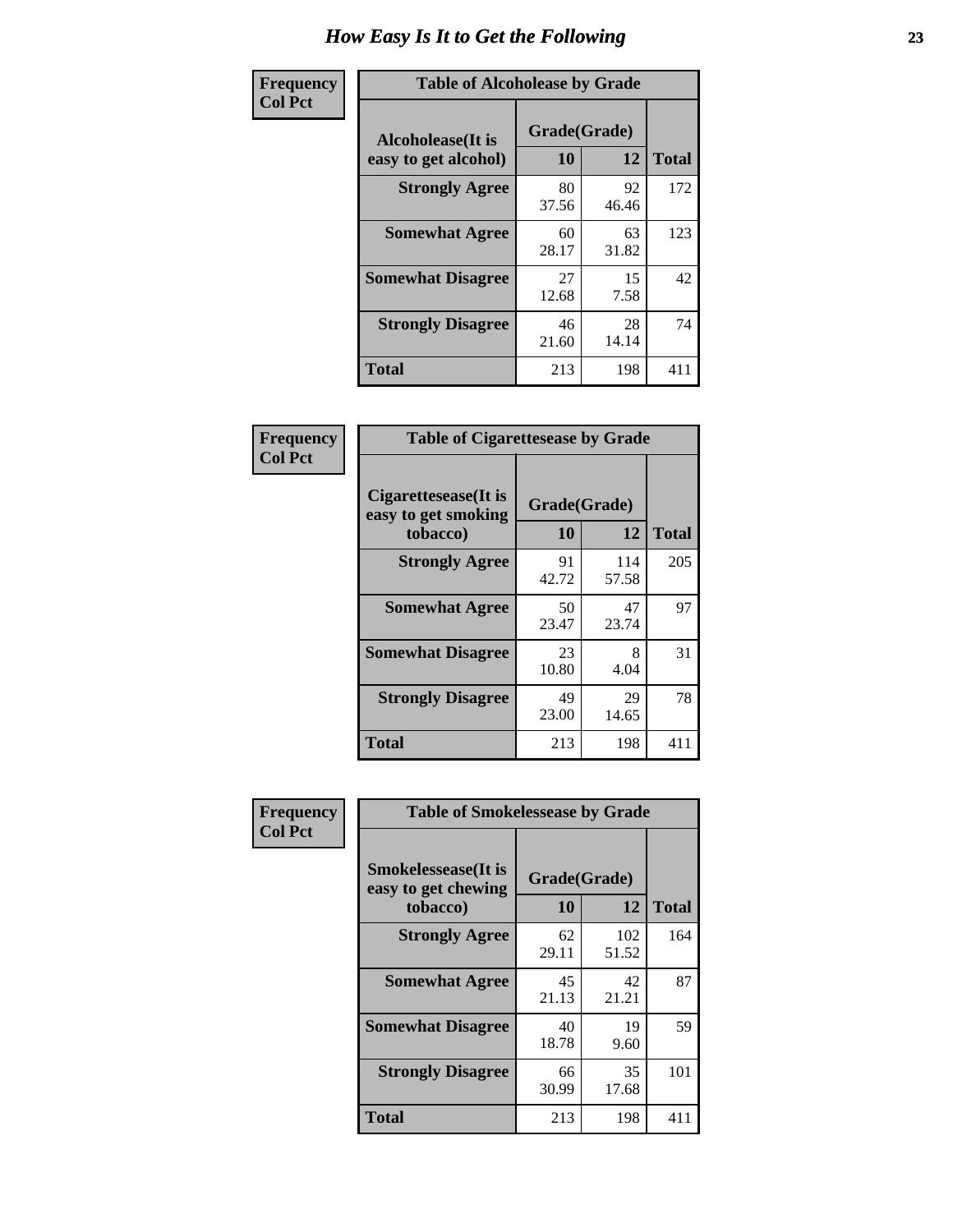| Frequency      | <b>Table of Marijuanaease by Grade</b>           |                    |              |              |  |  |  |  |  |  |  |
|----------------|--------------------------------------------------|--------------------|--------------|--------------|--|--|--|--|--|--|--|
| <b>Col Pct</b> | Marijuanaease(It is<br>easy to get<br>marijuana) | Grade(Grade)<br>10 | 12           | <b>Total</b> |  |  |  |  |  |  |  |
|                | <b>Strongly Agree</b>                            | 92<br>43.19        | 105<br>53.03 | 197          |  |  |  |  |  |  |  |
|                | <b>Somewhat Agree</b>                            | 40<br>18.78        | 41<br>20.71  | 81           |  |  |  |  |  |  |  |
|                | <b>Somewhat Disagree</b>                         | 24<br>11.27        | 17<br>8.59   | 41           |  |  |  |  |  |  |  |
|                | <b>Strongly Disagree</b>                         | 57<br>26.76        | 35<br>17.68  | 92           |  |  |  |  |  |  |  |
|                | <b>Total</b>                                     | 213                | 198          | 411          |  |  |  |  |  |  |  |

| <b>Table of Cocaineease by Grade</b>              |             |                    |     |  |  |  |  |  |  |
|---------------------------------------------------|-------------|--------------------|-----|--|--|--|--|--|--|
| <b>Cocaineease</b> (It is<br>easy to get cocaine) | 10          | Grade(Grade)<br>12 |     |  |  |  |  |  |  |
| <b>Strongly Agree</b>                             | 33<br>15.49 | 39<br>19.70        | 72  |  |  |  |  |  |  |
| <b>Somewhat Agree</b>                             | 43<br>20.19 | 46<br>23.23        | 89  |  |  |  |  |  |  |
| <b>Somewhat Disagree</b>                          | 42<br>19.72 | 48<br>24.24        | 90  |  |  |  |  |  |  |
| <b>Strongly Disagree</b>                          | 95<br>44.60 | 65<br>32.83        | 160 |  |  |  |  |  |  |
| <b>Total</b>                                      | 213         | 198                | 411 |  |  |  |  |  |  |

| Frequency      | <b>Table of Inhalantsease by Grade</b>     |              |             |              |
|----------------|--------------------------------------------|--------------|-------------|--------------|
| <b>Col Pct</b> | <b>Inhalantsease</b> (It is<br>easy to get | Grade(Grade) |             |              |
|                | inhalants)                                 | 10           | 12          | <b>Total</b> |
|                | <b>Strongly Agree</b>                      | 69<br>32.39  | 69<br>34.85 | 138          |
|                | <b>Somewhat Agree</b>                      | 40<br>18.78  | 47<br>23.74 | 87           |
|                | <b>Somewhat Disagree</b>                   | 32<br>15.02  | 28<br>14.14 | 60           |
|                | <b>Strongly Disagree</b>                   | 72<br>33.80  | 54<br>27.27 | 126          |
|                | <b>Total</b>                               | 213          | 198         | 411          |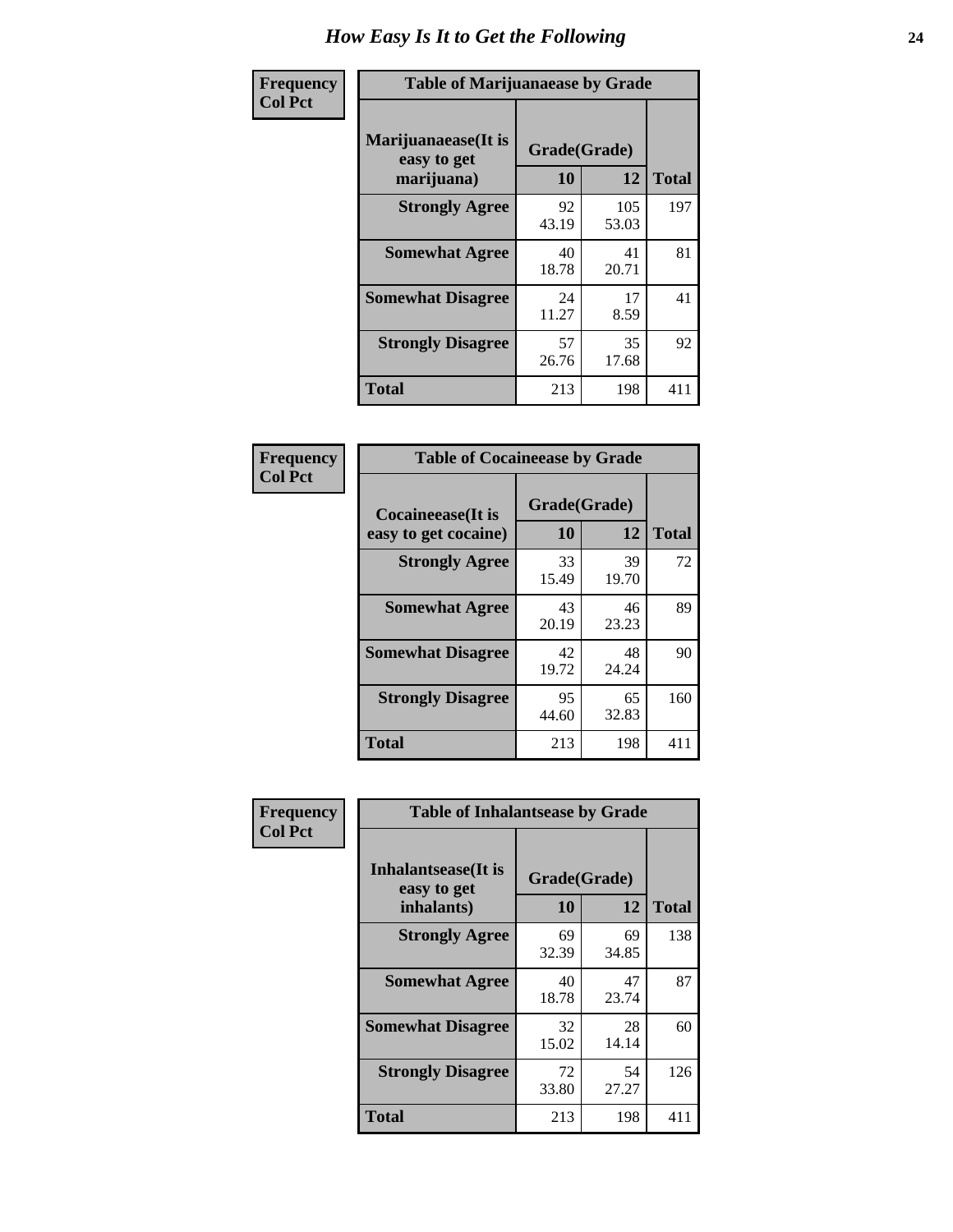| Frequency      | <b>Table of Steroidsease by Grade</b>               |                    |             |              |  |  |  |  |  |  |  |
|----------------|-----------------------------------------------------|--------------------|-------------|--------------|--|--|--|--|--|--|--|
| <b>Col Pct</b> | <b>Steroidsease</b> (It is<br>easy to get steroids) | Grade(Grade)<br>10 | 12          | <b>Total</b> |  |  |  |  |  |  |  |
|                | <b>Strongly Agree</b>                               | 37<br>17.37        | 31<br>15.66 | 68           |  |  |  |  |  |  |  |
|                | <b>Somewhat Agree</b>                               | 23<br>10.80        | 39<br>19.70 | 62           |  |  |  |  |  |  |  |
|                | <b>Somewhat Disagree</b>                            | 57<br>26.76        | 61<br>30.81 | 118          |  |  |  |  |  |  |  |
|                | <b>Strongly Disagree</b>                            | 96<br>45.07        | 67<br>33.84 | 163          |  |  |  |  |  |  |  |
|                | <b>Total</b>                                        | 213                | 198         | 411          |  |  |  |  |  |  |  |

| Frequency      | <b>Table of Ecstasyease by Grade</b>              |                    |             |              |  |  |  |  |  |  |  |
|----------------|---------------------------------------------------|--------------------|-------------|--------------|--|--|--|--|--|--|--|
| <b>Col Pct</b> | <b>Ecstasyease</b> (It is<br>easy to get ecstasy) | Grade(Grade)<br>10 | 12          | <b>Total</b> |  |  |  |  |  |  |  |
|                | <b>Strongly Agree</b>                             | 42<br>19.72        | 41<br>20.71 | 83           |  |  |  |  |  |  |  |
|                | <b>Somewhat Agree</b>                             | 35<br>16.43        | 48<br>24.24 | 83           |  |  |  |  |  |  |  |
|                | <b>Somewhat Disagree</b>                          | 45<br>21.13        | 47<br>23.74 | 92           |  |  |  |  |  |  |  |
|                | <b>Strongly Disagree</b>                          | 91<br>42.72        | 62<br>31.31 | 153          |  |  |  |  |  |  |  |
|                | Total                                             | 213                | 198         | 411          |  |  |  |  |  |  |  |

| Frequency<br><b>Col Pct</b> | <b>Table of Methease by Grade</b>     |              |             |              |  |  |  |  |  |
|-----------------------------|---------------------------------------|--------------|-------------|--------------|--|--|--|--|--|
|                             | <b>Methease</b> (It is easy<br>to get | Grade(Grade) |             |              |  |  |  |  |  |
|                             | methamphetamines)                     | 10           | 12          | <b>Total</b> |  |  |  |  |  |
|                             | <b>Strongly Agree</b>                 | 33<br>15.49  | 25<br>12.63 | 58           |  |  |  |  |  |
|                             | <b>Somewhat Agree</b>                 | 31<br>14.55  | 40<br>20.20 | 71           |  |  |  |  |  |
|                             | <b>Somewhat Disagree</b>              | 48<br>22.54  | 51<br>25.76 | 99           |  |  |  |  |  |
|                             | <b>Strongly Disagree</b>              | 101<br>47.42 | 82<br>41.41 | 183          |  |  |  |  |  |
|                             | <b>Total</b>                          | 213          | 198         | 411          |  |  |  |  |  |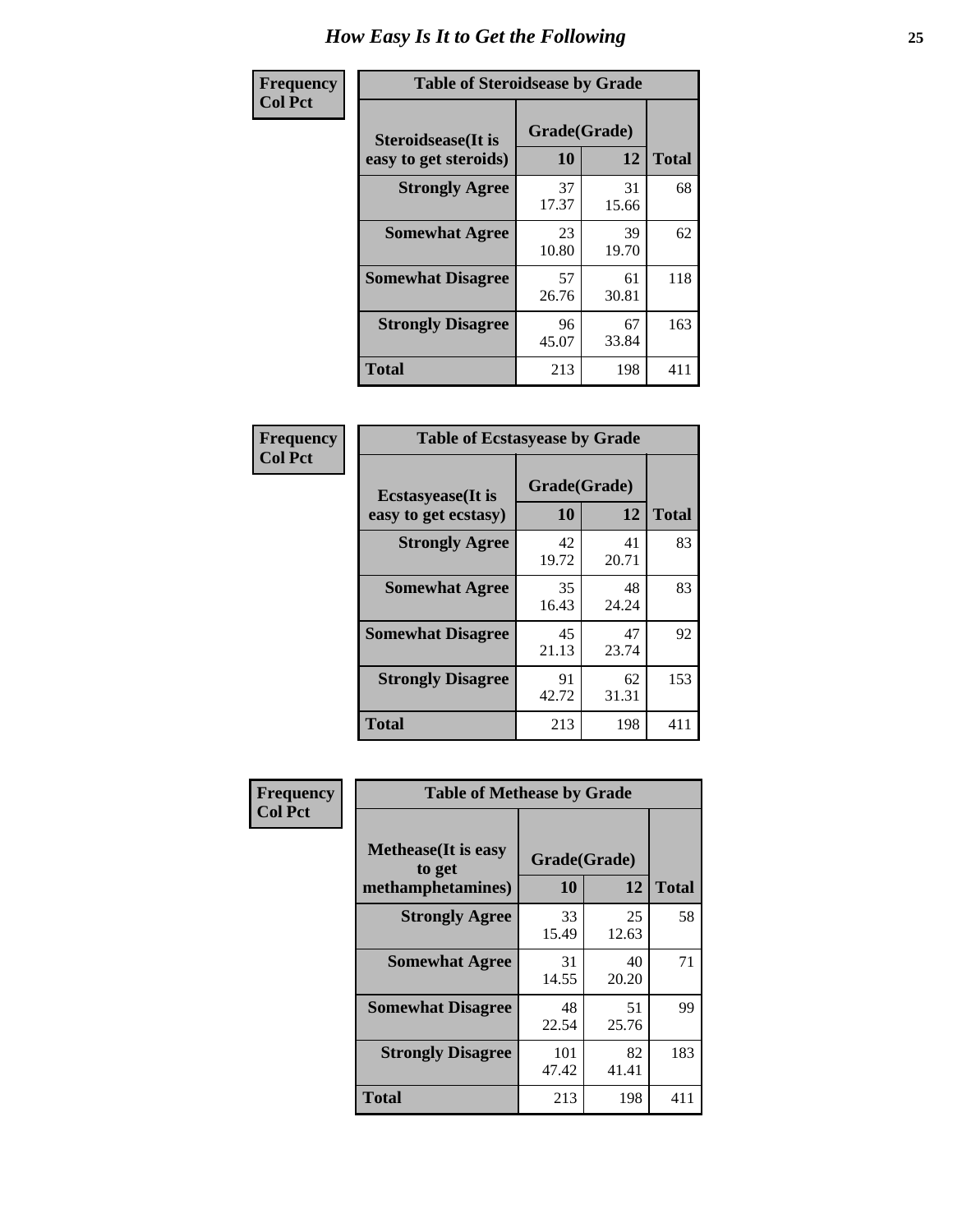| <b>Frequency</b> | <b>Table of Hallucinogensease by Grade</b>               |                    |             |              |  |  |  |  |  |  |
|------------------|----------------------------------------------------------|--------------------|-------------|--------------|--|--|--|--|--|--|
| <b>Col Pct</b>   | Hallucinogensease(It<br>is easy to get<br>hallucinogens) | Grade(Grade)<br>10 | 12          | <b>Total</b> |  |  |  |  |  |  |
|                  | <b>Strongly Agree</b>                                    | 34<br>15.96        | 34<br>17.17 | 68           |  |  |  |  |  |  |
|                  | <b>Somewhat Agree</b>                                    | 34<br>15.96        | 40<br>20.20 | 74           |  |  |  |  |  |  |
|                  | <b>Somewhat Disagree</b>                                 | 44<br>20.66        | 48<br>24.24 | 92           |  |  |  |  |  |  |
|                  | <b>Strongly Disagree</b>                                 | 101<br>47.42       | 76<br>38.38 | 177          |  |  |  |  |  |  |
|                  | <b>Total</b>                                             | 213                | 198         | 411          |  |  |  |  |  |  |

| Frequency<br>Col Pct |
|----------------------|
|                      |

| <b>Table of Prescriptionease by Grade</b>                                                |             |              |              |  |  |  |  |  |
|------------------------------------------------------------------------------------------|-------------|--------------|--------------|--|--|--|--|--|
| <b>Prescriptionease</b> (It<br>is easy to get<br>prescription drugs<br>not prescribed to |             | Grade(Grade) |              |  |  |  |  |  |
| me)                                                                                      | 10          | 12           | <b>Total</b> |  |  |  |  |  |
| <b>Strongly Agree</b>                                                                    | 75<br>35.21 | 70<br>35.35  | 145          |  |  |  |  |  |
| <b>Somewhat Agree</b>                                                                    | 39<br>18.31 | 57<br>28.79  | 96           |  |  |  |  |  |
| <b>Somewhat Disagree</b>                                                                 | 30<br>14.08 | 25<br>12.63  | 55           |  |  |  |  |  |
| <b>Strongly Disagree</b>                                                                 | 69<br>32.39 | 46<br>23.23  | 115          |  |  |  |  |  |
| <b>Total</b>                                                                             | 213         | 198          | 411          |  |  |  |  |  |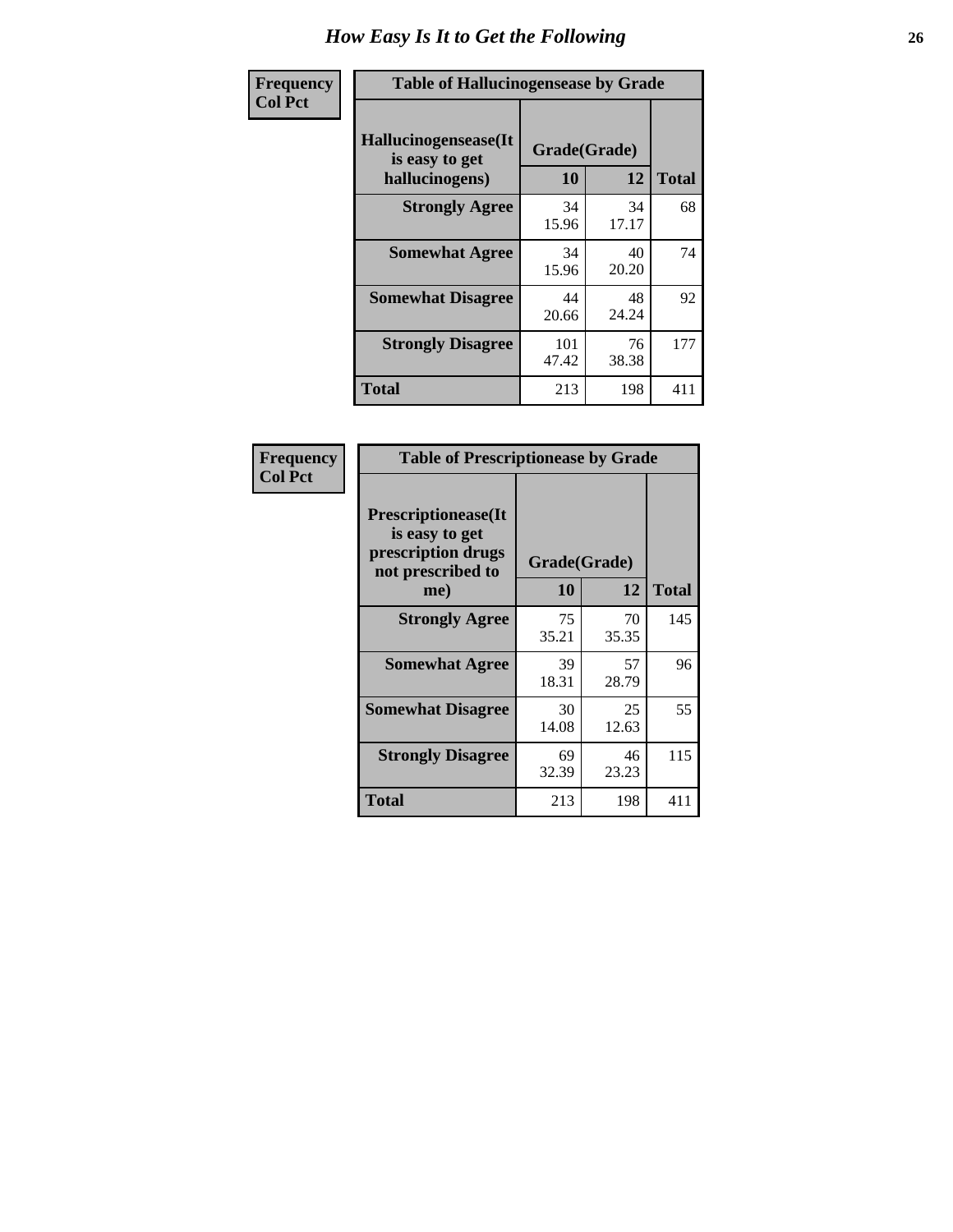#### *Age at Onset of Use* **27** *Results for "Age at Onset of Use" questions exclude students who said they did not use that substance*

| <b>Frequency</b> | <b>Table of Grade by Alcoholinit</b> |                        |                                                  |           |                      |           |                           |             |             |             |           |                       |              |
|------------------|--------------------------------------|------------------------|--------------------------------------------------|-----------|----------------------|-----------|---------------------------|-------------|-------------|-------------|-----------|-----------------------|--------------|
| <b>Row Pct</b>   |                                      |                        | Alcoholinit (I started using alcohol when I was) |           |                      |           |                           |             |             |             |           |                       |              |
|                  | Grade(Grade)                         | <b>8 or</b><br>younger | 9                                                | 10        | 11                   | 12        | 13                        | 14          | 15          | 16          | 17        | <b>18 or</b><br>older | <b>Total</b> |
|                  | 10                                   | 3<br>4.35              | 1.45                                             | 3<br>4.35 | 3<br>4.35            | 6<br>8.70 | 13<br>18.84               | 18<br>26.09 | 14<br>20.29 | 7<br>10.14  | 1.45      | 0.00                  | 69           |
|                  | 12                                   | 3<br>4.17              | 2<br>2.78                                        | 2<br>2.78 | $\Omega$<br>$0.00\,$ | 6<br>8.33 | 6<br>8.33                 | 6<br>8.33   | 16<br>22.22 | 23<br>31.94 | 6<br>8.33 | 2<br>2.78             | 72           |
|                  | <b>Total</b>                         | 6                      | 3                                                | 5         | 3                    | 12        | 19                        | 24          | 30          | 30          | 7         | 2                     | 141          |
|                  |                                      |                        |                                                  |           |                      |           | Frequency Missing $= 270$ |             |             |             |           |                       |              |

| <b>Frequency</b> | <b>Table of Grade by Cigarettesinit</b>                       |                                                       |      |            |             |                           |            |                 |                  |                       |              |  |  |
|------------------|---------------------------------------------------------------|-------------------------------------------------------|------|------------|-------------|---------------------------|------------|-----------------|------------------|-----------------------|--------------|--|--|
| <b>Row Pct</b>   |                                                               | Cigarettesinit (I started smoking tobacco when I was) |      |            |             |                           |            |                 |                  |                       |              |  |  |
|                  | Grade(Grade)                                                  | 8 or<br>younger                                       | 11   | 12         | 13          | 14                        | 15         | 16 <sup>1</sup> | 17               | <b>18 or</b><br>older | <b>Total</b> |  |  |
|                  | 10                                                            | 2.56                                                  | 5.13 | 6<br>15.38 | 12<br>30.77 | 9<br>23.08                | 8<br>20.51 | 2.56            | $\Omega$<br>0.00 | $\Omega$<br>0.00      | 39           |  |  |
|                  | 12                                                            | 10.87                                                 | 2.17 | 3<br>6.52  | 4<br>8.70   | 3<br>6.52                 | 10.87      | 11<br>23.91     | 9<br>19.57       | 5<br>10.87            | 46           |  |  |
|                  | <b>Total</b><br>3<br>12<br>13<br>12<br>9<br>5<br>16<br>9<br>6 |                                                       |      |            |             |                           |            |                 |                  |                       |              |  |  |
|                  |                                                               |                                                       |      |            |             | Frequency Missing $= 326$ |            |                 |                  |                       |              |  |  |

| <b>Frequency</b> |              | <b>Table of Grade by Smokelessinit</b>              |           |                  |                           |            |                  |                  |                       |              |  |  |
|------------------|--------------|-----------------------------------------------------|-----------|------------------|---------------------------|------------|------------------|------------------|-----------------------|--------------|--|--|
| <b>Row Pct</b>   |              | Smokelessinit(I started chewing tobacco when I was) |           |                  |                           |            |                  |                  |                       |              |  |  |
|                  | Grade(Grade) | 8 or<br>younger                                     | <b>11</b> | 12               | 14                        | <b>15</b>  | <b>16</b>        | 17               | <b>18 or</b><br>older | <b>Total</b> |  |  |
|                  | 10           | $\Omega$<br>0.00                                    | 12.50     | ↑<br>25.00       | ∍<br>25.00                | 3<br>37.50 | $\theta$<br>0.00 | $\theta$<br>0.00 | 0.00                  | 8            |  |  |
|                  | 12           | 8.33                                                | 0<br>0.00 | $\theta$<br>0.00 | 8.33                      | 0.00       | 4<br>33.33       | 4<br>33.33       | 16.67                 | 12           |  |  |
|                  | <b>Total</b> |                                                     |           | $\overline{c}$   | 3                         | 3          | 4                | 4                | $\overline{c}$        | 20           |  |  |
|                  |              |                                                     |           |                  | Frequency Missing $= 391$ |            |                  |                  |                       |              |  |  |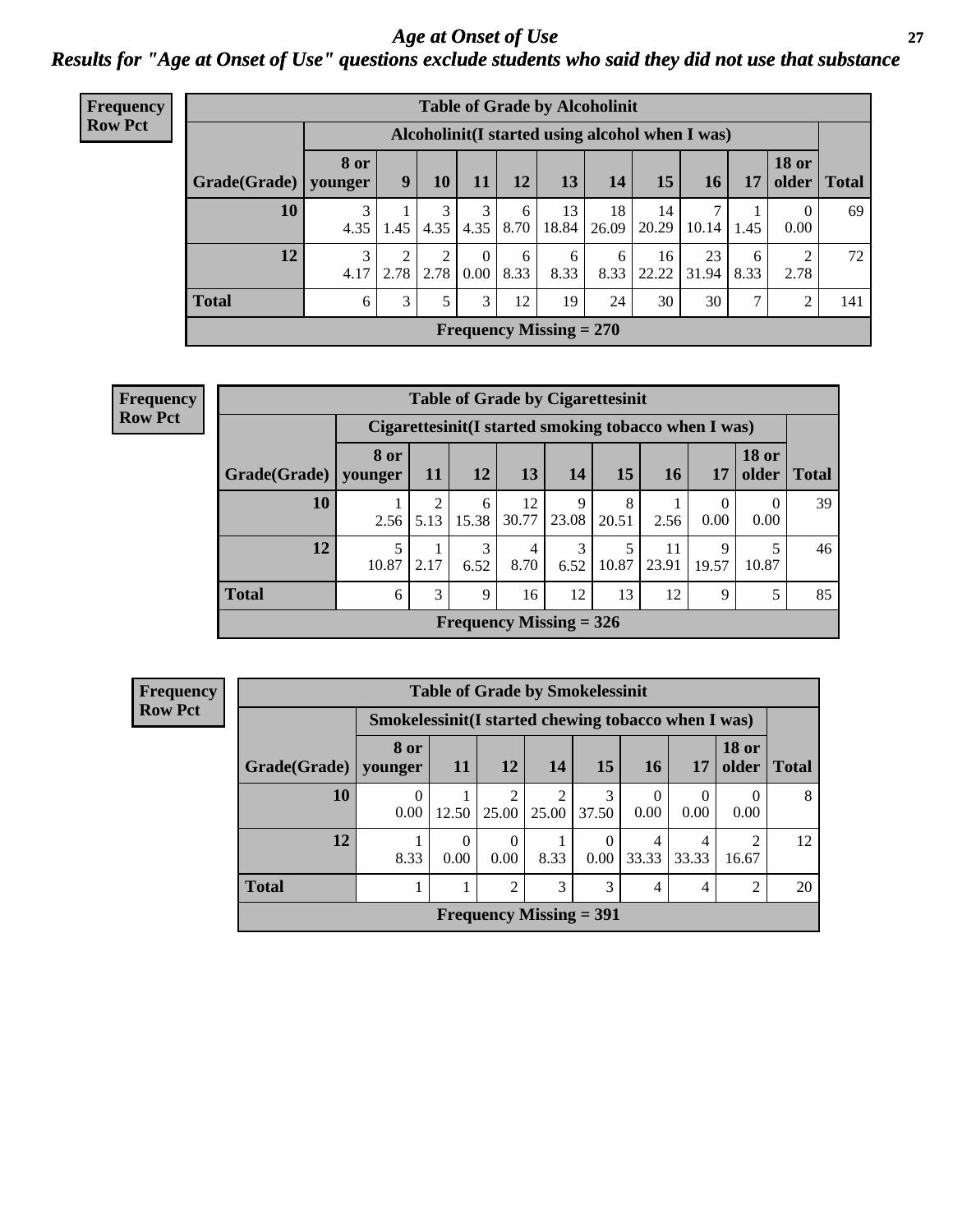#### *Age at Onset of Use* **28**

*Results for "Age at Onset of Use" questions exclude students who said they did not use that substance*

| Frequency      |              |                        |                |                                             |           |           | <b>Table of Grade by Marijuanainit</b> |               |       |                                                      |            |              |
|----------------|--------------|------------------------|----------------|---------------------------------------------|-----------|-----------|----------------------------------------|---------------|-------|------------------------------------------------------|------------|--------------|
| <b>Row Pct</b> |              |                        |                |                                             |           |           |                                        |               |       | Marijuanainit (I started using marijuana when I was) |            |              |
|                | Grade(Grade) | <b>8 or</b><br>younger | 9 <sup>°</sup> | 10                                          | 11        | 12        | 13                                     | 14            | 15    | 16                                                   | 17         | <b>Total</b> |
|                | 10           | $\theta$<br>0.00       | 3.03           | 2<br>6.06                                   | 2<br>6.06 | 3.03      | 10<br>30.30                            | 21.21         | 15.15 | 9.09                                                 | 2<br>6.06  | 33           |
|                | 12           | 2.17                   | $\theta$       | $\theta$<br>$0.00 \mid 0.00 \mid 2.17 \mid$ |           | 3<br>6.52 | 9                                      | 19.57   10.87 | 15.22 | 14<br>30.43                                          | 6<br>13.04 | 46           |
|                | <b>Total</b> |                        |                | 2                                           | 3         | 4         | 19                                     | 12            | 12    | 17                                                   | 8          | 79           |
|                |              |                        |                |                                             |           |           | Frequency Missing $= 332$              |               |       |                                                      |            |              |

| Frequency      | <b>Table of Grade by Cocaineinit</b> |                                     |                     |                |                |                |
|----------------|--------------------------------------|-------------------------------------|---------------------|----------------|----------------|----------------|
| <b>Row Pct</b> |                                      | <b>Cocaineinit</b> (I started using | cocaine when I was) |                |                |                |
|                | Grade(Grade)                         | 8 or<br>younger                     | 9                   | 15             | <b>16</b>      | <b>Total</b>   |
|                | 10                                   | $\theta$<br>0.00                    | 50.00               | 0.00           | 50.00          | $\overline{2}$ |
|                | 12                                   | 25.00                               | 0.00                | 50.00          | 25.00          | 4              |
|                | <b>Total</b>                         |                                     |                     | $\mathfrak{D}$ | $\mathfrak{D}$ | 6              |
|                |                                      | Frequency Missing $=$ 405           |                     |                |                |                |

| <b>Frequency</b> |              | <b>Table of Grade by Inhalantsinit</b> |                                                         |                           |                         |           |           |                |  |  |  |
|------------------|--------------|----------------------------------------|---------------------------------------------------------|---------------------------|-------------------------|-----------|-----------|----------------|--|--|--|
| <b>Row Pct</b>   |              |                                        | Inhalantsinit (I started using inhalants<br>when I was) |                           |                         |           |           |                |  |  |  |
|                  | Grade(Grade) | 8 or<br>vounger                        | <b>12</b>                                               | 13                        | 14                      | 15        | <b>16</b> | <b>Total</b>   |  |  |  |
|                  | 10           | 0<br>0.00                              | 25.00                                                   | 25.00                     | 0<br>0.00               | 25.00     | 25.00     | $\overline{4}$ |  |  |  |
|                  | 12           | 25.00                                  | 25.00                                                   | 0.00                      | $\overline{2}$<br>50.00 | 0<br>0.00 | 0.00      | $\overline{4}$ |  |  |  |
|                  | <b>Total</b> |                                        | 2                                                       |                           | $\overline{2}$          |           |           | 8              |  |  |  |
|                  |              |                                        |                                                         | Frequency Missing $= 403$ |                         |           |           |                |  |  |  |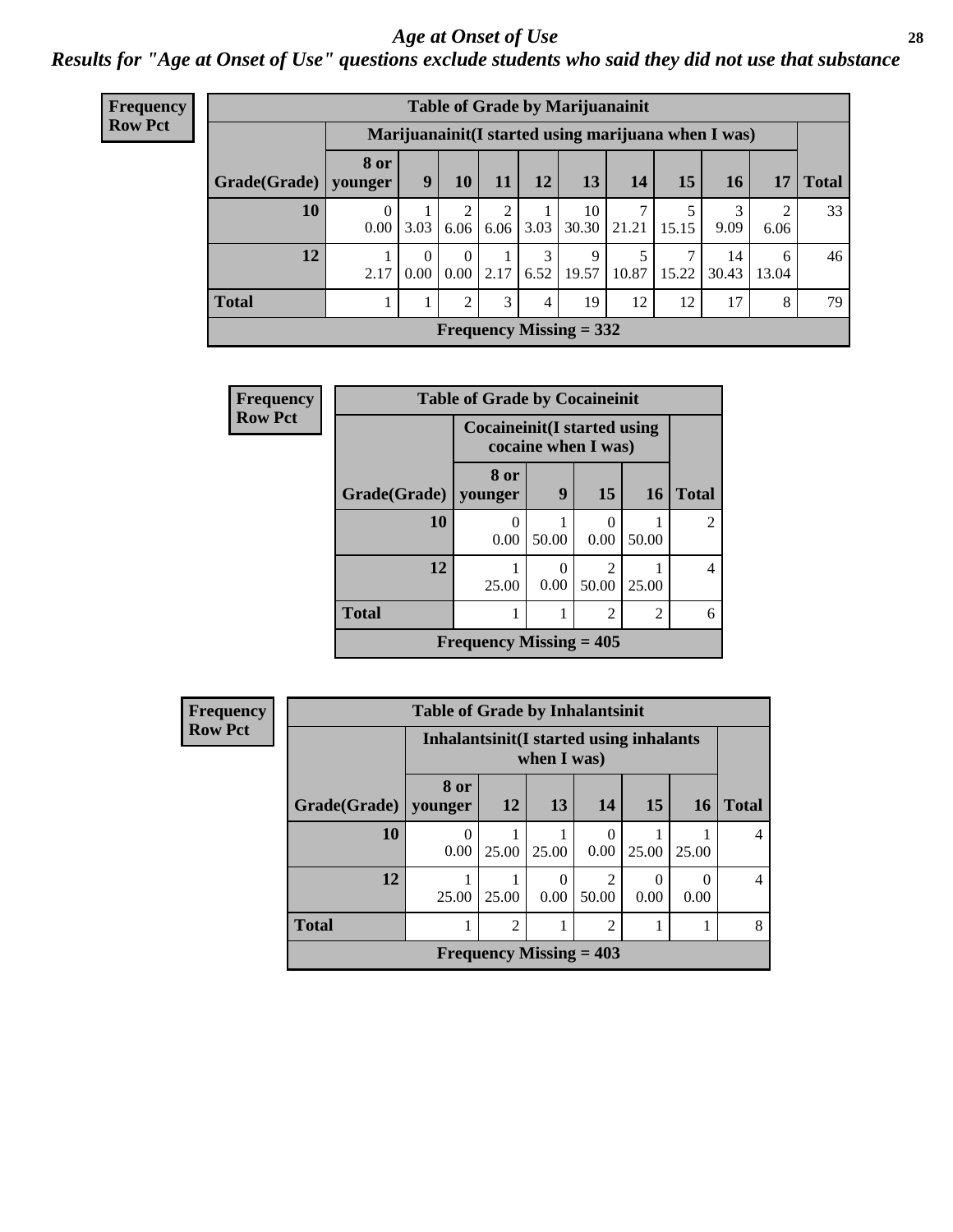#### *Age at Onset of Use* **29**

*Results for "Age at Onset of Use" questions exclude students who said they did not use that substance*

| Frequency      | <b>Table of Grade by Steroidsinit</b> |                                                            |           |                |  |  |  |
|----------------|---------------------------------------|------------------------------------------------------------|-----------|----------------|--|--|--|
| <b>Row Pct</b> |                                       | Steroidsinit(I<br>started using<br>steroids when I<br>was) |           |                |  |  |  |
|                | Grade(Grade)                          | 8 or<br>younger                                            | <b>16</b> | <b>Total</b>   |  |  |  |
|                | 10                                    | 50.00                                                      | 50.00     | $\overline{c}$ |  |  |  |
|                | 12                                    | 100.00                                                     | 0.00      |                |  |  |  |
|                | <b>Total</b>                          | $\overline{2}$                                             |           | 3              |  |  |  |
|                |                                       | Frequency Missing $=$ 408                                  |           |                |  |  |  |

| <b>Frequency</b> |              | <b>Table of Grade by Ecstasyinit</b>        |       |                |                |            |              |  |  |
|------------------|--------------|---------------------------------------------|-------|----------------|----------------|------------|--------------|--|--|
| <b>Row Pct</b>   |              | <b>Ecstasyinit</b> (I started using ecstasy |       | when I was)    |                |            |              |  |  |
|                  | Grade(Grade) | 8 or<br>vounger                             | 14    | 15             | 16             | 17         | <b>Total</b> |  |  |
|                  | 10           | $\Omega$<br>0.00                            | 0.00  | 33.33          | 33.33          | 33.33      | 3            |  |  |
|                  | 12           | 16.67                                       | 16.67 | 16.67          | 16.67          | ↑<br>33.33 | 6            |  |  |
|                  | <b>Total</b> |                                             |       | $\overline{2}$ | $\overline{2}$ | 3          | 9            |  |  |
|                  |              | Frequency Missing $= 402$                   |       |                |                |            |              |  |  |

| <b>Frequency</b> | <b>Table of Grade by Methinit</b> |                                                                     |                  |                         |              |  |  |
|------------------|-----------------------------------|---------------------------------------------------------------------|------------------|-------------------------|--------------|--|--|
| <b>Row Pct</b>   |                                   | <b>Methinit</b> (I started using<br>methamphetamines<br>when I was) |                  |                         |              |  |  |
|                  | Grade(Grade)                      | 8 or<br>younger                                                     | 14               | 15                      | <b>Total</b> |  |  |
|                  | 10                                | $\mathcal{O}$<br>0.00                                               | 33.33            | $\mathfrak{D}$<br>66.67 | 3            |  |  |
|                  | 12                                | 100.00                                                              | $\Omega$<br>0.00 | 0<br>0.00               |              |  |  |
|                  | <b>Total</b>                      |                                                                     |                  | $\overline{c}$          | 4            |  |  |
|                  | Frequency Missing $=$ 407         |                                                                     |                  |                         |              |  |  |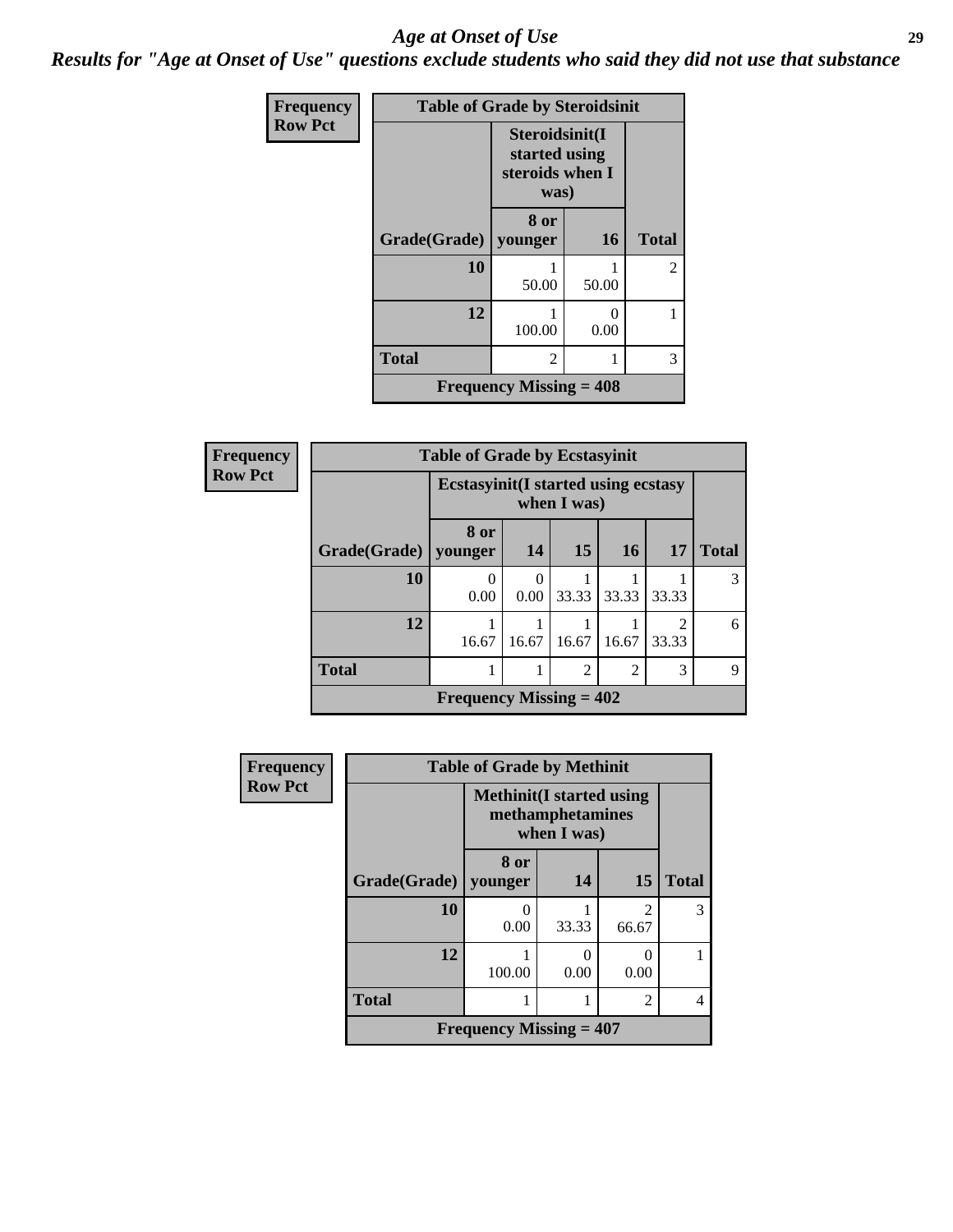#### Age at Onset of Use **30**

*Results for "Age at Onset of Use" questions exclude students who said they did not use that substance*

| Frequency      |              | <b>Table of Grade by Hallucinogensinit</b> |                                                                    |           |       |              |  |  |
|----------------|--------------|--------------------------------------------|--------------------------------------------------------------------|-----------|-------|--------------|--|--|
| <b>Row Pct</b> |              |                                            | Hallucinogensinit (I started<br>using hallucinogens when I<br>was) |           |       |              |  |  |
|                | Grade(Grade) | 8 or<br>younger                            | 12                                                                 | 14        | 15    | <b>Total</b> |  |  |
|                | 10           | 0<br>0.00                                  | 100.00                                                             | 0<br>0.00 | 0.00  |              |  |  |
|                | 12           | 33.33                                      | 0<br>0.00                                                          | 33.33     | 33.33 | 3            |  |  |
|                | <b>Total</b> |                                            |                                                                    |           |       |              |  |  |
|                |              | Frequency Missing $=$ 407                  |                                                                    |           |       |              |  |  |

| Frequency      | <b>Table of Grade by Prescriptioninit</b>                                                        |                 |           |                         |                  |                           |           |                 |            |              |
|----------------|--------------------------------------------------------------------------------------------------|-----------------|-----------|-------------------------|------------------|---------------------------|-----------|-----------------|------------|--------------|
| <b>Row Pct</b> | <b>Prescriptioninit (I started using prescription drugs)</b><br>not prescribed to me when I was) |                 |           |                         |                  |                           |           |                 |            |              |
|                | Grade(Grade)                                                                                     | 8 or<br>younger | <b>10</b> | <b>12</b>               | 13               | 14                        | <b>15</b> | 16 <sup>1</sup> | 17         | <b>Total</b> |
|                | 10                                                                                               | 2<br>11.76      | 5.88      | 5.88                    | $\Omega$<br>0.00 | 4<br>23.53                | 41.18     | 5.88            | 5.88       | 17           |
|                | 12                                                                                               | 10.00           | 0<br>0.00 | $\mathfrak{D}$<br>20.00 | 10.00            | 10.00                     | 10.00     | 2<br>20.00      | ി<br>20.00 | 10           |
|                | <b>Total</b>                                                                                     | 3               |           | 3                       |                  | 5                         | 8         | 3               | 3          | 27           |
|                |                                                                                                  |                 |           |                         |                  | Frequency Missing $=$ 384 |           |                 |            |              |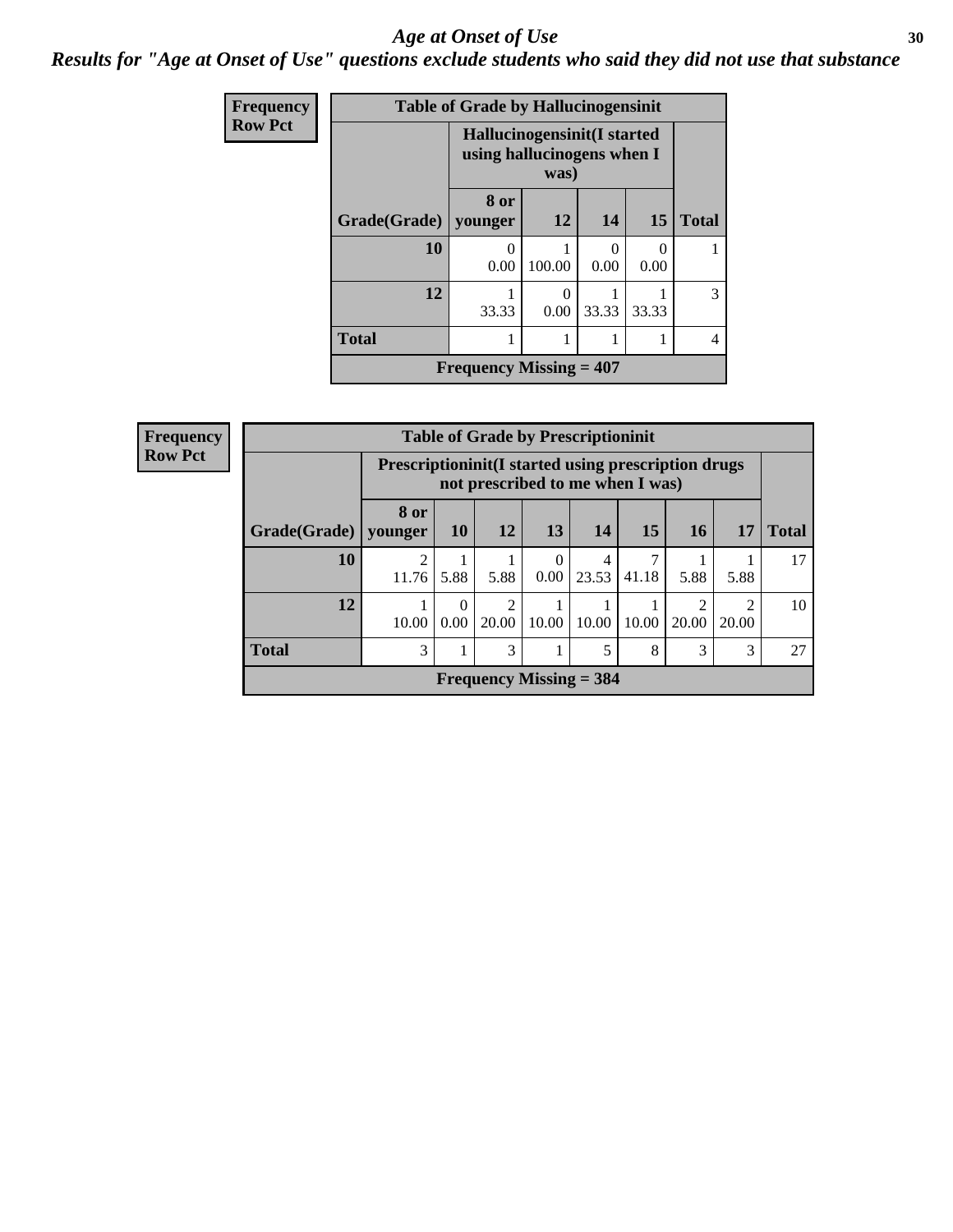| Frequency      | <b>Table of Alcoholharm by Grade</b>          |                    |              |              |  |  |
|----------------|-----------------------------------------------|--------------------|--------------|--------------|--|--|
| <b>Col Pct</b> | Alcoholharm(I<br>think alcohol is<br>harmful) | Grade(Grade)<br>10 | 12           | <b>Total</b> |  |  |
|                | <b>Strongly Agree</b>                         | 116<br>54.46       | 104<br>52.53 | 220          |  |  |
|                | <b>Somewhat Agree</b>                         | 55<br>25.82        | 47<br>23.74  | 102          |  |  |
|                | <b>Somewhat Disagree</b>                      | 24<br>11.27        | 25<br>12.63  | 49           |  |  |
|                | <b>Strongly Disagree</b>                      | 18<br>8.45         | 22<br>11.11  | 40           |  |  |
|                | <b>Total</b>                                  | 213                | 198          | 411          |  |  |

| <b>Table of Cigarettesharm by Grade</b>                  |                          |              |     |  |  |  |  |
|----------------------------------------------------------|--------------------------|--------------|-----|--|--|--|--|
| Cigarettesharm(I<br>think smoking<br>tobacco is harmful) | Grade(Grade)<br>12<br>10 |              |     |  |  |  |  |
| <b>Strongly Agree</b>                                    | 166<br>77.93             | 158<br>79.80 | 324 |  |  |  |  |
| <b>Somewhat Agree</b>                                    | 31<br>14.55              | 26<br>13.13  | 57  |  |  |  |  |
| <b>Somewhat Disagree</b>                                 | 4<br>1.88                | 3.54         | 11  |  |  |  |  |
| <b>Strongly Disagree</b>                                 | 12<br>5.63               | 7<br>3.54    | 19  |  |  |  |  |
| <b>Total</b>                                             | 213                      | 198          | 411 |  |  |  |  |

| Frequency      | <b>Table of Smokelessharm by Grade</b>                  |                    |              |              |
|----------------|---------------------------------------------------------|--------------------|--------------|--------------|
| <b>Col Pct</b> | Smokelessharm(I<br>think chewing<br>tobacco is harmful) | Grade(Grade)<br>10 | 12           | <b>Total</b> |
|                | <b>Strongly Agree</b>                                   | 164<br>77.00       | 159<br>80.30 | 323          |
|                | <b>Somewhat Agree</b>                                   | 25<br>11.74        | 26<br>13.13  | 51           |
|                | <b>Somewhat Disagree</b>                                | 3.29               | 6<br>3.03    | 13           |
|                | <b>Strongly Disagree</b>                                | 17<br>7.98         | 7<br>3.54    | 24           |
|                | <b>Total</b>                                            | 213                | 198          | 411          |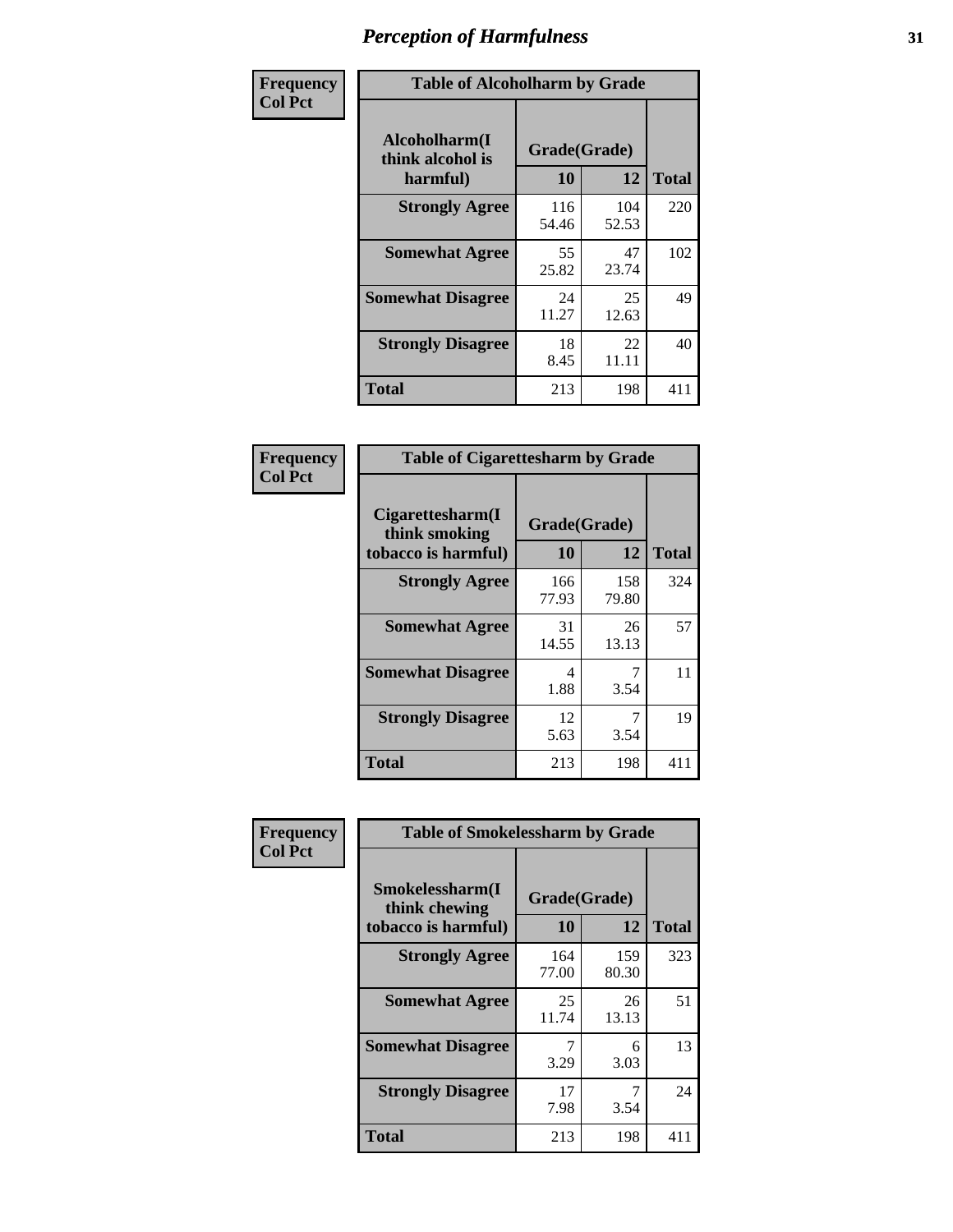| Frequency      |                                                   | <b>Table of Marijuanaharm by Grade</b> |              |              |  |  |  |  |
|----------------|---------------------------------------------------|----------------------------------------|--------------|--------------|--|--|--|--|
| <b>Col Pct</b> | Marijuanaharm(I<br>think marijuana is<br>harmful) | Grade(Grade)<br>10                     | 12           | <b>Total</b> |  |  |  |  |
|                | <b>Strongly Agree</b>                             | 127<br>59.62                           | 118<br>59.60 | 245          |  |  |  |  |
|                | <b>Somewhat Agree</b>                             | 29<br>13.62                            | 27<br>13.64  | 56           |  |  |  |  |
|                | <b>Somewhat Disagree</b>                          | 25<br>11.74                            | 24<br>12.12  | 49           |  |  |  |  |
|                | <b>Strongly Disagree</b>                          | 32<br>15.02                            | 29<br>14.65  | 61           |  |  |  |  |
|                | <b>Total</b>                                      | 213                                    | 198          | 411          |  |  |  |  |

| <b>Table of Cocaineharm by Grade</b>          |                        |              |     |  |  |  |
|-----------------------------------------------|------------------------|--------------|-----|--|--|--|
| Cocaineharm(I<br>think cocaine is<br>harmful) | Grade(Grade)<br>10     | <b>Total</b> |     |  |  |  |
| <b>Strongly Agree</b>                         | 184<br>86.38           | 184<br>92.93 | 368 |  |  |  |
| <b>Somewhat Agree</b>                         | 12<br>5.63             | 6<br>3.03    | 18  |  |  |  |
| <b>Somewhat Disagree</b>                      | $\mathfrak{D}$<br>0.94 | 0.51         | 3   |  |  |  |
| <b>Strongly Disagree</b>                      | 15<br>7.04             | 3.54         | 22  |  |  |  |
| Total                                         | 213                    | 198          | 411 |  |  |  |

| Frequency      | <b>Table of Inhalantsharm by Grade</b>              |                    |              |              |
|----------------|-----------------------------------------------------|--------------------|--------------|--------------|
| <b>Col Pct</b> | Inhalantsharm(I)<br>think inhalants are<br>harmful) | Grade(Grade)<br>10 | 12           | <b>Total</b> |
|                | <b>Strongly Agree</b>                               | 174<br>81.69       | 179<br>90.40 | 353          |
|                | <b>Somewhat Agree</b>                               | 17<br>7.98         | 12<br>6.06   | 29           |
|                | <b>Somewhat Disagree</b>                            | 6<br>2.82          | 0<br>0.00    | 6            |
|                | <b>Strongly Disagree</b>                            | 16<br>7.51         | 7<br>3.54    | 23           |
|                | <b>Total</b>                                        | 213                | 198          | 411          |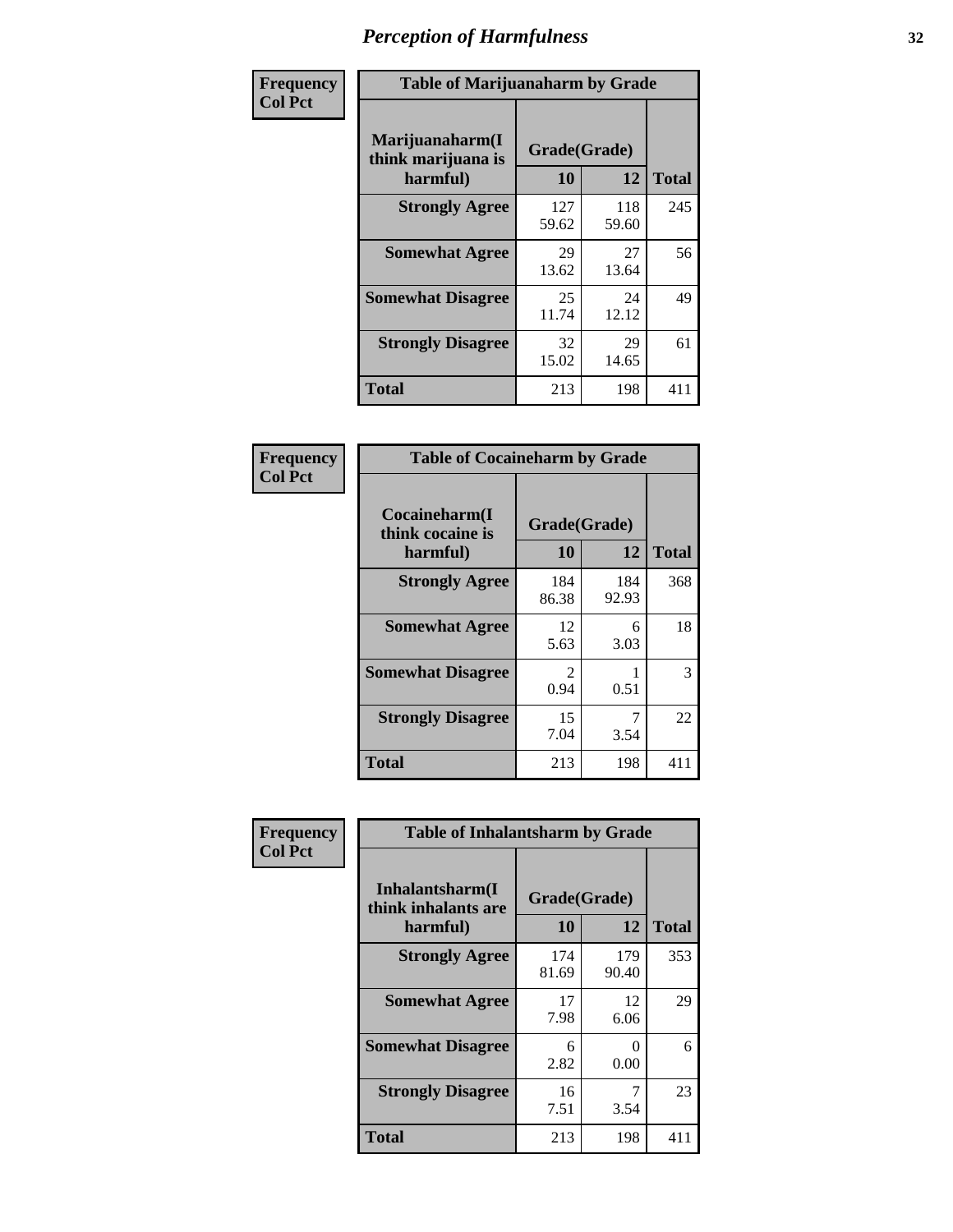| Frequency      | <b>Table of Steroidsharm by Grade</b>            |                    |                        |              |
|----------------|--------------------------------------------------|--------------------|------------------------|--------------|
| <b>Col Pct</b> | Steroidsharm(I<br>think steroids are<br>harmful) | Grade(Grade)<br>10 | 12                     | <b>Total</b> |
|                | <b>Strongly Agree</b>                            | 161<br>75.59       | 180<br>90.91           | 341          |
|                | <b>Somewhat Agree</b>                            | 29<br>13.62        | 9<br>4.55              | 38           |
|                | <b>Somewhat Disagree</b>                         | 5<br>2.35          | $\mathfrak{D}$<br>1.01 | 7            |
|                | <b>Strongly Disagree</b>                         | 18<br>8.45         | 7<br>3.54              | 25           |
|                | <b>Total</b>                                     | 213                | 198                    | 411          |

| <b>Table of Ecstasyharm by Grade</b>          |                    |              |     |  |  |  |
|-----------------------------------------------|--------------------|--------------|-----|--|--|--|
| Ecstasyharm(I<br>think ecstasy is<br>harmful) | Grade(Grade)<br>10 | <b>Total</b> |     |  |  |  |
| <b>Strongly Agree</b>                         | 173<br>81.22       | 174<br>87.88 | 347 |  |  |  |
| <b>Somewhat Agree</b>                         | 16<br>7.51         | 12<br>6.06   | 28  |  |  |  |
| <b>Somewhat Disagree</b>                      | 6<br>2.82          | 4<br>2.02    | 10  |  |  |  |
| <b>Strongly Disagree</b>                      | 18<br>8.45         | 8<br>4.04    | 26  |  |  |  |
| <b>Total</b>                                  | 213                | 198          | 411 |  |  |  |

| Frequency      | <b>Table of Methharm by Grade</b>                            |                           |              |              |  |
|----------------|--------------------------------------------------------------|---------------------------|--------------|--------------|--|
| <b>Col Pct</b> | <b>Methharm</b> (I think<br>methamphetamines<br>are harmful) | Grade(Grade)<br><b>10</b> | 12           | <b>Total</b> |  |
|                | <b>Strongly Agree</b>                                        | 181<br>84.98              | 185<br>93.43 | 366          |  |
|                | <b>Somewhat Agree</b>                                        | 12<br>5.63                | 4<br>2.02    | 16           |  |
|                | <b>Somewhat Disagree</b>                                     | 0.47                      | 0<br>0.00    |              |  |
|                | <b>Strongly Disagree</b>                                     | 19<br>8.92                | 9<br>4.55    | 28           |  |
|                | <b>Total</b>                                                 | 213                       | 198          | 411          |  |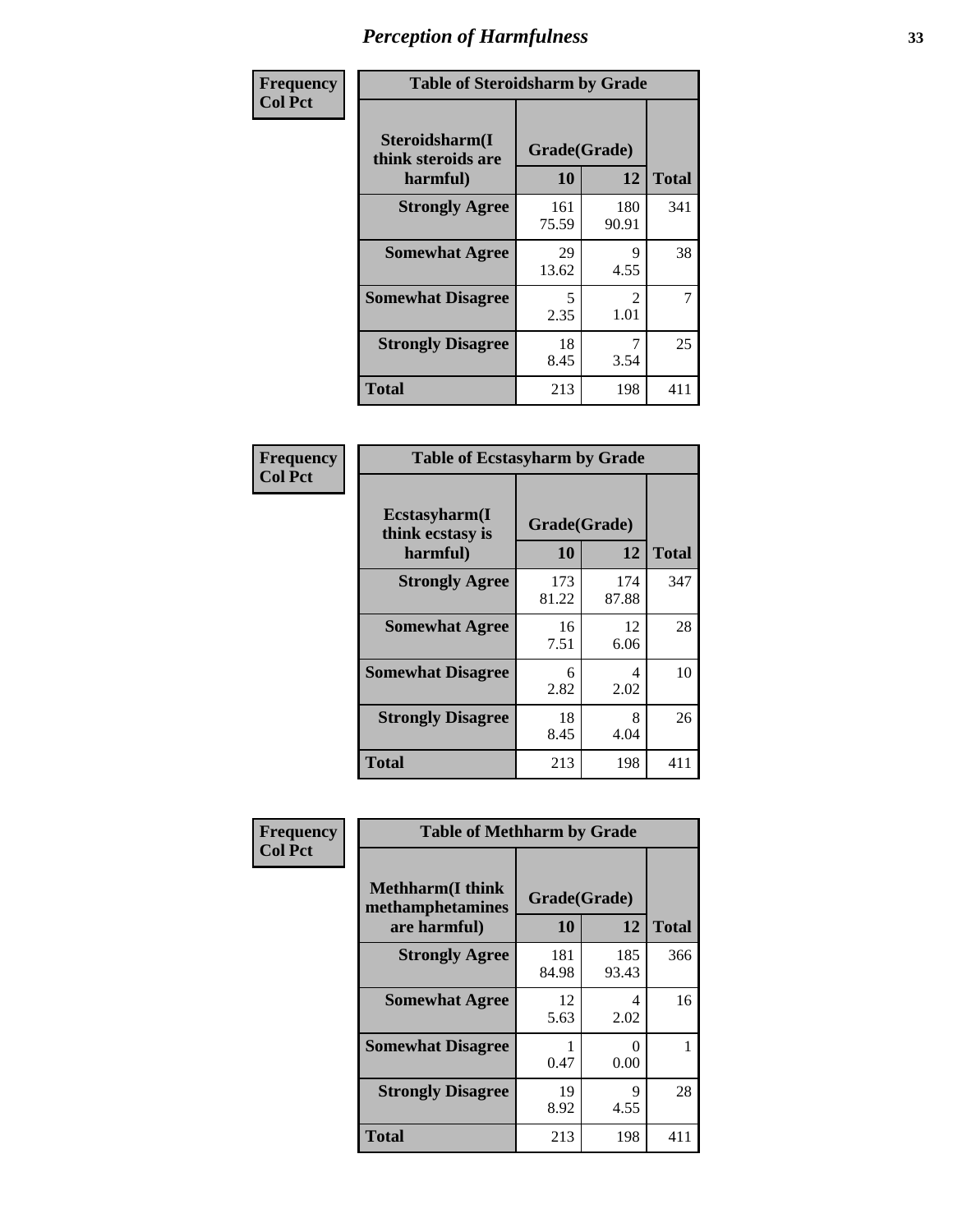| Frequency      | <b>Table of Hallucinogensharm by Grade</b>                 |                           |                        |              |
|----------------|------------------------------------------------------------|---------------------------|------------------------|--------------|
| <b>Col Pct</b> | Hallucinogensharm(I<br>think hallucinogens<br>are harmful) | Grade(Grade)<br><b>10</b> | 12                     | <b>Total</b> |
|                | <b>Strongly Agree</b>                                      | 173<br>81.22              | 180<br>90.91           | 353          |
|                | <b>Somewhat Agree</b>                                      | 17<br>7.98                | 3.54                   | 24           |
|                | <b>Somewhat Disagree</b>                                   | 3.29                      | $\mathfrak{D}$<br>1.01 | 9            |
|                | <b>Strongly Disagree</b>                                   | 16<br>7.51                | 9<br>4.55              | 25           |
|                | <b>Total</b>                                               | 213                       | 198                    | 411          |

| <b>Table of Prescriptionharm by Grade</b>                                         |              |              |              |  |  |
|-----------------------------------------------------------------------------------|--------------|--------------|--------------|--|--|
| <b>Prescriptionharm</b> (I<br>think prescription<br>drugs not<br>prescribed to me | Grade(Grade) |              |              |  |  |
| are harmful)                                                                      | 10           | 12           | <b>Total</b> |  |  |
| <b>Strongly Agree</b>                                                             | 156<br>73.24 | 159<br>80.30 | 315          |  |  |
| <b>Somewhat Agree</b>                                                             | 28<br>13.15  | 23<br>11.62  | 51           |  |  |
| <b>Somewhat Disagree</b>                                                          | 11<br>5.16   | 8<br>4.04    | 19           |  |  |
| <b>Strongly Disagree</b>                                                          | 18<br>8.45   | 8<br>4.04    | 26           |  |  |
| <b>Total</b>                                                                      | 213          | 198          | 411          |  |  |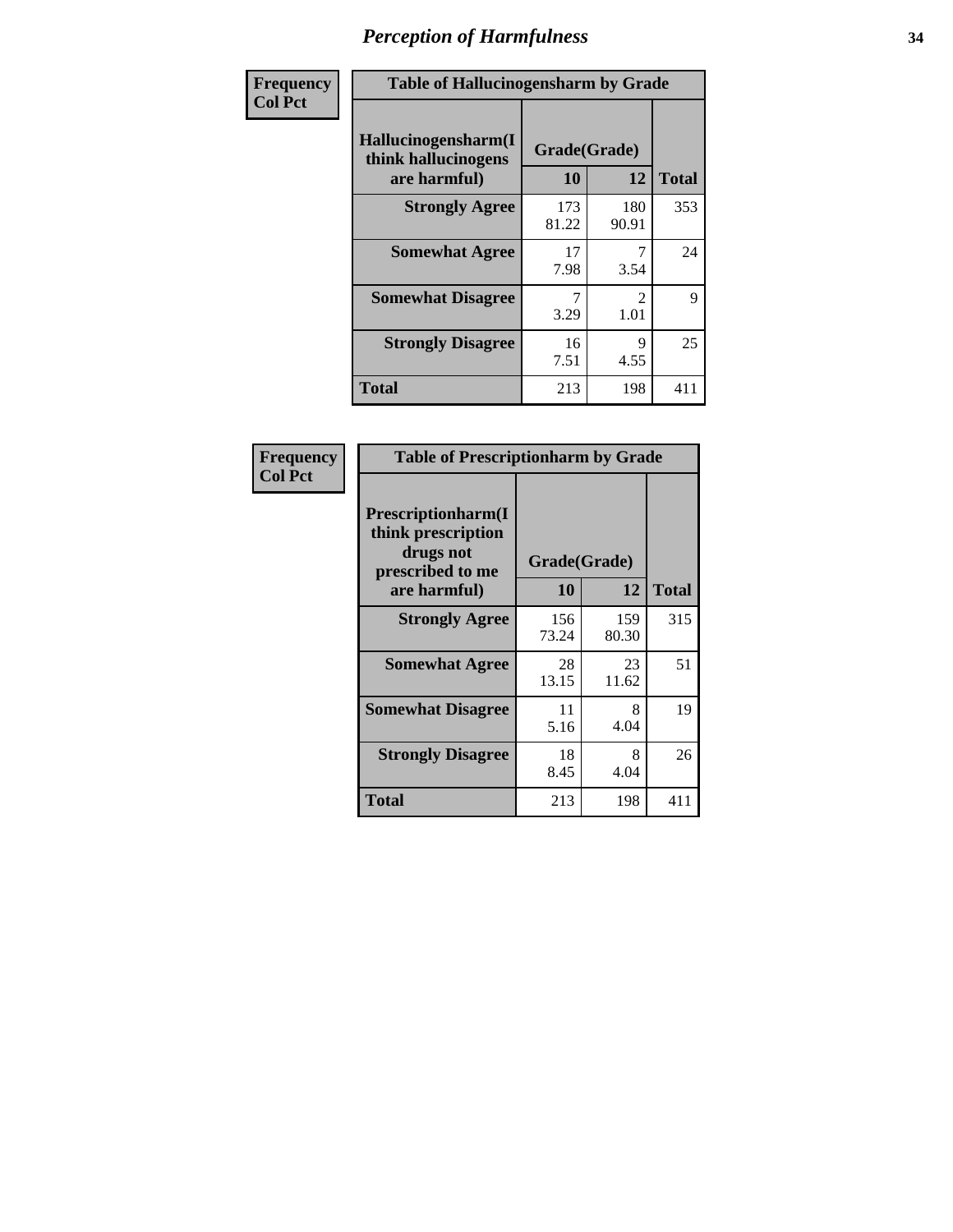### *Disapproval by Adults* **35**

| Frequency      | <b>Table of Alcoholadult by Grade</b>                                 |                    |              |              |  |
|----------------|-----------------------------------------------------------------------|--------------------|--------------|--------------|--|
| <b>Col Pct</b> | <b>Alcoholadult</b> (Adults<br>would disapprove if<br>I used alcohol) | Grade(Grade)<br>10 | 12           | <b>Total</b> |  |
|                | <b>Strongly Agree</b>                                                 | 126<br>59.15       | 119<br>60.10 | 245          |  |
|                | <b>Somewhat Agree</b>                                                 | 44<br>20.66        | 36<br>18.18  | 80           |  |
|                | <b>Somewhat Disagree</b>                                              | 20<br>9.39         | 29<br>14.65  | 49           |  |
|                | <b>Strongly Disagree</b>                                              | 23<br>10.80        | 14<br>7.07   | 37           |  |
|                | <b>Total</b>                                                          | 213                | 198          | 411          |  |

| <b>Table of Tobaccoadult by Grade</b>                                 |                                          |              |     |  |
|-----------------------------------------------------------------------|------------------------------------------|--------------|-----|--|
| <b>Tobaccoadult</b> (Adults<br>would disapprove if<br>I used tobacco) | Grade(Grade)<br>10<br>12<br><b>Total</b> |              |     |  |
| <b>Strongly Agree</b>                                                 | 154<br>72.30                             | 158<br>79.80 | 312 |  |
| <b>Somewhat Agree</b>                                                 | 30<br>14.08                              | 20<br>10.10  | 50  |  |
| <b>Somewhat Disagree</b>                                              | 14<br>6.57                               | 9<br>4.55    | 23  |  |
| <b>Strongly Disagree</b>                                              | 15<br>7.04                               | 11<br>5.56   | 26  |  |
| <b>Total</b>                                                          | 213                                      | 198          | 411 |  |

| Frequency      | <b>Table of Marijuanaadult by Grade</b>                           |                    |              |              |  |
|----------------|-------------------------------------------------------------------|--------------------|--------------|--------------|--|
| <b>Col Pct</b> | Marijuanaadult(Adults<br>would disapprove if I<br>used marijuana) | Grade(Grade)<br>10 | 12           | <b>Total</b> |  |
|                | <b>Strongly Agree</b>                                             | 147<br>69.01       | 164<br>82.83 | 311          |  |
|                | <b>Somewhat Agree</b>                                             | 35<br>16.43        | 18<br>9.09   | 53           |  |
|                | <b>Somewhat Disagree</b>                                          | 13<br>6.10         | 8<br>4.04    | 21           |  |
|                | <b>Strongly Disagree</b>                                          | 18<br>8.45         | 8<br>4.04    | 26           |  |
|                | <b>Total</b>                                                      | 213                | 198          | 411          |  |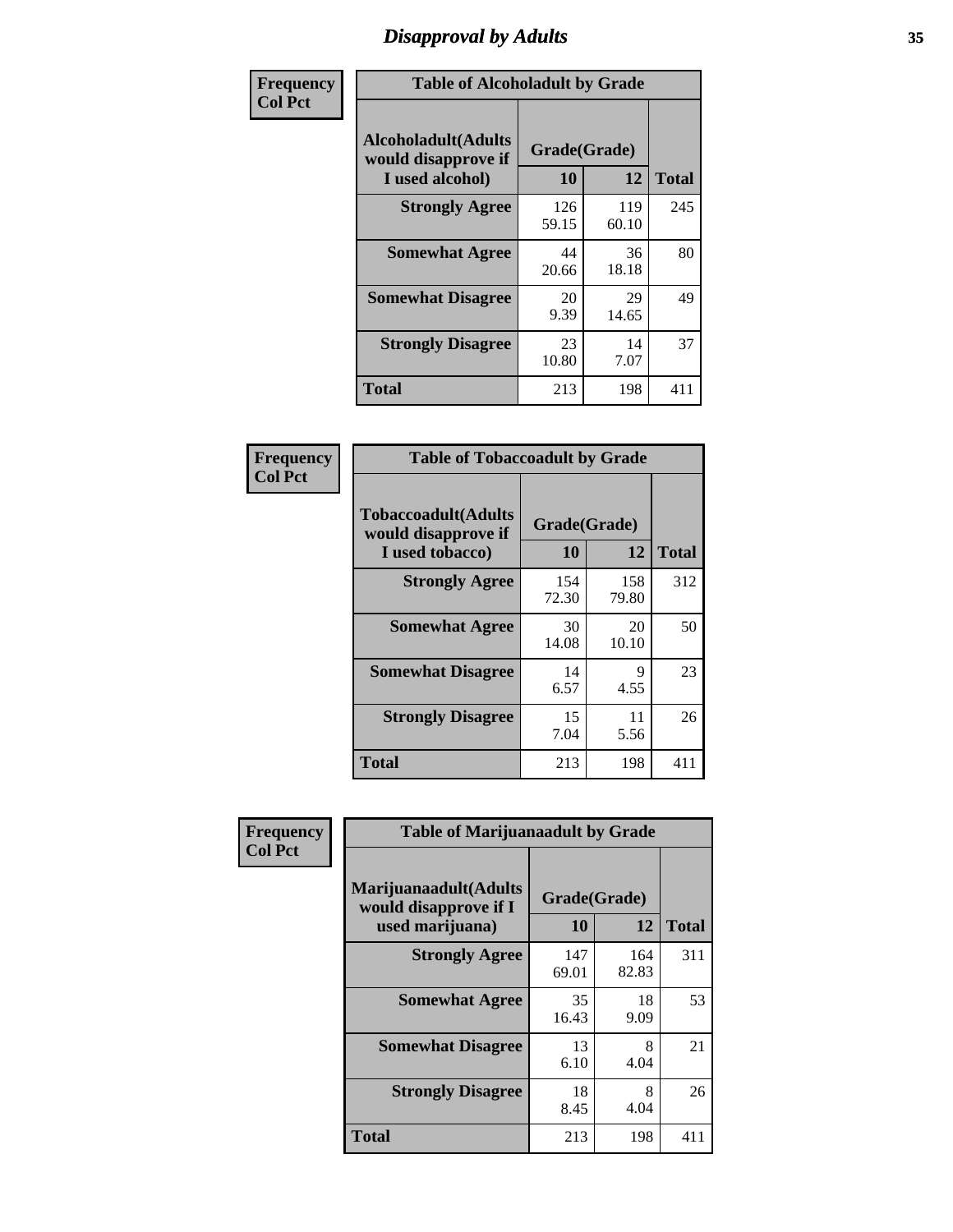### *Disapproval by Adults* **36**

| <b>Frequency</b> | <b>Table of Otherdrugadult by Grade</b>                                     |                    |              |              |
|------------------|-----------------------------------------------------------------------------|--------------------|--------------|--------------|
| <b>Col Pct</b>   | <b>Otherdrugadult</b> (Adults<br>would disapprove if I<br>used other drugs) | Grade(Grade)<br>10 | 12           | <b>Total</b> |
|                  | <b>Strongly Agree</b>                                                       | 175<br>82.16       | 187<br>94.44 | 362          |
|                  | <b>Somewhat Agree</b>                                                       | 14<br>6.57         | 3<br>1.52    | 17           |
|                  | <b>Somewhat Disagree</b>                                                    | 6<br>2.82          | 0.51         | 7            |
|                  | <b>Strongly Disagree</b>                                                    | 18<br>8.45         | 7<br>3.54    | 25           |
|                  | <b>Total</b>                                                                | 213                | 198          | 411          |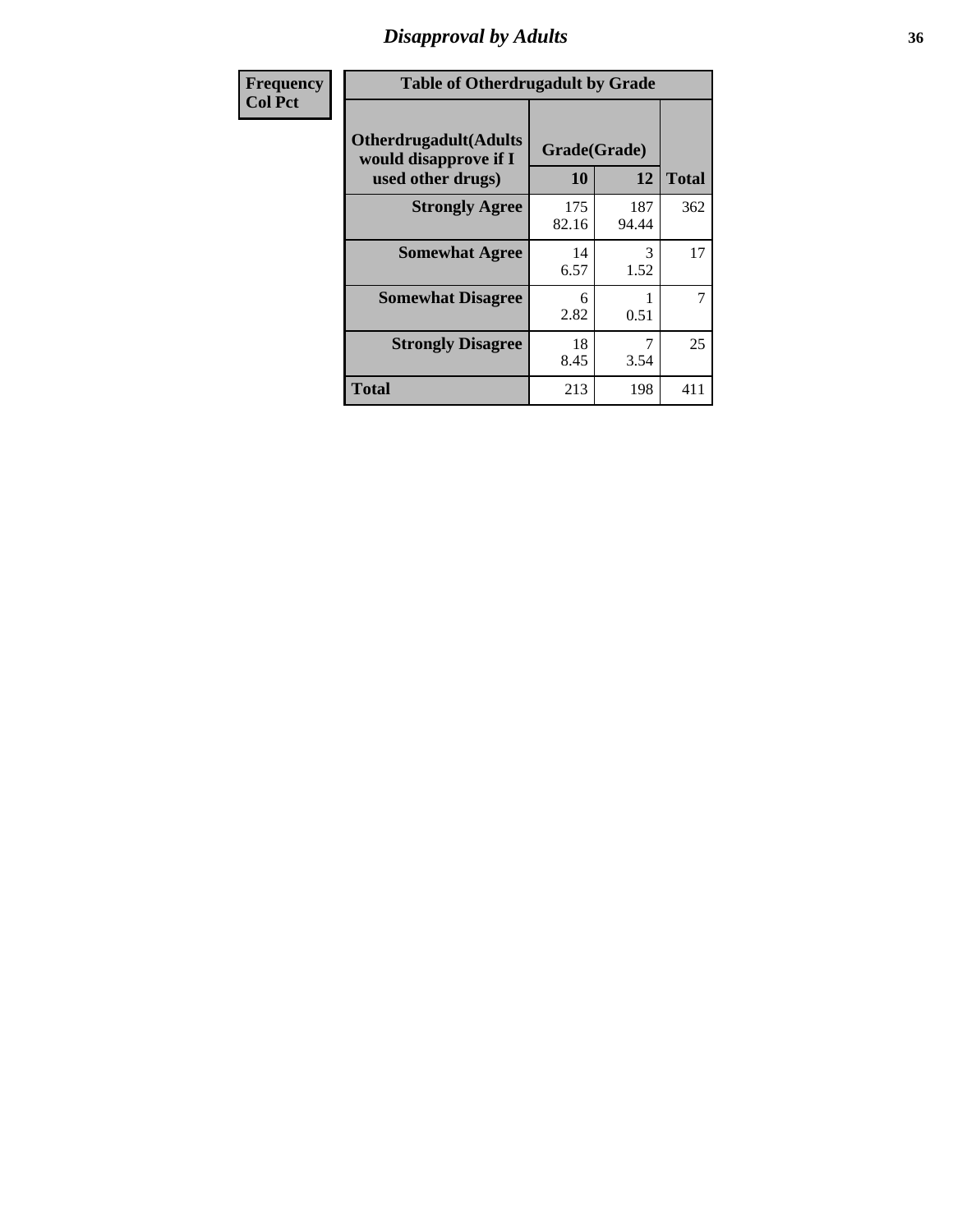# *Disapproval by Peers* **37**

| Frequency      | <b>Table of Alcoholpeer by Grade</b>                    |              |             |              |  |
|----------------|---------------------------------------------------------|--------------|-------------|--------------|--|
| <b>Col Pct</b> | Alcoholpeer(My<br>friends would<br>disapprove if I used | Grade(Grade) |             |              |  |
|                | alcohol)                                                | 10           | 12          | <b>Total</b> |  |
|                | <b>Strongly Agree</b>                                   | 51<br>23.94  | 58<br>29.29 | 109          |  |
|                | <b>Somewhat Agree</b>                                   | 51<br>23.94  | 30<br>15.15 | 81           |  |
|                | <b>Somewhat Disagree</b>                                | 49<br>23.00  | 44<br>22.22 | 93           |  |
|                | <b>Strongly Disagree</b>                                | 62<br>29.11  | 66<br>33.33 | 128          |  |
|                | Total                                                   | 213          | 198         | 411          |  |

| Frequency      | <b>Table of Tobaccopeer by Grade</b>                                |                    |             |              |  |
|----------------|---------------------------------------------------------------------|--------------------|-------------|--------------|--|
| <b>Col Pct</b> | Tobaccopeer(My<br>friends would<br>disapprove if I used<br>tobacco) | Grade(Grade)<br>10 | 12          | <b>Total</b> |  |
|                | <b>Strongly Agree</b>                                               | 86<br>40.38        | 82<br>41.41 | 168          |  |
|                | <b>Somewhat Agree</b>                                               | 47<br>22.07        | 31<br>15.66 | 78           |  |
|                | <b>Somewhat Disagree</b>                                            | 33<br>15.49        | 30<br>15.15 | 63           |  |
|                | <b>Strongly Disagree</b>                                            | 47<br>22.07        | 55<br>27.78 | 102          |  |
|                | <b>Total</b>                                                        | 213                | 198         | 411          |  |

| Frequency<br><b>Col Pct</b> | <b>Table of Marijuanapeer by Grade</b>                    |              |             |              |
|-----------------------------|-----------------------------------------------------------|--------------|-------------|--------------|
|                             | Marijuanapeer(My<br>friends would<br>disapprove if I used | Grade(Grade) |             |              |
|                             | marijuana)                                                | 10           | 12          | <b>Total</b> |
|                             | <b>Strongly Agree</b>                                     | 75<br>35.21  | 84<br>42.42 | 159          |
|                             | <b>Somewhat Agree</b>                                     | 33<br>15.49  | 32<br>16.16 | 65           |
|                             | <b>Somewhat Disagree</b>                                  | 40<br>18.78  | 28<br>14.14 | 68           |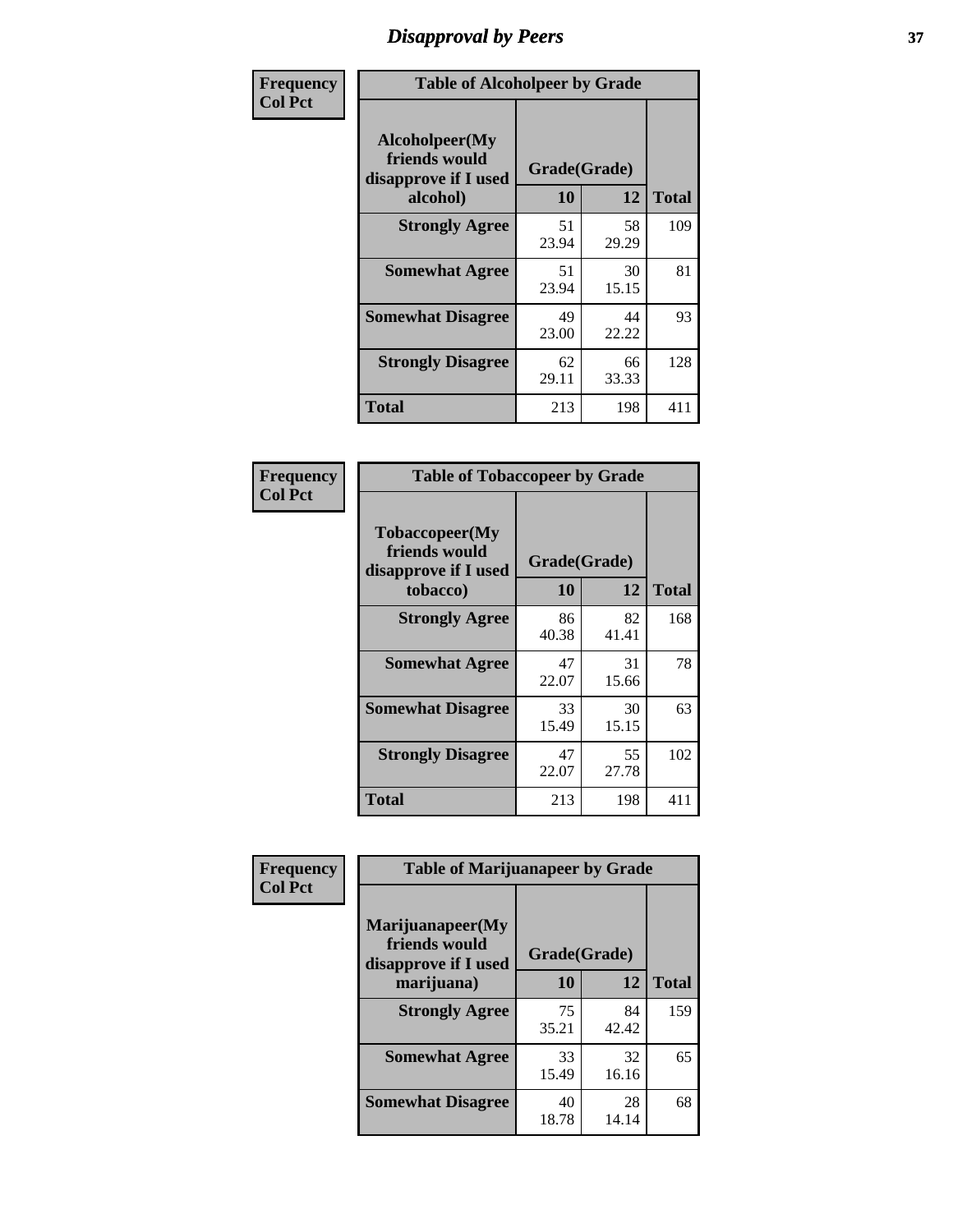# *Disapproval by Peers* **38**

| <b>Frequency</b> | <b>Table of Marijuanapeer by Grade</b>                                  |                           |             |              |  |
|------------------|-------------------------------------------------------------------------|---------------------------|-------------|--------------|--|
| <b>Col Pct</b>   | Marijuanapeer(My<br>friends would<br>disapprove if I used<br>marijuana) | Grade(Grade)<br><b>10</b> | 12          | <b>Total</b> |  |
|                  | <b>Strongly Disagree</b>                                                | 65<br>30.52               | 54<br>27.27 | 119          |  |
|                  | <b>Total</b>                                                            | 213                       | 198         | 41           |  |

| Frequency      |                                                                           | <b>Table of Otherdrugpeer by Grade</b> |              |              |  |
|----------------|---------------------------------------------------------------------------|----------------------------------------|--------------|--------------|--|
| <b>Col Pct</b> | Otherdrugpeer(My<br>friends would<br>disapprove if I used<br>other drugs) | Grade(Grade)<br><b>10</b>              | 12           | <b>Total</b> |  |
|                | <b>Strongly Agree</b>                                                     | 113<br>53.05                           | 117<br>59.09 | 230          |  |
|                | <b>Somewhat Agree</b>                                                     | 31<br>14.55                            | 24<br>12.12  | 55           |  |
|                | <b>Somewhat Disagree</b>                                                  | 30<br>14.08                            | 22<br>11.11  | 52           |  |
|                | <b>Strongly Disagree</b>                                                  | 39<br>18.31                            | 35<br>17.68  | 74           |  |
|                | <b>Total</b>                                                              | 213                                    | 198          | 411          |  |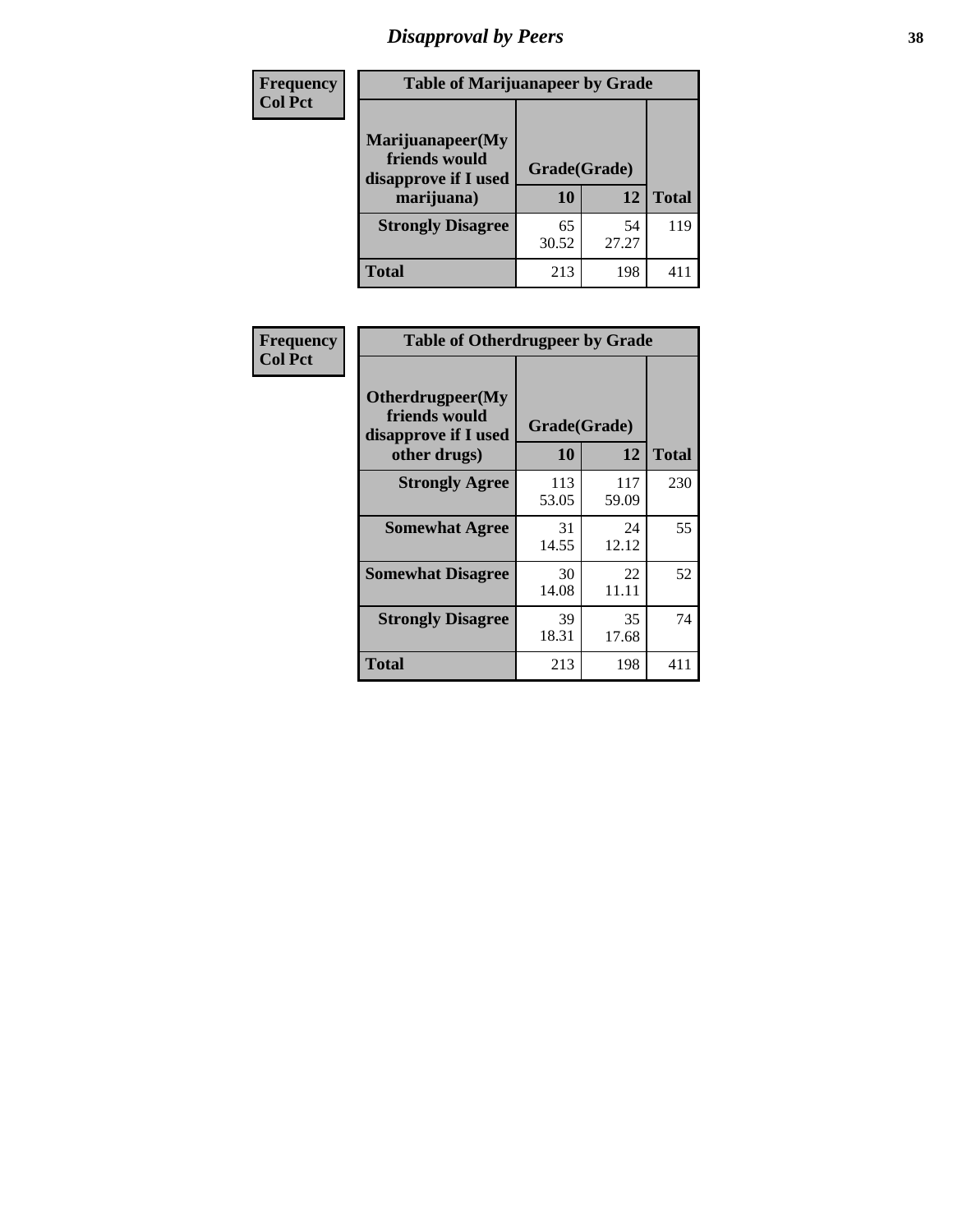| Frequency      | <b>Table of Alcohollocation1 by Grade</b> |              |              |              |
|----------------|-------------------------------------------|--------------|--------------|--------------|
| <b>Col Pct</b> | <b>Alcohollocation1(Places</b>            | Grade(Grade) |              |              |
|                | <b>Friends Use Alcohol)</b>               | 10           | 12           | <b>Total</b> |
|                |                                           | 122<br>57.28 | 115<br>58.08 | 237          |
|                | Do Not Use                                | 91<br>42.72  | 83<br>41.92  | 174          |
|                | <b>Total</b>                              | 213          | 198          | 411          |

| <b>Frequency</b> | <b>Table of Alcohollocation2 by Grade</b>                     |                    |              |              |
|------------------|---------------------------------------------------------------|--------------------|--------------|--------------|
| <b>Col Pct</b>   | <b>Alcohollocation2(Places</b><br><b>Friends Use Alcohol)</b> | Grade(Grade)<br>10 | <b>12</b>    | <b>Total</b> |
|                  |                                                               | 126<br>59.15       | 123<br>62.12 | 249          |
|                  | Home                                                          | 87<br>40.85        | 75<br>37.88  | 162          |
|                  | <b>Total</b>                                                  | 213                | 198          |              |

| <b>Frequency</b> | <b>Table of Alcohollocation 3 by Grade</b> |              |              |              |
|------------------|--------------------------------------------|--------------|--------------|--------------|
| <b>Col Pct</b>   | <b>Alcohollocation3(Places</b>             | Grade(Grade) |              |              |
|                  | <b>Friends Use Alcohol)</b>                | 10           | 12           | <b>Total</b> |
|                  |                                            | 195<br>91.55 | 187<br>94.44 | 382          |
|                  | <b>School</b>                              | 18<br>8.45   | 11<br>5.56   | 29           |
|                  | <b>Total</b>                               | 213          | 198          | 411          |

| Frequency      | <b>Table of Alcohollocation4 by Grade</b> |              |              |              |  |
|----------------|-------------------------------------------|--------------|--------------|--------------|--|
| <b>Col Pct</b> | <b>Alcohollocation4(Places</b>            | Grade(Grade) |              |              |  |
|                | <b>Friends Use Alcohol)</b>               | 10           | 12           | <b>Total</b> |  |
|                |                                           | 191<br>89.67 | 161<br>81.31 | 352          |  |
|                | Car                                       | 22<br>10.33  | 37<br>18.69  | 59           |  |
|                | <b>Total</b>                              | 213          | 198          | 411          |  |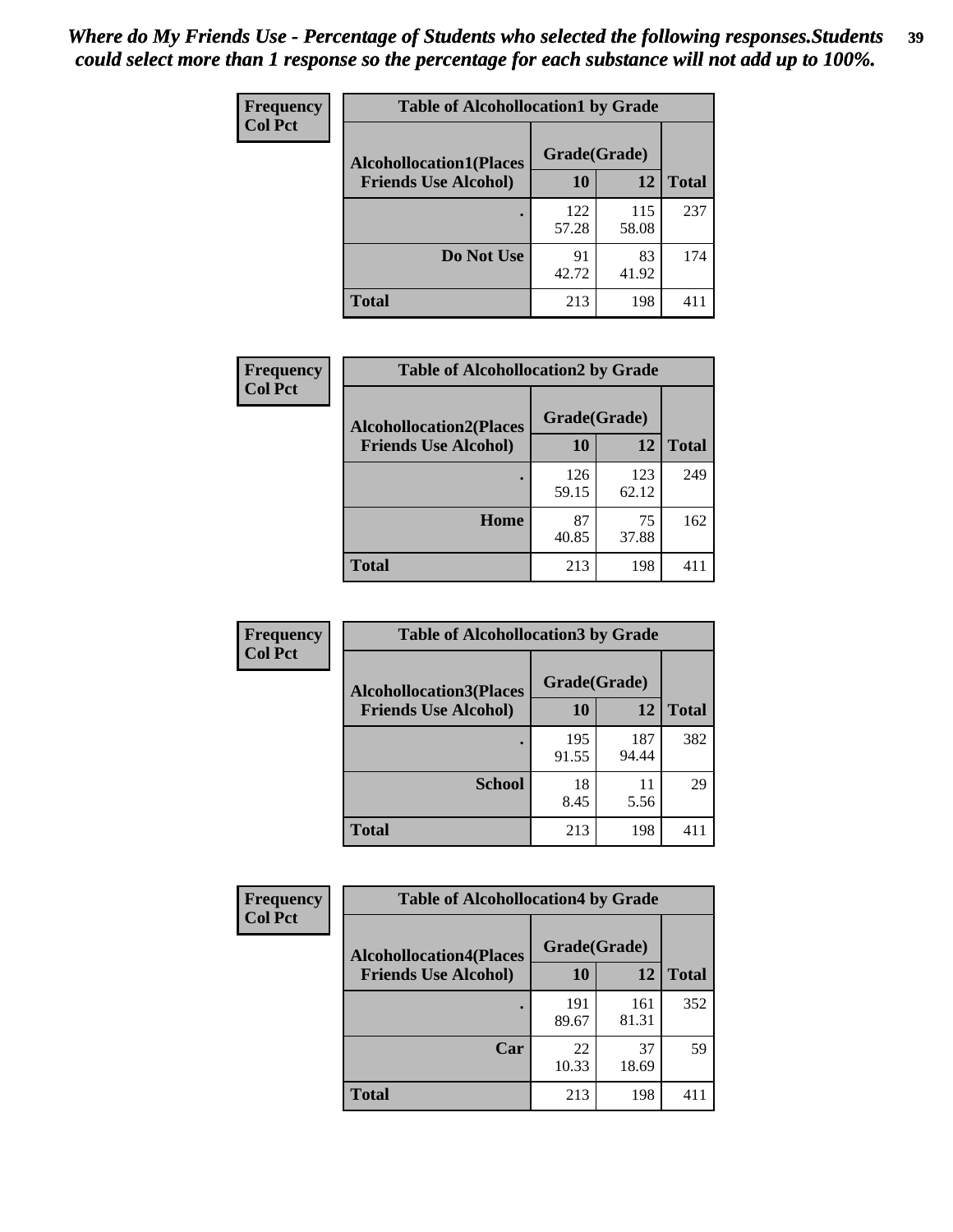| Frequency<br><b>Col Pct</b> | <b>Table of Alcohollocation5 by Grade</b>      |              |              |              |  |
|-----------------------------|------------------------------------------------|--------------|--------------|--------------|--|
|                             | Grade(Grade)<br><b>Alcohollocation5(Places</b> |              |              |              |  |
|                             | <b>Friends Use Alcohol)</b>                    | 10           | 12           | <b>Total</b> |  |
|                             |                                                | 122<br>57.28 | 103<br>52.02 | 225          |  |
|                             | <b>Friend's House</b>                          | 91<br>42.72  | 95<br>47.98  | 186          |  |
|                             | <b>Total</b>                                   | 213          | 198          | 411          |  |

| <b>Frequency</b> | <b>Table of Alcohollocation6 by Grade</b> |              |              |              |
|------------------|-------------------------------------------|--------------|--------------|--------------|
| <b>Col Pct</b>   | <b>Alcohollocation6(Places</b>            | Grade(Grade) |              |              |
|                  | <b>Friends Use Alcohol)</b>               | 10           | 12           | <b>Total</b> |
|                  |                                           | 165<br>77.46 | 142<br>71.72 | 307          |
|                  | <b>Other</b>                              | 48<br>22.54  | 56<br>28.28  | 104          |
|                  | <b>Total</b>                              | 213          | 198          |              |

| <b>Frequency</b> | <b>Table of Tobaccolocation1 by Grade</b> |              |              |              |
|------------------|-------------------------------------------|--------------|--------------|--------------|
| <b>Col Pct</b>   | <b>Tobaccolocation1(Places</b>            | Grade(Grade) |              |              |
|                  | <b>Friends Use Tobacco)</b>               | 10           | 12           | <b>Total</b> |
|                  |                                           | 102<br>47.89 | 89<br>44.95  | 191          |
|                  | Do Not Use                                | 111<br>52.11 | 109<br>55.05 | 220          |
|                  | <b>Total</b>                              | 213          | 198          |              |

| <b>Frequency</b> | <b>Table of Tobaccolocation2 by Grade</b> |              |              |              |  |
|------------------|-------------------------------------------|--------------|--------------|--------------|--|
| <b>Col Pct</b>   | <b>Tobaccolocation2(Places</b>            | Grade(Grade) |              |              |  |
|                  | <b>Friends Use Tobacco)</b>               | 10           | 12           | <b>Total</b> |  |
|                  |                                           | 153<br>71.83 | 144<br>72.73 | 297          |  |
|                  | Home                                      | 60<br>28.17  | 54<br>27.27  | 114          |  |
|                  | <b>Total</b>                              | 213          | 198          | 411          |  |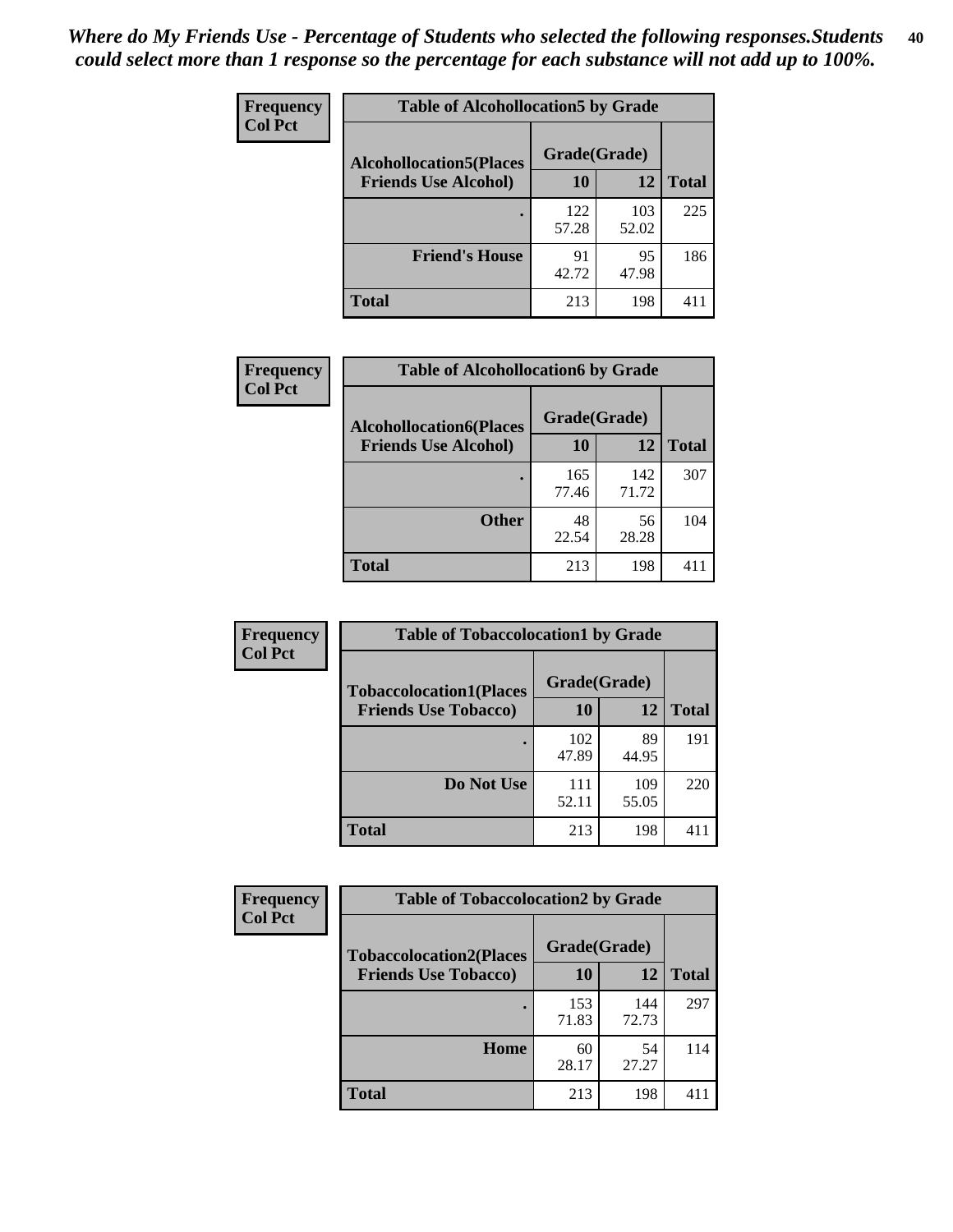| Frequency      | <b>Table of Tobaccolocation 3 by Grade</b> |              |              |              |
|----------------|--------------------------------------------|--------------|--------------|--------------|
| <b>Col Pct</b> | <b>Tobaccolocation3(Places</b>             | Grade(Grade) |              |              |
|                | <b>Friends Use Tobacco)</b>                | 10           | 12           | <b>Total</b> |
|                |                                            | 180<br>84.51 | 174<br>87.88 | 354          |
|                | <b>School</b>                              | 33<br>15.49  | 24<br>12.12  | 57           |
|                | <b>Total</b>                               | 213          | 198          | 411          |

| Frequency      | <b>Table of Tobaccolocation4 by Grade</b>                     |                           |              |              |
|----------------|---------------------------------------------------------------|---------------------------|--------------|--------------|
| <b>Col Pct</b> | <b>Tobaccolocation4(Places</b><br><b>Friends Use Tobacco)</b> | Grade(Grade)<br><b>10</b> | 12           | <b>Total</b> |
|                |                                                               | 167<br>78.40              | 135<br>68.18 | 302          |
|                | Car                                                           | 46<br>21.60               | 63<br>31.82  | 109          |
|                | <b>Total</b>                                                  | 213                       | 198          |              |

| Frequency<br><b>Col Pct</b> | <b>Table of Tobaccolocation5 by Grade</b> |              |              |              |
|-----------------------------|-------------------------------------------|--------------|--------------|--------------|
|                             | <b>Tobaccolocation5(Places</b>            | Grade(Grade) |              |              |
|                             | <b>Friends Use Tobacco)</b>               | 10           | <b>12</b>    | <b>Total</b> |
|                             |                                           | 147<br>69.01 | 133<br>67.17 | 280          |
|                             | <b>Friend's House</b>                     | 66<br>30.99  | 65<br>32.83  | 131          |
|                             | <b>Total</b>                              | 213          | 198          |              |

| <b>Frequency</b> | <b>Table of Tobaccolocation6 by Grade</b> |              |              |              |  |  |
|------------------|-------------------------------------------|--------------|--------------|--------------|--|--|
| <b>Col Pct</b>   | <b>Tobaccolocation6(Places</b>            | Grade(Grade) |              |              |  |  |
|                  | <b>Friends Use Tobacco)</b>               | 10           | 12           | <b>Total</b> |  |  |
|                  |                                           | 155<br>72.77 | 150<br>75.76 | 305          |  |  |
|                  | <b>Other</b>                              | 58<br>27.23  | 48<br>24.24  | 106          |  |  |
|                  | <b>Total</b>                              | 213          | 198          | 411          |  |  |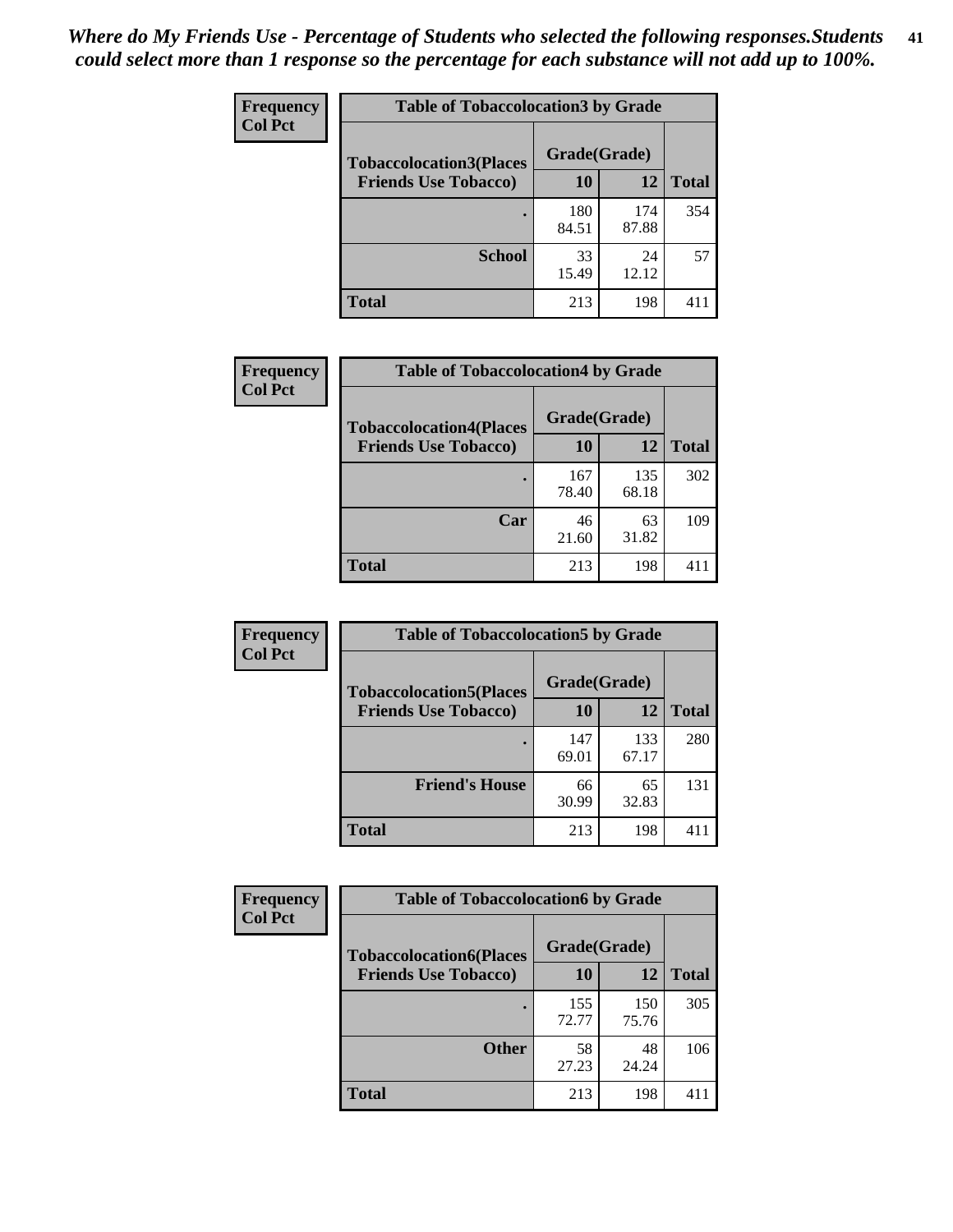| <b>Frequency</b> | <b>Table of Marijuanalocation1 by Grade</b> |              |              |              |
|------------------|---------------------------------------------|--------------|--------------|--------------|
| <b>Col Pct</b>   | <b>Marijuanalocation1(Places</b>            | Grade(Grade) |              |              |
|                  | <b>Friends Use Marijuana</b> )              | 10           | 12           | <b>Total</b> |
|                  |                                             | 107<br>50.23 | 97<br>48.99  | 204          |
|                  | Do Not Use                                  | 106<br>49.77 | 101<br>51.01 | 207          |
|                  | <b>Total</b>                                | 213          | 198          | 411          |

| <b>Frequency</b> | <b>Table of Marijuanalocation2 by Grade</b>                        |                           |              |              |
|------------------|--------------------------------------------------------------------|---------------------------|--------------|--------------|
| <b>Col Pct</b>   | <b>Marijuanalocation2(Places</b><br><b>Friends Use Marijuana</b> ) | Grade(Grade)<br><b>10</b> | 12           | <b>Total</b> |
|                  |                                                                    | 146<br>68.54              | 130<br>65.66 | 276          |
|                  | Home                                                               | 67<br>31.46               | 68<br>34.34  | 135          |
|                  | <b>Total</b>                                                       | 213                       | 198          | 411          |

| Frequency<br><b>Col Pct</b> | <b>Table of Marijuanalocation3 by Grade</b> |              |              |              |
|-----------------------------|---------------------------------------------|--------------|--------------|--------------|
|                             | <b>Marijuanalocation3</b> (Places           | Grade(Grade) |              |              |
|                             | <b>Friends Use Marijuana</b> )              | 10           | 12           | <b>Total</b> |
|                             |                                             | 191<br>89.67 | 171<br>86.36 | 362          |
|                             | <b>School</b>                               | 22<br>10.33  | 27<br>13.64  | 49           |
|                             | <b>Total</b>                                | 213          | 198          |              |

| <b>Frequency</b> | <b>Table of Marijuanalocation4 by Grade</b> |              |              |              |  |
|------------------|---------------------------------------------|--------------|--------------|--------------|--|
| <b>Col Pct</b>   | <b>Marijuanalocation4(Places</b>            | Grade(Grade) |              |              |  |
|                  | <b>Friends Use Marijuana</b> )              | <b>10</b>    | 12           | <b>Total</b> |  |
|                  |                                             | 171<br>80.28 | 141<br>71.21 | 312          |  |
|                  | Car                                         | 42<br>19.72  | 57<br>28.79  | 99           |  |
|                  | <b>Total</b>                                | 213          | 198          |              |  |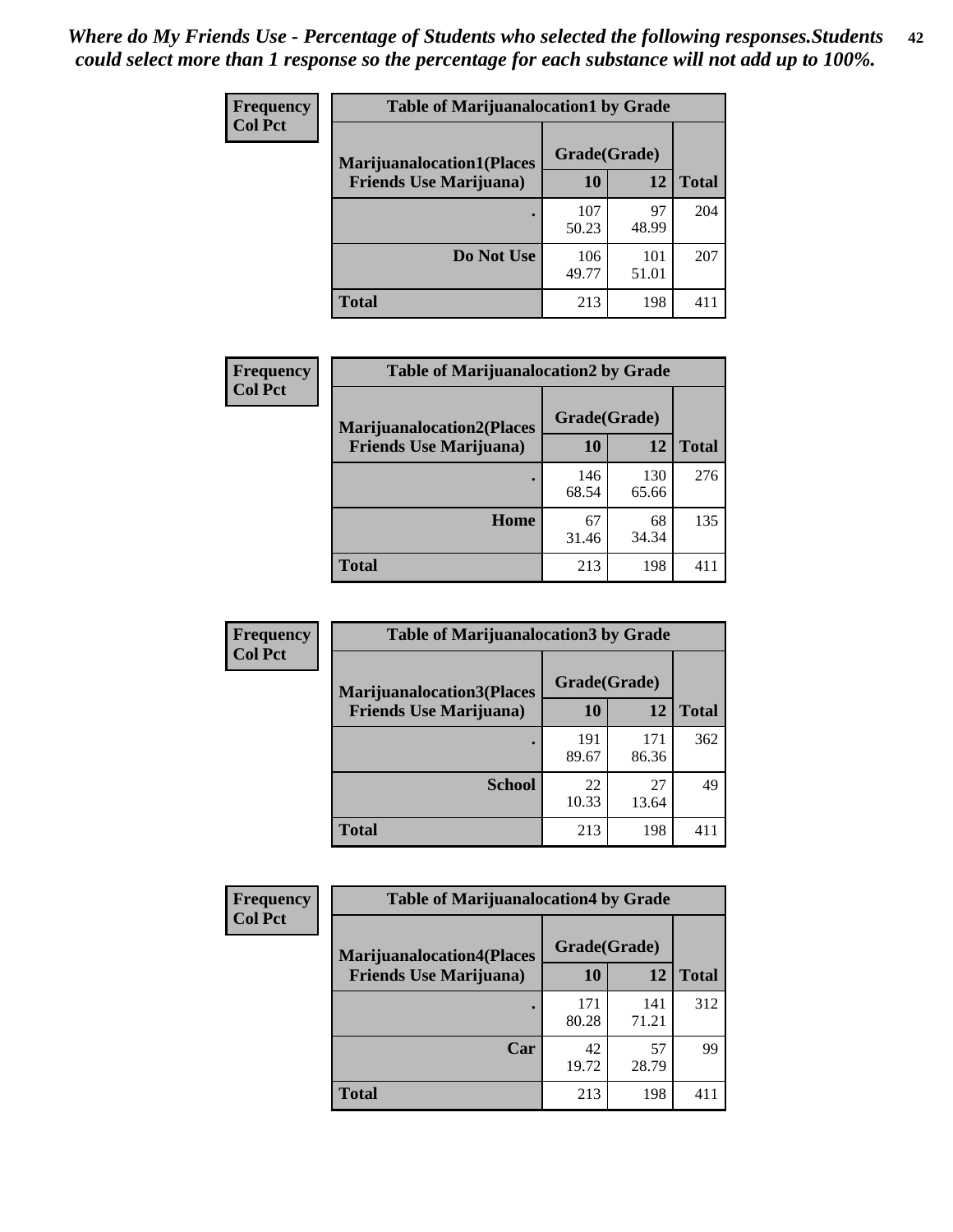| <b>Frequency</b> | <b>Table of Marijuanalocation5 by Grade</b> |              |              |              |
|------------------|---------------------------------------------|--------------|--------------|--------------|
| <b>Col Pct</b>   | <b>Marijuanalocation5</b> (Places           | Grade(Grade) |              |              |
|                  | <b>Friends Use Marijuana</b> )              | 10           | 12           | <b>Total</b> |
|                  |                                             | 126<br>59.15 | 116<br>58.59 | 242          |
|                  | <b>Friend's House</b>                       | 87<br>40.85  | 82<br>41.41  | 169          |
|                  | <b>Total</b>                                | 213          | 198          | 41           |

| <b>Frequency</b> | <b>Table of Marijuanalocation6 by Grade</b>                        |                    |              |              |
|------------------|--------------------------------------------------------------------|--------------------|--------------|--------------|
| <b>Col Pct</b>   | <b>Marijuanalocation6(Places</b><br><b>Friends Use Marijuana</b> ) | Grade(Grade)<br>10 | 12           | <b>Total</b> |
|                  |                                                                    | 152<br>71.36       | 145<br>73.23 | 297          |
|                  | <b>Other</b>                                                       | 61<br>28.64        | 53<br>26.77  | 114          |
|                  | <b>Total</b>                                                       | 213                | 198          | 41.          |

| <b>Frequency</b> | <b>Table of Otherdruglocation1 by Grade</b>                          |              |              |              |
|------------------|----------------------------------------------------------------------|--------------|--------------|--------------|
| <b>Col Pct</b>   | <b>Otherdruglocation1(Places</b><br><b>Friends Use Other Illegal</b> | Grade(Grade) |              |              |
|                  | Drugs)                                                               | 10           | 12           | <b>Total</b> |
|                  |                                                                      | 68<br>31.92  | 57<br>28.79  | 125          |
|                  | Do Not Use                                                           | 145<br>68.08 | 141<br>71.21 | 286          |
|                  | <b>Total</b>                                                         | 213          | 198          | 411          |

| Frequency      | <b>Table of Otherdruglocation2 by Grade</b>                          |              |              |              |
|----------------|----------------------------------------------------------------------|--------------|--------------|--------------|
| <b>Col Pct</b> | <b>Otherdruglocation2(Places</b><br><b>Friends Use Other Illegal</b> | Grade(Grade) |              |              |
|                | Drugs)                                                               | 10           | 12           | <b>Total</b> |
|                |                                                                      | 180<br>84.51 | 168<br>84.85 | 348          |
|                | Home                                                                 | 33<br>15.49  | 30<br>15.15  | 63           |
|                | <b>Total</b>                                                         | 213          | 198          | 411          |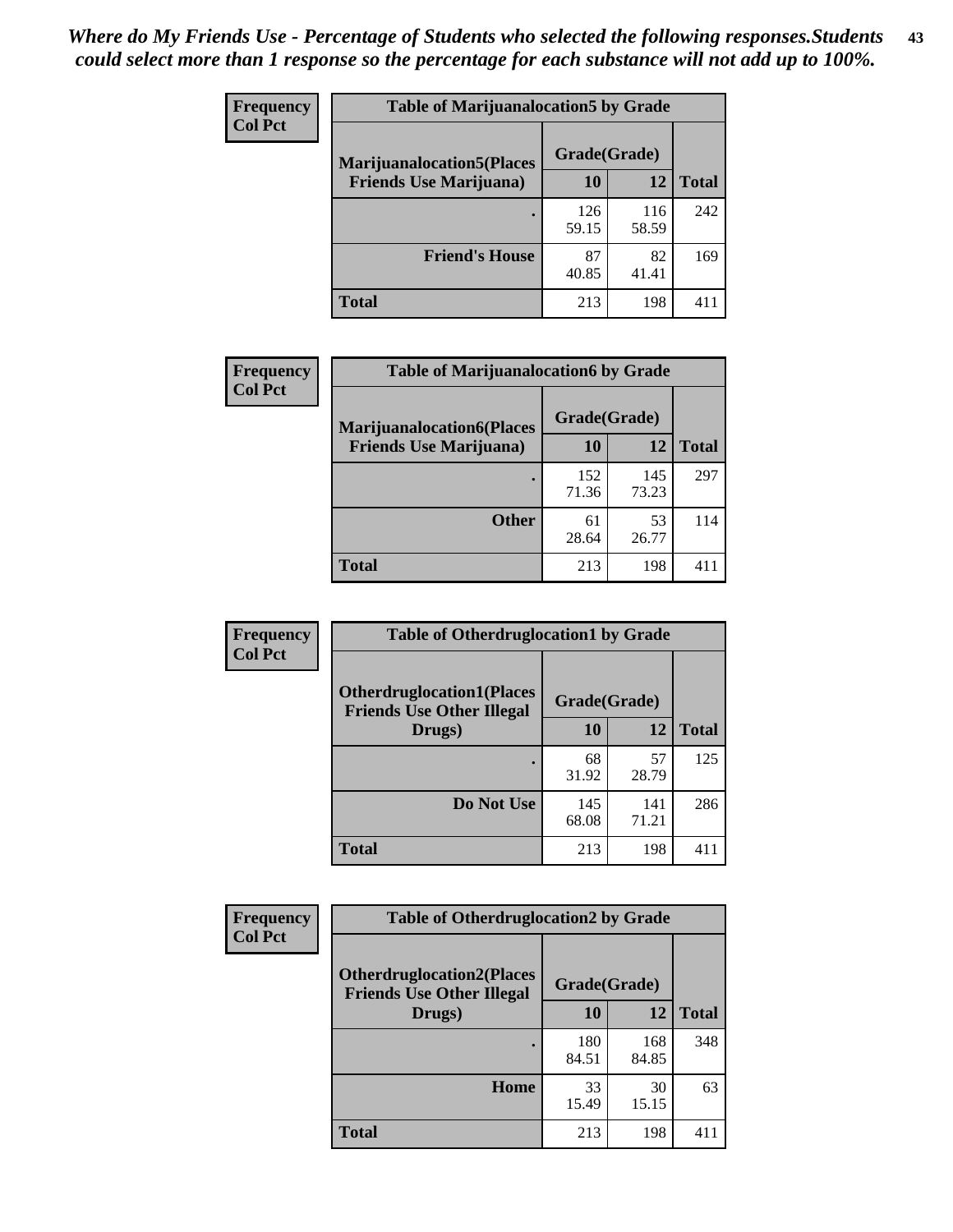| <b>Frequency</b> | <b>Table of Otherdruglocation 3 by Grade</b>                         |              |              |              |
|------------------|----------------------------------------------------------------------|--------------|--------------|--------------|
| <b>Col Pct</b>   | <b>Otherdruglocation3(Places</b><br><b>Friends Use Other Illegal</b> | Grade(Grade) |              |              |
|                  | Drugs)                                                               | 10           | 12           | <b>Total</b> |
|                  |                                                                      | 199<br>93.43 | 189<br>95.45 | 388          |
|                  | <b>School</b>                                                        | 14<br>6.57   | q<br>4.55    | 23           |
|                  | <b>Total</b>                                                         | 213          | 198          |              |

| Frequency      | <b>Table of Otherdruglocation4 by Grade</b>                          |              |              |              |
|----------------|----------------------------------------------------------------------|--------------|--------------|--------------|
| <b>Col Pct</b> | <b>Otherdruglocation4(Places</b><br><b>Friends Use Other Illegal</b> | Grade(Grade) |              |              |
|                | Drugs)                                                               | 10           | 12           | <b>Total</b> |
|                |                                                                      | 195<br>91.55 | 177<br>89.39 | 372          |
|                | Car                                                                  | 18<br>8.45   | 21<br>10.61  | 39           |
|                | <b>Total</b>                                                         | 213          | 198          |              |

| <b>Frequency</b> | <b>Table of Otherdruglocation5 by Grade</b>                          |              |              |              |
|------------------|----------------------------------------------------------------------|--------------|--------------|--------------|
| <b>Col Pct</b>   | <b>Otherdruglocation5(Places</b><br><b>Friends Use Other Illegal</b> | Grade(Grade) |              |              |
|                  | Drugs)                                                               | 10           | 12           | <b>Total</b> |
|                  |                                                                      | 169<br>79.34 | 154<br>77.78 | 323          |
|                  | <b>Friend's House</b>                                                | 44<br>20.66  | 44<br>22.22  | 88           |
|                  | <b>Total</b>                                                         | 213          | 198          |              |

| <b>Frequency</b> | <b>Table of Otherdruglocation6 by Grade</b>                           |              |              |              |
|------------------|-----------------------------------------------------------------------|--------------|--------------|--------------|
| <b>Col Pct</b>   | <b>Otherdruglocation6(Places)</b><br><b>Friends Use Other Illegal</b> | Grade(Grade) |              |              |
|                  | Drugs)                                                                | 10           | 12           | <b>Total</b> |
|                  |                                                                       | 169<br>79.34 | 160<br>80.81 | 329          |
|                  | <b>Other</b>                                                          | 44<br>20.66  | 38<br>19.19  | 82           |
|                  | <b>Total</b>                                                          | 213          | 198          | 411          |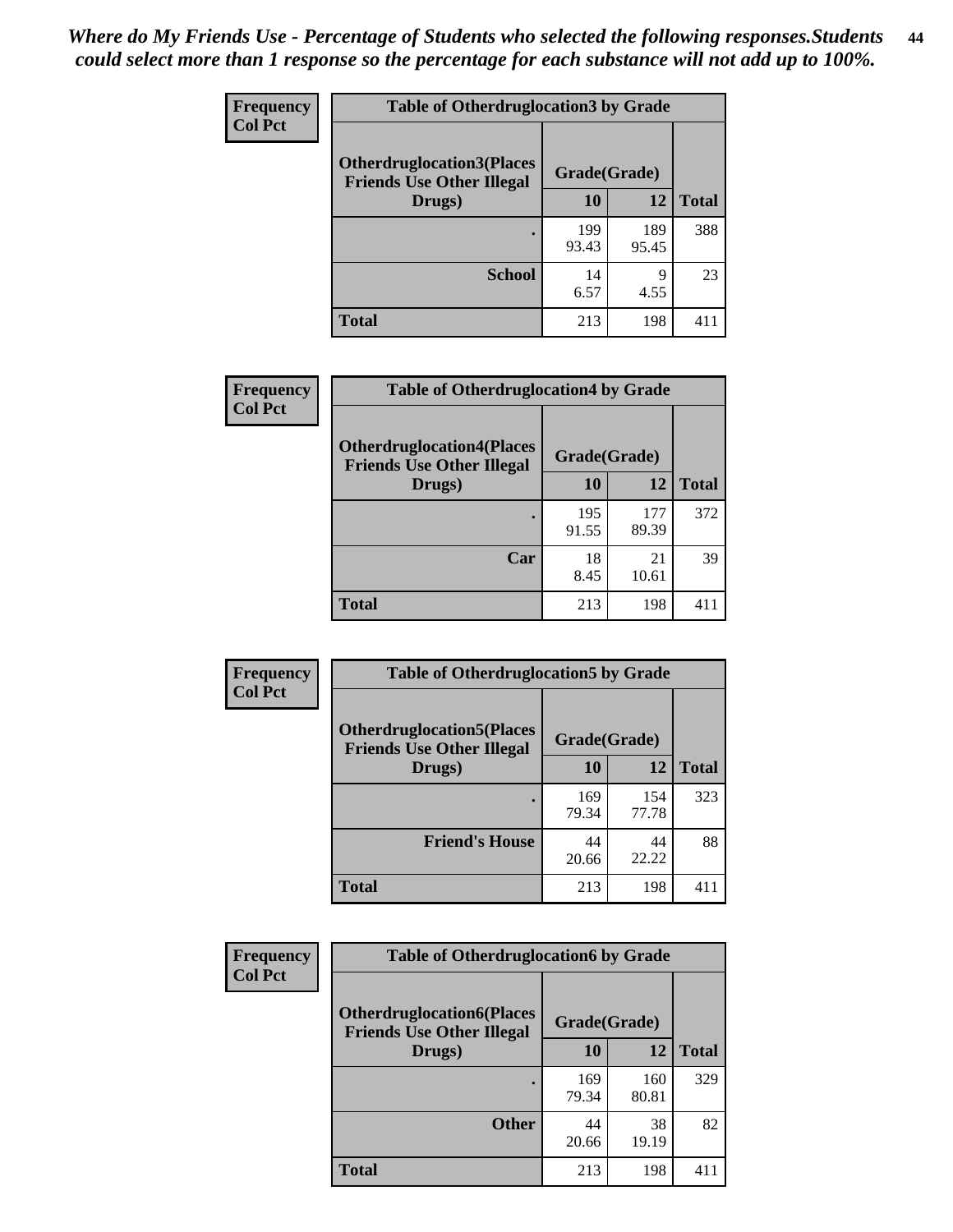| Frequency      | <b>Table of Alcoholtime1 by Grade</b>           |              |              |              |
|----------------|-------------------------------------------------|--------------|--------------|--------------|
| <b>Col Pct</b> | <b>Alcoholtime1(Times</b><br><b>Friends Use</b> | Grade(Grade) |              |              |
|                | Alcohol)                                        | 10           | 12           | <b>Total</b> |
|                |                                                 | 118<br>55.40 | 123<br>62.12 | 241          |
|                | Do Not Use                                      | 95<br>44.60  | 75<br>37.88  | 170          |
|                | <b>Total</b>                                    | 213          | 198          | 411          |

| Frequency      | <b>Table of Alcoholtime2 by Grade</b>           |              |              |              |
|----------------|-------------------------------------------------|--------------|--------------|--------------|
| <b>Col Pct</b> | <b>Alcoholtime2(Times</b><br><b>Friends Use</b> | Grade(Grade) |              |              |
|                | Alcohol)                                        | 10           | 12           | <b>Total</b> |
|                |                                                 | 196<br>92.02 | 187<br>94.44 | 383          |
|                | <b>On Way to School</b>                         | 17<br>7.98   | 11<br>5.56   | 28           |
|                | <b>Total</b>                                    | 213          | 198          | 411          |

| Frequency<br><b>Col Pct</b> | <b>Table of Alcoholtime3 by Grade</b>                           |              |              |              |
|-----------------------------|-----------------------------------------------------------------|--------------|--------------|--------------|
|                             | <b>Alcoholtime3(Times</b><br>Grade(Grade)<br><b>Friends Use</b> |              |              |              |
|                             | Alcohol)                                                        | 10           | 12           | <b>Total</b> |
|                             |                                                                 | 204<br>95.77 | 190<br>95.96 | 394          |
|                             | <b>During School</b>                                            | 9<br>4.23    | 8<br>4.04    | 17           |
|                             | Total                                                           | 213          | 198          | 411          |

| <b>Frequency</b><br><b>Col Pct</b> | <b>Table of Alcoholtime4 by Grade</b> |              |              |              |
|------------------------------------|---------------------------------------|--------------|--------------|--------------|
|                                    | <b>Alcoholtime4(Times</b>             | Grade(Grade) |              |              |
|                                    | <b>Friends Use Alcohol)</b>           | 10           | 12           | <b>Total</b> |
|                                    |                                       | 192<br>90.14 | 185<br>93.43 | 377          |
|                                    | <b>On Way Home From School</b>        | 21<br>9.86   | 13<br>6.57   | 34           |
|                                    | <b>Total</b>                          | 213          | 198          |              |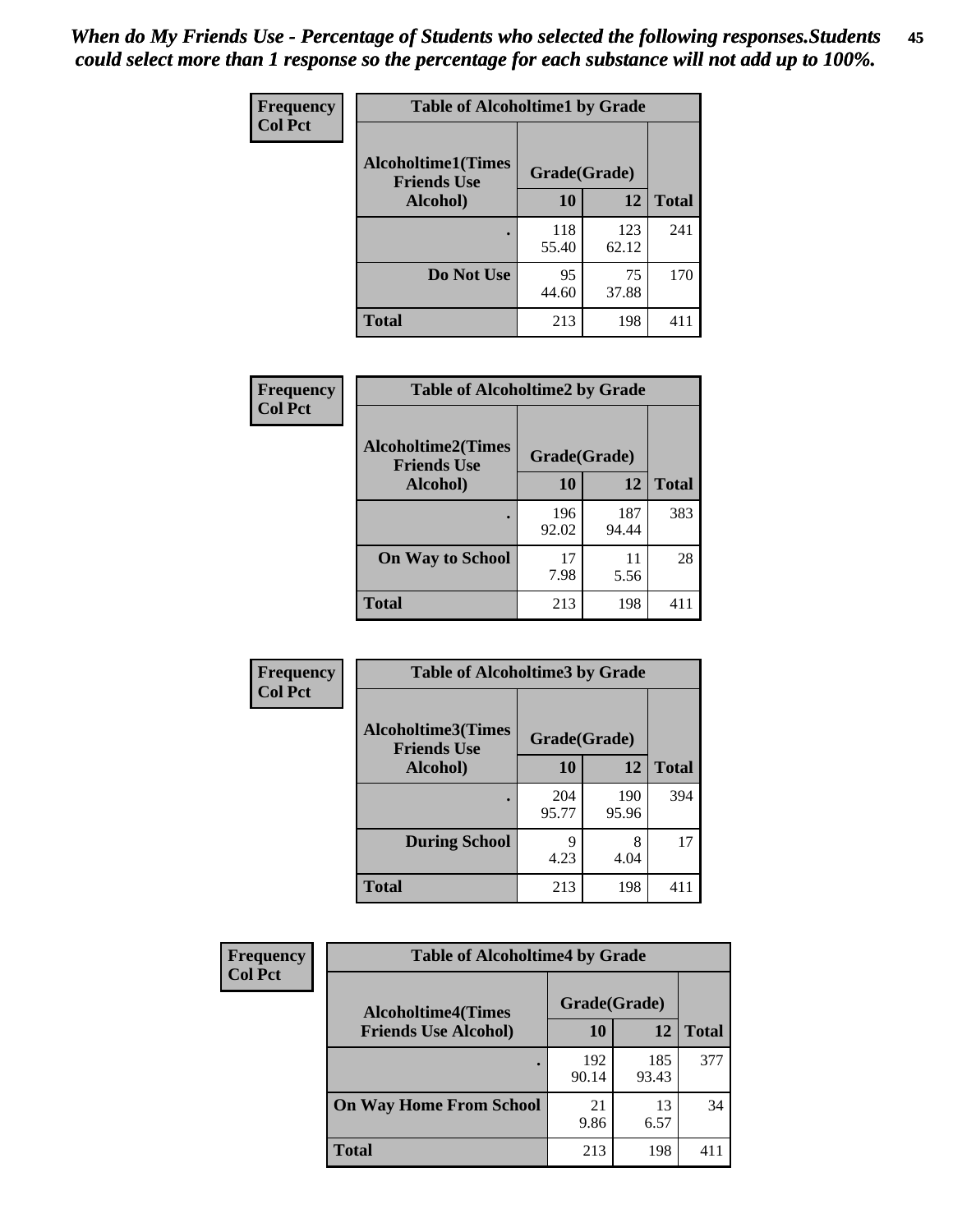*When do My Friends Use - Percentage of Students who selected the following responses.Students could select more than 1 response so the percentage for each substance will not add up to 100%.* **46**

| Frequency      | <b>Table of Alcoholtime5 by Grade</b>           |              |              |              |
|----------------|-------------------------------------------------|--------------|--------------|--------------|
| <b>Col Pct</b> | <b>Alcoholtime5(Times</b><br><b>Friends Use</b> | Grade(Grade) |              |              |
|                | Alcohol)                                        | 10           | 12           | <b>Total</b> |
|                |                                                 | 157<br>73.71 | 148<br>74.75 | 305          |
|                | Weeknights                                      | 56<br>26.29  | 50<br>25.25  | 106          |
|                | <b>Total</b>                                    | 213          | 198          | 411          |

| <b>Frequency</b> |                                                 | <b>Table of Alcoholtime6 by Grade</b> |              |              |  |
|------------------|-------------------------------------------------|---------------------------------------|--------------|--------------|--|
| <b>Col Pct</b>   | <b>Alcoholtime6(Times</b><br><b>Friends Use</b> | Grade(Grade)                          |              |              |  |
|                  | Alcohol)                                        | 10                                    | 12           | <b>Total</b> |  |
|                  |                                                 | 97<br>45.54                           | 78<br>39.39  | 175          |  |
|                  | Weekends                                        | 116<br>54.46                          | 120<br>60.61 | 236          |  |
|                  | <b>Total</b>                                    | 213                                   | 198          | 411          |  |

| Frequency<br><b>Col Pct</b> | <b>Table of Tobaccotime1 by Grade</b>           |              |              |              |
|-----------------------------|-------------------------------------------------|--------------|--------------|--------------|
|                             | <b>Tobaccotime1(Times</b><br><b>Friends Use</b> | Grade(Grade) |              |              |
|                             | <b>Tobacco</b> )                                | 10           | 12           | <b>Total</b> |
|                             | ٠                                               | 93<br>43.66  | 96<br>48.48  | 189          |
|                             | Do Not Use                                      | 120<br>56.34 | 102<br>51.52 | 222          |
|                             | <b>Total</b>                                    | 213          | 198          | 411          |

| <b>Frequency</b> | <b>Table of Tobaccotime2 by Grade</b>           |              |              |              |
|------------------|-------------------------------------------------|--------------|--------------|--------------|
| <b>Col Pct</b>   | <b>Tobaccotime2(Times</b><br><b>Friends Use</b> | Grade(Grade) |              |              |
|                  | <b>Tobacco</b> )                                | <b>10</b>    | 12           | <b>Total</b> |
|                  |                                                 | 174<br>81.69 | 152<br>76.77 | 326          |
|                  | <b>On Way to School</b>                         | 39<br>18.31  | 46<br>23.23  | 85           |
|                  | <b>Total</b>                                    | 213          | 198          | 411          |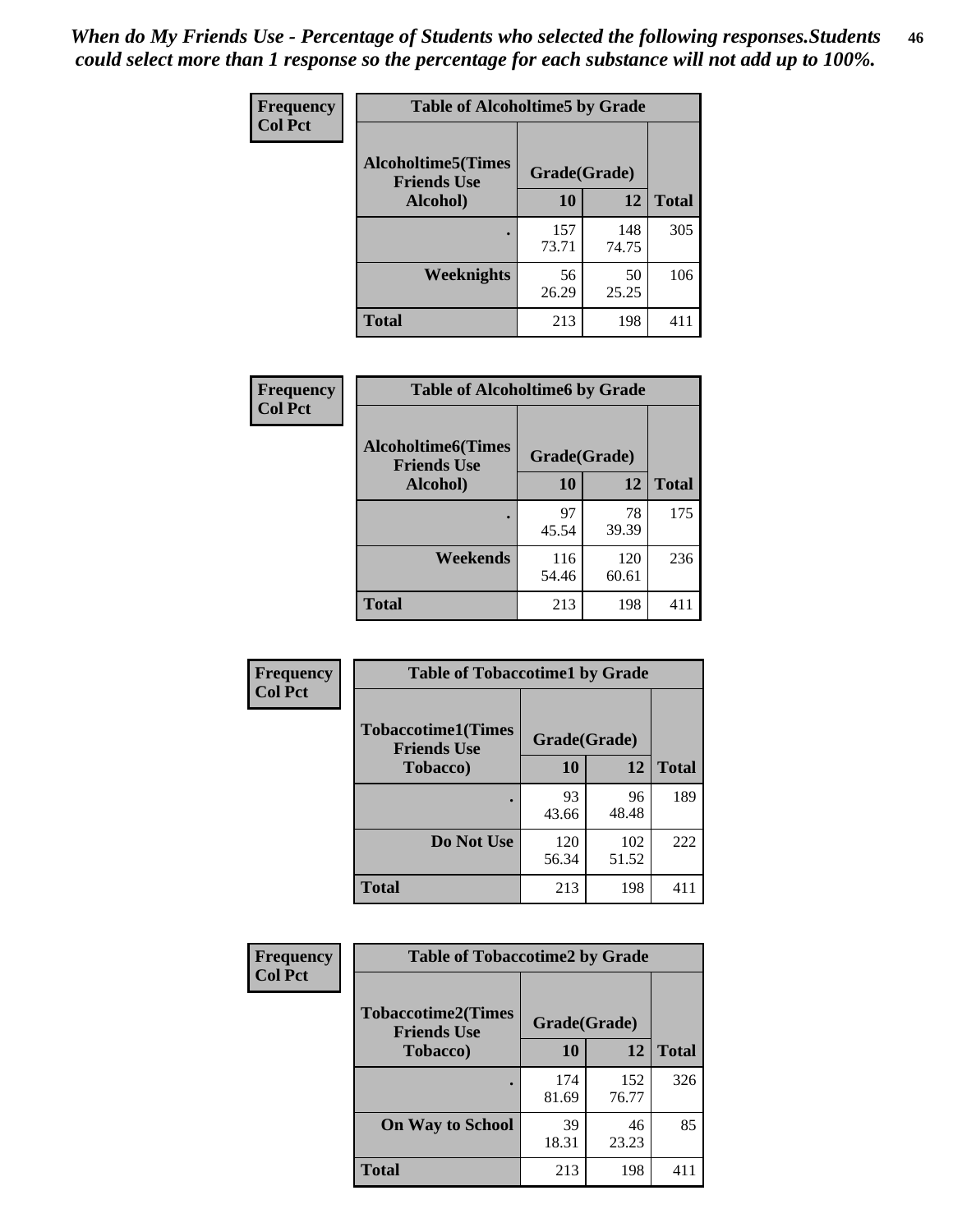*When do My Friends Use - Percentage of Students who selected the following responses.Students could select more than 1 response so the percentage for each substance will not add up to 100%.* **47**

| <b>Frequency</b> | <b>Table of Tobaccotime3 by Grade</b>           |              |              |              |  |
|------------------|-------------------------------------------------|--------------|--------------|--------------|--|
| <b>Col Pct</b>   | <b>Tobaccotime3(Times</b><br><b>Friends Use</b> |              | Grade(Grade) |              |  |
|                  | <b>Tobacco</b> )                                | 10           | 12           | <b>Total</b> |  |
|                  |                                                 | 188<br>88.26 | 182<br>91.92 | 370          |  |
|                  | <b>During School</b>                            | 25<br>11.74  | 16<br>8.08   | 41           |  |
|                  | <b>Total</b>                                    | 213          | 198          | 411          |  |

| <b>Frequency</b><br><b>Col Pct</b> | <b>Table of Tobaccotime4 by Grade</b> |              |              |              |
|------------------------------------|---------------------------------------|--------------|--------------|--------------|
|                                    | <b>Tobaccotime4(Times</b>             | Grade(Grade) |              |              |
|                                    | <b>Friends Use Tobacco)</b>           | 10           | 12           | <b>Total</b> |
|                                    |                                       | 192<br>90.14 | 185<br>93.43 | 377          |
|                                    | <b>On Way Home From School</b>        | 21<br>9.86   | 13<br>6.57   | 34           |
|                                    | <b>Total</b>                          | 213          | 198          | 41 i         |

| <b>Frequency</b> | <b>Table of Tobaccotime5 by Grade</b>           |              |              |              |
|------------------|-------------------------------------------------|--------------|--------------|--------------|
| <b>Col Pct</b>   | <b>Tobaccotime5(Times</b><br><b>Friends Use</b> | Grade(Grade) |              |              |
|                  | <b>Tobacco</b> )                                | 10           | 12           | <b>Total</b> |
|                  |                                                 | 152<br>71.36 | 128<br>64.65 | 280          |
|                  | Weeknights                                      | 61<br>28.64  | 70<br>35.35  | 131          |
|                  | <b>Total</b>                                    | 213          | 198          | 411          |

| Frequency<br><b>Col Pct</b> | <b>Table of Tobaccotime6 by Grade</b>           |              |              |              |  |
|-----------------------------|-------------------------------------------------|--------------|--------------|--------------|--|
|                             | <b>Tobaccotime6(Times</b><br><b>Friends Use</b> | Grade(Grade) |              |              |  |
|                             | <b>Tobacco</b> )                                | 10           | 12           | <b>Total</b> |  |
|                             |                                                 | 131<br>61.50 | 117<br>59.09 | 248          |  |
|                             | Weekends                                        | 82<br>38.50  | 81<br>40.91  | 163          |  |
|                             | Total                                           | 213          | 198          | 411          |  |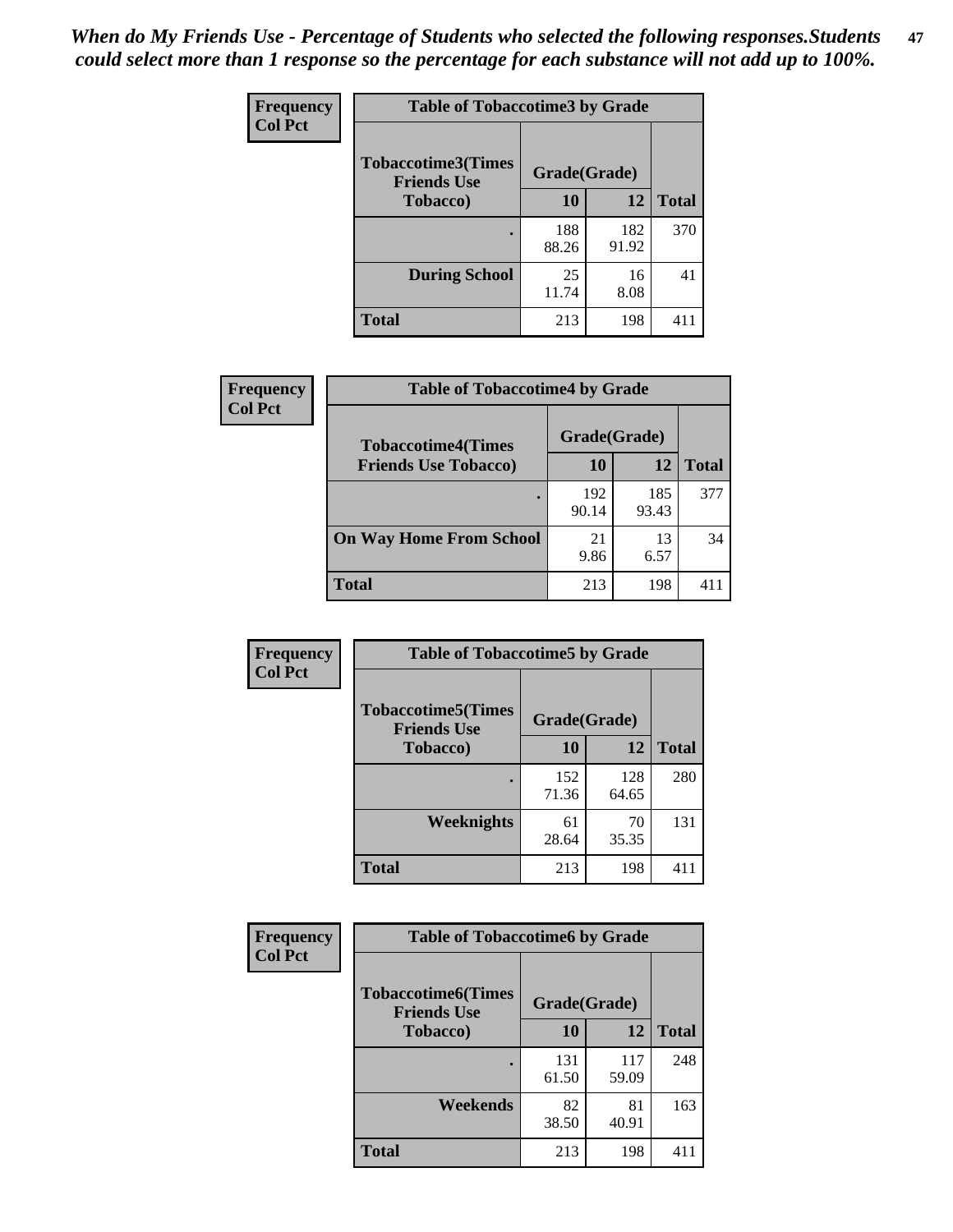| Frequency      | <b>Table of Marijuanatime1 by Grade</b>           |              |              |              |
|----------------|---------------------------------------------------|--------------|--------------|--------------|
| <b>Col Pct</b> | <b>Marijuanatime1(Times</b><br><b>Friends Use</b> | Grade(Grade) |              |              |
|                | Marijuana)                                        | 10           | 12           | <b>Total</b> |
|                |                                                   | 101<br>47.42 | 98<br>49.49  | 199          |
|                | Do Not Use                                        | 112<br>52.58 | 100<br>50.51 | 212          |
|                | <b>Total</b>                                      | 213          | 198          | 411          |

| Frequency      | <b>Table of Marijuanatime2 by Grade</b>           |              |              |              |
|----------------|---------------------------------------------------|--------------|--------------|--------------|
| <b>Col Pct</b> | <b>Marijuanatime2(Times</b><br><b>Friends Use</b> | Grade(Grade) |              |              |
|                | Marijuana)                                        | 10           | 12           | <b>Total</b> |
|                |                                                   | 177<br>83.10 | 163<br>82.32 | 340          |
|                | <b>On Way to School</b>                           | 36<br>16.90  | 35<br>17.68  | 71           |
|                | <b>Total</b>                                      | 213          | 198          | 411          |

| <b>Frequency</b> | <b>Table of Marijuanatime3 by Grade</b>            |              |              |              |  |
|------------------|----------------------------------------------------|--------------|--------------|--------------|--|
| <b>Col Pct</b>   | <b>Marijuanatime3</b> (Times<br><b>Friends Use</b> | Grade(Grade) |              |              |  |
|                  | Marijuana)                                         | 10           | 12           | <b>Total</b> |  |
|                  |                                                    | 193<br>90.61 | 181<br>91.41 | 374          |  |
|                  | <b>During School</b>                               | 20<br>9.39   | 17<br>8.59   | 37           |  |
|                  | <b>Total</b>                                       | 213          | 198          | 411          |  |

| <b>Frequency</b> | <b>Table of Marijuanatime4 by Grade</b> |              |              |              |
|------------------|-----------------------------------------|--------------|--------------|--------------|
| <b>Col Pct</b>   | <b>Marijuanatime4(Times</b>             | Grade(Grade) |              |              |
|                  | <b>Friends Use Marijuana</b> )          | 10           | 12           | <b>Total</b> |
|                  | ٠                                       | 173<br>81.22 | 163<br>82.32 | 336          |
|                  | <b>On Way Home From School</b>          | 40<br>18.78  | 35<br>17.68  | 75           |
|                  | <b>Total</b>                            | 213          | 198          | 411          |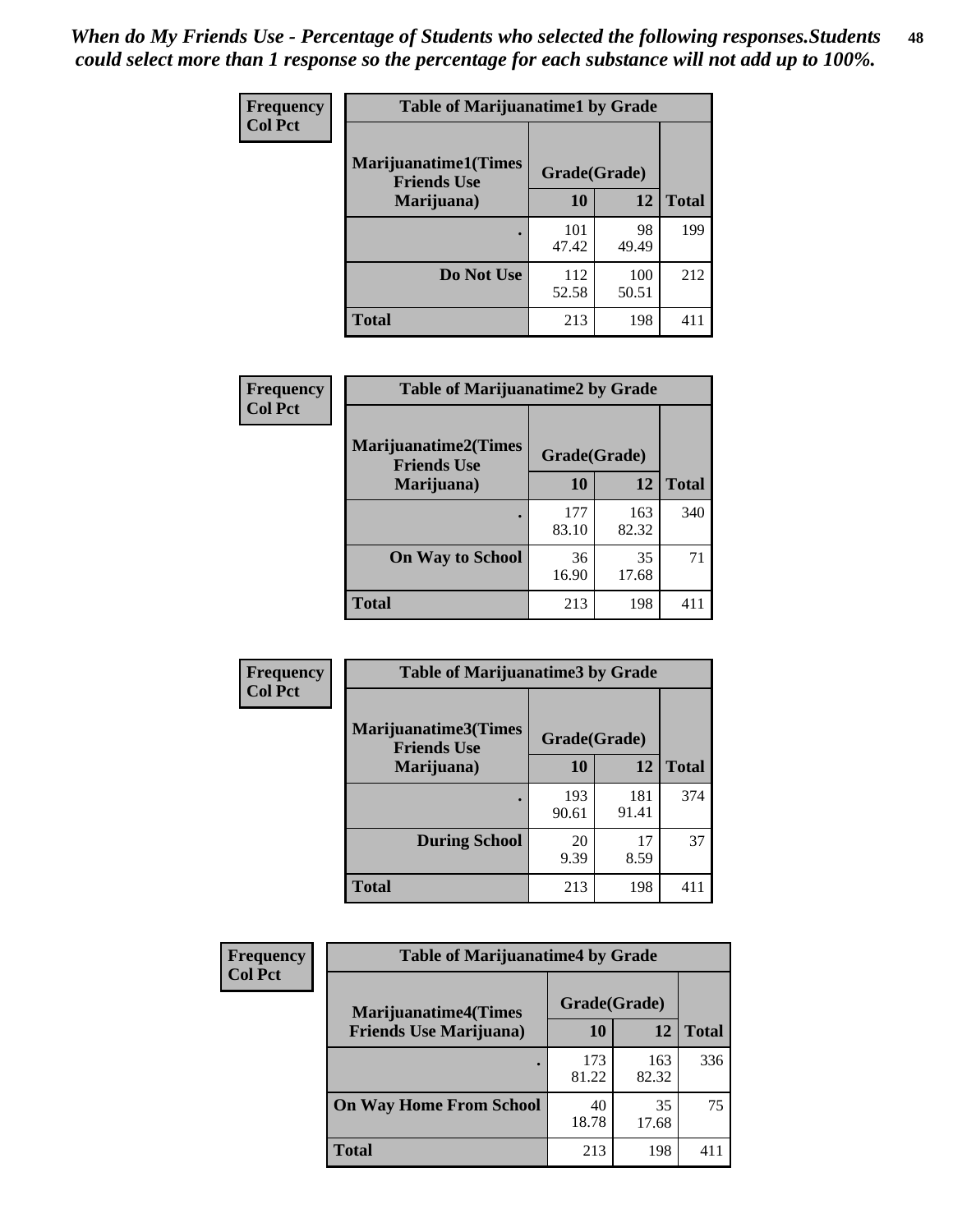| Frequency      | <b>Table of Marijuanatime5 by Grade</b>            |              |              |              |
|----------------|----------------------------------------------------|--------------|--------------|--------------|
| <b>Col Pct</b> | <b>Marijuanatime5</b> (Times<br><b>Friends Use</b> | Grade(Grade) |              |              |
|                | Marijuana)                                         | 10           | 12           | <b>Total</b> |
|                |                                                    | 145<br>68.08 | 136<br>68.69 | 281          |
|                | <b>Weeknights</b>                                  | 68<br>31.92  | 62<br>31.31  | 130          |
|                | <b>Total</b>                                       | 213          | 198          | 411          |

| Frequency      | <b>Table of Marijuanatime6 by Grade</b>    |              |              |              |  |
|----------------|--------------------------------------------|--------------|--------------|--------------|--|
| <b>Col Pct</b> | Marijuanatime6(Times<br><b>Friends Use</b> | Grade(Grade) |              |              |  |
|                | Marijuana)                                 | 10           | 12           | <b>Total</b> |  |
|                |                                            | 117<br>54.93 | 104<br>52.53 | 221          |  |
|                | Weekends                                   | 96<br>45.07  | 94<br>47.47  | 190          |  |
|                | <b>Total</b>                               | 213          | 198          | 411          |  |

| Frequency      | <b>Table of Otherdrugtime1 by Grade</b>                 |              |              |              |
|----------------|---------------------------------------------------------|--------------|--------------|--------------|
| <b>Col Pct</b> | <b>Otherdrugtime1(Times</b><br><b>Friends Use Other</b> | Grade(Grade) |              |              |
|                | <b>Illegal Drugs</b> )                                  | 10           | 12           | <b>Total</b> |
|                |                                                         | 56<br>26.29  | 57<br>28.79  | 113          |
|                | Do Not Use                                              | 157<br>73.71 | 141<br>71.21 | 298          |
|                | Total                                                   | 213          | 198          | 411          |

| Frequency      | <b>Table of Otherdrugtime2 by Grade</b>                 |              |              |              |  |  |  |
|----------------|---------------------------------------------------------|--------------|--------------|--------------|--|--|--|
| <b>Col Pct</b> | <b>Otherdrugtime2(Times</b><br><b>Friends Use Other</b> | Grade(Grade) |              |              |  |  |  |
|                | <b>Illegal Drugs</b> )                                  | 10           | 12           | <b>Total</b> |  |  |  |
|                |                                                         | 199<br>93.43 | 187<br>94.44 | 386          |  |  |  |
|                | <b>On Way to School</b>                                 | 14<br>6.57   | 11<br>5.56   | 25           |  |  |  |
|                | Total                                                   | 213          | 198          | 411          |  |  |  |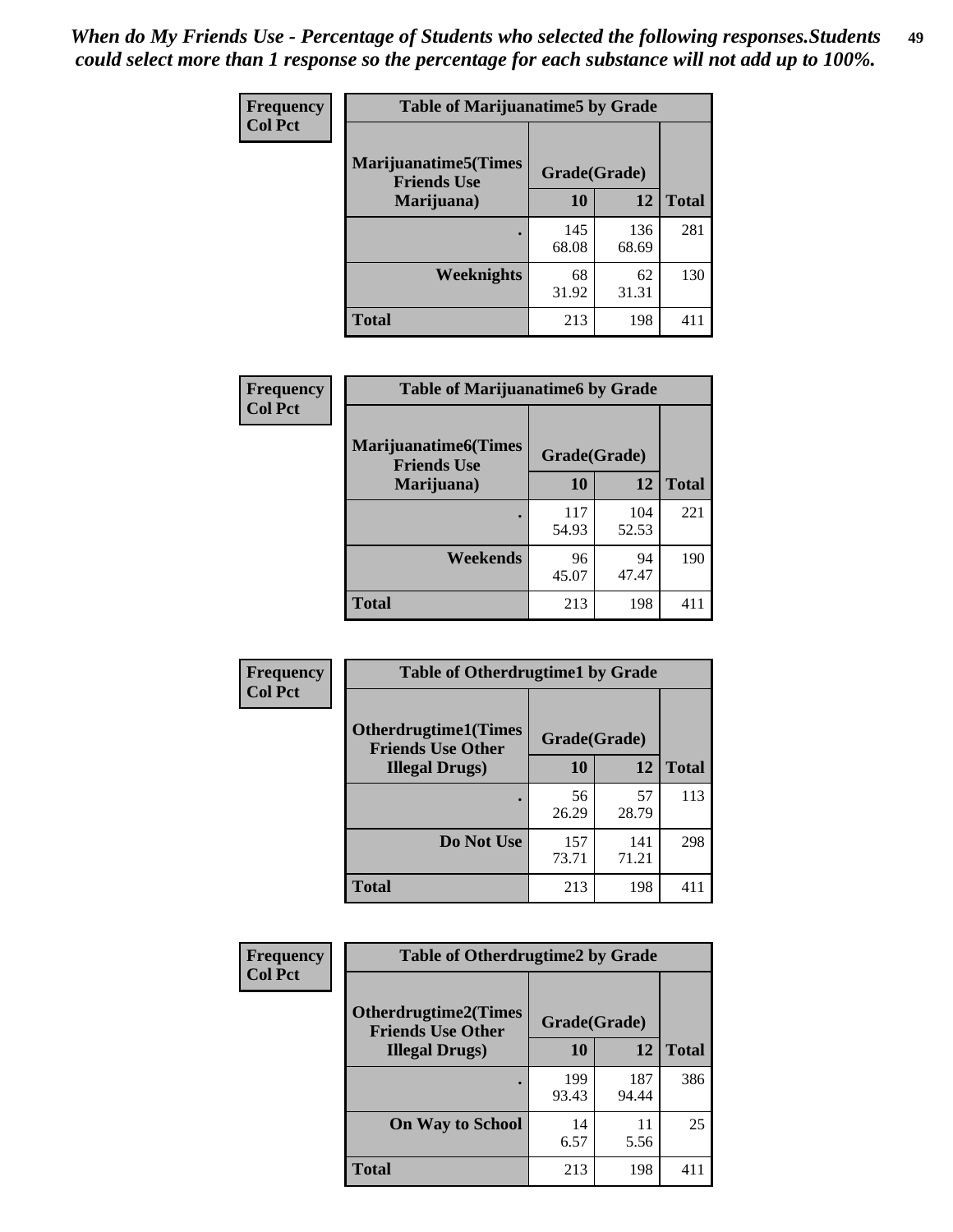| <b>Frequency</b> | <b>Table of Otherdrugtime3 by Grade</b>                 |              |              |              |  |  |  |
|------------------|---------------------------------------------------------|--------------|--------------|--------------|--|--|--|
| <b>Col Pct</b>   | <b>Otherdrugtime3(Times</b><br><b>Friends Use Other</b> | Grade(Grade) |              |              |  |  |  |
|                  | <b>Illegal Drugs)</b>                                   | 10           | 12           | <b>Total</b> |  |  |  |
|                  |                                                         | 202<br>94.84 | 191<br>96.46 | 393          |  |  |  |
|                  | <b>During School</b>                                    | 11<br>5.16   | ℸ<br>3.54    | 18           |  |  |  |
|                  | Total                                                   | 213          | 198          | 411          |  |  |  |

| Frequency      | <b>Table of Otherdrugtime4 by Grade</b>                         |              |              |              |  |  |  |
|----------------|-----------------------------------------------------------------|--------------|--------------|--------------|--|--|--|
| <b>Col Pct</b> | <b>Otherdrugtime4(Times</b><br><b>Friends Use Other Illegal</b> | Grade(Grade) |              |              |  |  |  |
|                | Drugs)                                                          | 10           | 12           | <b>Total</b> |  |  |  |
|                | ٠                                                               | 198<br>92.96 | 184<br>92.93 | 382          |  |  |  |
|                | <b>On Way Home From School</b>                                  | 15<br>7.04   | 14<br>7.07   | 29           |  |  |  |
|                | Total                                                           | 213          | 198          |              |  |  |  |

| <b>Frequency</b> | <b>Table of Otherdrugtime5 by Grade</b>                  |              |              |              |  |  |  |
|------------------|----------------------------------------------------------|--------------|--------------|--------------|--|--|--|
| <b>Col Pct</b>   | <b>Otherdrugtime5</b> (Times<br><b>Friends Use Other</b> | Grade(Grade) |              |              |  |  |  |
|                  | <b>Illegal Drugs</b> )                                   | 10           | 12           | <b>Total</b> |  |  |  |
|                  |                                                          | 187<br>87.79 | 172<br>86.87 | 359          |  |  |  |
|                  | Weeknights                                               | 26<br>12.21  | 26<br>13.13  | 52           |  |  |  |
|                  | Total                                                    | 213          | 198          |              |  |  |  |

| Frequency      | <b>Table of Otherdrugtime6 by Grade</b>                 |              |              |              |  |  |  |
|----------------|---------------------------------------------------------|--------------|--------------|--------------|--|--|--|
| <b>Col Pct</b> | <b>Otherdrugtime6(Times</b><br><b>Friends Use Other</b> | Grade(Grade) |              |              |  |  |  |
|                | <b>Illegal Drugs</b> )                                  | 10           | 12           | <b>Total</b> |  |  |  |
|                |                                                         | 156<br>73.24 | 140<br>70.71 | 296          |  |  |  |
|                | Weekends                                                | 57<br>26.76  | 58<br>29.29  | 115          |  |  |  |
|                | <b>Total</b>                                            | 213          | 198          | 411          |  |  |  |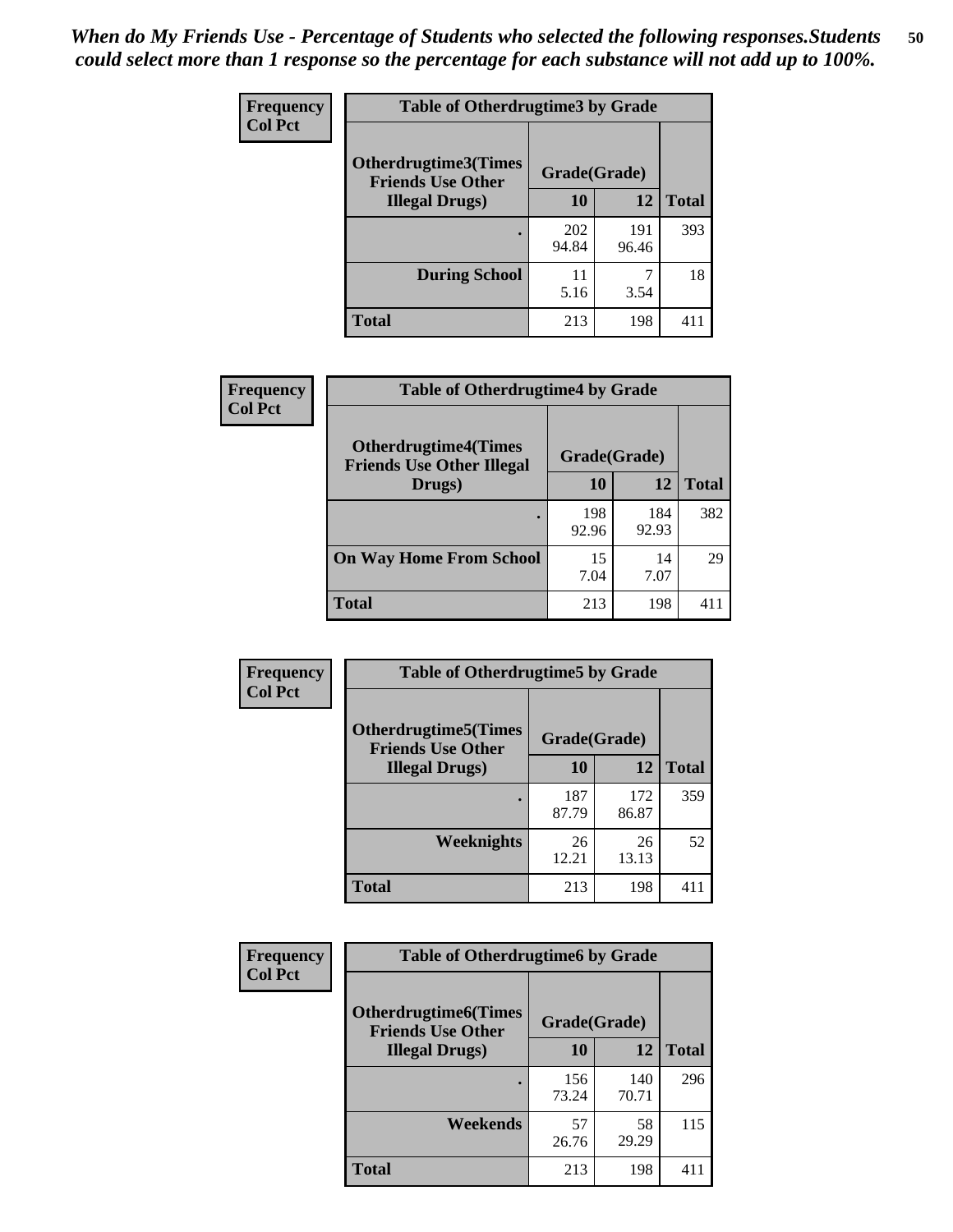| Frequency      | <b>Table of Educationalcohol by Grade</b>                                                                  |              |              |              |  |  |
|----------------|------------------------------------------------------------------------------------------------------------|--------------|--------------|--------------|--|--|
| <b>Col Pct</b> | Educationalcohol(I<br>have been taught<br>about alcohol,<br>tobacco,<br>and other drugs<br>within the last | Grade(Grade) |              |              |  |  |
|                | year at school)                                                                                            | 10           | 12           | <b>Total</b> |  |  |
|                | <b>Yes</b>                                                                                                 | 177<br>83.10 | 102<br>51.52 | 279          |  |  |
|                | N <sub>0</sub>                                                                                             | 36<br>16.90  | 96<br>48.48  | 132          |  |  |
|                | <b>Total</b>                                                                                               | 213          | 198          | 411          |  |  |

| Frequency      | <b>Table of Eversmoked by Grade</b>         |              |              |              |  |  |  |
|----------------|---------------------------------------------|--------------|--------------|--------------|--|--|--|
| <b>Col Pct</b> | Eversmoked(I<br>Grade(Grade)<br>have smoked |              |              |              |  |  |  |
|                | a cigarette)                                | 10           | 12           | <b>Total</b> |  |  |  |
|                | <b>Yes</b>                                  | 75<br>35.21  | 67<br>33.84  | 142          |  |  |  |
|                | N <sub>0</sub>                              | 138<br>64.79 | 131<br>66.16 | 269          |  |  |  |
|                | <b>Total</b>                                | 213          | 198          | 411          |  |  |  |

| Frequency<br><b>Col Pct</b> | <b>Table of Drovedrinking by Grade</b>                                                                              |                    |              |     |  |  |
|-----------------------------|---------------------------------------------------------------------------------------------------------------------|--------------------|--------------|-----|--|--|
|                             | Drovedrinking(In<br>the past 30 days I<br>have driven a car<br>or other vehicle<br>while I was<br>drinking alcohol) | Grade(Grade)<br>10 | <b>Total</b> |     |  |  |
|                             | <b>Yes</b>                                                                                                          | 3.29               | 19<br>9.60   | 26  |  |  |
|                             | N <sub>0</sub>                                                                                                      | 206<br>96.71       | 179<br>90.40 | 385 |  |  |
|                             | <b>Total</b>                                                                                                        | 213                | 198          | 411 |  |  |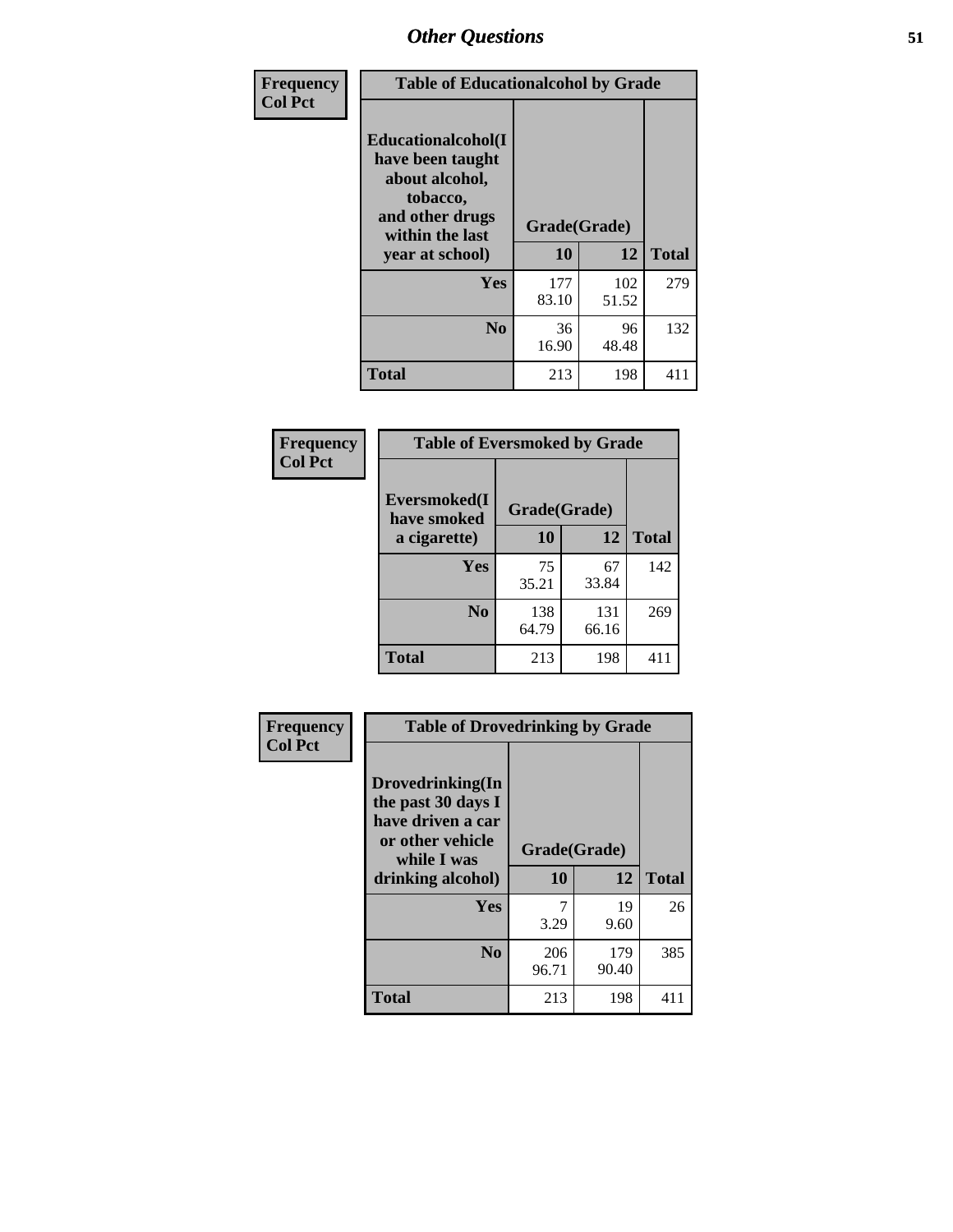| Frequency<br><b>Col Pct</b> | <b>Table of Rodedrinking by Grade</b>                                                                      |              |              |              |  |  |
|-----------------------------|------------------------------------------------------------------------------------------------------------|--------------|--------------|--------------|--|--|
|                             | Rodedrinking(In<br>the past 30 days<br>I have ridden in<br>a car with a<br>driver who had<br>been drinking | Grade(Grade) |              |              |  |  |
|                             | alcohol)                                                                                                   | 10           | 12           | <b>Total</b> |  |  |
|                             | <b>Yes</b>                                                                                                 | 39<br>18.31  | 32<br>16.16  | 71           |  |  |
|                             | N <sub>0</sub>                                                                                             | 174<br>81.69 | 166<br>83.84 | 340          |  |  |
|                             | <b>Total</b>                                                                                               | 213          | 198          | 411          |  |  |

#### **Frequency Col Pct**

| <b>Table of Drugsschool by Grade</b>                                                                                      |              |              |              |  |  |  |  |
|---------------------------------------------------------------------------------------------------------------------------|--------------|--------------|--------------|--|--|--|--|
| <b>Drugsschool</b> (During<br>the past 12 months,<br>I have been offered,<br>sold,<br>or given illegal<br>drugs on school | Grade(Grade) |              |              |  |  |  |  |
| property)                                                                                                                 | 10           | 12           | <b>Total</b> |  |  |  |  |
| Yes                                                                                                                       | 48<br>22.54  | 44<br>22.22  | 92           |  |  |  |  |
| $\bf No$                                                                                                                  | 165<br>77.46 | 154<br>77.78 | 319          |  |  |  |  |
| <b>Total</b>                                                                                                              | 213          | 198          | 411          |  |  |  |  |

| Frequency      | <b>Table of Helpbullied by Grade</b>                                   |                    |              |     |  |  |  |
|----------------|------------------------------------------------------------------------|--------------------|--------------|-----|--|--|--|
| <b>Col Pct</b> | $Helpb$ ullied $(I$<br>would help<br>someone who was<br>being bullied) | Grade(Grade)<br>10 | <b>Total</b> |     |  |  |  |
|                |                                                                        |                    | 12           |     |  |  |  |
|                | <b>Strongly Agree</b>                                                  | 79<br>37.09        | 78<br>39.39  | 157 |  |  |  |
|                | <b>Somewhat Agree</b>                                                  | 92<br>43.19        | 85<br>42.93  | 177 |  |  |  |
|                | <b>Somewhat Disagree</b>                                               | 24<br>11.27        | 22<br>11.11  | 46  |  |  |  |
|                | <b>Strongly Disagree</b>                                               | 18<br>8.45         | 13<br>6.57   | 31  |  |  |  |
|                | <b>Total</b>                                                           | 213                | 198          | 411 |  |  |  |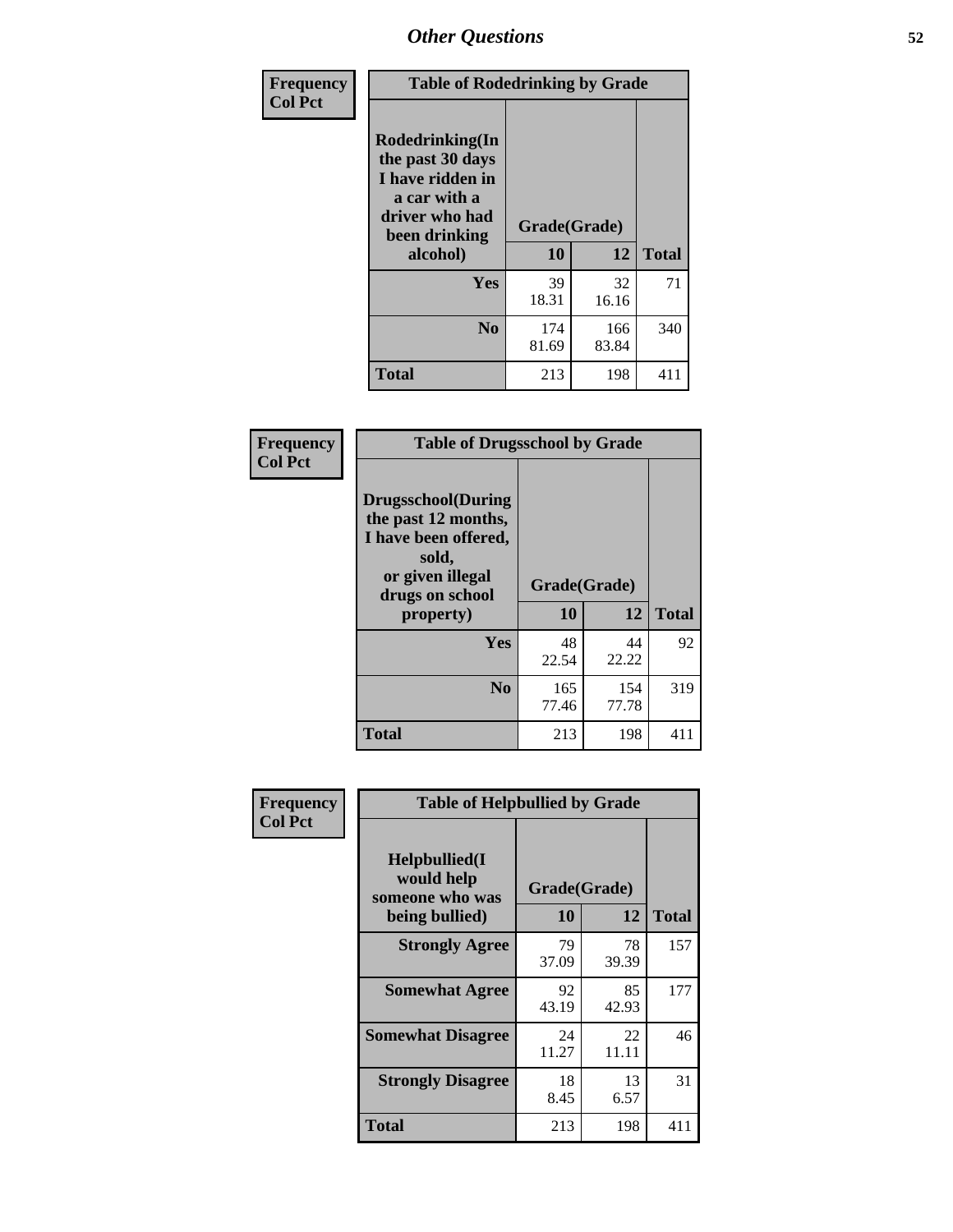| <b>Frequency</b> | <b>Table of Grade by Bingedrinking</b> |                                                                                                         |                              |                              |                   |                        |                        |                          |              |
|------------------|----------------------------------------|---------------------------------------------------------------------------------------------------------|------------------------------|------------------------------|-------------------|------------------------|------------------------|--------------------------|--------------|
| <b>Row Pct</b>   |                                        | Bingedrinking(I have drunk five or more<br>drinks of alcohol at one sitting during the<br>last 30 days) |                              |                              |                   |                        |                        |                          |              |
|                  | <b>Grade(Grade)</b>                    | $\mathbf{0}$<br><b>Days</b>                                                                             | 1 or<br>$\mathbf{2}$<br>days | 3 <sub>to</sub><br>5<br>days | 6 to<br>9<br>days | 10<br>to<br>19<br>days | 20<br>to<br>29<br>days | All<br><b>30</b><br>days | <b>Total</b> |
|                  | 10                                     | 189<br>88.73                                                                                            | 10<br>4.69                   | 9<br>4.23                    | 0.47              | $\mathcal{D}$<br>0.94  | 0.47                   | 0.47                     | 213          |
|                  | 12                                     | 169<br>85.35                                                                                            | 9<br>4.55                    | 4<br>2.02                    | 2<br>1.01         | 6<br>3.03              | 6<br>3.03              | $\mathfrak{D}$<br>1.01   | 198          |
|                  | <b>Total</b>                           | 358                                                                                                     | 19                           | 13                           | 3                 | 8                      | ⇁                      | 3                        | 411          |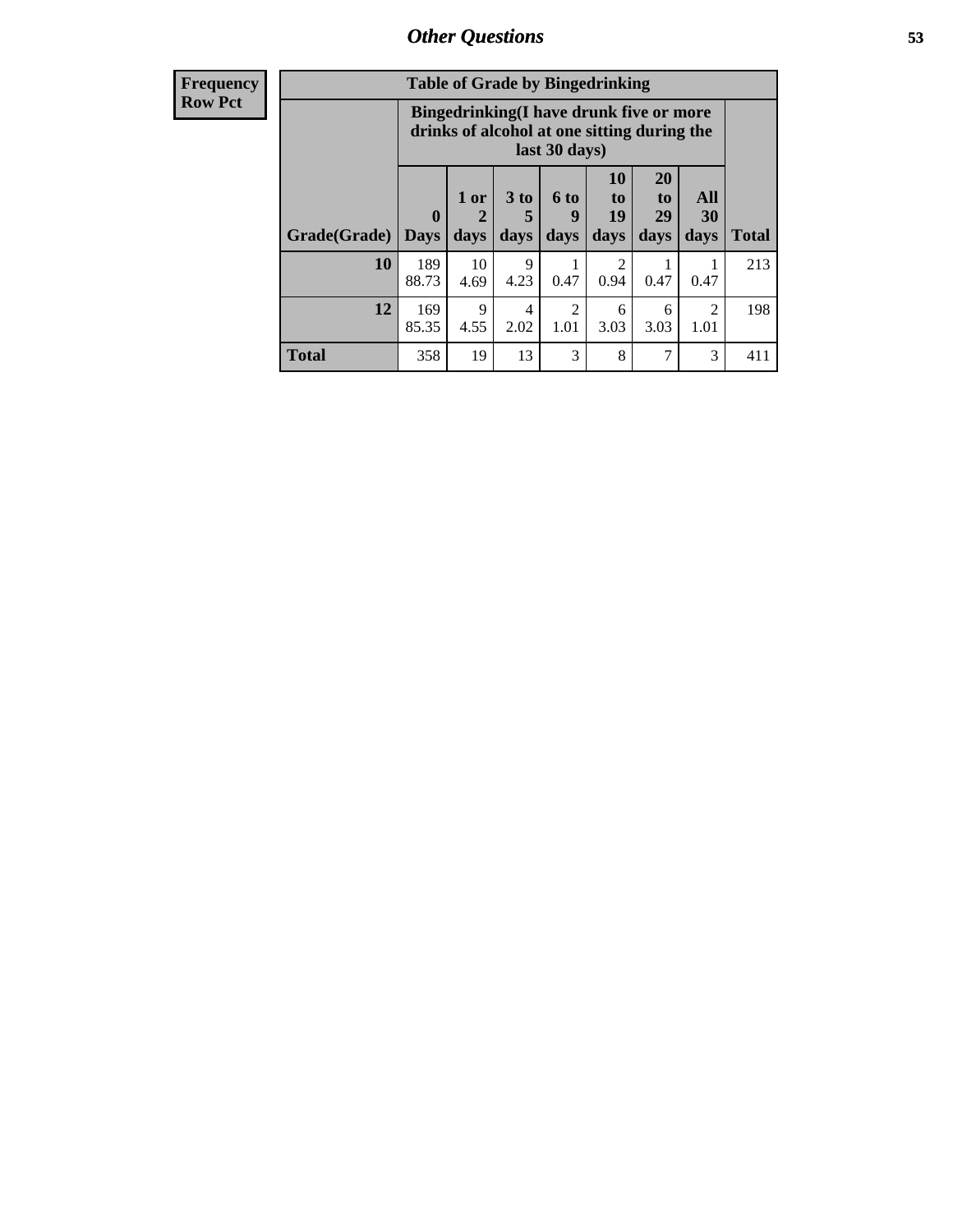### *Nutrition* **54**

| <b>Frequency</b><br>Row Pct |
|-----------------------------|
|                             |

| <b>Table of Grade by Dairy</b> |                          |                                                                 |                             |                                    |              |  |
|--------------------------------|--------------------------|-----------------------------------------------------------------|-----------------------------|------------------------------------|--------------|--|
|                                |                          | Dairy (I eat at least 3 servings of dairy<br>products each day) |                             |                                    |              |  |
| Grade(Grade)                   | <b>Strongly</b><br>Agree | <b>Somewhat</b><br>Agree                                        | <b>Somewhat</b><br>Disagree | <b>Strongly</b><br><b>Disagree</b> | <b>Total</b> |  |
| 10                             | 81<br>38.03              | 67<br>31.46                                                     | 44<br>20.66                 | 21<br>9.86                         | 213          |  |
| 12                             | 54<br>27.27              | 73<br>36.87                                                     | 37<br>18.69                 | 34<br>17.17                        | 198          |  |
| <b>Total</b>                   | 135                      | 140                                                             | 81                          | 55                                 | 411          |  |

| <b>Frequency</b> |  |
|------------------|--|
| <b>Row Pct</b>   |  |

| <b>Table of Grade by Fruitveg</b> |                          |                                                                          |                                      |                                    |              |  |
|-----------------------------------|--------------------------|--------------------------------------------------------------------------|--------------------------------------|------------------------------------|--------------|--|
|                                   |                          | Fruitveg(I eat at least 5 servings of fruits<br>and vegetables each day) |                                      |                                    |              |  |
| Grade(Grade)                      | <b>Strongly</b><br>Agree | Agree                                                                    | Somewhat Somewhat<br><b>Disagree</b> | <b>Strongly</b><br><b>Disagree</b> | <b>Total</b> |  |
| 10                                | 48<br>22.54              | 73<br>34.27                                                              | 55<br>25.82                          | 37<br>17.37                        | 213          |  |
| 12                                | 29<br>14.65              | 63<br>31.82                                                              | 58<br>29.29                          | 48<br>24.24                        | 198          |  |
| <b>Total</b>                      | 77                       | 136                                                                      | 113                                  | 85                                 | 41           |  |

| <b>Frequency</b> | <b>Table of Grade by Cafeteriahealthy</b>                             |                          |             |                                        |                                    |              |  |
|------------------|-----------------------------------------------------------------------|--------------------------|-------------|----------------------------------------|------------------------------------|--------------|--|
| <b>Row Pct</b>   | Cafeteriahealthy (School meals in my<br>school cafeteria are healthy) |                          |             |                                        |                                    |              |  |
|                  | Grade(Grade)                                                          | <b>Strongly</b><br>Agree | Agree       | Somewhat   Somewhat<br><b>Disagree</b> | <b>Strongly</b><br><b>Disagree</b> | <b>Total</b> |  |
|                  | 10                                                                    | 19<br>8.92               | 52<br>24.41 | 48<br>22.54                            | 94<br>44.13                        | 213          |  |
|                  | 12                                                                    | 15<br>7.58               | 32<br>16.16 | 38<br>19.19                            | 113<br>57.07                       | 198          |  |
|                  | <b>Total</b>                                                          | 34                       | 84          | 86                                     | 207                                | 411          |  |

| <b>Frequency</b> |
|------------------|
| <b>Row Pct</b>   |

| <b>Table of Grade by Cafeterianutrition</b> |                                                                                           |             |                                        |                                    |              |  |
|---------------------------------------------|-------------------------------------------------------------------------------------------|-------------|----------------------------------------|------------------------------------|--------------|--|
|                                             | <b>Cafeterianutrition</b> (Facts about nutrition<br>are available in my school cafeteria) |             |                                        |                                    |              |  |
| Grade(Grade)                                | <b>Strongly</b><br>Agree                                                                  | Agree       | Somewhat   Somewhat<br><b>Disagree</b> | <b>Strongly</b><br><b>Disagree</b> | <b>Total</b> |  |
| 10                                          | 38<br>17.84                                                                               | 89<br>41.78 | 38<br>17.84                            | 48<br>22.54                        | 213          |  |
| 12                                          | 37<br>18.69                                                                               | 67<br>33.84 | 40<br>20.20                            | 54<br>27.27                        | 198          |  |
| <b>Total</b>                                | 75                                                                                        | 156         | 78                                     | 102                                | 411          |  |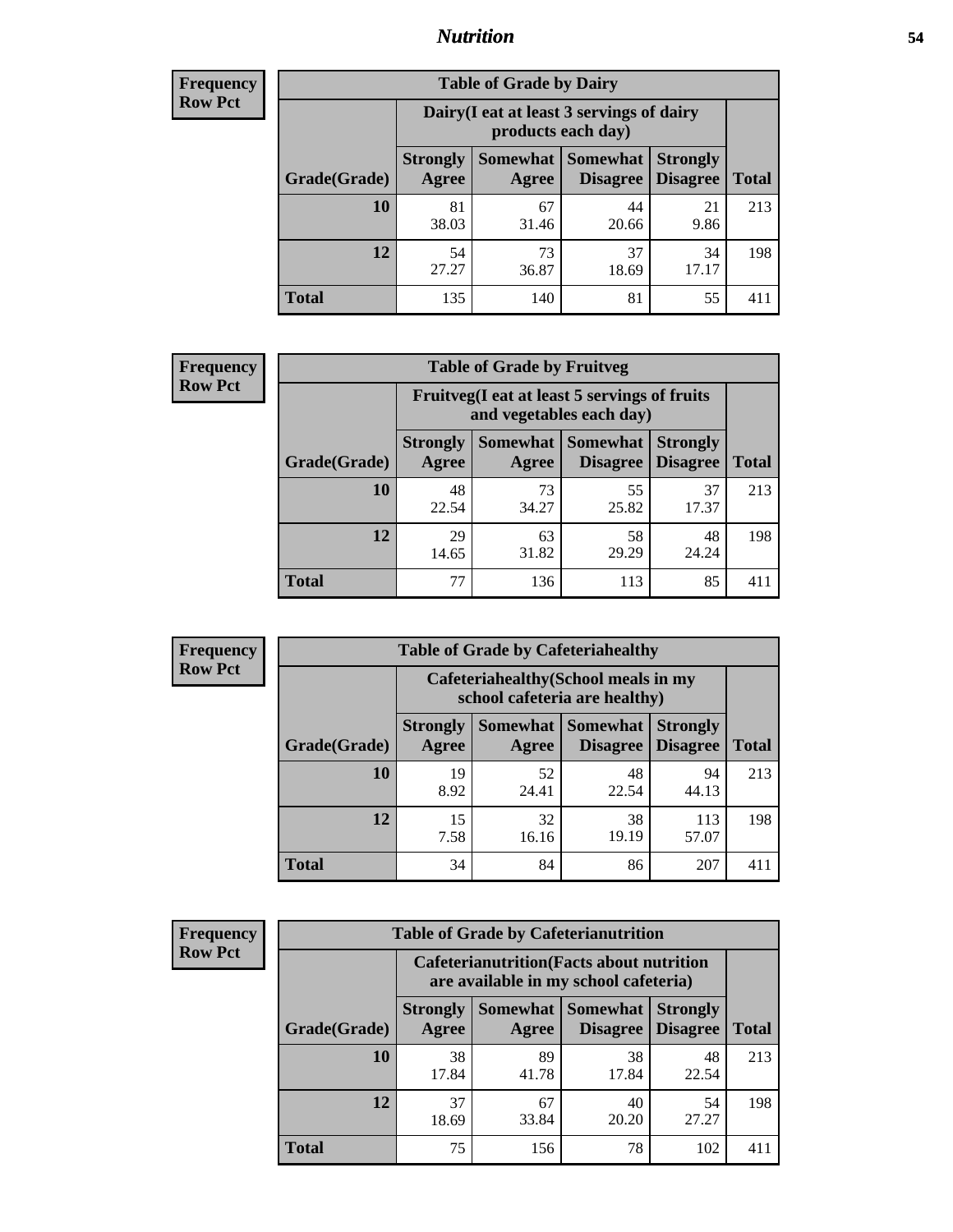### *Nutrition* **55**

| <b>Frequency</b> |
|------------------|
| <b>Row Pct</b>   |

| <b>Table of Grade by Schoollunch</b> |                                                                                                                            |                                                                 |             |              |     |  |
|--------------------------------------|----------------------------------------------------------------------------------------------------------------------------|-----------------------------------------------------------------|-------------|--------------|-----|--|
|                                      |                                                                                                                            | Schoollunch(I eat school lunch three or<br>more times per week) |             |              |     |  |
| Grade(Grade)                         | Somewhat   Somewhat<br><b>Strongly</b><br><b>Strongly</b><br><b>Disagree</b><br>Disagree<br><b>Total</b><br>Agree<br>Agree |                                                                 |             |              |     |  |
| 10                                   | 67<br>31.46                                                                                                                | 52<br>24.41                                                     | 25<br>11.74 | 69<br>32.39  | 213 |  |
| 12                                   | 42<br>21.21                                                                                                                | 36<br>18.18                                                     | 14<br>7.07  | 106<br>53.54 | 198 |  |
| <b>Total</b>                         | 109                                                                                                                        | 88                                                              | 39          | 175          |     |  |

| <b>Frequency</b> |  |
|------------------|--|
| <b>Row Pct</b>   |  |

| <b>Table of Grade by Foodchoices</b> |                          |                                                                     |                                      |                                    |              |  |
|--------------------------------------|--------------------------|---------------------------------------------------------------------|--------------------------------------|------------------------------------|--------------|--|
|                                      |                          | Foodchoices (I make healthy food choices in<br>my school cafeteria) |                                      |                                    |              |  |
| Grade(Grade)                         | <b>Strongly</b><br>Agree | Agree                                                               | Somewhat Somewhat<br><b>Disagree</b> | <b>Strongly</b><br><b>Disagree</b> | <b>Total</b> |  |
| 10                                   | 40<br>18.78              | 61<br>28.64                                                         | 45<br>21.13                          | 67<br>31.46                        | 213          |  |
| 12                                   | 38<br>19.19              | 60<br>30.30                                                         | 34<br>17.17                          | 66<br>33.33                        | 198          |  |
| <b>Total</b>                         | 78                       | 121                                                                 | 79                                   | 133                                |              |  |

| <b>Frequency</b><br>Row Pct |
|-----------------------------|
|                             |

| <b>Table of Grade by Wholewheat</b> |                                                                                                             |             |                                 |                                    |              |  |
|-------------------------------------|-------------------------------------------------------------------------------------------------------------|-------------|---------------------------------|------------------------------------|--------------|--|
|                                     | Wholewheat (There are whole wheat and<br>multigrain breads and cereals available in<br>my school cafeteria) |             |                                 |                                    |              |  |
| Grade(Grade)                        | <b>Strongly</b><br>Agree                                                                                    | Agree       | Somewhat   Somewhat<br>Disagree | <b>Strongly</b><br><b>Disagree</b> | <b>Total</b> |  |
| <b>10</b>                           | 43<br>20.19                                                                                                 | 92<br>43.19 | 38<br>17.84                     | 40<br>18.78                        | 213          |  |
| 12                                  | 34<br>17.17                                                                                                 | 54<br>27.27 | 46<br>23.23                     | 64<br>32.32                        | 198          |  |
| <b>Total</b>                        | 77                                                                                                          | 146         | 84                              | 104                                |              |  |

٦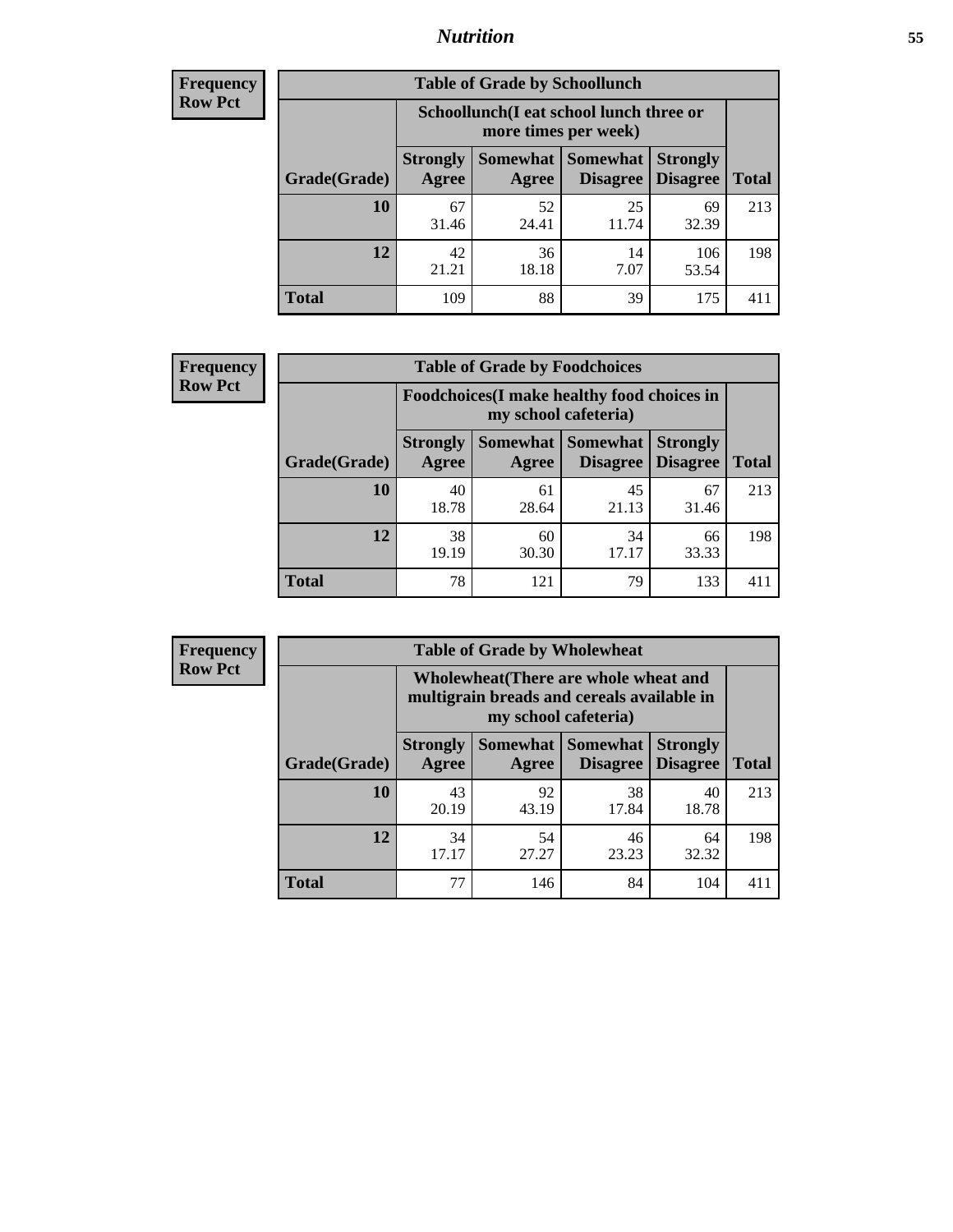### *Nutrition* **56**

**Frequency Row Pct**

| <b>Table of Grade by Healthyvending</b> |                                                                                                                                               |                          |                                    |                                    |              |  |
|-----------------------------------------|-----------------------------------------------------------------------------------------------------------------------------------------------|--------------------------|------------------------------------|------------------------------------|--------------|--|
|                                         | Healthyvending (If only healthy snacks and<br>beverages were available in the vending<br>machines during the school day,<br>I would buy them) |                          |                                    |                                    |              |  |
| Grade(Grade)                            | <b>Strongly</b><br>Agree                                                                                                                      | <b>Somewhat</b><br>Agree | <b>Somewhat</b><br><b>Disagree</b> | <b>Strongly</b><br><b>Disagree</b> | <b>Total</b> |  |
| 10                                      | 54<br>25.35                                                                                                                                   | 69<br>32.39              | 39<br>18.31                        | 51<br>23.94                        | 213          |  |
| 12                                      | 52<br>26.26                                                                                                                                   | 55<br>27.78              | 30<br>15.15                        | 61<br>30.81                        | 198          |  |
| <b>Total</b>                            | 106                                                                                                                                           | 124                      | 69                                 | 112                                |              |  |

**Frequency Row Pct**

| <b>Table of Grade by Schoolbreakfast</b> |                                                                                                                                        |                     |                                    |                                    |              |  |
|------------------------------------------|----------------------------------------------------------------------------------------------------------------------------------------|---------------------|------------------------------------|------------------------------------|--------------|--|
|                                          | Schoolbreakfast(If breakfast were<br>available at school,<br>but outside the cafeteria,<br>I would eat breakfast at school more often) |                     |                                    |                                    |              |  |
| Grade(Grade)                             | <b>Strongly</b><br>Agree                                                                                                               | Somewhat  <br>Agree | <b>Somewhat</b><br><b>Disagree</b> | <b>Strongly</b><br><b>Disagree</b> | <b>Total</b> |  |
| 10                                       | 74<br>34.74                                                                                                                            | 76<br>35.68         | 29<br>13.62                        | 34<br>15.96                        | 213          |  |
| 12                                       | 70<br>35.35                                                                                                                            | 67<br>33.84         | 21<br>10.61                        | 40<br>20.20                        | 198          |  |
| <b>Total</b>                             | 144                                                                                                                                    | 143                 | 50                                 | 74                                 | 411          |  |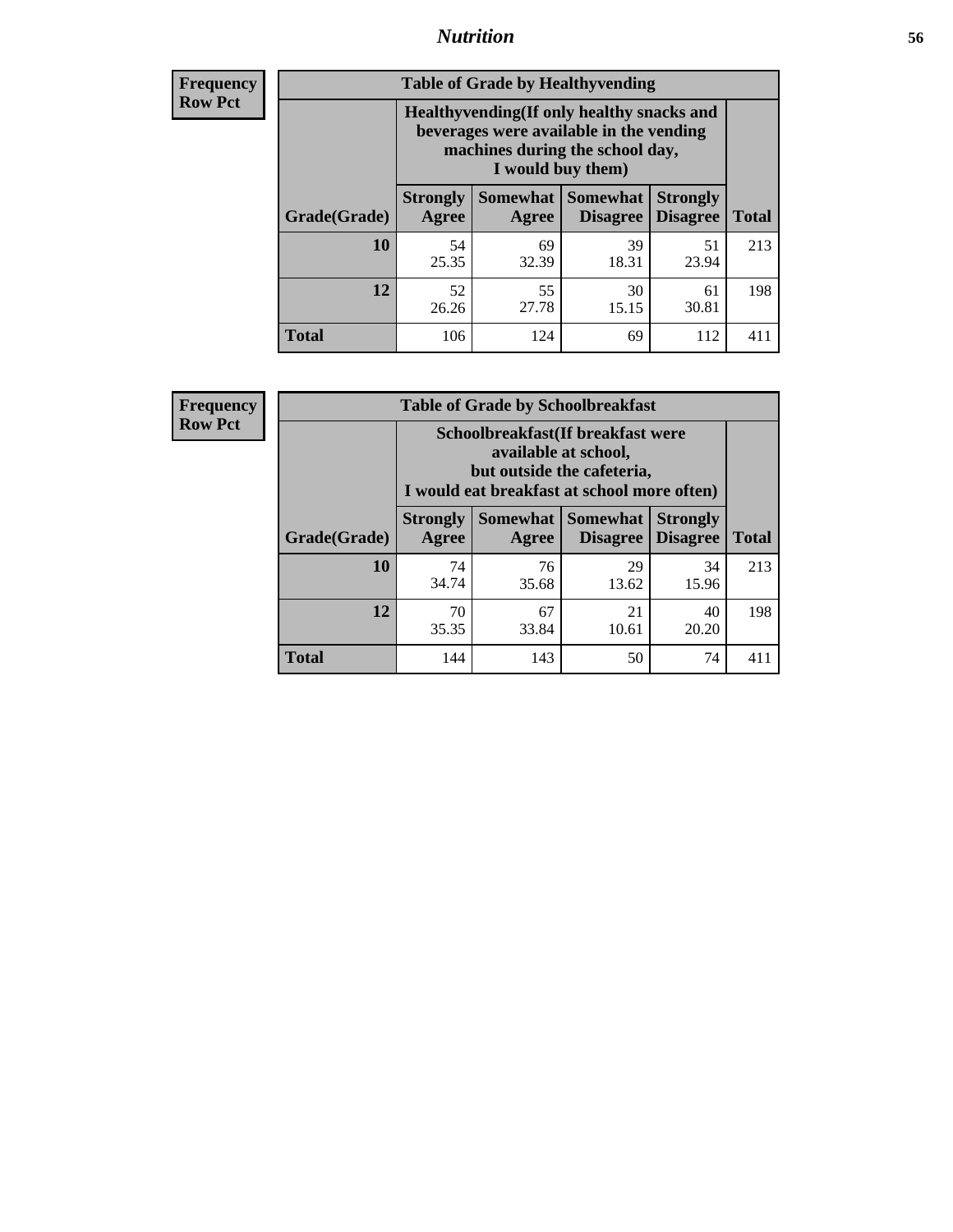| Frequency<br><b>Col Pct</b> | <b>Table of Educationaids by Grade</b>                                                                    |                    |              |              |
|-----------------------------|-----------------------------------------------------------------------------------------------------------|--------------------|--------------|--------------|
|                             | <b>Educationaids</b> (I<br>have been<br>taught about<br><b>HIV/AIDS</b> at<br>school in the<br>past year) | Grade(Grade)<br>10 | 12           | <b>Total</b> |
|                             | Yes                                                                                                       | 177<br>83.10       | 108<br>54.55 | 285          |
|                             | N <sub>0</sub>                                                                                            | 36<br>16.90        | 90<br>45.45  | 126          |
|                             | <b>Total</b>                                                                                              | 213                | 198          | 411          |

| <b>Frequency</b> | <b>Table of Educationcharacter by Grade</b>                                                             |              |              |              |
|------------------|---------------------------------------------------------------------------------------------------------|--------------|--------------|--------------|
| <b>Col Pct</b>   | Educationcharacter(I<br>have been taught<br>about character<br>education in the past<br>year at school) | Grade(Grade) |              |              |
|                  |                                                                                                         | 10           | 12           | <b>Total</b> |
|                  | Yes                                                                                                     | 159<br>74.65 | 100<br>50.51 | 259          |
|                  | N <sub>0</sub>                                                                                          | 54<br>25.35  | 98<br>49.49  | 152          |
|                  | <b>Total</b>                                                                                            | 213          | 198          | 411          |

| Frequency      | <b>Table of Gradcoach1 by Grade</b>              |              |              |              |
|----------------|--------------------------------------------------|--------------|--------------|--------------|
| <b>Col Pct</b> | Gradcoach1(I<br>know who my<br><b>Graduation</b> | Grade(Grade) |              |              |
|                | Coach is)                                        | 10           | 12           | <b>Total</b> |
|                | Yes                                              | 75<br>35.21  | 103<br>52.02 | 178          |
|                | N <sub>0</sub>                                   | 138<br>64.79 | 95<br>47.98  | 233          |
|                | <b>Total</b>                                     | 213          | 198          | 411          |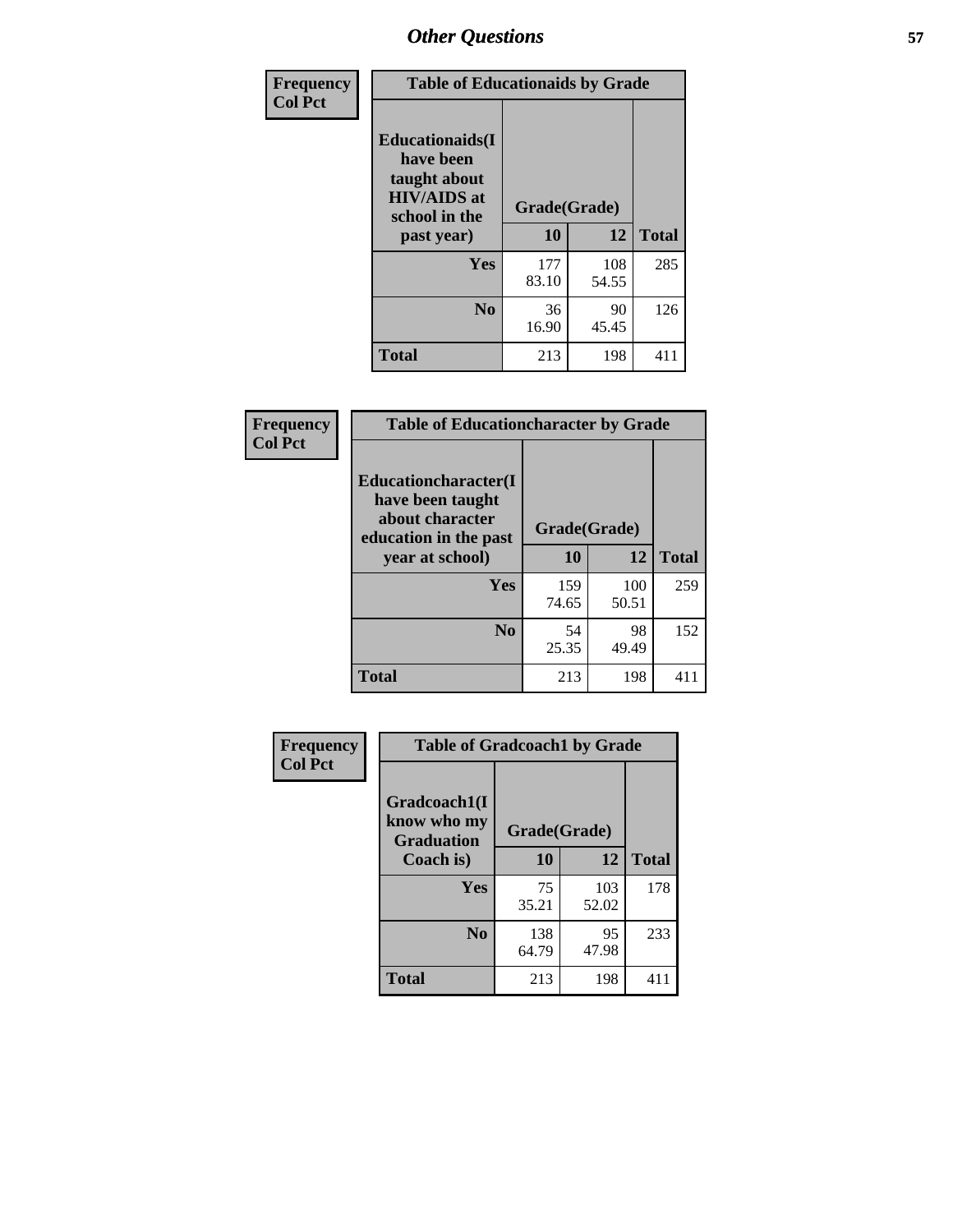| Frequency      | <b>Table of Gradcoach2 by Grade</b> |              |              |              |
|----------------|-------------------------------------|--------------|--------------|--------------|
| <b>Col Pct</b> |                                     |              |              |              |
|                | Gradcoach2(I<br>have                |              |              |              |
|                | contacted my<br><b>Graduation</b>   | Grade(Grade) |              |              |
|                | Coach)                              | 10           | 12           | <b>Total</b> |
|                | Yes                                 | 27<br>12.68  | 57<br>28.79  | 84           |
|                | N <sub>0</sub>                      | 186<br>87.32 | 141<br>71.21 | 327          |
|                | <b>Total</b>                        | 213          | 198          | 411          |

| Frequency<br><b>Col Pct</b> | <b>Table of Gradcoach3 by Grade</b>                                         |              |             |              |  |
|-----------------------------|-----------------------------------------------------------------------------|--------------|-------------|--------------|--|
|                             | Gradcoach3(I<br>have received<br>assistance<br>from my<br><b>Graduation</b> | Grade(Grade) |             |              |  |
|                             | Coach)                                                                      | 10           | 12          | <b>Total</b> |  |
|                             | <b>Yes</b>                                                                  | 16<br>7.51   | 54<br>27.27 | 70           |  |
|                             | N <sub>0</sub>                                                              | 49<br>23.00  | 48<br>24.24 | 97           |  |
|                             | Don't know                                                                  | 148<br>69.48 | 96<br>48.48 | 244          |  |
|                             | <b>Total</b>                                                                | 213          | 198         | 411          |  |

| Frequency      | <b>Table of Selfharm by Grade</b>                                                                                                                                                      |                    |              |              |
|----------------|----------------------------------------------------------------------------------------------------------------------------------------------------------------------------------------|--------------------|--------------|--------------|
| <b>Col Pct</b> | <b>Selfharm</b> (During<br>the past 12<br>months,<br>I harmed myself<br>on purpose<br><b>Suicideconsider</b><br>During the past<br>12 months,<br>I seriously<br>considered<br>suicide) | Grade(Grade)<br>10 | 12           | <b>Total</b> |
|                | Yes                                                                                                                                                                                    | 30<br>14.08        | 13<br>6.57   | 43           |
|                | N <sub>0</sub>                                                                                                                                                                         | 183<br>85.92       | 185<br>93.43 | 368          |
|                | <b>Total</b>                                                                                                                                                                           | 213                | 198          | 411          |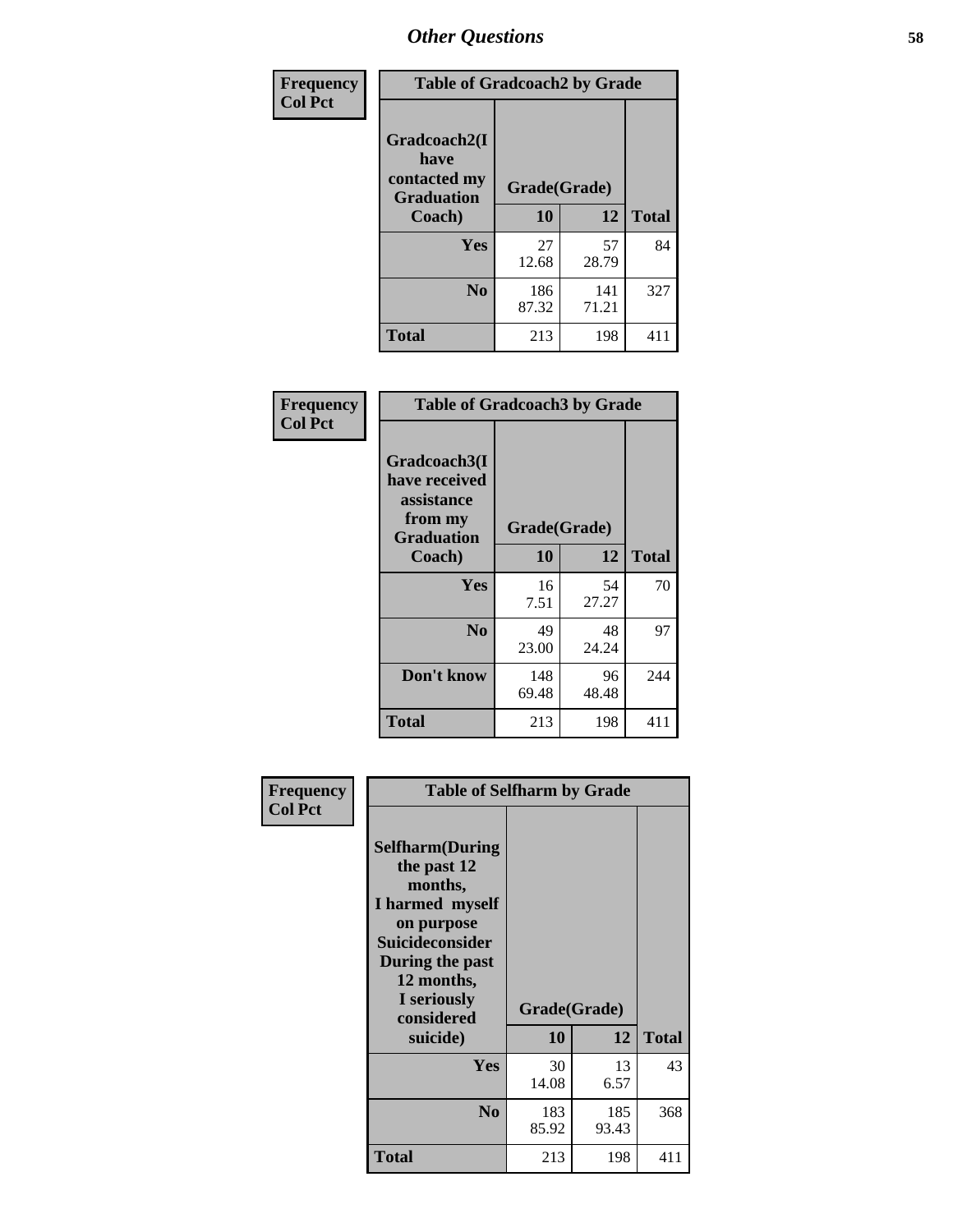| <b>Frequency</b> | <b>Table of Suicideconsider by Grade</b> |              |              |              |
|------------------|------------------------------------------|--------------|--------------|--------------|
| <b>Col Pct</b>   |                                          | Grade(Grade) |              |              |
|                  | Suicideconsider                          | <b>10</b>    | 12           | <b>Total</b> |
|                  | Yes                                      | 27<br>12.68  | 21<br>10.61  | 48           |
|                  | N <sub>0</sub>                           | 186<br>87.32 | 177<br>89.39 | 363          |
|                  | <b>Total</b>                             | 213          | 198          | 411          |

| Frequency      | <b>Table of Suicideattempt by Grade</b>              |              |              |              |
|----------------|------------------------------------------------------|--------------|--------------|--------------|
| <b>Col Pct</b> | Suicideattempt(I<br>have attempted<br>suicide in the | Grade(Grade) |              |              |
|                | last year)                                           | 10           | 12           | <b>Total</b> |
|                | Yes                                                  | 15<br>7.04   | 10<br>5.05   | 25           |
|                | N <sub>0</sub>                                       | 198<br>92.96 | 188<br>94.95 | 386          |
|                | <b>Total</b>                                         | 213          | 198          | 411          |

| Frequency      | <b>Table of Instantmessaged by Grade</b>               |              |              |              |
|----------------|--------------------------------------------------------|--------------|--------------|--------------|
| <b>Col Pct</b> | Instantmessaged(I<br>have instant<br>messaged people I | Grade(Grade) |              |              |
|                | do not even know)                                      | 10           | 12           | <b>Total</b> |
|                | Yes                                                    | 56<br>26.29  | 54<br>27.27  | 110          |
|                | N <sub>0</sub>                                         | 157<br>73.71 | 144<br>72.73 | 301          |
|                | <b>Total</b>                                           | 213          | 198          | 411          |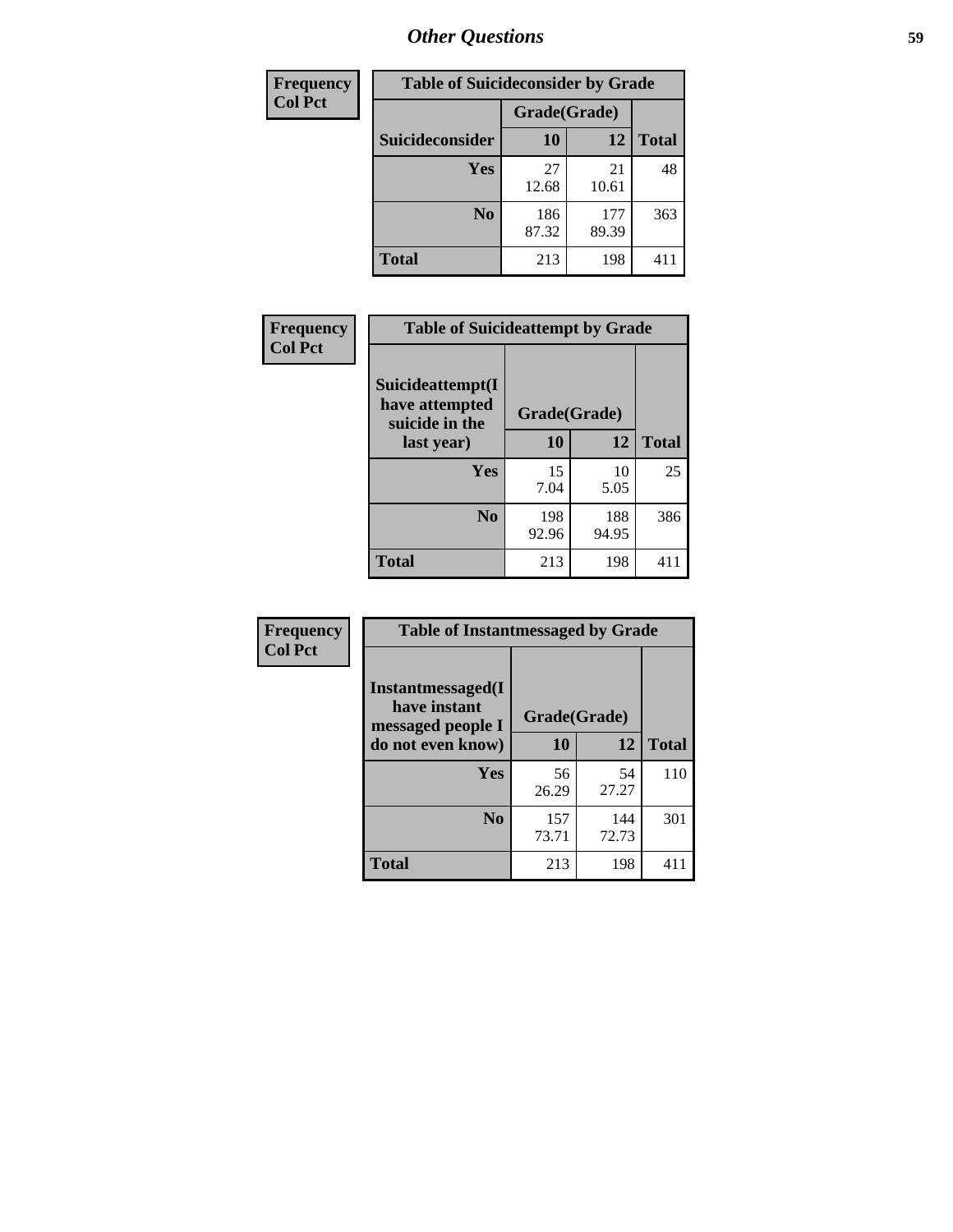| Frequency      | <b>Table of Getsalong by Grade</b>                          |              |              |              |  |  |
|----------------|-------------------------------------------------------------|--------------|--------------|--------------|--|--|
| <b>Col Pct</b> | <b>Getsalong</b> (I get<br>along with other<br>students and | Grade(Grade) |              |              |  |  |
|                | adults)                                                     | 10           | 12           | <b>Total</b> |  |  |
|                | <b>Strongly Agree</b>                                       | 111<br>52.11 | 119<br>60.10 | 230          |  |  |
|                | <b>Somewhat Agree</b>                                       | 82<br>38.50  | 68<br>34.34  | 150          |  |  |
|                | <b>Somewhat Disagree</b>                                    | 12<br>5.63   | 6<br>3.03    | 18           |  |  |
|                | <b>Strongly Disagree</b>                                    | 8<br>3.76    | 5<br>2.53    | 13           |  |  |
|                | <b>Total</b>                                                | 213          | 198          | 411          |  |  |

| Frequency      | <b>Table of Safehome by Grade</b> |                           |              |              |  |  |
|----------------|-----------------------------------|---------------------------|--------------|--------------|--|--|
| <b>Col Pct</b> | Safehome(I feel<br>safe at home)  | Grade(Grade)<br><b>10</b> | 12           | <b>Total</b> |  |  |
|                | <b>Strongly Agree</b>             | 130<br>61.03              | 134<br>67.68 | 264          |  |  |
|                | <b>Somewhat Agree</b>             | 58<br>27.23               | 46<br>23.23  | 104          |  |  |
|                | <b>Somewhat Disagree</b>          | 13<br>6.10                | 11<br>5.56   | 24           |  |  |
|                | <b>Strongly Disagree</b>          | 12<br>5.63                | 3.54         | 19           |  |  |
|                | <b>Total</b>                      | 213                       | 198          | 411          |  |  |

| Frequency      |                                                                                     |              | <b>Table of Adulttalk by Grade</b> |              |
|----------------|-------------------------------------------------------------------------------------|--------------|------------------------------------|--------------|
| <b>Col Pct</b> | <b>Adulttalk(I</b><br>know an<br>adult at<br>school that<br>I can talk<br>with if I | Grade(Grade) |                                    |              |
|                | need help)                                                                          | 10           | 12                                 | <b>Total</b> |
|                | <b>Yes</b>                                                                          | 137<br>64.32 | 146<br>73.74                       | 283          |
|                | N <sub>0</sub>                                                                      | 76<br>35.68  | 52<br>26.26                        | 128          |
|                | <b>Total</b>                                                                        | 213          | 198                                | 411          |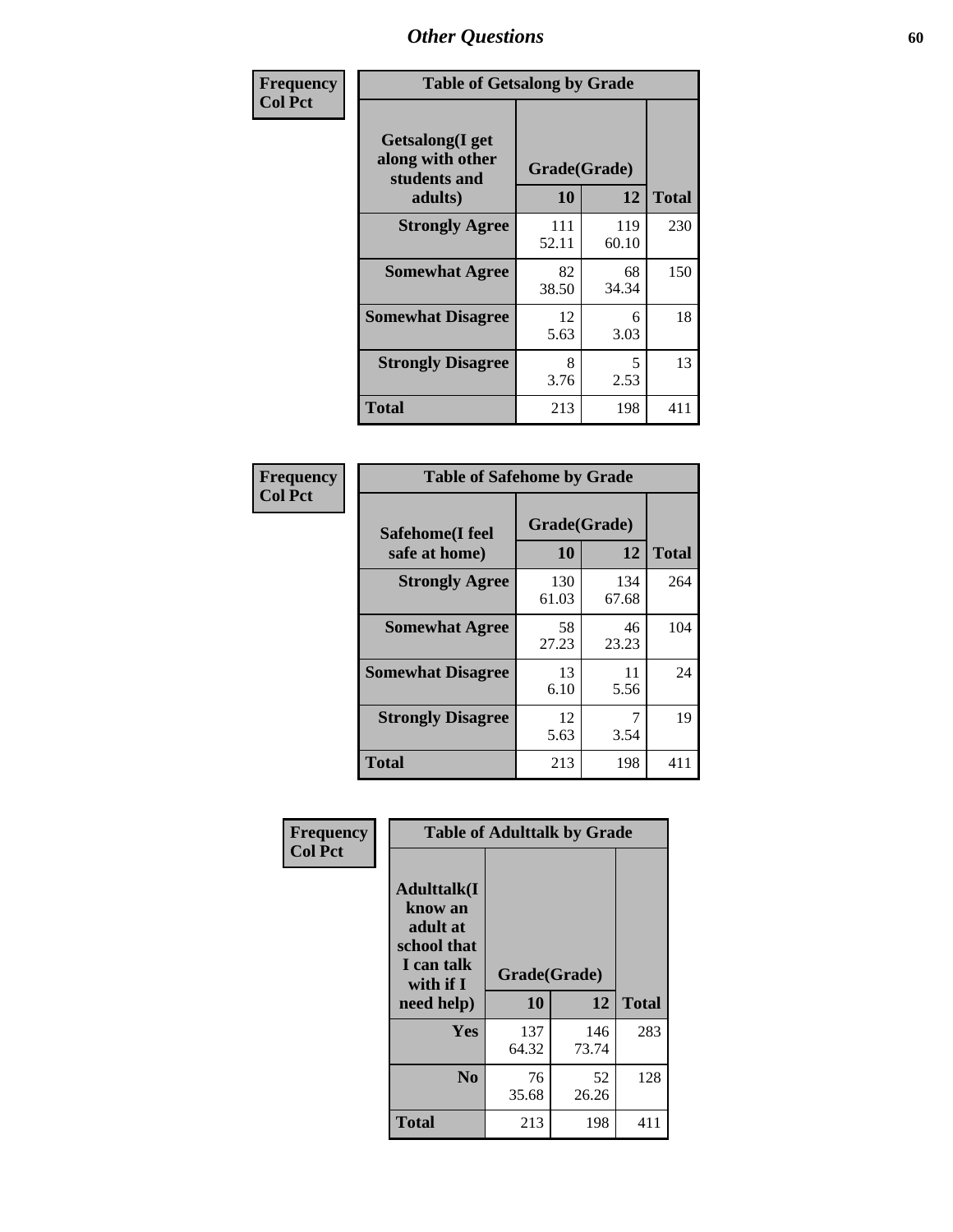**Frequency Row Pct**

| <b>Table of Grade by Tvtime</b> |             |                                                                                        |                     |             |                       |            |              |  |  |  |
|---------------------------------|-------------|----------------------------------------------------------------------------------------|---------------------|-------------|-----------------------|------------|--------------|--|--|--|
|                                 |             | Tvtime(On an average school day,<br>how much unsupervised time do I spend watching TV) |                     |             |                       |            |              |  |  |  |
|                                 |             | <b>Less that</b>                                                                       |                     | $2 - 3$     | $4 - 5$               | $6+$       |              |  |  |  |
| Grade(Grade)   None             |             |                                                                                        | hour/day   hour/day | hours/day   | hours/day   hours/day |            | <b>Total</b> |  |  |  |
| 10                              | 42<br>19.72 | 34<br>15.96                                                                            | 34<br>15.96         | 57<br>26.76 | 27<br>12.68           | 19<br>8.92 | 213          |  |  |  |
| 12                              | 38<br>19.19 | 29<br>14.65                                                                            | 30<br>15.15         | 59<br>29.80 | 23<br>11.62           | 19<br>9.60 | 198          |  |  |  |
| <b>Total</b>                    | 80          | 63                                                                                     | 64                  | 116         | 50                    | 38         | 411          |  |  |  |

**Frequency Row Pct**

| <b>Table of Grade by Computertime</b> |             |                                                                                                   |             |                      |                      |                   |              |  |  |  |
|---------------------------------------|-------------|---------------------------------------------------------------------------------------------------|-------------|----------------------|----------------------|-------------------|--------------|--|--|--|
|                                       |             | Computertime (On an average school day,<br>how much unsupervised time do I spend on the computer) |             |                      |                      |                   |              |  |  |  |
| Grade(Grade)                          | None        | <b>Less that</b><br>hour/day                                                                      | hour/day    | $2 - 3$<br>hours/day | $4 - 5$<br>hours/day | $6+$<br>hours/day | <b>Total</b> |  |  |  |
| 10                                    | 31<br>14.55 | 48<br>22.54                                                                                       | 36<br>16.90 | 51<br>23.94          | 22<br>10.33          | 25<br>11.74       | 213          |  |  |  |
| 12                                    | 14<br>7.07  | 47<br>33<br>58<br>28<br>18<br>23.74<br>29.29<br>14.14<br>9.09<br>16.67                            |             |                      |                      |                   |              |  |  |  |
| <b>Total</b>                          | 45          | 95                                                                                                | 69          | 109                  | 50                   | 43                | 411          |  |  |  |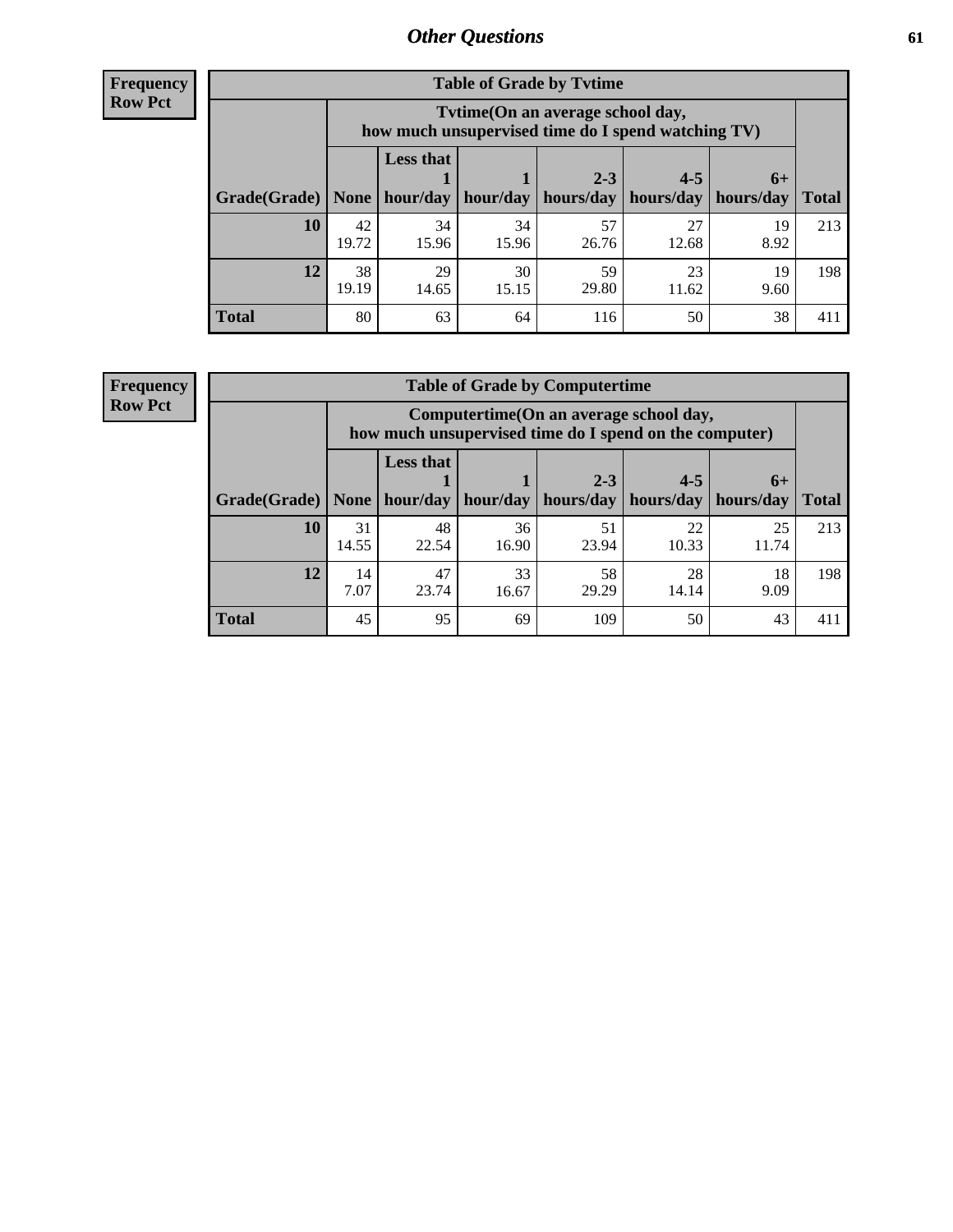#### *Questions about Driving Laws* **62** *Driving Questions were asked only of high school students.*

| <b>Frequency</b> |
|------------------|
| <b>Row Pct</b>   |

| <b>Table of Grade by License1</b> |                                     |                                                                                                                                           |                |            |               |              |  |  |  |  |
|-----------------------------------|-------------------------------------|-------------------------------------------------------------------------------------------------------------------------------------------|----------------|------------|---------------|--------------|--|--|--|--|
|                                   |                                     | License1(During the first 6 months of driving<br>with a provisional license,<br>the only passengers who can ride with the<br>driver are:) |                |            |               |              |  |  |  |  |
| Grade(Grade)                      | <b>Parent or</b><br><b>Guardian</b> | <b>Family</b><br><b>Members</b>                                                                                                           | <b>Friends</b> | Anyone     | Don't<br>Know | <b>Total</b> |  |  |  |  |
| 10                                | 54<br>25.35                         | 79<br>37.09                                                                                                                               | 12<br>5.63     | 16<br>7.51 | 52<br>24.41   | 213          |  |  |  |  |
| 12                                | 47<br>23.74                         | 109<br>15<br>18<br>9<br>9.09<br>55.05<br>7.58<br>4.55                                                                                     |                |            |               |              |  |  |  |  |
| <b>Total</b>                      | 101                                 | 188                                                                                                                                       | 21             | 31         | 70            |              |  |  |  |  |

| <b>Frequency</b> |              | <b>Table of Grade by License2</b>                                                                        |                  |                              |                                                      |               |              |  |  |
|------------------|--------------|----------------------------------------------------------------------------------------------------------|------------------|------------------------------|------------------------------------------------------|---------------|--------------|--|--|
| <b>Row Pct</b>   |              | License2(17 yr old drivers with a<br>provisional driver's license cannot<br>drive between the hours of:) |                  |                              |                                                      |               |              |  |  |
|                  | Grade(Grade) | <b>Midnight</b><br>to 6am                                                                                | 1am<br>to<br>5am | 1am<br>t <sub>0</sub><br>6am | N <sub>0</sub><br>curfew<br>for $17$<br>vear<br>olds | Don't<br>Know | <b>Total</b> |  |  |
|                  | 10           | 109<br>51.17                                                                                             | 16<br>7.51       | 17<br>7.98                   | 16<br>7.51                                           | 55<br>25.82   | 213          |  |  |
|                  | 12           | 140<br>70.71                                                                                             | 12<br>6.06       | 14<br>7.07                   | 6<br>3.03                                            | 26<br>13.13   | 198          |  |  |
|                  | <b>Total</b> | 249                                                                                                      | 28               | 31                           | 22                                                   | 81            | 411          |  |  |

| Frequency      |              | <b>Table of Grade by License3</b>                                                            |             |              |            |            |               |              |  |  |
|----------------|--------------|----------------------------------------------------------------------------------------------|-------------|--------------|------------|------------|---------------|--------------|--|--|
| <b>Row Pct</b> |              | License3(For drivers under the age of<br>21,<br>what level of alcohol is considered<br>DUI?) |             |              |            |            |               |              |  |  |
|                | Grade(Grade) | Any<br><b>Amount</b>                                                                         | 0.02        | $\vert$ 0.04 | 0.06       | 0.08       | Don't<br>know | <b>Total</b> |  |  |
|                | 10           | 37<br>17.37                                                                                  | 47<br>22.07 | 20<br>9.39   | 15<br>7.04 | 21<br>9.86 | 73<br>34.27   | 213          |  |  |
|                | 12           | 49<br>24.75                                                                                  | 54<br>27.27 | 14<br>7.07   | 15<br>7.58 | 19<br>9.60 | 47<br>23.74   | 198          |  |  |
|                | <b>Total</b> | 86                                                                                           | 101         | 34           | 30         | 40         | 120           | 411          |  |  |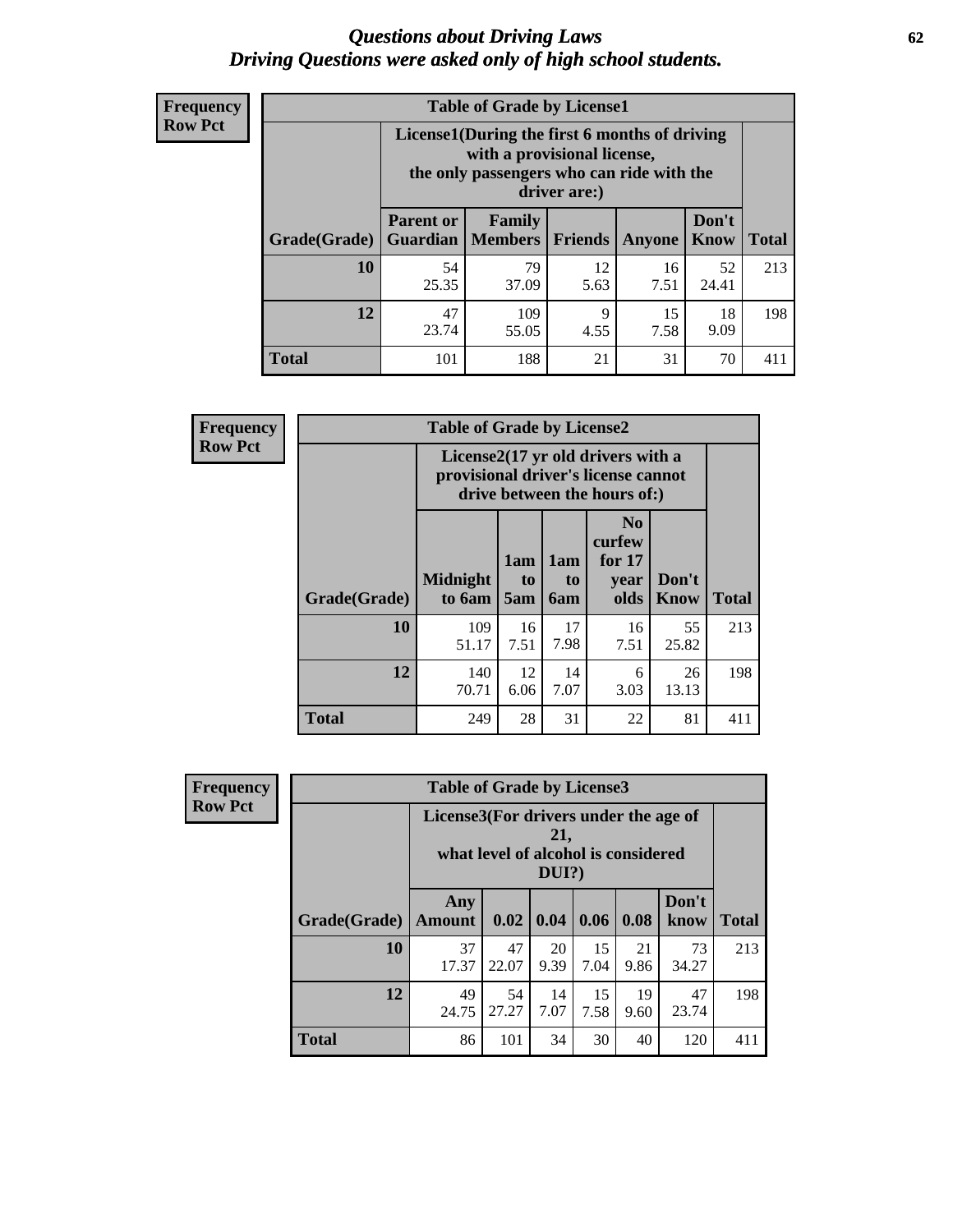#### *Questions about Driving Laws* **63** *Driving Questions were asked only of high school students.*

**Frequency Row Pct**

| <b>Table of Grade by License4</b> |             |                                                                                                                                                                                                                                                                                |             |            |             |             |     |  |  |  |
|-----------------------------------|-------------|--------------------------------------------------------------------------------------------------------------------------------------------------------------------------------------------------------------------------------------------------------------------------------|-------------|------------|-------------|-------------|-----|--|--|--|
|                                   |             | License4(A driver under 21 automatically<br>loses his/her license if caught exceeding the<br>posted speet limit by:)<br>Can't<br>lose<br><b>Depends</b><br>license<br>$15+$<br>$25+$<br>$35+$<br>Don't<br>for<br>on<br>mph<br><b>Total</b><br>speeding<br>know<br>mph<br>judge |             |            |             |             |     |  |  |  |
| Grade(Grade)                      | mph         |                                                                                                                                                                                                                                                                                |             |            |             |             |     |  |  |  |
| 10                                | 32<br>15.02 | 32<br>15.02                                                                                                                                                                                                                                                                    | 23<br>10.80 | 10<br>4.69 | 23<br>10.80 | 93<br>43.66 | 213 |  |  |  |
| 12                                | 38<br>19.19 | 37<br>10<br>44<br>11<br>58<br>22.22<br>18.69<br>5.05<br>5.56<br>29.29                                                                                                                                                                                                          |             |            |             |             |     |  |  |  |
| <b>Total</b>                      | 70          | 76                                                                                                                                                                                                                                                                             | 60          | 20         | 34          | 151         | 411 |  |  |  |

| Frequency      | <b>Table of Grade by License5</b> |             |                                                                                                                                      |                     |       |
|----------------|-----------------------------------|-------------|--------------------------------------------------------------------------------------------------------------------------------------|---------------------|-------|
| <b>Row Pct</b> |                                   |             | License5(A)<br>Georgia teenager<br>with family<br>connections or a<br>good lawyer can<br>break a teen<br>driving law and<br>license) | keep their driver's |       |
|                | Grade(Grade)                      | <b>Yes</b>  | N <sub>0</sub>                                                                                                                       | Don't<br>know       | Total |
|                | 10                                | 32<br>15.02 | 92<br>43.19                                                                                                                          | 89<br>41.78         | 213   |
|                | 12                                | 48<br>24.24 | 82<br>41.41                                                                                                                          | 68<br>34.34         | 198   |
|                | Total                             | 80          | 174                                                                                                                                  | 157                 | 411   |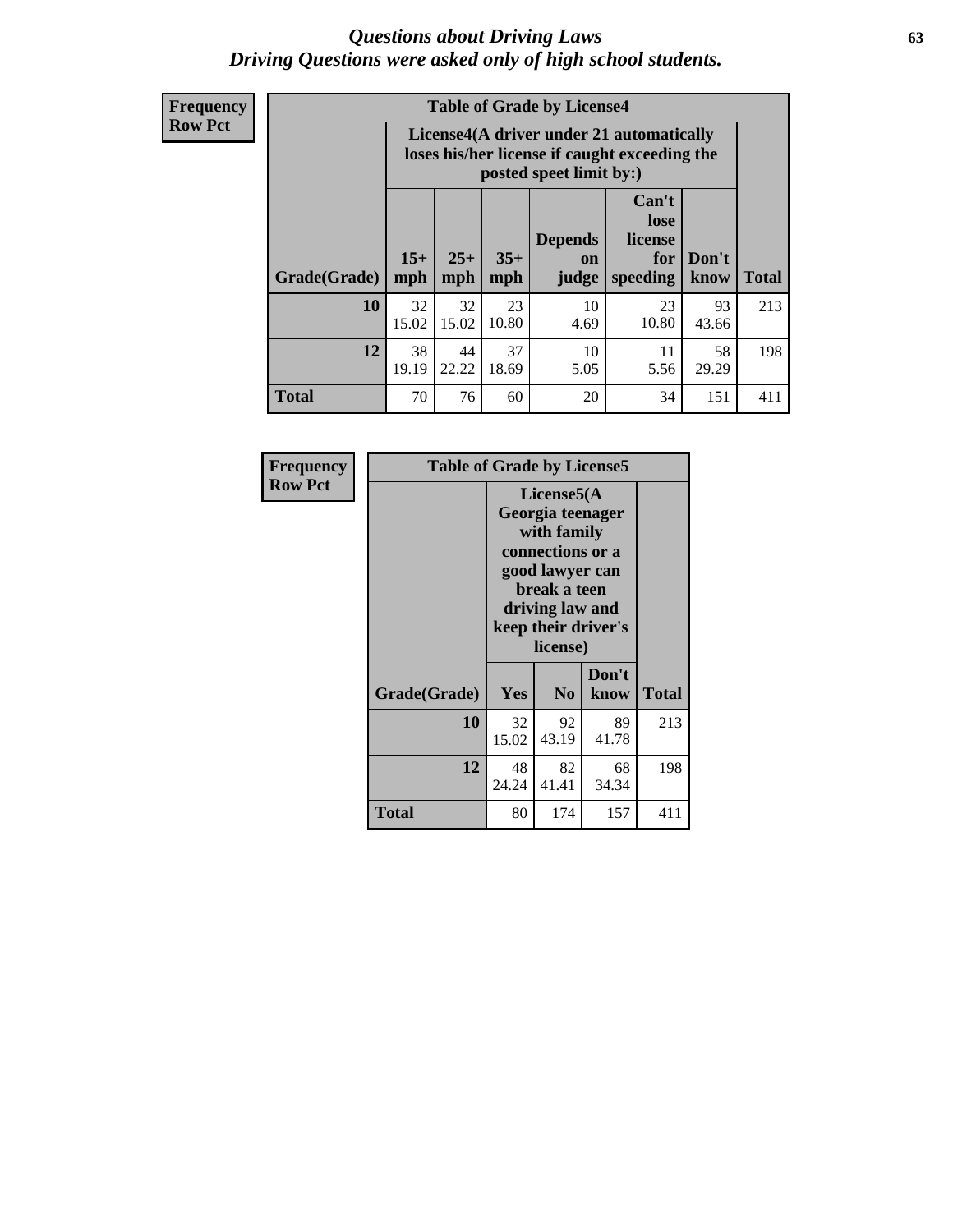#### *Questions about Driving Laws* **64** *Driving Questions were asked only of high school students.*

| <b>Frequency</b> | <b>Table of Grade by License6</b> |                                                                                                                                                        |                            |               |              |
|------------------|-----------------------------------|--------------------------------------------------------------------------------------------------------------------------------------------------------|----------------------------|---------------|--------------|
| <b>Row Pct</b>   |                                   | License <sub>6</sub> (I know a<br>friend or<br><b>classmate that</b><br>broke a teen<br>driving law,<br>but was allowed to<br>keep his/her<br>license) |                            |               |              |
|                  | Grade(Grade)                      | Yes                                                                                                                                                    | N <sub>0</sub>             | Don't<br>know | <b>Total</b> |
|                  | 10                                | 29<br>13.62                                                                                                                                            | 99<br>85<br>39.91<br>46.48 |               |              |
|                  | 12                                | 66<br>33.33                                                                                                                                            | 198                        |               |              |
|                  | Total                             | 95                                                                                                                                                     | 183                        | 133           | 411          |

| <b>Frequency</b> | <b>Table of Grade by License7</b> |                                                                                               |                                   |                                            |                        |              |
|------------------|-----------------------------------|-----------------------------------------------------------------------------------------------|-----------------------------------|--------------------------------------------|------------------------|--------------|
| <b>Row Pct</b>   |                                   | License7(A student under the age of 18 cam loser<br>his/her driving privileges if he or she:) |                                   |                                            |                        |              |
|                  | Grade(Grade)                      | <b>Have</b><br>more than<br>10<br>unexcused<br>absences<br>per school<br>yr                   | Drop out<br>without<br>graduating | Bring<br>alcohol/drugs/weapon<br>to school | All of<br>the<br>above | <b>Total</b> |
|                  | 10                                | 45<br>21.13                                                                                   | 13<br>6.10                        | 18<br>8.45                                 | 137<br>64.32           | 213          |
|                  | 12                                | 40<br>20.20                                                                                   | 9<br>4.55                         | 8<br>4.04                                  | 141<br>71.21           | 198          |
|                  | <b>Total</b>                      | 85                                                                                            | 22                                | 26                                         | 278                    | 411          |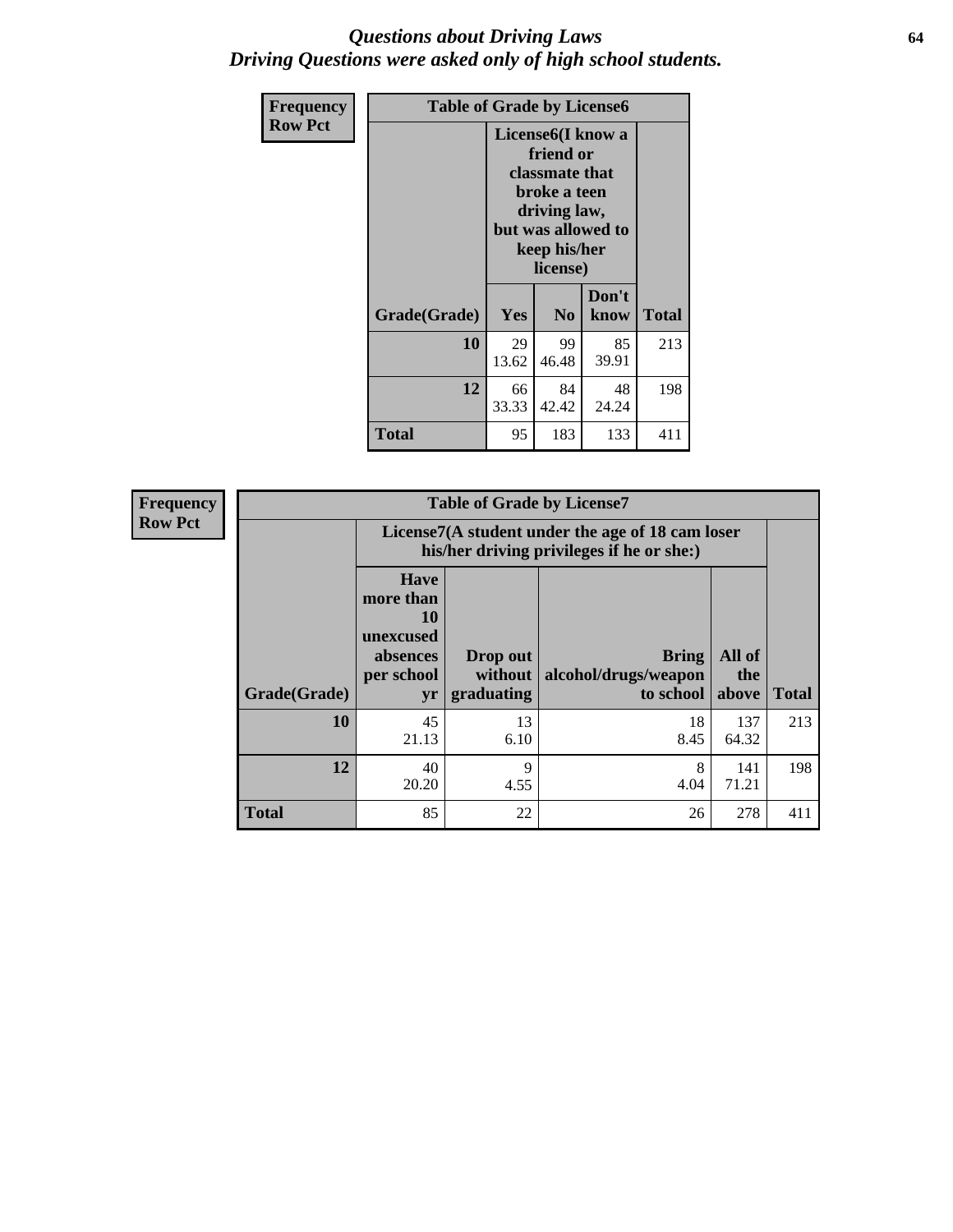# *Select Results by Gender* **65**

| Frequency      | <b>Table of SchoolClimate2 by Gender</b>          |                                 |              |              |
|----------------|---------------------------------------------------|---------------------------------|--------------|--------------|
| <b>Col Pct</b> | SchoolClimate2(I<br>feel successful at<br>school) | Gender(Gender)<br><b>Female</b> | <b>Male</b>  | <b>Total</b> |
|                | <b>Strongly Agree</b>                             | 64<br>30.05                     | 55<br>27.78  | 119          |
|                | <b>Somewhat Agree</b>                             | 114<br>53.52                    | 107<br>54.04 | 221          |
|                | <b>Somewhat Disagree</b>                          | 30<br>14.08                     | 28<br>14.14  | 58           |
|                | <b>Strongly Disagree</b>                          | 5<br>2.35                       | 8<br>4.04    | 13           |
|                | <b>Total</b>                                      | 213                             | 198          | 411          |

| Frequency      | <b>Table of SchoolClimate6 by Gender</b>                 |                                 |             |              |  |
|----------------|----------------------------------------------------------|---------------------------------|-------------|--------------|--|
| <b>Col Pct</b> | <b>SchoolClimate6(Teachers</b><br>treat me with respect) | Gender(Gender)<br><b>Female</b> | <b>Male</b> | <b>Total</b> |  |
|                | <b>Strongly Agree</b>                                    | 69<br>32.39                     | 76<br>38.38 | 145          |  |
|                | <b>Somewhat Agree</b>                                    | 95<br>44.60                     | 74<br>37.37 | 169          |  |
|                | <b>Somewhat Disagree</b>                                 | 40<br>18.78                     | 29<br>14.65 | 69           |  |
|                | <b>Strongly Disagree</b>                                 | 9<br>4.23                       | 19<br>9.60  | 28           |  |
|                | <b>Total</b>                                             | 213                             | 198         | 411          |  |

| Frequency      | <b>Table of SchoolClimate8 by Gender</b>                                             |                                 |             |              |
|----------------|--------------------------------------------------------------------------------------|---------------------------------|-------------|--------------|
| <b>Col Pct</b> | <b>SchoolClimate8(Students</b><br>are frequently<br>recognized for good<br>behavior) | Gender(Gender)<br><b>Female</b> | <b>Male</b> | <b>Total</b> |
|                | <b>Strongly Agree</b>                                                                | 25<br>11.74                     | 30<br>15.15 | 55           |
|                | <b>Somewhat Agree</b>                                                                | 80<br>37.56                     | 74<br>37.37 | 154          |
|                | <b>Somewhat Disagree</b>                                                             | 70<br>32.86                     | 51<br>25.76 | 121          |
|                | <b>Strongly Disagree</b>                                                             | 38<br>17.84                     | 43<br>21.72 | 81           |
|                | Total                                                                                | 213                             | 198         | 411          |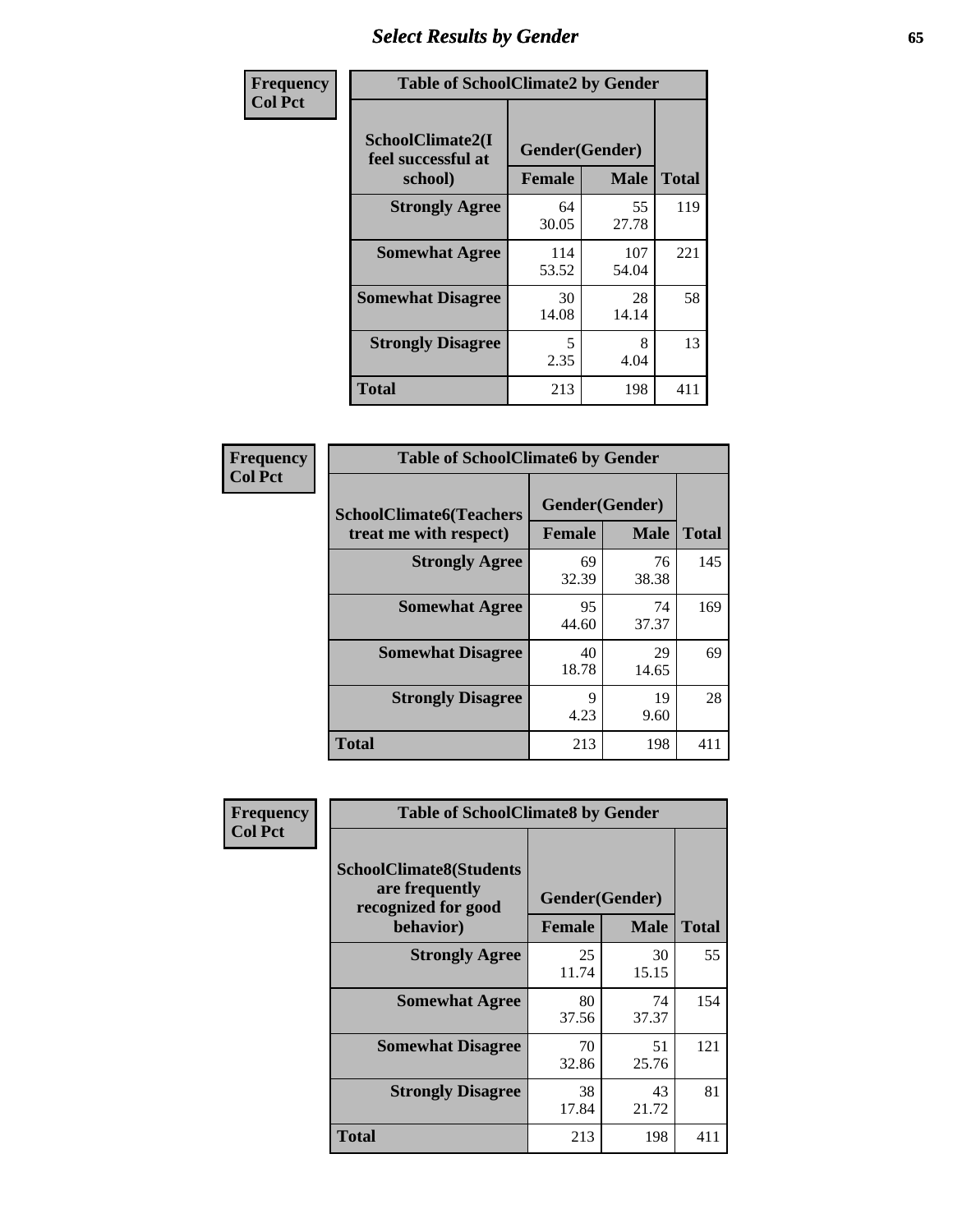# *Select Results by Gender* **66**

| Frequency      | <b>Table of Gender by Dropout</b> |                                                                        |                |              |
|----------------|-----------------------------------|------------------------------------------------------------------------|----------------|--------------|
| <b>Row Pct</b> |                                   | Dropout(I<br>have<br>thought<br>about<br>dropping<br>out of<br>school) |                |              |
|                | Gender(Gender)                    | Yes                                                                    | N <sub>0</sub> | <b>Total</b> |
|                | <b>Female</b>                     | 55<br>25.82                                                            | 158<br>74.18   | 213          |
|                | <b>Male</b>                       | 69<br>34.85                                                            | 129<br>65.15   | 198          |
|                | <b>Total</b>                      | 124                                                                    | 287            | 411          |

| <b>Frequency</b> |                        | <b>Table of Gender by Dropoutreason</b> |              |                                                                    |                                |              |              |
|------------------|------------------------|-----------------------------------------|--------------|--------------------------------------------------------------------|--------------------------------|--------------|--------------|
| <b>Row Pct</b>   |                        |                                         |              | Dropoutreason(If I dropped out the<br>reason would most likely be) |                                |              |              |
|                  | <b>Gender</b> (Gender) | Won't<br><b>Drop</b><br>out             | <b>Bored</b> | <b>Family</b><br><b>Reasons</b>                                    | <b>Being</b><br><b>Bullied</b> | <b>Other</b> | <b>Total</b> |
|                  | Female                 | 136<br>63.85                            | 27<br>12.68  | 19<br>8.92                                                         | $\Omega$<br>0.00               | 31<br>14.55  | 213          |
|                  | <b>Male</b>            | 114<br>57.58                            | 20<br>10.10  | 23<br>11.62                                                        | 7<br>3.54                      | 34<br>17.17  | 198          |
|                  | <b>Total</b>           | 250                                     | 47           | 42                                                                 | 7                              | 65           | 411          |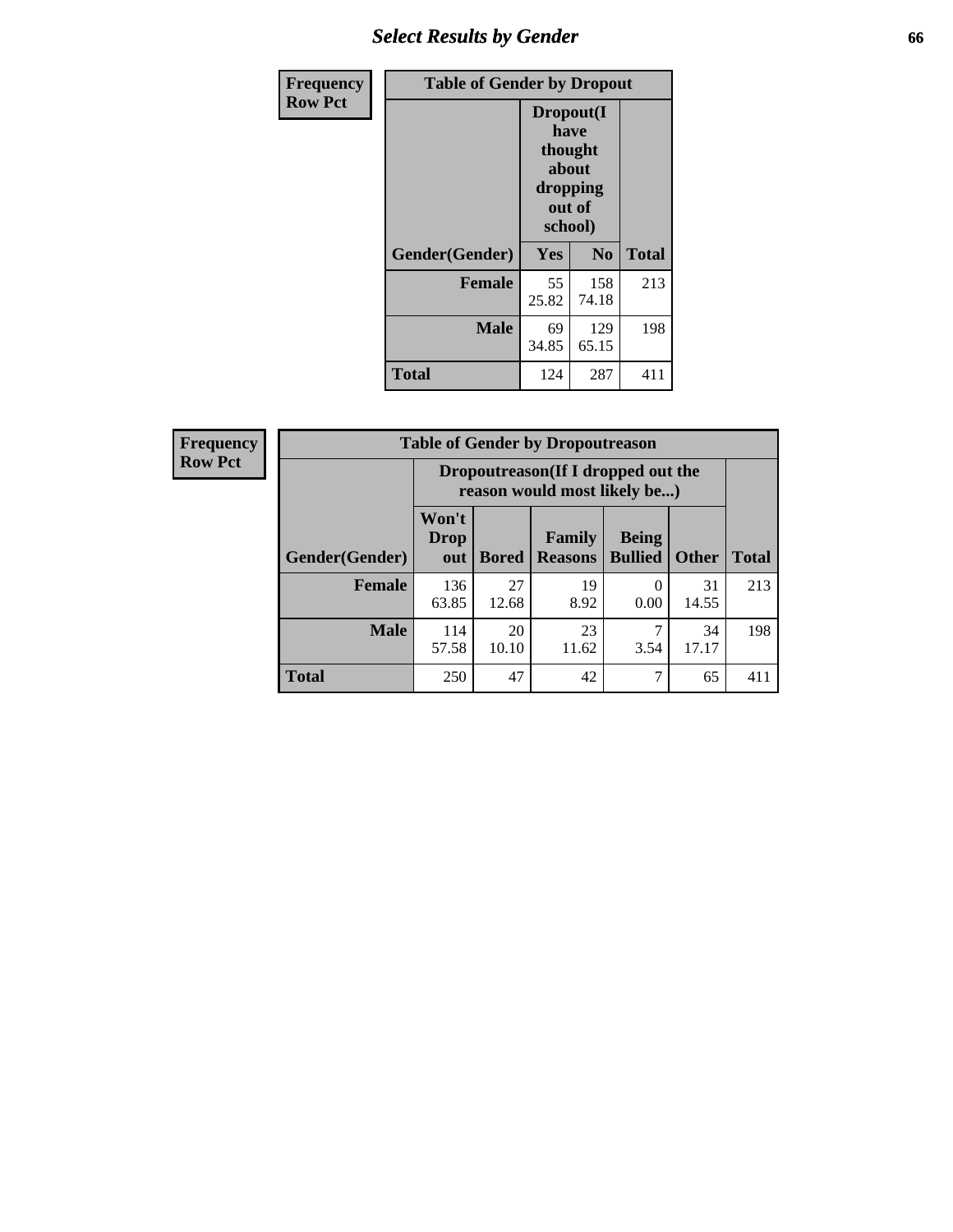*School Safety* **67**

| Frequency      | <b>Table of Gender by Bullied2</b> |                 |                |              |  |
|----------------|------------------------------------|-----------------|----------------|--------------|--|
| <b>Row Pct</b> |                                    | <b>Bullied2</b> |                |              |  |
|                | Gender(Gender)                     | Yes             | N <sub>0</sub> | <b>Total</b> |  |
|                | <b>Female</b>                      | 19<br>8.92      | 194<br>91.08   | 213          |  |
|                | <b>Male</b>                        | 21<br>10.61     | 177<br>89.39   | 198          |  |
|                | Total                              | 40              | 371            | 411          |  |

| <b>Frequency</b> | <b>Table of Gender by Bulliedothers2</b> |                       |                |              |
|------------------|------------------------------------------|-----------------------|----------------|--------------|
| <b>Row Pct</b>   |                                          | <b>Bulliedothers2</b> |                |              |
|                  | Gender(Gender)                           | <b>Yes</b>            | N <sub>0</sub> | <b>Total</b> |
|                  | <b>Female</b>                            | 15<br>7.04            | 198<br>92.96   | 213          |
|                  | <b>Male</b>                              | 21<br>10.61           | 177<br>89.39   | 198          |
|                  | <b>Total</b>                             | 36                    | 375            | 411          |

| Frequency      | <b>Table of Gender by Weaponschool2</b> |               |                |       |
|----------------|-----------------------------------------|---------------|----------------|-------|
| <b>Row Pct</b> |                                         | Weaponschool2 |                |       |
|                | Gender(Gender)                          | <b>Yes</b>    | N <sub>0</sub> | Total |
|                | <b>Female</b>                           | 0.94          | 211<br>99.06   | 213   |
|                | <b>Male</b>                             | 8<br>4.04     | 190<br>95.96   | 198   |
|                | <b>Total</b>                            | 10            | 401            | 411   |

| Frequency      | <b>Table of Gender by Absentunsafe2</b> |               |                |              |
|----------------|-----------------------------------------|---------------|----------------|--------------|
| <b>Row Pct</b> |                                         | Absentunsafe2 |                |              |
|                | Gender(Gender)                          | Yes           | N <sub>0</sub> | <b>Total</b> |
|                | <b>Female</b>                           | 4<br>1.88     | 209<br>98.12   | 213          |
|                | <b>Male</b>                             | 3.03          | 192<br>96.97   | 198          |
|                | <b>Total</b>                            | 10            | 401            | 411          |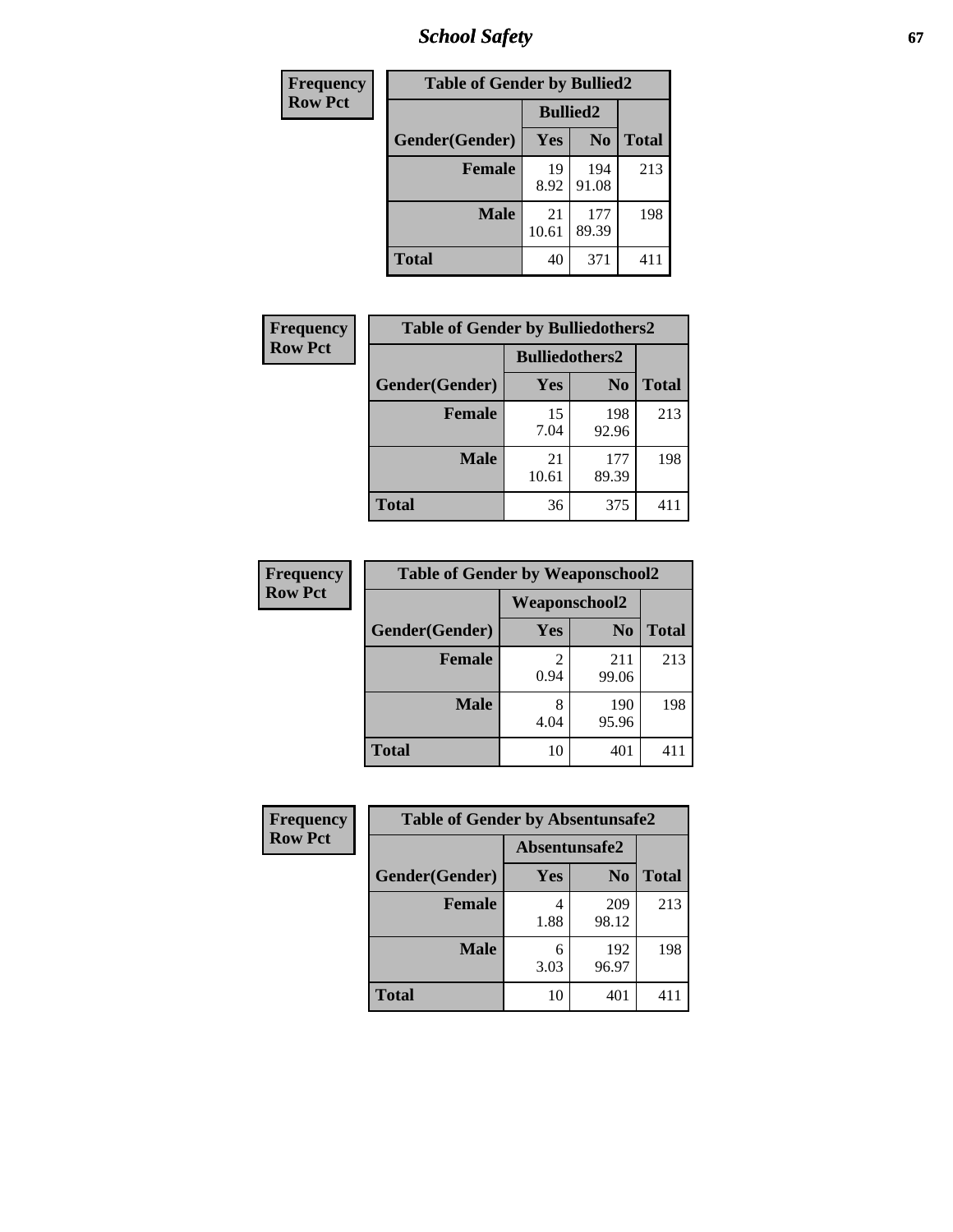*School Safety* **68**

| Frequency      | <b>Table of Gender by Gangself</b> |                                                                                                        |              |              |
|----------------|------------------------------------|--------------------------------------------------------------------------------------------------------|--------------|--------------|
| <b>Row Pct</b> |                                    | <b>Gangself</b> (I<br>have<br>participated<br>in illegal gang<br>activities in<br>the past 30<br>days) |              |              |
|                | Gender(Gender)                     | Yes                                                                                                    | $\bf No$     | <b>Total</b> |
|                | <b>Female</b>                      | 4<br>1.88                                                                                              | 209<br>98.12 | 213          |
|                | <b>Male</b>                        | 17<br>8.59                                                                                             | 181<br>91.41 | 198          |
|                | <b>Total</b>                       | 21                                                                                                     | 390          | 411          |

| Frequency      | <b>Table of Gender by Gangpeers</b> |                                                                                                                             |                |              |
|----------------|-------------------------------------|-----------------------------------------------------------------------------------------------------------------------------|----------------|--------------|
| <b>Row Pct</b> |                                     | <b>Gangpeers</b> (I<br>have friends<br>who have<br>participated<br>in illegal gang<br>activities in<br>the past 30<br>days) |                |              |
|                | Gender(Gender)                      | <b>Yes</b>                                                                                                                  | N <sub>0</sub> | <b>Total</b> |
|                | <b>Female</b>                       | 48<br>22.54                                                                                                                 | 165<br>77.46   | 213          |
|                | <b>Male</b>                         | 58<br>29.29                                                                                                                 | 140<br>70.71   | 198          |
|                | <b>Total</b>                        | 106                                                                                                                         | 305            | 411          |

| Frequency      | <b>Table of Gender by Pickedon2</b> |             |                |              |
|----------------|-------------------------------------|-------------|----------------|--------------|
| <b>Row Pct</b> |                                     | Pickedon2   |                |              |
|                | Gender(Gender)                      | <b>Yes</b>  | N <sub>0</sub> | <b>Total</b> |
|                | <b>Female</b>                       | 41<br>19.25 | 172<br>80.75   | 213          |
|                | <b>Male</b>                         | 31<br>15.66 | 167<br>84.34   | 198          |
|                | <b>Total</b>                        | 72          | 339            | 411          |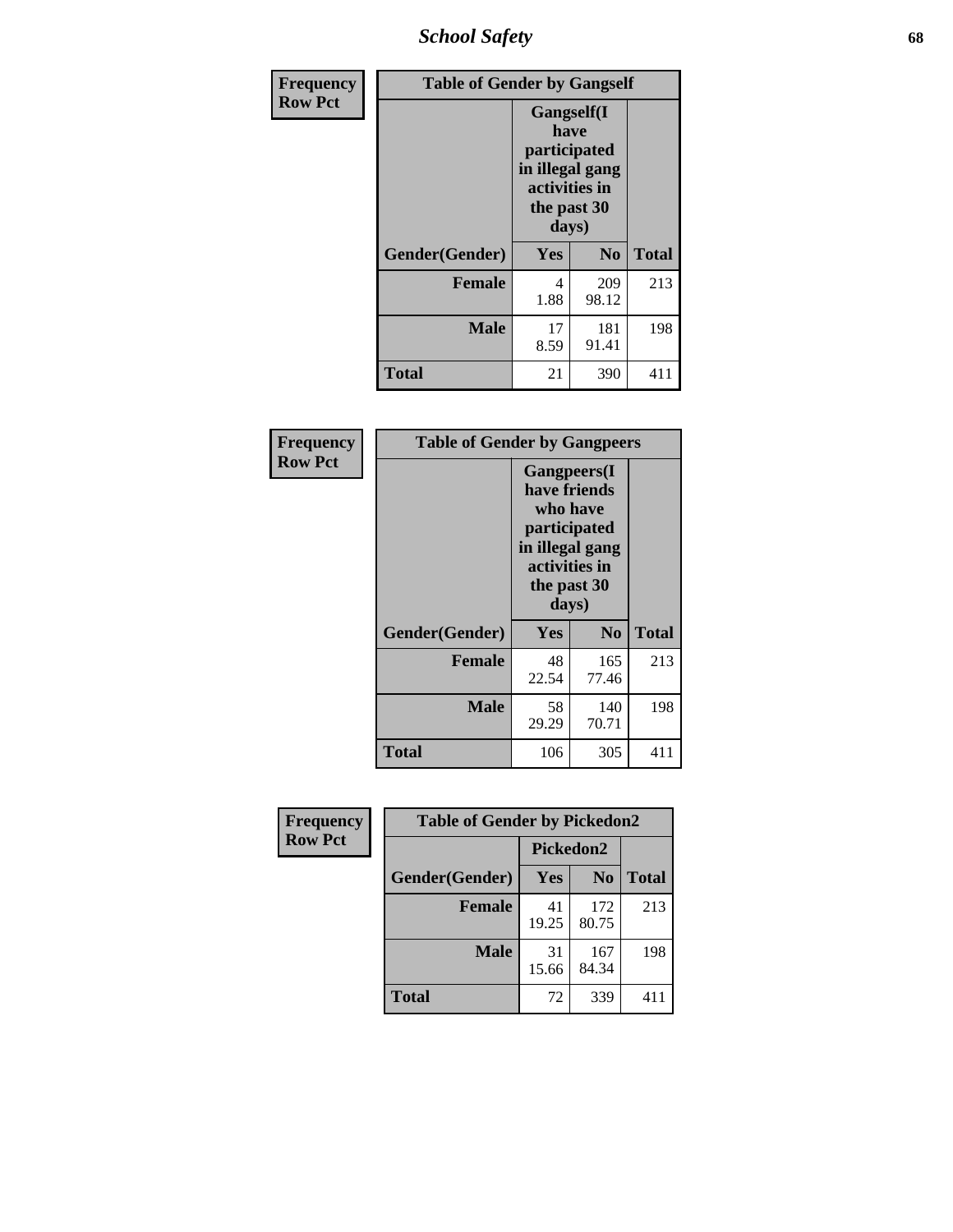*School Safety* **69**

| Frequency      | <b>Table of Gender by Safeschool2</b> |              |                |              |  |
|----------------|---------------------------------------|--------------|----------------|--------------|--|
| <b>Row Pct</b> |                                       | Safeschool2  |                |              |  |
|                | Gender(Gender)                        | Yes          | N <sub>0</sub> | <b>Total</b> |  |
|                | <b>Female</b>                         | 137<br>64.32 | 76<br>35.68    | 213          |  |
|                | Male                                  | 139<br>70.20 | 59<br>29.80    | 198          |  |
|                | <b>Total</b>                          | 276          | 135            | 411          |  |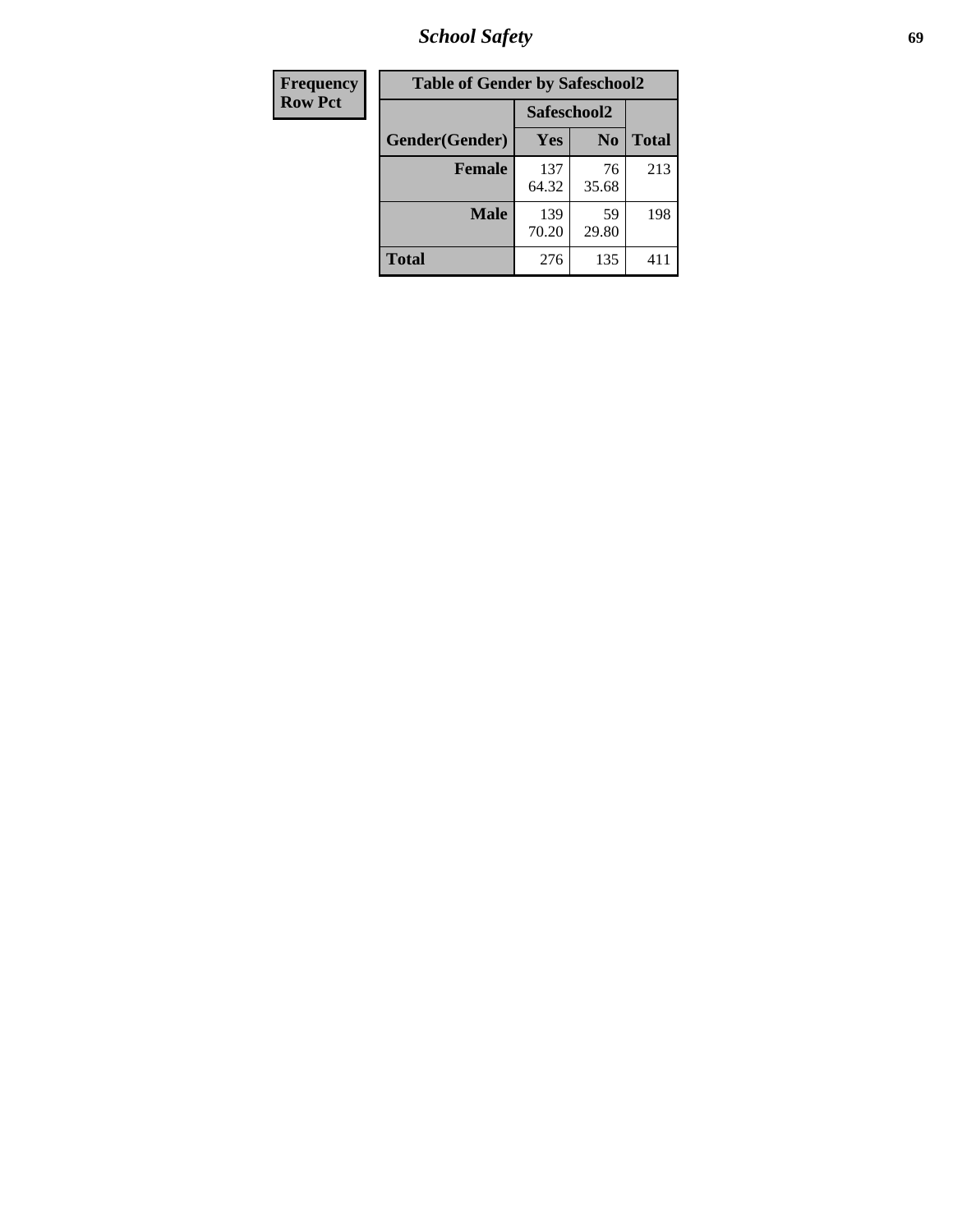# *Incidence of Drug Use* **70**

| <b>Frequency</b> | <b>Table of Gender by AlcoholAlt</b> |                    |                    |              |
|------------------|--------------------------------------|--------------------|--------------------|--------------|
| <b>Row Pct</b>   |                                      | use, past 30 days) | AlcoholAlt(Alcohol |              |
|                  | Gender(Gender)                       | Yes                | N <sub>0</sub>     | <b>Total</b> |
|                  | <b>Female</b>                        | 47<br>22.07        | 166<br>77.93       | 213          |
|                  | <b>Male</b>                          | 36<br>18.18        | 162<br>81.82       | 198          |
|                  | <b>Total</b>                         | 83                 | 328                | 411          |

| <b>Frequency</b> | <b>Table of Gender by TobaccoAny</b> |             |                                          |              |
|------------------|--------------------------------------|-------------|------------------------------------------|--------------|
| <b>Row Pct</b>   |                                      |             | TobaccoAny(Tobacco<br>use, past 30 days) |              |
|                  | Gender(Gender)                       | <b>Yes</b>  | N <sub>0</sub>                           | <b>Total</b> |
|                  | <b>Female</b>                        | 23<br>10.80 | 190<br>89.20                             | 213          |
|                  | <b>Male</b>                          | 32<br>16.16 | 166<br>83.84                             | 198          |
|                  | <b>Total</b>                         | 55          | 356                                      | 411          |

| <b>Frequency</b> | <b>Table of Gender by MarijuanaAlt</b> |                    |                        |              |  |
|------------------|----------------------------------------|--------------------|------------------------|--------------|--|
| <b>Row Pct</b>   |                                        | use, past 30 days) | MarijuanaAlt(Marijuana |              |  |
|                  | Gender(Gender)                         | <b>Yes</b>         | N <sub>0</sub>         | <b>Total</b> |  |
|                  | Female                                 | 14<br>6.57         | 199<br>93.43           | 213          |  |
|                  | <b>Male</b>                            | 32<br>16.16        | 166<br>83.84           | 198          |  |
|                  | <b>Total</b>                           | 46                 | 365                    |              |  |

| <b>Frequency</b> | <b>Table of Gender by OtherDrugAny</b> |                                                      |                |              |
|------------------|----------------------------------------|------------------------------------------------------|----------------|--------------|
| <b>Row Pct</b>   |                                        | <b>OtherDrugAny(Other</b><br>drug use, past 30 days) |                |              |
|                  | Gender(Gender)                         | <b>Yes</b>                                           | N <sub>0</sub> | <b>Total</b> |
|                  | <b>Female</b>                          | 13<br>6.10                                           | 200<br>93.90   | 213          |
|                  | <b>Male</b>                            | 12<br>6.06                                           | 186<br>93.94   | 198          |
|                  | <b>Total</b>                           | 25                                                   | 386            | 411          |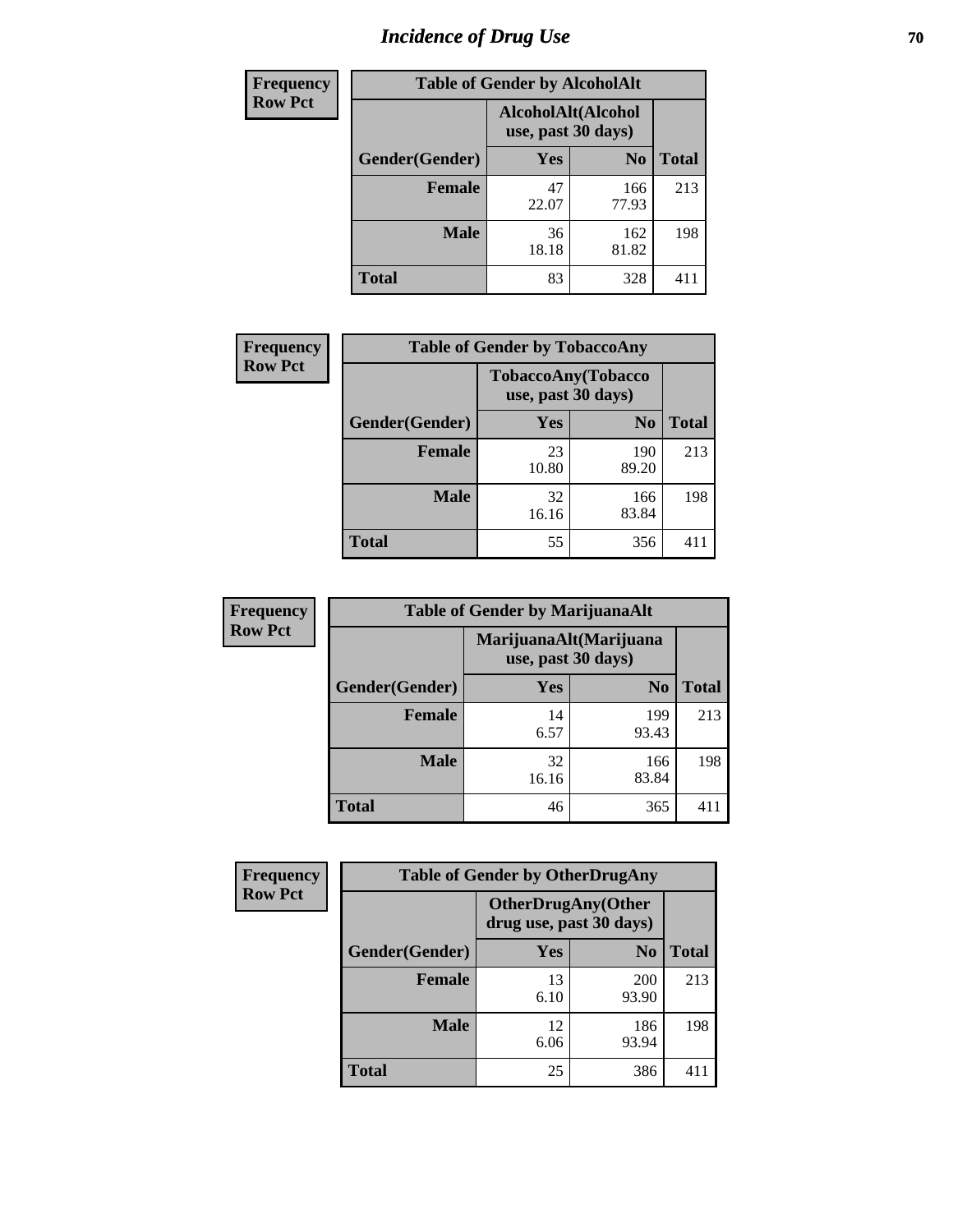#### *Average Age at Onset of Use* **71** *Results for "Average Age at Onset of Use" questions exclude students who said they did not use that substance*

#### **Gender=Female**

| <b>Variable</b>    | <b>Label</b>                                                       | <b>Mean</b> |
|--------------------|--------------------------------------------------------------------|-------------|
| Alcoholinit2       | I started using alcohol when I was                                 | 14.32       |
| Cigarettesinit2    | I started smoking tobacco when I was                               | 14.30       |
| Smokelessinit2     | I started chewing tobacco when I was                               | 14.20       |
| Marijuanainit2     | I started using marijuana when I was                               | 14.44       |
| Cocaineinit2       | I started using cocaine when I was                                 | 15.67       |
| Inhalantsinit2     | I started using inhalants when I was                               | 13.25       |
| Steroidsinit2      | I started using steroids when I was                                | 8.00        |
| Ecstasyinit2       | I started using ecstasy when I was                                 | 16.00       |
| Methinit2          | I started using methamphetamines when I was                        | 15.00       |
| Hallucinogensinit2 | I started using hallucinogens when I was                           | 14.00       |
| Prescription in t2 | I started using prescription drugs not prescribed to me when I was | 13.53       |

#### **Gender=Male**

| Label                                                              | <b>Mean</b> |
|--------------------------------------------------------------------|-------------|
| I started using alcohol when I was                                 | 13.45       |
| I started smoking tobacco when I was                               | 13.80       |
| I started chewing tobacco when I was                               | 15.13       |
| I started using marijuana when I was                               | 13.98       |
| I started using cocaine when I was                                 | 10.67       |
| I started using inhalants when I was                               | 12.75       |
| I started using steroids when I was                                | 12.00       |
| I started using ecstasy when I was                                 | 13.75       |
| I started using methamphetamines when I was                        | 12.33       |
| I started using hallucinogens when I was<br>Hallucinogensinit2     | 11.67       |
| I started using prescription drugs not prescribed to me when I was | 14.08       |
|                                                                    |             |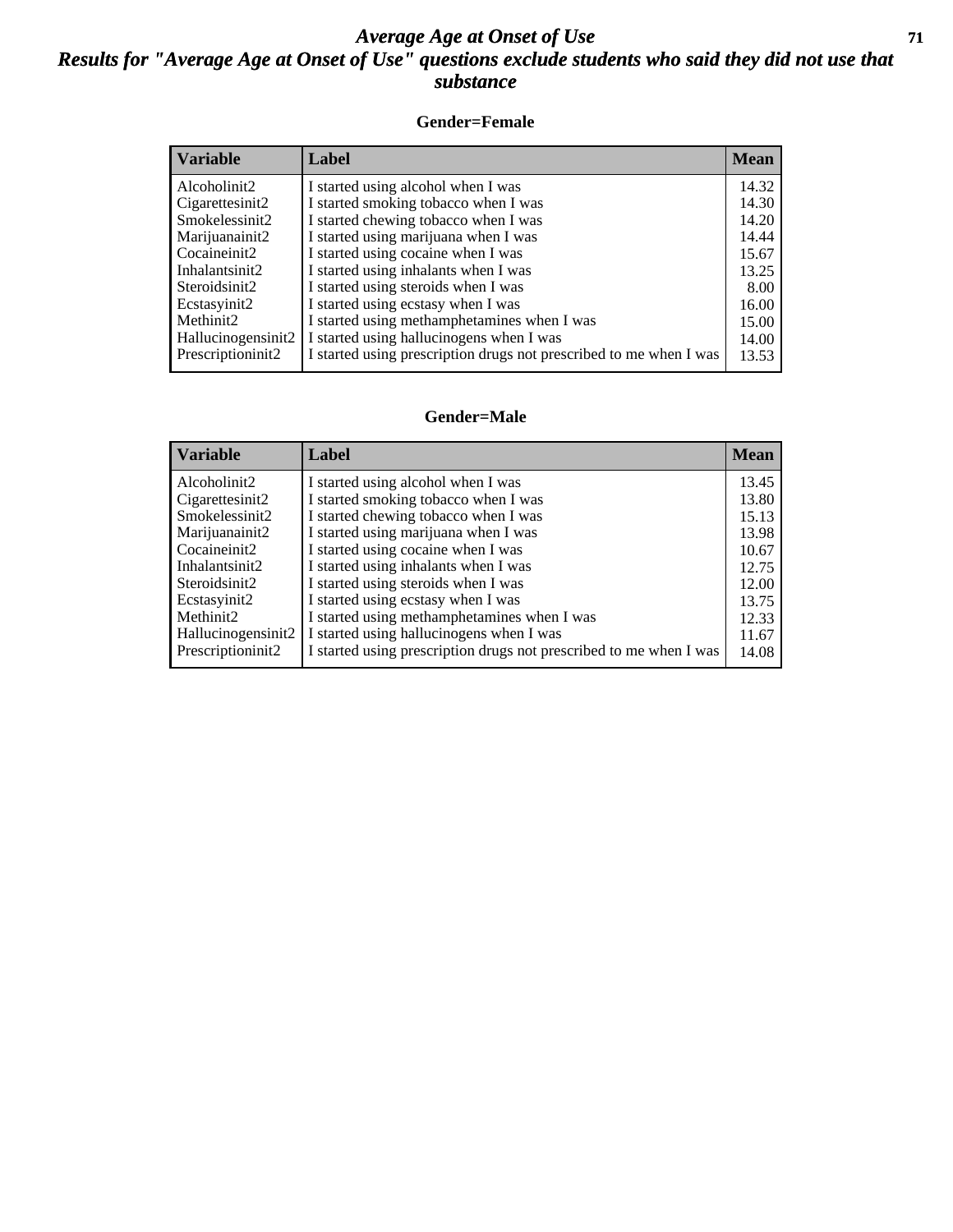# *I Think These Drugs are Harmful* **72**

| <b>Frequency</b> | <b>Table of Gender by Alcoholharmdich</b> |                                                   |                |              |  |
|------------------|-------------------------------------------|---------------------------------------------------|----------------|--------------|--|
| <b>Row Pct</b>   |                                           | Alcoholharmdich(I<br>think alcohol is<br>harmful) |                |              |  |
|                  | Gender(Gender)                            | Yes                                               | N <sub>0</sub> | <b>Total</b> |  |
|                  | <b>Female</b>                             | 170<br>79.81                                      | 43<br>20.19    | 213          |  |
|                  | <b>Male</b>                               | 152<br>76.77                                      | 46<br>23.23    | 198          |  |
|                  | Total                                     | 322                                               | 89             | 411          |  |

| Frequency      | <b>Table of Gender by Tobaccoharmdich</b> |                  |                               |              |  |
|----------------|-------------------------------------------|------------------|-------------------------------|--------------|--|
| <b>Row Pct</b> |                                           | think tobacco is | Tobaccoharmdich(I<br>harmful) |              |  |
|                | Gender(Gender)                            | Yes              | N <sub>0</sub>                | <b>Total</b> |  |
|                | <b>Female</b>                             | 203<br>95.31     | 10<br>4.69                    | 213          |  |
|                | <b>Male</b>                               | 184<br>92.93     | 14<br>7.07                    | 198          |  |
|                | <b>Total</b>                              | 387              | 24                            | 411          |  |

| Frequency      | <b>Table of Gender by Marijuanaharmdich</b> |                                                       |                |              |  |
|----------------|---------------------------------------------|-------------------------------------------------------|----------------|--------------|--|
| <b>Row Pct</b> |                                             | Marijuanaharmdich(I<br>think marijuana is<br>harmful) |                |              |  |
|                | Gender(Gender)                              | <b>Yes</b>                                            | N <sub>0</sub> | <b>Total</b> |  |
|                | <b>Female</b>                               | 166<br>77.93                                          | 47<br>22.07    | 213          |  |
|                | <b>Male</b>                                 | 135<br>68.18                                          | 63<br>31.82    | 198          |  |
|                | <b>Total</b>                                | 301                                                   | 110            | 411          |  |

| Frequency      | <b>Table of Gender by Otherdrugharmdich</b> |                                   |                     |              |  |
|----------------|---------------------------------------------|-----------------------------------|---------------------|--------------|--|
| <b>Row Pct</b> |                                             | think other drugs are<br>harmful) | Otherdrugharmdich(I |              |  |
|                | Gender(Gender)                              | <b>Yes</b>                        | N <sub>0</sub>      | <b>Total</b> |  |
|                | <b>Female</b>                               | 206<br>96.71                      | 3.29                | 213          |  |
|                | <b>Male</b>                                 | 182<br>91.92                      | 16<br>8.08          | 198          |  |
|                | <b>Total</b>                                | 388                               | 23                  | 411          |  |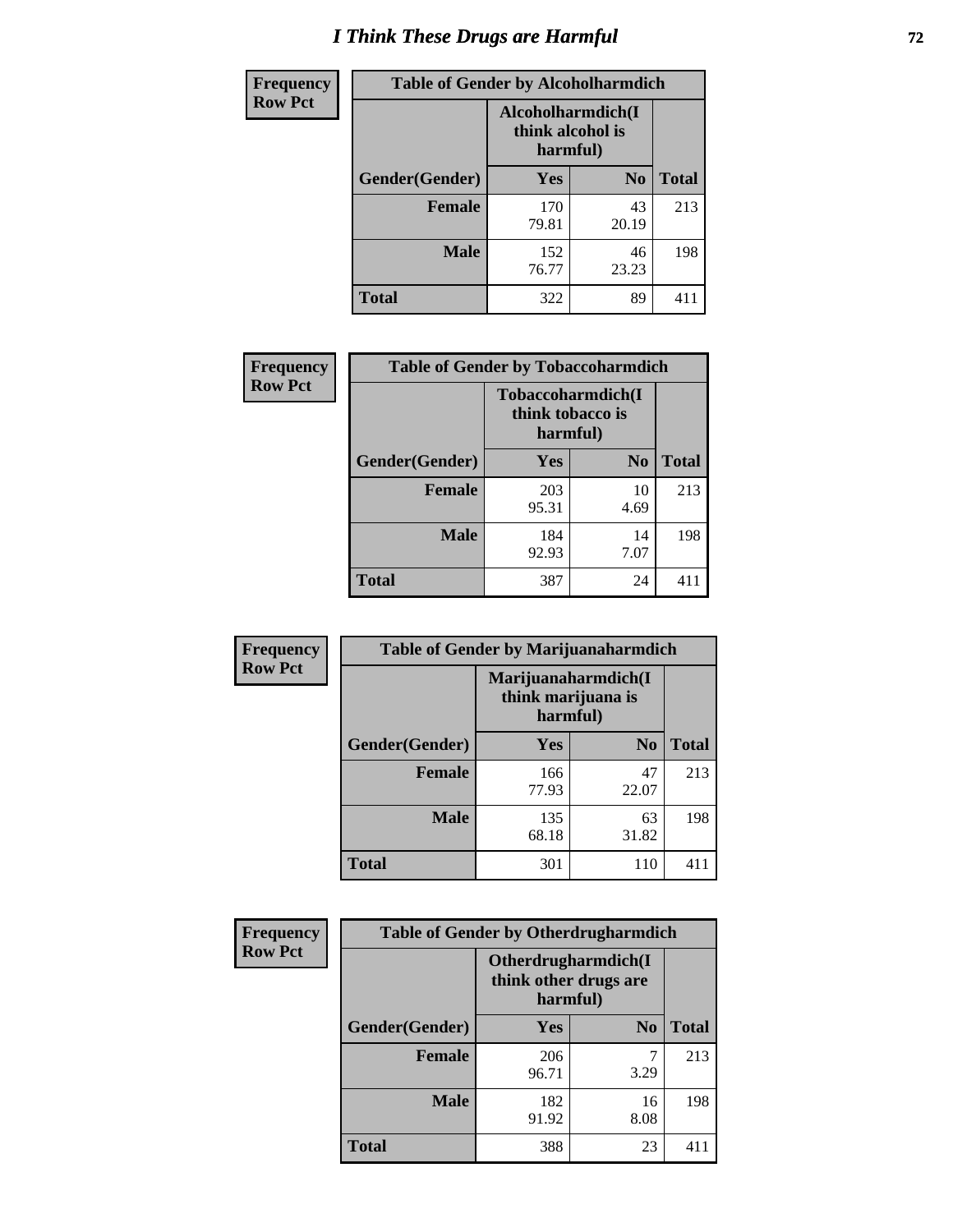| <b>Frequency</b> | <b>Table of Gender by Alcohollocation1</b> |                                                               |             |              |
|------------------|--------------------------------------------|---------------------------------------------------------------|-------------|--------------|
| <b>Row Pct</b>   |                                            | <b>Alcohollocation1(Places</b><br><b>Friends Use Alcohol)</b> |             |              |
|                  | Gender(Gender)                             |                                                               | Do Not Use  | <b>Total</b> |
|                  | <b>Female</b>                              | 130<br>61.03                                                  | 83<br>38.97 | 213          |
|                  | <b>Male</b>                                | 107<br>54.04                                                  | 91<br>45.96 | 198          |
|                  | <b>Total</b>                               | 237                                                           | 174         | 411          |

| <b>Frequency</b> | <b>Table of Gender by Alcohollocation2</b> |              |                                                               |              |
|------------------|--------------------------------------------|--------------|---------------------------------------------------------------|--------------|
| <b>Row Pct</b>   |                                            |              | <b>Alcohollocation2(Places</b><br><b>Friends Use Alcohol)</b> |              |
|                  | Gender(Gender)                             |              | Home                                                          | <b>Total</b> |
|                  | <b>Female</b>                              | 126<br>59.15 | 87<br>40.85                                                   | 213          |
|                  | <b>Male</b>                                | 123<br>62.12 | 75<br>37.88                                                   | 198          |
|                  | <b>Total</b>                               | 249          | 162                                                           | 41           |

| Frequency      | <b>Table of Gender by Alcohollocation3</b> |                                                               |               |              |
|----------------|--------------------------------------------|---------------------------------------------------------------|---------------|--------------|
| <b>Row Pct</b> |                                            | <b>Alcohollocation3(Places</b><br><b>Friends Use Alcohol)</b> |               |              |
|                | Gender(Gender)                             |                                                               | <b>School</b> | <b>Total</b> |
|                | <b>Female</b>                              | 197<br>92.49                                                  | 16<br>7.51    | 213          |
|                | <b>Male</b>                                | 185<br>93.43                                                  | 13<br>6.57    | 198          |
|                | <b>Total</b>                               | 382                                                           | 29            | 411          |

| Frequency      |                        | <b>Table of Gender by Alcohollocation4</b>                    |             |              |
|----------------|------------------------|---------------------------------------------------------------|-------------|--------------|
| <b>Row Pct</b> |                        | <b>Alcohollocation4(Places</b><br><b>Friends Use Alcohol)</b> |             |              |
|                | <b>Gender</b> (Gender) |                                                               | Car         | <b>Total</b> |
|                | <b>Female</b>          | 181<br>84.98                                                  | 32<br>15.02 | 213          |
|                | <b>Male</b>            | 171<br>86.36                                                  | 27<br>13.64 | 198          |
|                | <b>Total</b>           | 352                                                           | 59          | 41           |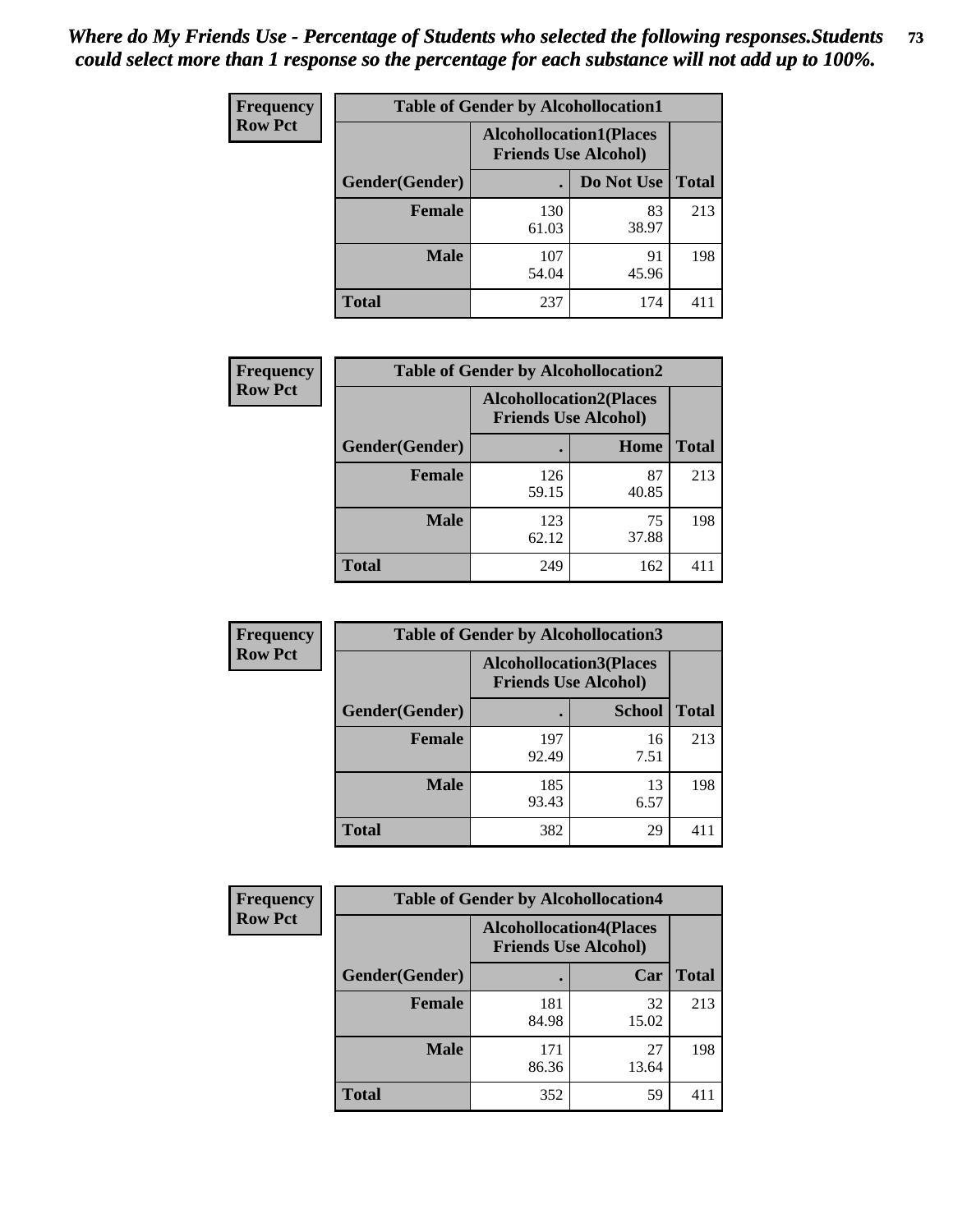| <b>Frequency</b> | <b>Table of Gender by Alcohollocation5</b> |                                                                |                                 |              |
|------------------|--------------------------------------------|----------------------------------------------------------------|---------------------------------|--------------|
| <b>Row Pct</b>   |                                            | <b>Alcohollocation5</b> (Places<br><b>Friends Use Alcohol)</b> |                                 |              |
|                  | <b>Gender</b> (Gender)                     |                                                                | <b>Friend's</b><br><b>House</b> | <b>Total</b> |
|                  | <b>Female</b>                              | 111<br>52.11                                                   | 102<br>47.89                    | 213          |
|                  | <b>Male</b>                                | 114<br>57.58                                                   | 84<br>42.42                     | 198          |
|                  | <b>Total</b>                               | 225                                                            | 186                             | 411          |

| Frequency      | <b>Table of Gender by Alcohollocation6</b> |                                                               |              |              |
|----------------|--------------------------------------------|---------------------------------------------------------------|--------------|--------------|
| <b>Row Pct</b> |                                            | <b>Alcohollocation6(Places</b><br><b>Friends Use Alcohol)</b> |              |              |
|                | Gender(Gender)                             |                                                               | <b>Other</b> | <b>Total</b> |
|                | <b>Female</b>                              | 153<br>71.83                                                  | 60<br>28.17  | 213          |
|                | <b>Male</b>                                | 154<br>77.78                                                  | 44<br>22.22  | 198          |
|                | <b>Total</b>                               | 307                                                           | 104          |              |

| Frequency      | <b>Table of Gender by Tobaccolocation1</b> |                                                               |              |              |  |
|----------------|--------------------------------------------|---------------------------------------------------------------|--------------|--------------|--|
| <b>Row Pct</b> |                                            | <b>Tobaccolocation1(Places</b><br><b>Friends Use Tobacco)</b> |              |              |  |
|                | Gender(Gender)                             |                                                               | Do Not Use   | <b>Total</b> |  |
|                | Female                                     | 95<br>44.60                                                   | 118<br>55.40 | 213          |  |
|                | <b>Male</b>                                | 96<br>48.48                                                   | 102<br>51.52 | 198          |  |
|                | <b>Total</b>                               | 191                                                           | 220          | 411          |  |

| <b>Frequency</b> | <b>Table of Gender by Tobaccolocation2</b> |                                                               |             |              |  |
|------------------|--------------------------------------------|---------------------------------------------------------------|-------------|--------------|--|
| <b>Row Pct</b>   |                                            | <b>Tobaccolocation2(Places</b><br><b>Friends Use Tobacco)</b> |             |              |  |
|                  | Gender(Gender)                             |                                                               | <b>Home</b> | <b>Total</b> |  |
|                  | Female                                     | 158<br>74.18                                                  | 55<br>25.82 | 213          |  |
|                  | <b>Male</b>                                | 139<br>70.20                                                  | 59<br>29.80 | 198          |  |
|                  | <b>Total</b>                               | 297                                                           | 114         |              |  |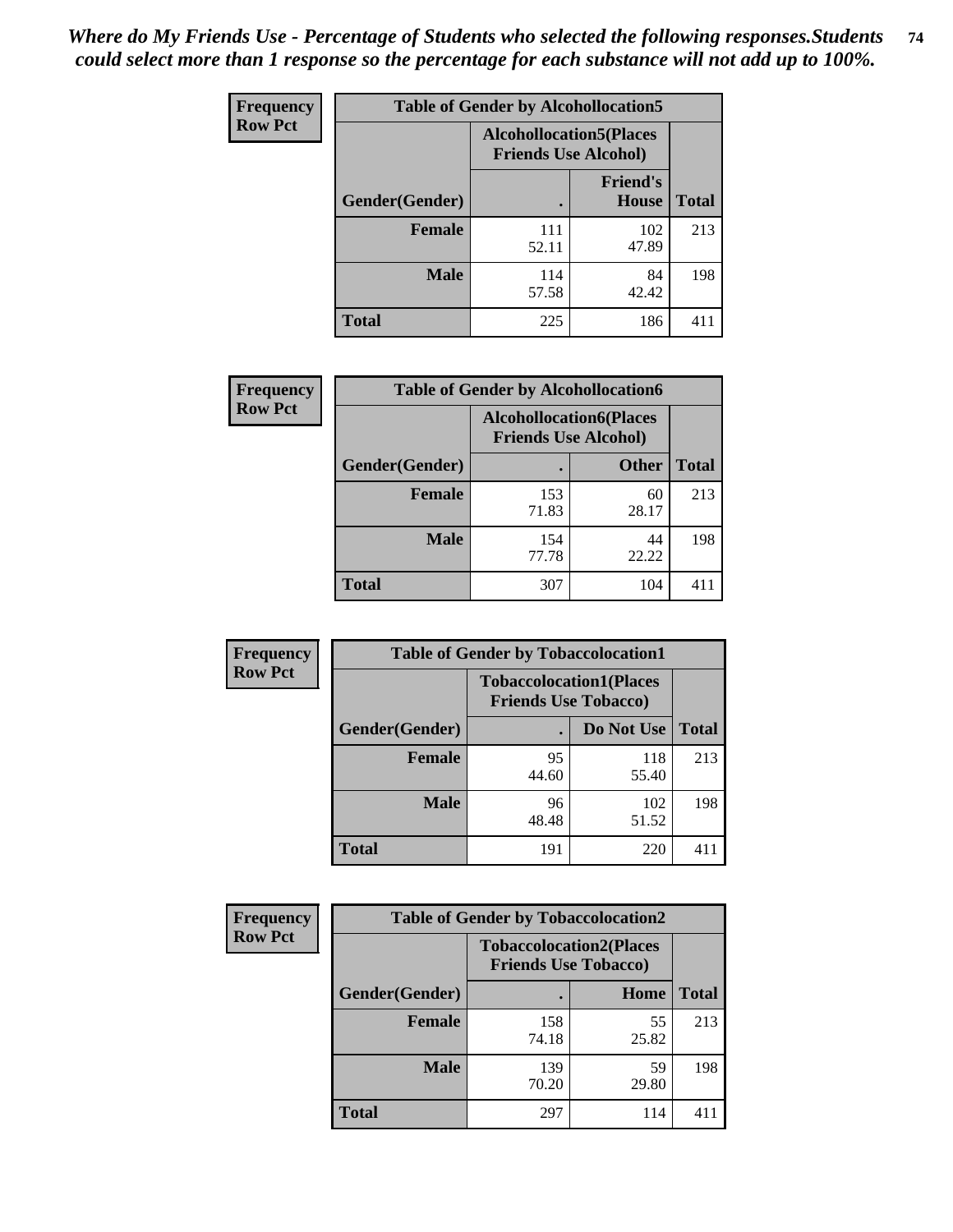| <b>Frequency</b> |                | <b>Table of Gender by Tobaccolocation3</b> |                                                               |              |
|------------------|----------------|--------------------------------------------|---------------------------------------------------------------|--------------|
| <b>Row Pct</b>   |                |                                            | <b>Tobaccolocation3(Places</b><br><b>Friends Use Tobacco)</b> |              |
|                  | Gender(Gender) |                                            | <b>School</b>                                                 | <b>Total</b> |
|                  | <b>Female</b>  | 186<br>87.32                               | 27<br>12.68                                                   | 213          |
|                  | <b>Male</b>    | 168<br>84.85                               | 30<br>15.15                                                   | 198          |
|                  | Total          | 354                                        | 57                                                            | 411          |

| <b>Frequency</b> | <b>Table of Gender by Tobaccolocation4</b> |              |                                                               |              |
|------------------|--------------------------------------------|--------------|---------------------------------------------------------------|--------------|
| <b>Row Pct</b>   |                                            |              | <b>Tobaccolocation4(Places</b><br><b>Friends Use Tobacco)</b> |              |
|                  | Gender(Gender)                             |              | Car                                                           | <b>Total</b> |
|                  | <b>Female</b>                              | 158<br>74.18 | 55<br>25.82                                                   | 213          |
|                  | <b>Male</b>                                | 144<br>72.73 | 54<br>27.27                                                   | 198          |
|                  | <b>Total</b>                               | 302          | 109                                                           |              |

| <b>Frequency</b> | <b>Table of Gender by Tobaccolocation5</b> |                                                               |                                 |              |
|------------------|--------------------------------------------|---------------------------------------------------------------|---------------------------------|--------------|
| <b>Row Pct</b>   |                                            | <b>Tobaccolocation5(Places</b><br><b>Friends Use Tobacco)</b> |                                 |              |
|                  | Gender(Gender)                             |                                                               | <b>Friend's</b><br><b>House</b> | <b>Total</b> |
|                  | <b>Female</b>                              | 149<br>69.95                                                  | 64<br>30.05                     | 213          |
|                  | <b>Male</b>                                | 131<br>66.16                                                  | 67<br>33.84                     | 198          |
|                  | <b>Total</b>                               | 280                                                           | 131                             | 411          |

| <b>Frequency</b> |                | <b>Table of Gender by Tobaccolocation6</b>                    |              |              |
|------------------|----------------|---------------------------------------------------------------|--------------|--------------|
| <b>Row Pct</b>   |                | <b>Tobaccolocation6(Places</b><br><b>Friends Use Tobacco)</b> |              |              |
|                  | Gender(Gender) |                                                               | <b>Other</b> | <b>Total</b> |
|                  | Female         | 162<br>76.06                                                  | 51<br>23.94  | 213          |
|                  | <b>Male</b>    | 143<br>72.22                                                  | 55<br>27.78  | 198          |
|                  | <b>Total</b>   | 305                                                           | 106          | 411          |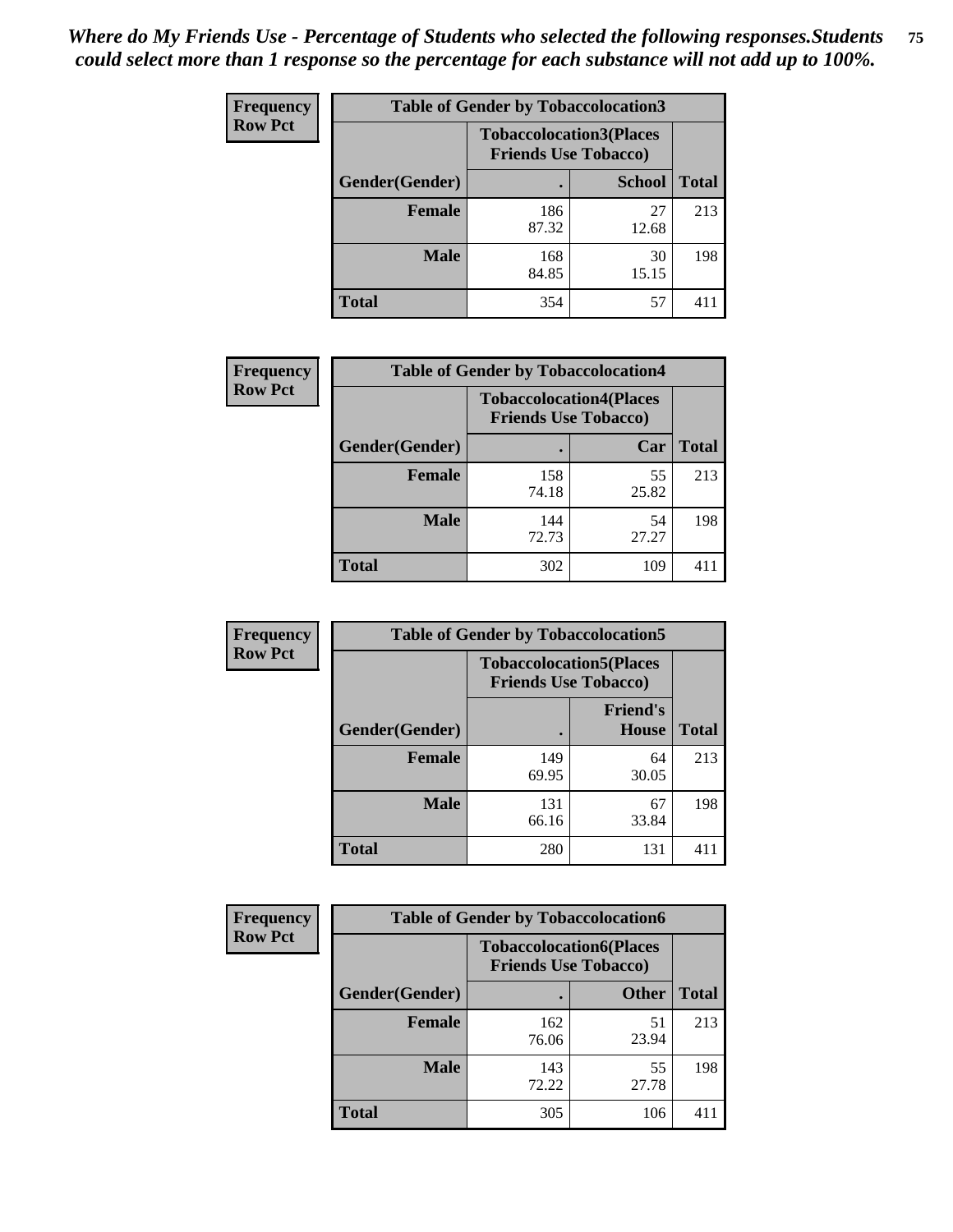| <b>Frequency</b> | <b>Table of Gender by Marijuanalocation1</b> |                                                                    |              |              |
|------------------|----------------------------------------------|--------------------------------------------------------------------|--------------|--------------|
| <b>Row Pct</b>   |                                              | <b>Marijuanalocation1(Places</b><br><b>Friends Use Marijuana</b> ) |              |              |
|                  | Gender(Gender)                               |                                                                    | Do Not Use   | <b>Total</b> |
|                  | <b>Female</b>                                | 104<br>48.83                                                       | 109<br>51.17 | 213          |
|                  | <b>Male</b>                                  | 100<br>50.51                                                       | 98<br>49.49  | 198          |
|                  | <b>Total</b>                                 | 204                                                                | 207          | 411          |

| <b>Frequency</b> | <b>Table of Gender by Marijuanalocation2</b> |                                                                    |             |              |
|------------------|----------------------------------------------|--------------------------------------------------------------------|-------------|--------------|
| <b>Row Pct</b>   |                                              | <b>Marijuanalocation2(Places</b><br><b>Friends Use Marijuana</b> ) |             |              |
|                  | Gender(Gender)                               |                                                                    | Home        | <b>Total</b> |
|                  | Female                                       | 144<br>67.61                                                       | 69<br>32.39 | 213          |
|                  | <b>Male</b>                                  | 132<br>66.67                                                       | 66<br>33.33 | 198          |
|                  | <b>Total</b>                                 | 276                                                                | 135         | 41           |

| Frequency      | <b>Table of Gender by Marijuanalocation3</b> |                                |                                  |              |
|----------------|----------------------------------------------|--------------------------------|----------------------------------|--------------|
| <b>Row Pct</b> |                                              | <b>Friends Use Marijuana</b> ) | <b>Marijuanalocation3(Places</b> |              |
|                | Gender(Gender)                               |                                | <b>School</b>                    | <b>Total</b> |
|                | Female                                       | 180<br>84.51                   | 33<br>15.49                      | 213          |
|                | <b>Male</b>                                  | 182<br>91.92                   | 16<br>8.08                       | 198          |
|                | <b>Total</b>                                 | 362                            | 49                               | 411          |

| Frequency      | <b>Table of Gender by Marijuanalocation4</b> |                                |                                  |              |
|----------------|----------------------------------------------|--------------------------------|----------------------------------|--------------|
| <b>Row Pct</b> |                                              | <b>Friends Use Marijuana</b> ) | <b>Marijuanalocation4(Places</b> |              |
|                | Gender(Gender)                               |                                | Car                              | <b>Total</b> |
|                | <b>Female</b>                                | 159<br>74.65                   | 54<br>25.35                      | 213          |
|                | <b>Male</b>                                  | 153<br>77.27                   | 45<br>22.73                      | 198          |
|                | <b>Total</b>                                 | 312                            | 99                               |              |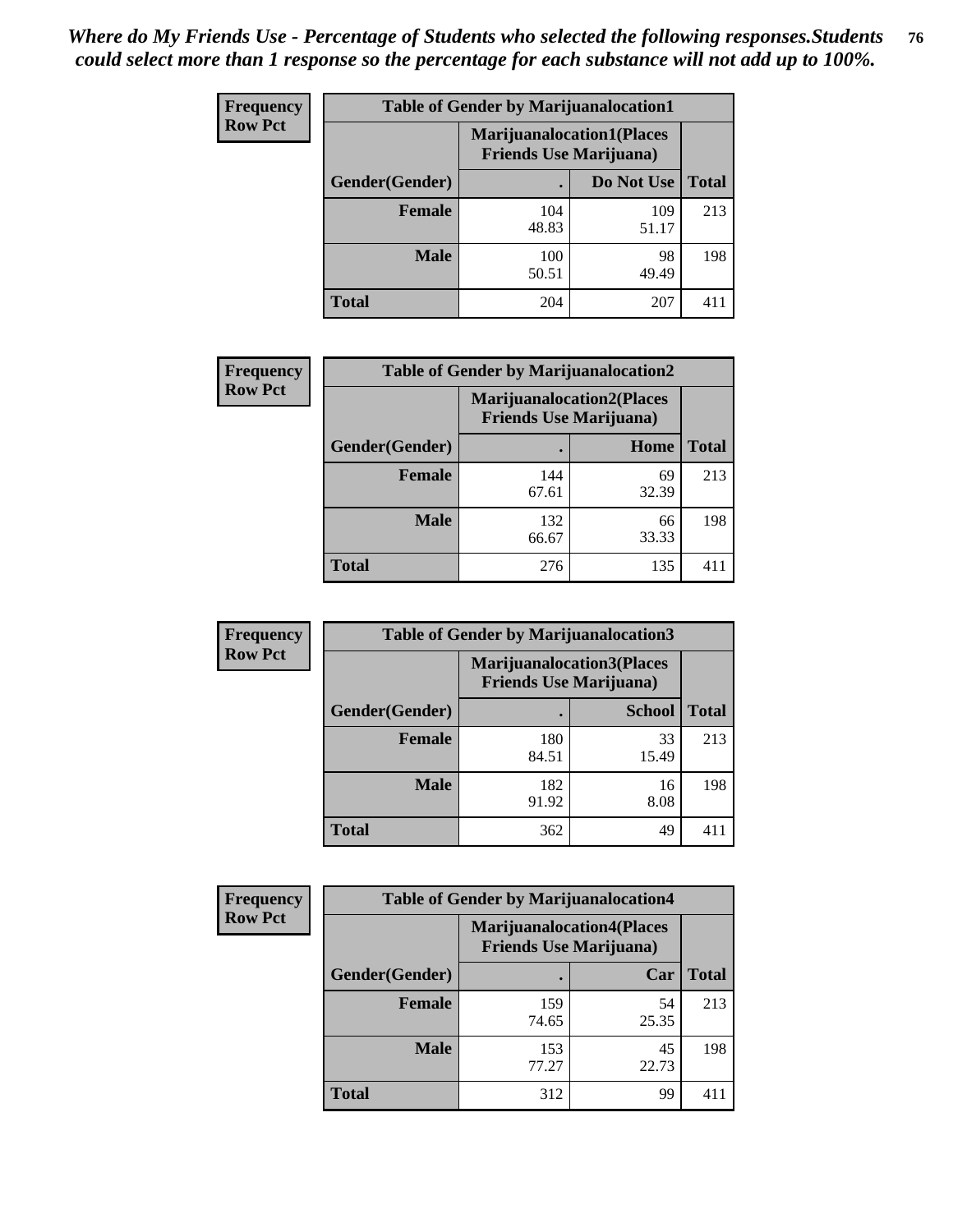| Frequency      | <b>Table of Gender by Marijuanalocation5</b> |                                                                    |                                 |              |
|----------------|----------------------------------------------|--------------------------------------------------------------------|---------------------------------|--------------|
| <b>Row Pct</b> |                                              | <b>Marijuanalocation5(Places</b><br><b>Friends Use Marijuana</b> ) |                                 |              |
|                | Gender(Gender)                               |                                                                    | <b>Friend's</b><br><b>House</b> | <b>Total</b> |
|                | <b>Female</b>                                | 127<br>59.62                                                       | 86<br>40.38                     | 213          |
|                | <b>Male</b>                                  | 115<br>58.08                                                       | 83<br>41.92                     | 198          |
|                | <b>Total</b>                                 | 242                                                                | 169                             | 41.          |

| Frequency      | <b>Table of Gender by Marijuanalocation6</b> |                                |                                  |              |  |
|----------------|----------------------------------------------|--------------------------------|----------------------------------|--------------|--|
| <b>Row Pct</b> |                                              | <b>Friends Use Marijuana</b> ) | <b>Marijuanalocation6(Places</b> |              |  |
|                | Gender(Gender)                               |                                | <b>Other</b>                     | <b>Total</b> |  |
|                | <b>Female</b>                                | 153<br>71.83                   | 60<br>28.17                      | 213          |  |
|                | <b>Male</b>                                  | 144<br>72.73                   | 54<br>27.27                      | 198          |  |
|                | <b>Total</b>                                 | 297                            | 114                              |              |  |

| <b>Frequency</b> | <b>Table of Gender by Otherdruglocation1</b> |                                                                                |              |              |
|------------------|----------------------------------------------|--------------------------------------------------------------------------------|--------------|--------------|
| <b>Row Pct</b>   |                                              | <b>Otherdruglocation1(Places</b><br><b>Friends Use Other Illegal</b><br>Drugs) |              |              |
|                  | Gender(Gender)                               |                                                                                | Do Not Use   | <b>Total</b> |
|                  | Female                                       | 73<br>34.27                                                                    | 140<br>65.73 | 213          |
|                  | <b>Male</b>                                  | 52<br>26.26                                                                    | 146<br>73.74 | 198          |
|                  | <b>Total</b>                                 | 125                                                                            | 286          | 411          |

| Frequency      | <b>Table of Gender by Otherdruglocation2</b> |                                                                                |             |              |
|----------------|----------------------------------------------|--------------------------------------------------------------------------------|-------------|--------------|
| <b>Row Pct</b> |                                              | <b>Otherdruglocation2(Places</b><br><b>Friends Use Other Illegal</b><br>Drugs) |             |              |
|                | Gender(Gender)                               |                                                                                | Home        | <b>Total</b> |
|                | Female                                       | 174<br>81.69                                                                   | 39<br>18.31 | 213          |
|                | <b>Male</b>                                  | 174<br>87.88                                                                   | 24<br>12.12 | 198          |
|                | <b>Total</b>                                 | 348                                                                            | 63          | 411          |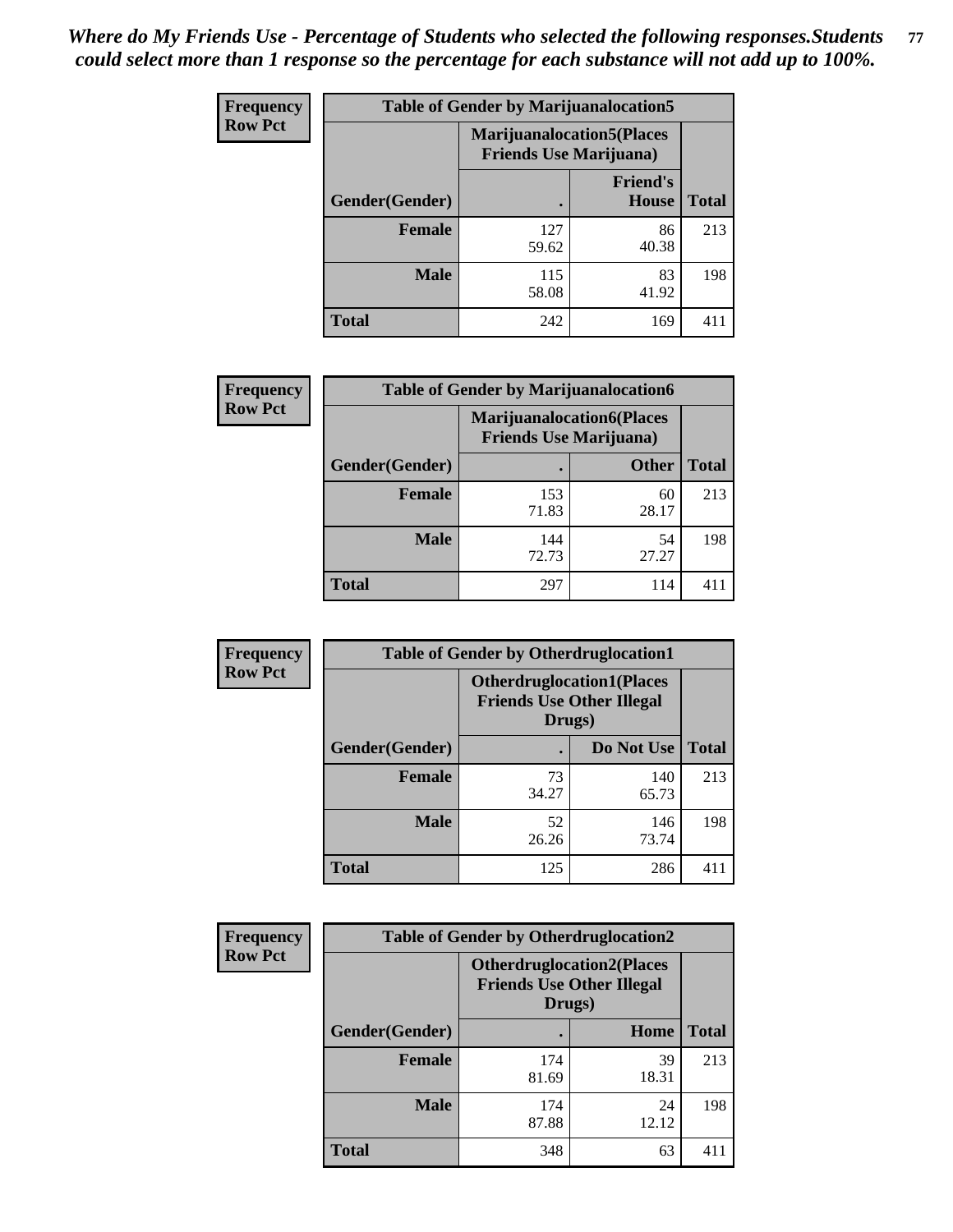| <b>Frequency</b> | <b>Table of Gender by Otherdruglocation3</b> |                                                                                |               |              |
|------------------|----------------------------------------------|--------------------------------------------------------------------------------|---------------|--------------|
| <b>Row Pct</b>   |                                              | <b>Otherdruglocation3(Places</b><br><b>Friends Use Other Illegal</b><br>Drugs) |               |              |
|                  | Gender(Gender)                               |                                                                                | <b>School</b> | <b>Total</b> |
|                  | <b>Female</b>                                | 200<br>93.90                                                                   | 13<br>6.10    | 213          |
|                  | <b>Male</b>                                  | 188<br>94.95                                                                   | 10<br>5.05    | 198          |
|                  | <b>Total</b>                                 | 388                                                                            | 23            | 411          |

| Frequency      | <b>Table of Gender by Otherdruglocation4</b> |                                                                                |             |              |
|----------------|----------------------------------------------|--------------------------------------------------------------------------------|-------------|--------------|
| <b>Row Pct</b> |                                              | <b>Otherdruglocation4(Places</b><br><b>Friends Use Other Illegal</b><br>Drugs) |             |              |
|                | Gender(Gender)                               |                                                                                | Car         | <b>Total</b> |
|                | <b>Female</b>                                | 189<br>88.73                                                                   | 24<br>11.27 | 213          |
|                | <b>Male</b>                                  | 183<br>92.42                                                                   | 15<br>7.58  | 198          |
|                | <b>Total</b>                                 | 372                                                                            | 39          | 411          |

| <b>Frequency</b> | <b>Table of Gender by Otherdruglocation5</b>                                   |              |                                 |              |
|------------------|--------------------------------------------------------------------------------|--------------|---------------------------------|--------------|
| <b>Row Pct</b>   | <b>Otherdruglocation5(Places</b><br><b>Friends Use Other Illegal</b><br>Drugs) |              |                                 |              |
|                  | Gender(Gender)                                                                 |              | <b>Friend's</b><br><b>House</b> | <b>Total</b> |
|                  | <b>Female</b>                                                                  | 158<br>74.18 | 55<br>25.82                     | 213          |
|                  | <b>Male</b>                                                                    | 165<br>83.33 | 33<br>16.67                     | 198          |
|                  | <b>Total</b>                                                                   | 323          | 88                              | 41           |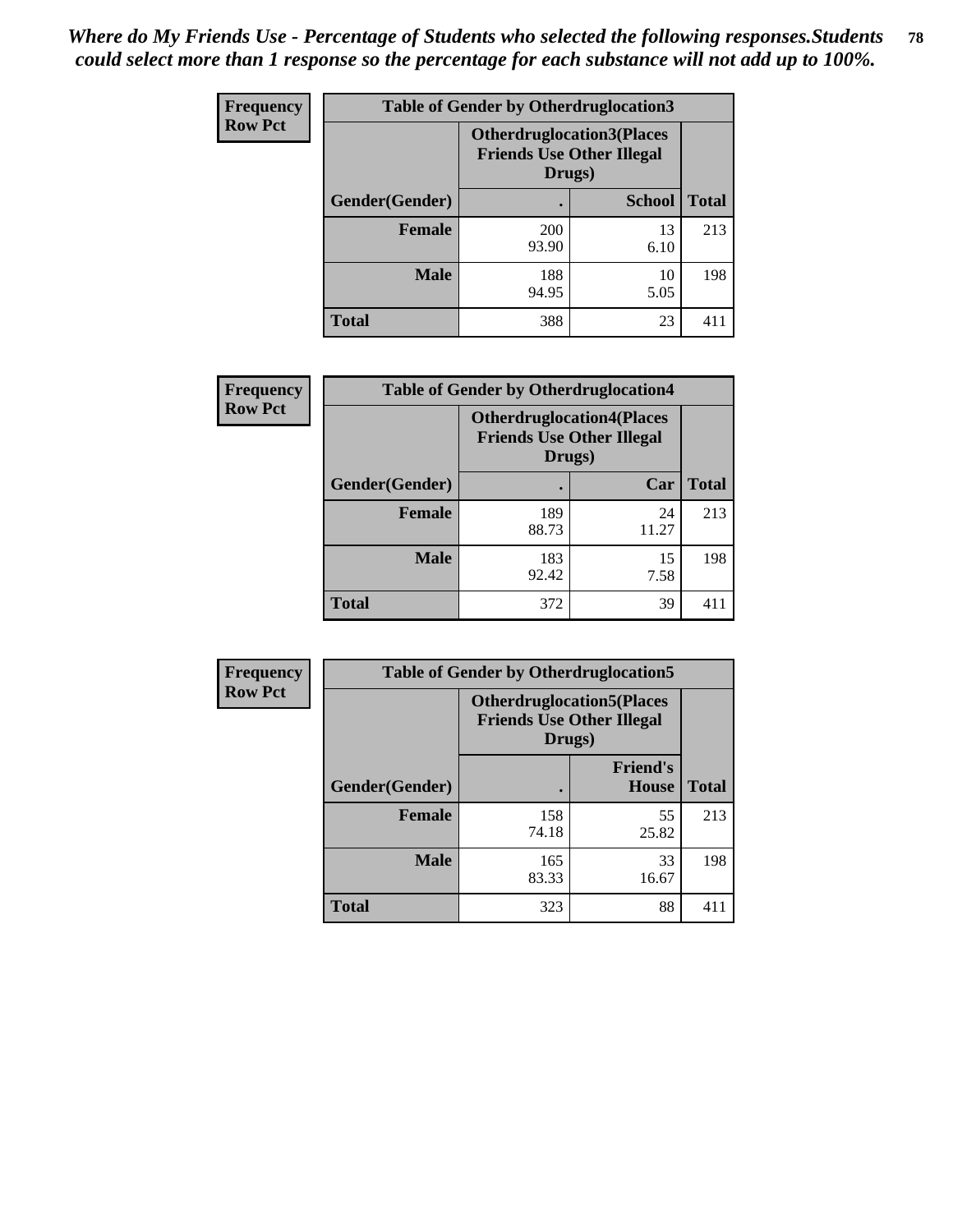| Frequency      | <b>Table of Gender by Otherdruglocation6</b> |                                                                                |              |              |
|----------------|----------------------------------------------|--------------------------------------------------------------------------------|--------------|--------------|
| <b>Row Pct</b> |                                              | <b>Otherdruglocation6(Places</b><br><b>Friends Use Other Illegal</b><br>Drugs) |              |              |
|                | Gender(Gender)                               |                                                                                | <b>Other</b> | <b>Total</b> |
|                | <b>Female</b>                                | 164<br>77.00                                                                   | 49<br>23.00  | 213          |
|                | <b>Male</b>                                  | 165<br>83.33                                                                   | 33<br>16.67  | 198          |
|                | <b>Total</b>                                 | 329                                                                            | 82           | 411          |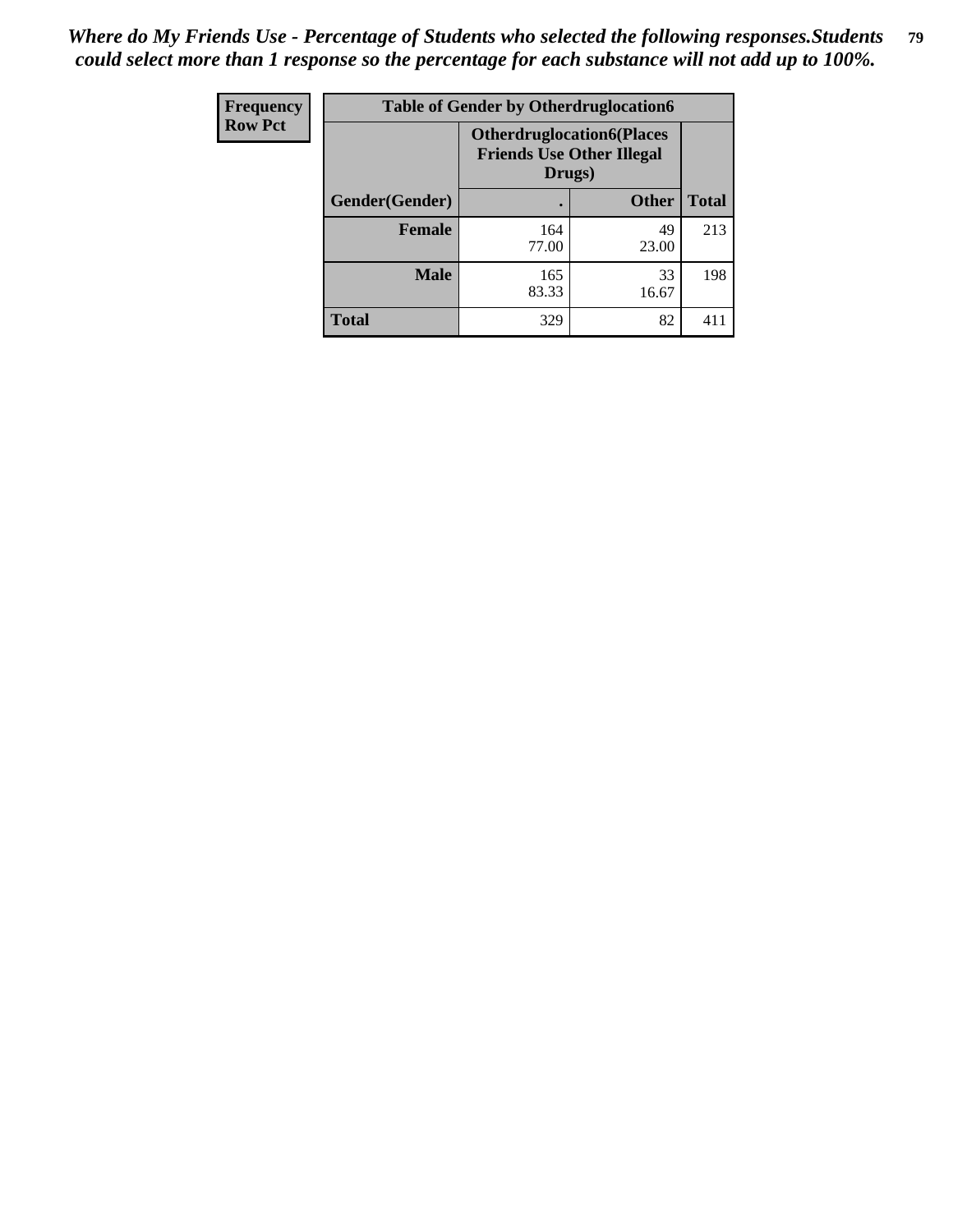| <b>Frequency</b> | <b>Table of Gender by Alcoholtime1</b> |                                                          |                      |              |
|------------------|----------------------------------------|----------------------------------------------------------|----------------------|--------------|
| <b>Row Pct</b>   |                                        | <b>Alcoholtime1(Times</b><br><b>Friends Use Alcohol)</b> |                      |              |
|                  | Gender(Gender)                         | ٠                                                        | Do Not<br><b>Use</b> | <b>Total</b> |
|                  | <b>Female</b>                          | 128<br>60.09                                             | 85<br>39.91          | 213          |
|                  | <b>Male</b>                            | 113<br>57.07                                             | 85<br>42.93          | 198          |
|                  | <b>Total</b>                           | 241                                                      | 170                  | 411          |

| <b>Frequency</b> | <b>Table of Gender by Alcoholtime2</b> |                                                          |                            |              |
|------------------|----------------------------------------|----------------------------------------------------------|----------------------------|--------------|
| <b>Row Pct</b>   |                                        | <b>Alcoholtime2(Times</b><br><b>Friends Use Alcohol)</b> |                            |              |
|                  | Gender(Gender)                         |                                                          | <b>On Way</b><br>to School | <b>Total</b> |
|                  | <b>Female</b>                          | 203<br>95.31                                             | 10<br>4.69                 | 213          |
|                  | <b>Male</b>                            | 180<br>90.91                                             | 18<br>9.09                 | 198          |
|                  | <b>Total</b>                           | 383                                                      | 28                         | 41           |

| <b>Frequency</b> | <b>Table of Gender by Alcoholtime3</b> |                           |                                |              |
|------------------|----------------------------------------|---------------------------|--------------------------------|--------------|
| <b>Row Pct</b>   |                                        | <b>Alcoholtime3(Times</b> | <b>Friends Use Alcohol)</b>    |              |
|                  | Gender(Gender)                         |                           | <b>During</b><br><b>School</b> | <b>Total</b> |
|                  | Female                                 | 205<br>96.24              | 8<br>3.76                      | 213          |
|                  | <b>Male</b>                            | 189<br>95.45              | Q<br>4.55                      | 198          |
|                  | <b>Total</b>                           | 394                       | 17                             | 411          |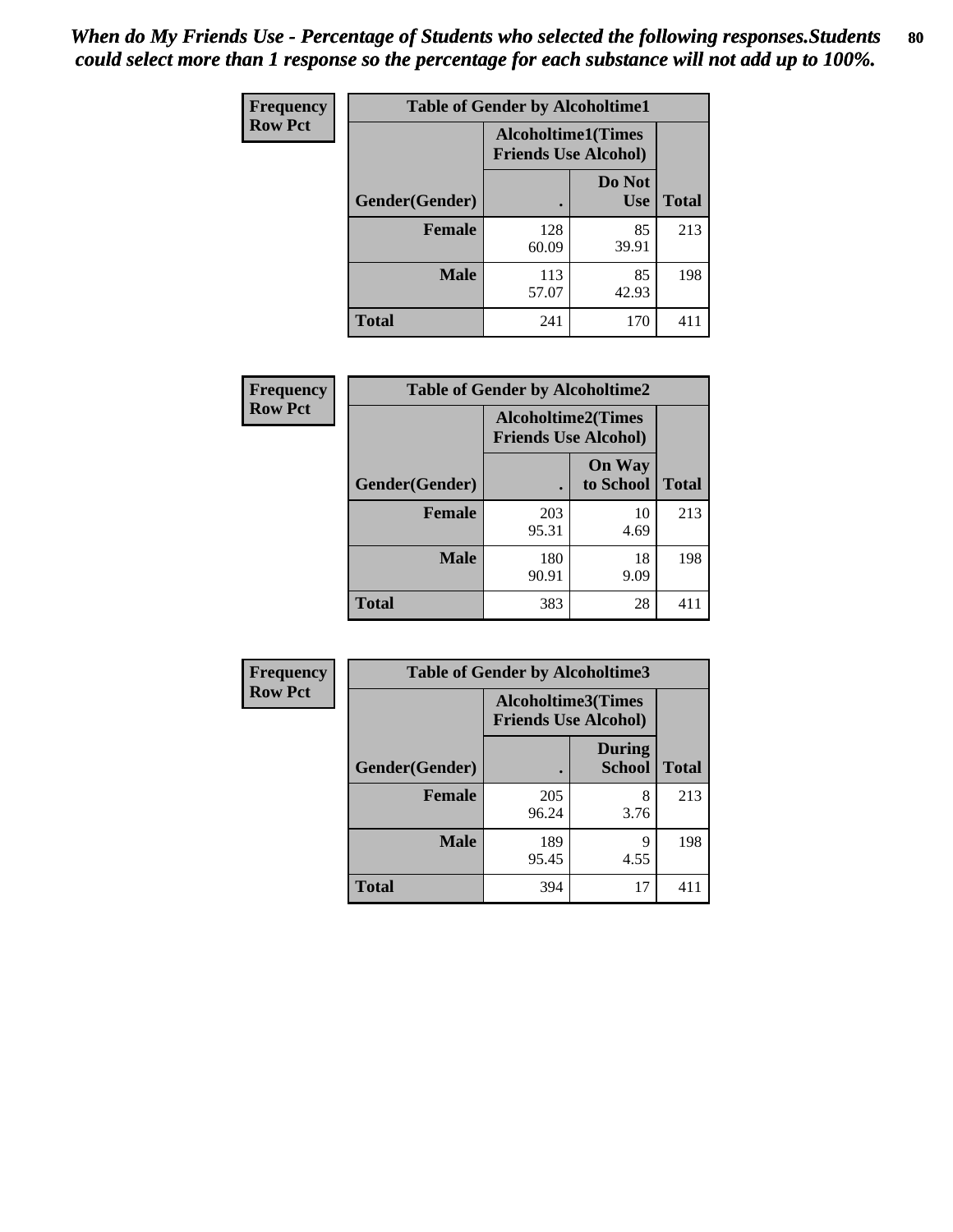*When do My Friends Use - Percentage of Students who selected the following responses.Students could select more than 1 response so the percentage for each substance will not add up to 100%.* **81**

| <b>Frequency</b> | <b>Table of Gender by Alcoholtime4</b> |                           |                                                       |              |
|------------------|----------------------------------------|---------------------------|-------------------------------------------------------|--------------|
| <b>Row Pct</b>   |                                        | <b>Alcoholtime4(Times</b> | <b>Friends Use Alcohol)</b>                           |              |
|                  | Gender(Gender)                         |                           | <b>On Way</b><br>Home<br><b>From</b><br><b>School</b> | <b>Total</b> |
|                  | <b>Female</b>                          | 195<br>91.55              | 18<br>8.45                                            | 213          |
|                  | <b>Male</b>                            | 182<br>91.92              | 16<br>8.08                                            | 198          |
|                  | <b>Total</b>                           | 377                       | 34                                                    | 411          |

| <b>Frequency</b> | <b>Table of Gender by Alcoholtime5</b> |                                                           |             |              |
|------------------|----------------------------------------|-----------------------------------------------------------|-------------|--------------|
| <b>Row Pct</b>   |                                        | <b>Alcoholtime5</b> (Times<br><b>Friends Use Alcohol)</b> |             |              |
|                  | Gender(Gender)                         |                                                           | Weeknights  | <b>Total</b> |
|                  | <b>Female</b>                          | 161<br>75.59                                              | 52<br>24.41 | 213          |
|                  | <b>Male</b>                            | 144<br>72.73                                              | 54<br>27.27 | 198          |
|                  | <b>Total</b>                           | 305                                                       | 106         | 411          |

| <b>Frequency</b> | <b>Table of Gender by Alcoholtime6</b> |             |                                                           |              |
|------------------|----------------------------------------|-------------|-----------------------------------------------------------|--------------|
| <b>Row Pct</b>   |                                        |             | <b>Alcoholtime6</b> (Times<br><b>Friends Use Alcohol)</b> |              |
|                  | Gender(Gender)                         |             | Weekends                                                  | <b>Total</b> |
|                  | Female                                 | 82<br>38.50 | 131<br>61.50                                              | 213          |
|                  | <b>Male</b>                            | 93<br>46.97 | 105<br>53.03                                              | 198          |
|                  | <b>Total</b>                           | 175         | 236                                                       | 411          |

| Frequency      | <b>Table of Gender by Tobaccotime1</b> |                                                          |                      |              |
|----------------|----------------------------------------|----------------------------------------------------------|----------------------|--------------|
| <b>Row Pct</b> |                                        | <b>Tobaccotime1(Times</b><br><b>Friends Use Tobacco)</b> |                      |              |
|                | Gender(Gender)                         |                                                          | Do Not<br><b>Use</b> | <b>Total</b> |
|                | <b>Female</b>                          | 94<br>44.13                                              | 119<br>55.87         | 213          |
|                | <b>Male</b>                            | 95<br>47.98                                              | 103<br>52.02         | 198          |
|                | <b>Total</b>                           | 189                                                      | 222                  | 411          |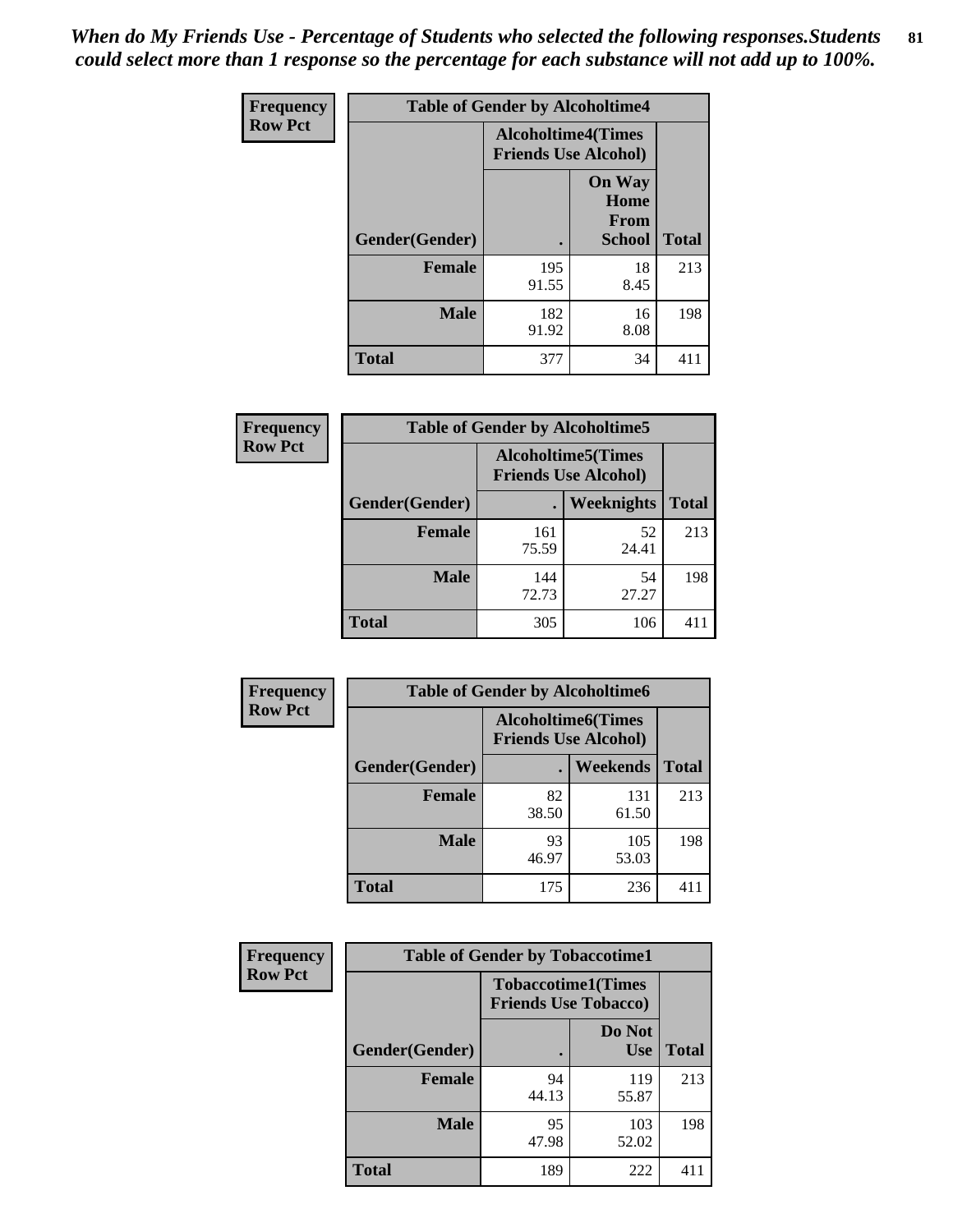| <b>Frequency</b> | <b>Table of Gender by Tobaccotime2</b> |                                                          |                            |              |
|------------------|----------------------------------------|----------------------------------------------------------|----------------------------|--------------|
| <b>Row Pct</b>   |                                        | <b>Tobaccotime2(Times</b><br><b>Friends Use Tobacco)</b> |                            |              |
|                  | Gender(Gender)                         |                                                          | <b>On Way</b><br>to School | <b>Total</b> |
|                  | <b>Female</b>                          | 178<br>83.57                                             | 35<br>16.43                | 213          |
|                  | <b>Male</b>                            | 148<br>74.75                                             | 50<br>25.25                | 198          |
|                  | <b>Total</b>                           | 326                                                      | 85                         | 411          |

| Frequency      | <b>Table of Gender by Tobaccotime3</b> |                                                          |                                |              |
|----------------|----------------------------------------|----------------------------------------------------------|--------------------------------|--------------|
| <b>Row Pct</b> |                                        | <b>Tobaccotime3(Times</b><br><b>Friends Use Tobacco)</b> |                                |              |
|                | Gender(Gender)                         |                                                          | <b>During</b><br><b>School</b> | <b>Total</b> |
|                | Female                                 | 196<br>92.02                                             | 17<br>7.98                     | 213          |
|                | <b>Male</b>                            | 174<br>87.88                                             | 24<br>12.12                    | 198          |
|                | <b>Total</b>                           | 370                                                      | 41                             |              |

| Frequency      | <b>Table of Gender by Tobaccotime4</b> |                                                          |                                                       |              |
|----------------|----------------------------------------|----------------------------------------------------------|-------------------------------------------------------|--------------|
| <b>Row Pct</b> |                                        | <b>Tobaccotime4(Times</b><br><b>Friends Use Tobacco)</b> |                                                       |              |
|                | Gender(Gender)                         |                                                          | <b>On Way</b><br>Home<br><b>From</b><br><b>School</b> | <b>Total</b> |
|                | <b>Female</b>                          | 195<br>91.55                                             | 18<br>8.45                                            | 213          |
|                | <b>Male</b>                            | 182<br>91.92                                             | 16<br>8.08                                            | 198          |
|                | <b>Total</b>                           | 377                                                      | 34                                                    | 411          |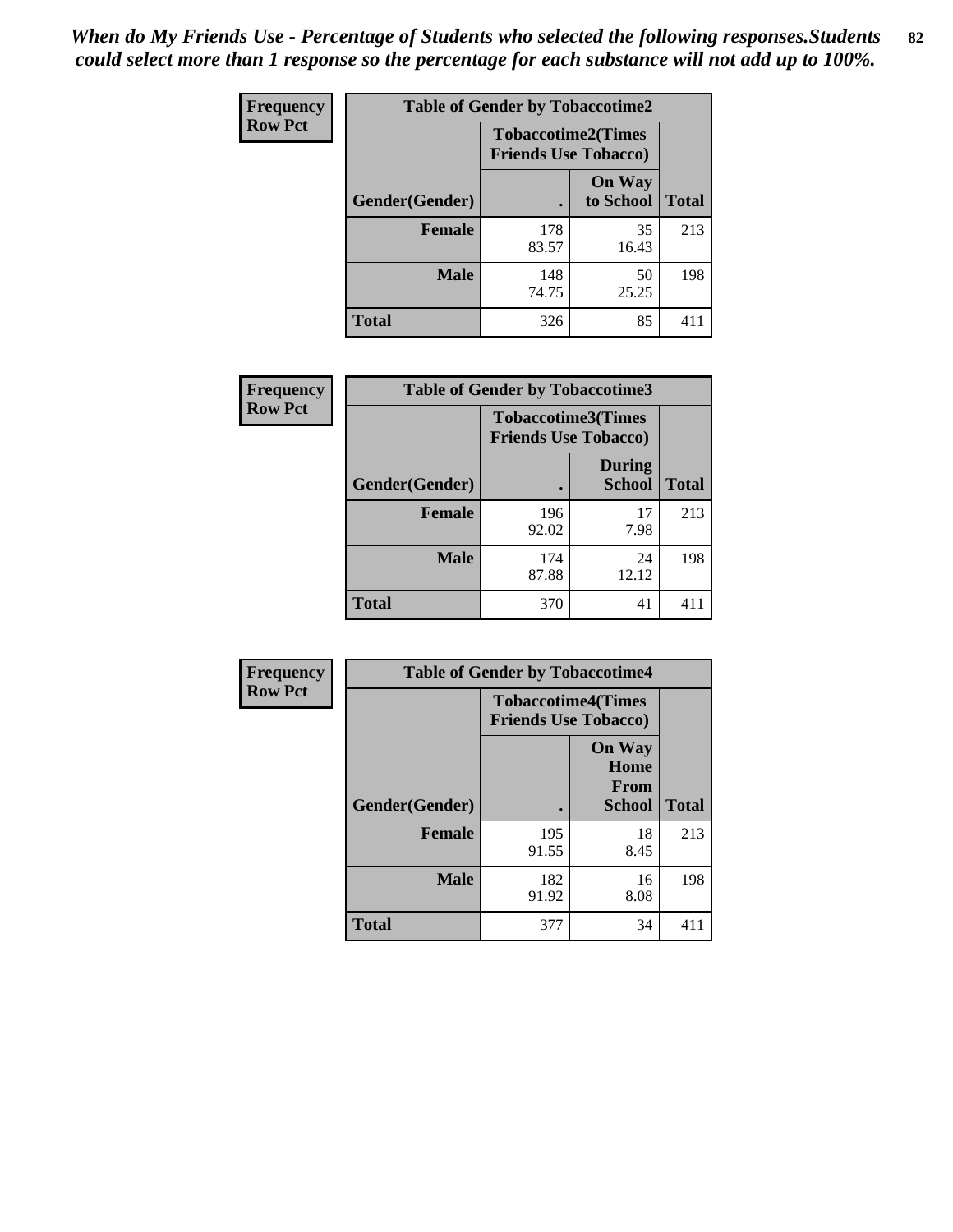| <b>Frequency</b> | <b>Table of Gender by Tobaccotime5</b> |              |                                                          |              |  |
|------------------|----------------------------------------|--------------|----------------------------------------------------------|--------------|--|
| <b>Row Pct</b>   |                                        |              | <b>Tobaccotime5(Times</b><br><b>Friends Use Tobacco)</b> |              |  |
|                  | Gender(Gender)                         |              | Weeknights                                               | <b>Total</b> |  |
|                  | Female                                 | 149<br>69.95 | 64<br>30.05                                              | 213          |  |
|                  | <b>Male</b>                            | 131<br>66.16 | 67<br>33.84                                              | 198          |  |
|                  | <b>Total</b>                           | 280          | 131                                                      | 411          |  |

| Frequency      | <b>Table of Gender by Tobaccotime6</b> |                                                          |             |              |
|----------------|----------------------------------------|----------------------------------------------------------|-------------|--------------|
| <b>Row Pct</b> |                                        | <b>Tobaccotime6(Times</b><br><b>Friends Use Tobacco)</b> |             |              |
|                | Gender(Gender)                         |                                                          | Weekends    | <b>Total</b> |
|                | Female                                 | 132<br>61.97                                             | 81<br>38.03 | 213          |
|                | <b>Male</b>                            | 116<br>58.59                                             | 82<br>41.41 | 198          |
|                | <b>Total</b>                           | 248                                                      | 163         |              |

| <b>Frequency</b> |                | <b>Table of Gender by Marijuanatime1</b>                      |              |              |  |
|------------------|----------------|---------------------------------------------------------------|--------------|--------------|--|
| <b>Row Pct</b>   |                | <b>Marijuanatime1(Times</b><br><b>Friends Use Marijuana</b> ) |              |              |  |
|                  | Gender(Gender) |                                                               | Do Not Use   | <b>Total</b> |  |
|                  | <b>Female</b>  | 106<br>49.77                                                  | 107<br>50.23 | 213          |  |
|                  | <b>Male</b>    | 93<br>46.97                                                   | 105<br>53.03 | 198          |  |
|                  | <b>Total</b>   | 199                                                           | 212          | 411          |  |

| <b>Frequency</b> | <b>Table of Gender by Marijuanatime2</b> |                                                               |                            |              |
|------------------|------------------------------------------|---------------------------------------------------------------|----------------------------|--------------|
| <b>Row Pct</b>   |                                          | <b>Marijuanatime2(Times</b><br><b>Friends Use Marijuana</b> ) |                            |              |
|                  | Gender(Gender)                           |                                                               | On Way to<br><b>School</b> | <b>Total</b> |
|                  | Female                                   | 178<br>83.57                                                  | 35<br>16.43                | 213          |
|                  | <b>Male</b>                              | 162<br>81.82                                                  | 36<br>18.18                | 198          |
|                  | <b>Total</b>                             | 340                                                           | 71                         | 411          |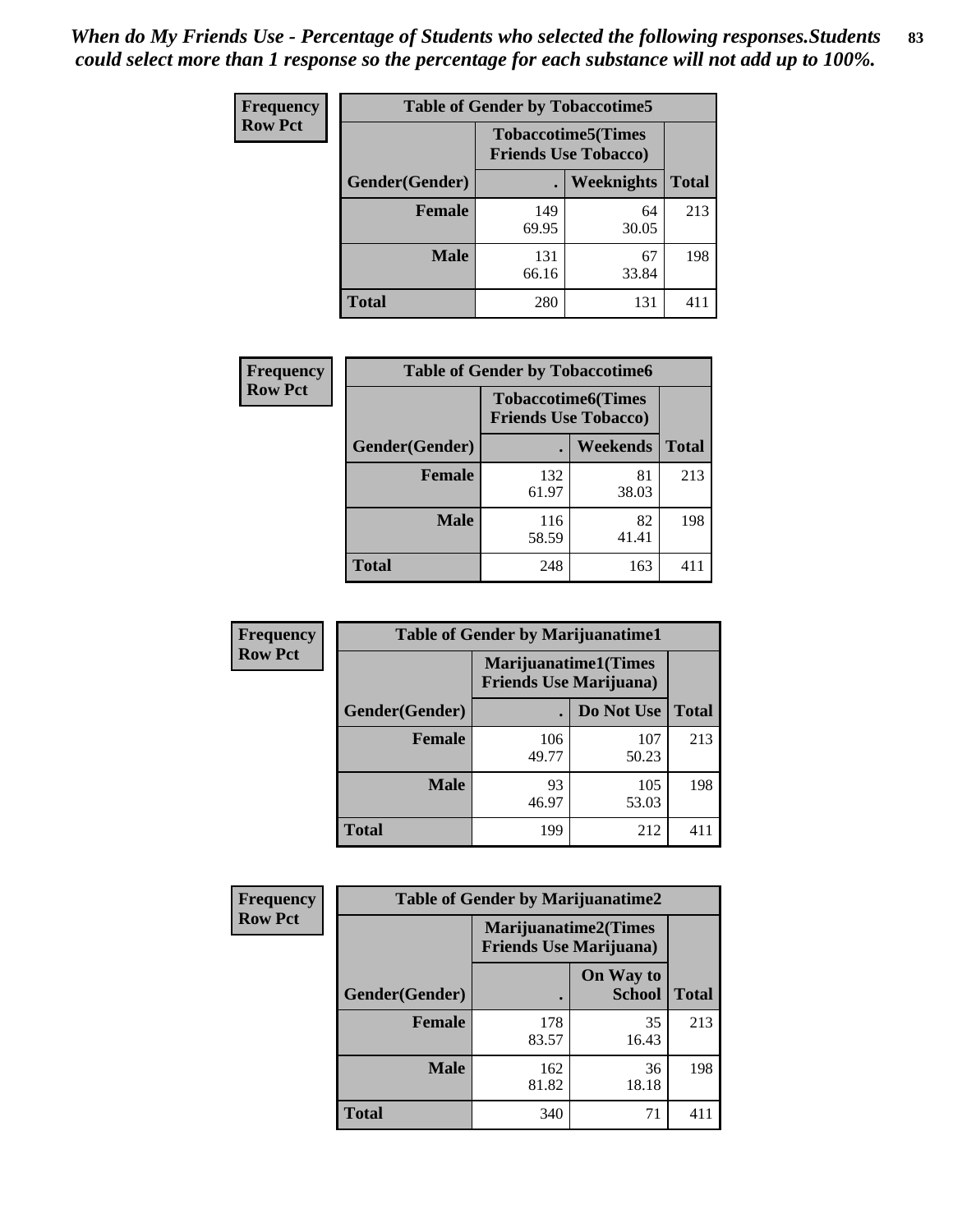| Frequency      | <b>Table of Gender by Marijuanatime3</b> |                                                        |                                |              |
|----------------|------------------------------------------|--------------------------------------------------------|--------------------------------|--------------|
| <b>Row Pct</b> |                                          | Marijuanatime3(Times<br><b>Friends Use Marijuana</b> ) |                                |              |
|                | Gender(Gender)                           |                                                        | <b>During</b><br><b>School</b> | <b>Total</b> |
|                | <b>Female</b>                            | 191<br>89.67                                           | 22<br>10.33                    | 213          |
|                | <b>Male</b>                              | 183<br>92.42                                           | 15<br>7.58                     | 198          |
|                | <b>Total</b>                             | 374                                                    | 37                             | 411          |

| <b>Frequency</b> | <b>Table of Gender by Marijuanatime4</b> |              |                                                               |              |
|------------------|------------------------------------------|--------------|---------------------------------------------------------------|--------------|
| <b>Row Pct</b>   |                                          |              | <b>Marijuanatime4(Times</b><br><b>Friends Use Marijuana</b> ) |              |
|                  |                                          |              | <b>On Way</b><br>Home<br>From                                 |              |
|                  | Gender(Gender)                           |              | School                                                        | <b>Total</b> |
|                  | <b>Female</b>                            | 173<br>81.22 | 40<br>18.78                                                   | 213          |
|                  | <b>Male</b>                              | 163<br>82.32 | 35<br>17.68                                                   | 198          |
|                  | <b>Total</b>                             | 336          | 75                                                            | 411          |

| Frequency      | <b>Table of Gender by Marijuanatime5</b> |              |                                                                |              |
|----------------|------------------------------------------|--------------|----------------------------------------------------------------|--------------|
| <b>Row Pct</b> |                                          |              | <b>Marijuanatime5</b> (Times<br><b>Friends Use Marijuana</b> ) |              |
|                | Gender(Gender)                           | ٠            | Weeknights                                                     | <b>Total</b> |
|                | <b>Female</b>                            | 143<br>67.14 | 70<br>32.86                                                    | 213          |
|                | <b>Male</b>                              | 138<br>69.70 | 60<br>30.30                                                    | 198          |
|                | <b>Total</b>                             | 281          | 130                                                            | 411          |

| Frequency      |                | <b>Table of Gender by Marijuanatime6</b>                      |                 |              |
|----------------|----------------|---------------------------------------------------------------|-----------------|--------------|
| <b>Row Pct</b> |                | <b>Marijuanatime6(Times</b><br><b>Friends Use Marijuana</b> ) |                 |              |
|                | Gender(Gender) |                                                               | <b>Weekends</b> | <b>Total</b> |
|                | <b>Female</b>  | 110<br>51.64                                                  | 103<br>48.36    | 213          |
|                | <b>Male</b>    | 111<br>56.06                                                  | 87<br>43.94     | 198          |
|                | <b>Total</b>   | 221                                                           | 190             | 411          |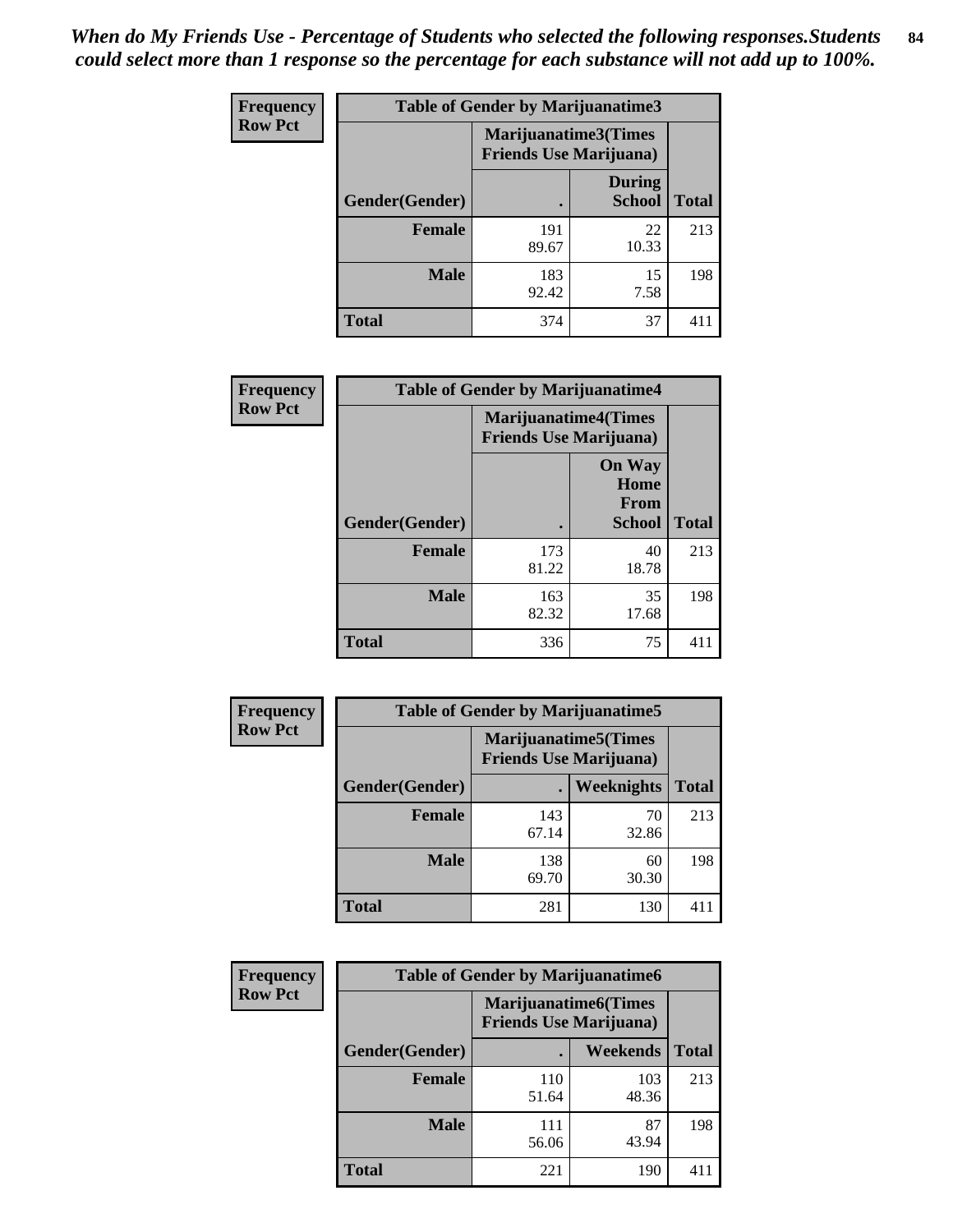*When do My Friends Use - Percentage of Students who selected the following responses.Students could select more than 1 response so the percentage for each substance will not add up to 100%.* **85**

| <b>Frequency</b> | <b>Table of Gender by Otherdrugtime1</b> |                                                    |                              |     |  |
|------------------|------------------------------------------|----------------------------------------------------|------------------------------|-----|--|
| <b>Row Pct</b>   |                                          | <b>Friends Use Other</b><br><b>Illegal Drugs</b> ) | <b>Otherdrugtime1</b> (Times |     |  |
|                  | Gender(Gender)                           |                                                    | Do Not Use   Total           |     |  |
|                  | <b>Female</b>                            | 63<br>29.58                                        | 150<br>70.42                 | 213 |  |
|                  | <b>Male</b>                              | 50<br>25.25                                        | 148<br>74.75                 | 198 |  |
|                  | <b>Total</b>                             | 113                                                | 298                          | 411 |  |

| Frequency      | <b>Table of Gender by Otherdrugtime2</b> |                                                                                   |                            |              |
|----------------|------------------------------------------|-----------------------------------------------------------------------------------|----------------------------|--------------|
| <b>Row Pct</b> |                                          | <b>Otherdrugtime2(Times</b><br><b>Friends Use Other</b><br><b>Illegal Drugs</b> ) |                            |              |
|                | Gender(Gender)                           |                                                                                   | On Way to<br><b>School</b> | <b>Total</b> |
|                | <b>Female</b>                            | 201<br>94.37                                                                      | 12<br>5.63                 | 213          |
|                | <b>Male</b>                              | 185<br>93.43                                                                      | 13<br>6.57                 | 198          |
|                | <b>Total</b>                             | 386                                                                               | 25                         |              |

| Frequency      | <b>Table of Gender by Otherdrugtime3</b> |                        |                                                         |              |
|----------------|------------------------------------------|------------------------|---------------------------------------------------------|--------------|
| <b>Row Pct</b> |                                          | <b>Illegal Drugs</b> ) | <b>Otherdrugtime3(Times</b><br><b>Friends Use Other</b> |              |
|                | Gender(Gender)                           |                        | <b>During</b><br><b>School</b>                          | <b>Total</b> |
|                | <b>Female</b>                            | 205<br>96.24           | 8<br>3.76                                               | 213          |
|                | <b>Male</b>                              | 188<br>94.95           | 10<br>5.05                                              | 198          |
|                | <b>Total</b>                             | 393                    | 18                                                      | 411          |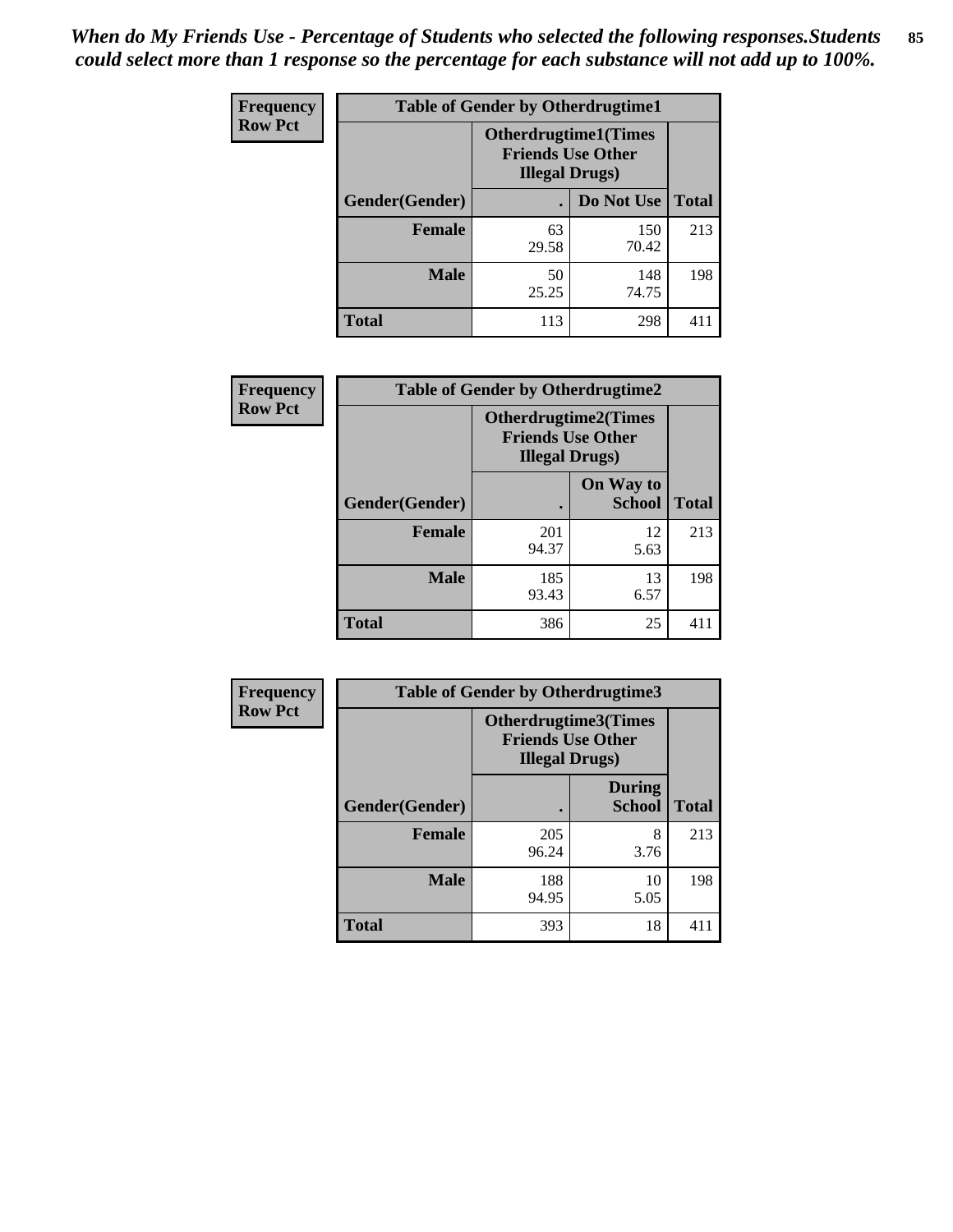*When do My Friends Use - Percentage of Students who selected the following responses.Students could select more than 1 response so the percentage for each substance will not add up to 100%.* **86**

| <b>Frequency</b> | <b>Table of Gender by Otherdrugtime4</b> |                                                    |                                         |              |
|------------------|------------------------------------------|----------------------------------------------------|-----------------------------------------|--------------|
| <b>Row Pct</b>   |                                          | <b>Friends Use Other</b><br><b>Illegal Drugs</b> ) | <b>Otherdrugtime4(Times</b>             |              |
|                  | Gender(Gender)                           |                                                    | <b>On Way</b><br>Home<br>From<br>School | <b>Total</b> |
|                  | <b>Female</b>                            | 195<br>91.55                                       | 18<br>8.45                              | 213          |
|                  | <b>Male</b>                              | 187<br>94.44                                       | 11<br>5.56                              | 198          |
|                  | <b>Total</b>                             | 382                                                | 29                                      |              |

| Frequency      | <b>Table of Gender by Otherdrugtime5</b> |                                                                                    |             |              |
|----------------|------------------------------------------|------------------------------------------------------------------------------------|-------------|--------------|
| <b>Row Pct</b> |                                          | <b>Otherdrugtime5</b> (Times<br><b>Friends Use Other</b><br><b>Illegal Drugs</b> ) |             |              |
|                | Gender(Gender)                           |                                                                                    | Weeknights  | <b>Total</b> |
|                | <b>Female</b>                            | 185<br>86.85                                                                       | 28<br>13.15 | 213          |
|                | <b>Male</b>                              | 174<br>87.88                                                                       | 24<br>12.12 | 198          |
|                | <b>Total</b>                             | 359                                                                                | 52          | 411          |

| <b>Frequency</b> | <b>Table of Gender by Otherdrugtime6</b> |                                                                                   |             |              |
|------------------|------------------------------------------|-----------------------------------------------------------------------------------|-------------|--------------|
| <b>Row Pct</b>   |                                          | <b>Otherdrugtime6(Times</b><br><b>Friends Use Other</b><br><b>Illegal Drugs</b> ) |             |              |
|                  | Gender(Gender)                           |                                                                                   | Weekends    | <b>Total</b> |
|                  | <b>Female</b>                            | 151<br>70.89                                                                      | 62<br>29.11 | 213          |
|                  | <b>Male</b>                              | 145<br>73.23                                                                      | 53<br>26.77 | 198          |
|                  | <b>Total</b>                             | 296                                                                               | 115         | 411          |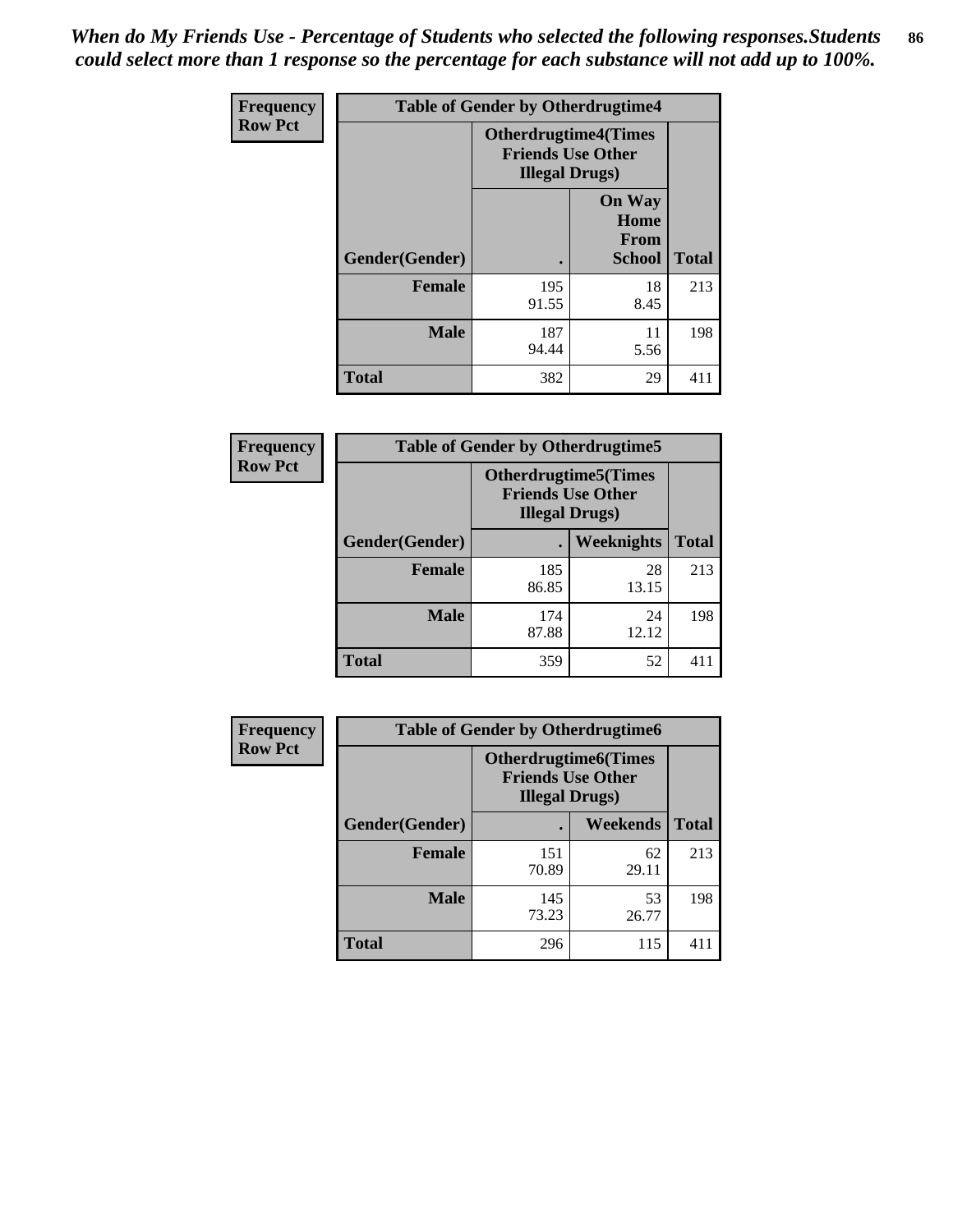# *Other Questions* **87**

| <b>Frequency</b> | <b>Table of Gender by Educationalcohol</b> |                                                                                                                               |                |              |  |
|------------------|--------------------------------------------|-------------------------------------------------------------------------------------------------------------------------------|----------------|--------------|--|
| <b>Row Pct</b>   |                                            | Educationalcohol(I<br>have been taught<br>about alcohol,<br>tobacco,<br>and other drugs<br>within the last year<br>at school) |                |              |  |
|                  | Gender(Gender)                             | <b>Yes</b>                                                                                                                    | N <sub>0</sub> | <b>Total</b> |  |
|                  | <b>Female</b>                              | 149<br>69.95                                                                                                                  | 64<br>30.05    | 213          |  |
|                  | <b>Male</b>                                | 130<br>65.66                                                                                                                  | 68<br>34.34    | 198          |  |
|                  | <b>Total</b>                               | 279                                                                                                                           | 132            | 411          |  |

| Frequency      | <b>Table of Gender by Rodedrinking</b> |                                                                                                                     |                |              |  |
|----------------|----------------------------------------|---------------------------------------------------------------------------------------------------------------------|----------------|--------------|--|
| <b>Row Pct</b> |                                        | Rodedrinking(In<br>the past 30 days I<br>have ridden in a<br>car with a driver<br>who had been<br>drinking alcohol) |                |              |  |
|                | Gender(Gender)                         | Yes                                                                                                                 | N <sub>0</sub> | <b>Total</b> |  |
|                | <b>Female</b>                          | 39<br>18.31                                                                                                         | 174<br>81.69   | 213          |  |
|                | <b>Male</b>                            | 32<br>16.16                                                                                                         | 166<br>83.84   | 198          |  |
|                | <b>Total</b>                           | 71                                                                                                                  | 340            | 411          |  |

| Frequency      | <b>Table of Gender by Drugsschool</b> |                                                                                                                                     |                |              |  |
|----------------|---------------------------------------|-------------------------------------------------------------------------------------------------------------------------------------|----------------|--------------|--|
| <b>Row Pct</b> |                                       | <b>Drugsschool</b> (During<br>the past 12 months,<br>I have been offered,<br>sold,<br>or given illegal drugs<br>on school property) |                |              |  |
|                | Gender(Gender)                        | Yes                                                                                                                                 | N <sub>0</sub> | <b>Total</b> |  |
|                | <b>Female</b>                         | 41<br>19.25                                                                                                                         | 172<br>80.75   | 213          |  |
|                | <b>Male</b>                           | 51<br>25.76                                                                                                                         | 147<br>74.24   | 198          |  |
|                | <b>Total</b>                          | 92                                                                                                                                  | 319            | 411          |  |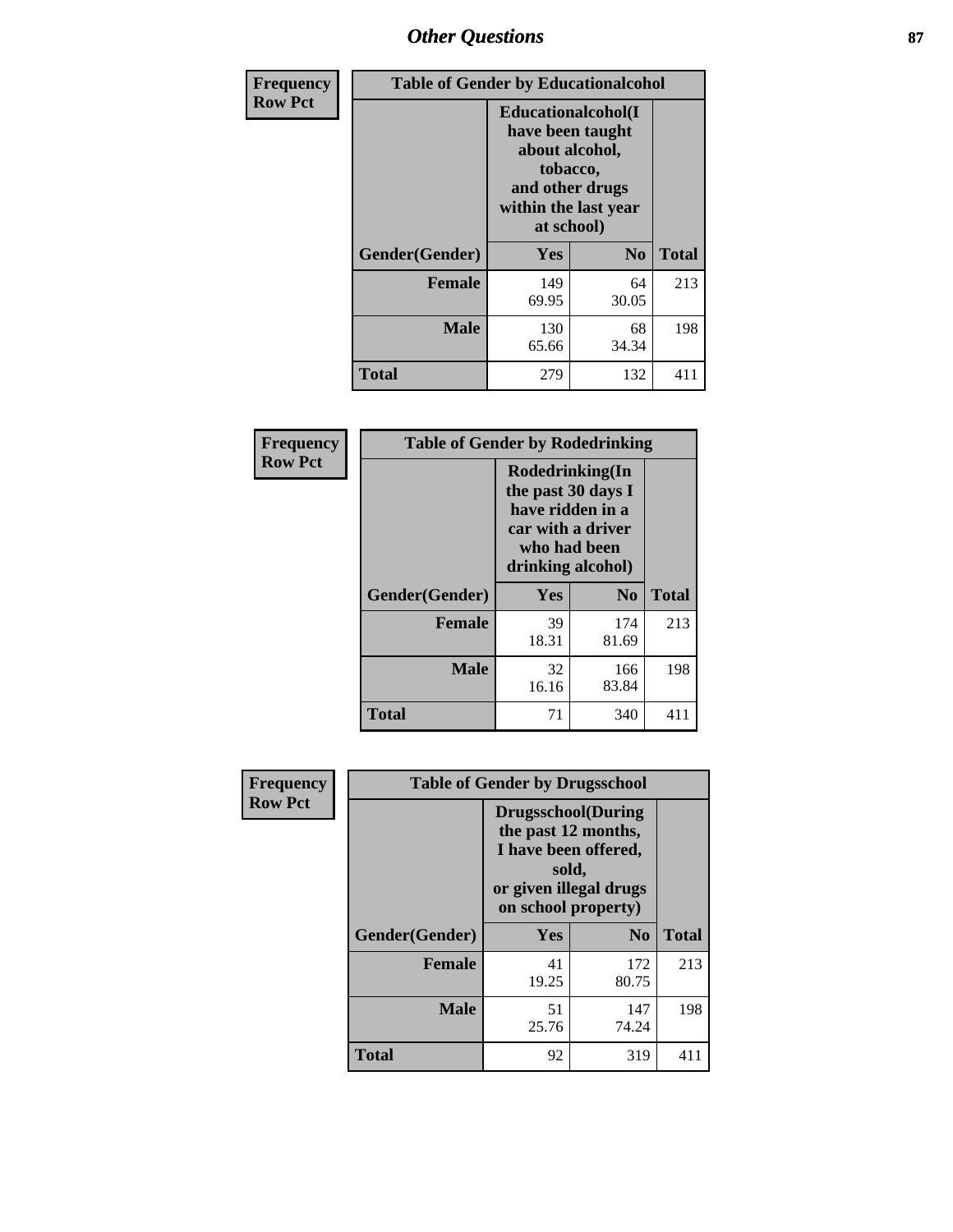## *Other Questions* **88**

**Frequency Row Pct**

| <b>Table of Gender by Bingedrinking</b> |                         |                                                                                                         |                   |                   |                        |                               |                   |              |
|-----------------------------------------|-------------------------|---------------------------------------------------------------------------------------------------------|-------------------|-------------------|------------------------|-------------------------------|-------------------|--------------|
|                                         |                         | Bingedrinking(I have drunk five or more<br>drinks of alcohol at one sitting during the<br>last 30 days) |                   |                   |                        |                               |                   |              |
| <b>Gender</b> (Gender)                  | $\bf{0}$<br><b>Days</b> | $1$ or<br>days                                                                                          | 3 to<br>5<br>days | 6 to<br>9<br>days | 10<br>to<br>19<br>days | <b>20</b><br>to<br>29<br>days | All<br>30<br>days | <b>Total</b> |
| <b>Female</b>                           | 185<br>86.85            | 10<br>4.69                                                                                              | 8<br>3.76         | 0.47              | 6<br>2.82              | 2<br>0.94                     | 0.47              | 213          |
| <b>Male</b>                             | 173                     | 9                                                                                                       | 5                 | $\mathfrak{D}$    | 2                      | 5                             | $\mathcal{D}$     | 198          |
|                                         | 87.37                   | 4.55                                                                                                    | 2.53              | 1.01              | 1.01                   | 2.53                          | 1.01              |              |

| Frequency      | <b>Table of Gender by Educationaids</b> |                                                                                                 |             |              |  |  |
|----------------|-----------------------------------------|-------------------------------------------------------------------------------------------------|-------------|--------------|--|--|
| <b>Row Pct</b> |                                         | <b>Educationaids</b> (I<br>have been taught<br>about HIV/AIDS<br>at school in the<br>past year) |             |              |  |  |
|                | Gender(Gender)                          | Yes                                                                                             | $\bf No$    | <b>Total</b> |  |  |
|                | <b>Female</b>                           | 151<br>70.89                                                                                    | 62<br>29.11 | 213          |  |  |
|                | <b>Male</b>                             | 134<br>67.68                                                                                    | 64<br>32.32 | 198          |  |  |
|                | <b>Total</b>                            | 285                                                                                             | 126         | 411          |  |  |

| Frequency      | <b>Table of Gender by Suicideconsider</b> |                 |                |       |  |
|----------------|-------------------------------------------|-----------------|----------------|-------|--|
| <b>Row Pct</b> |                                           | Suicideconsider |                |       |  |
|                | Gender(Gender)                            | Yes             | N <sub>0</sub> | Total |  |
|                | <b>Female</b>                             | 28<br>13.15     | 185<br>86.85   | 213   |  |
|                | <b>Male</b>                               | 20<br>10.10     | 178<br>89.90   | 198   |  |
|                | <b>Total</b>                              | 48              | 363            | 411   |  |